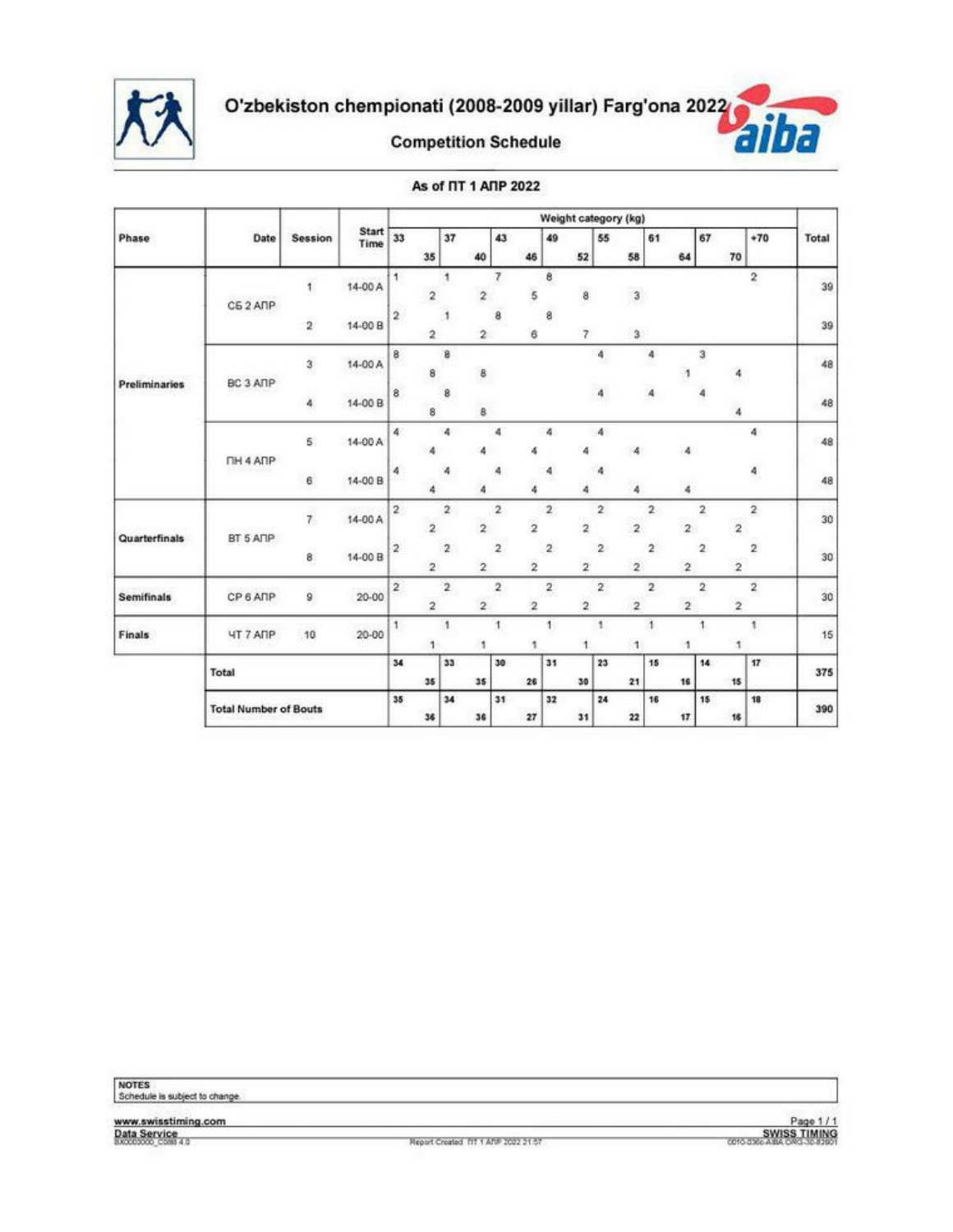



#### **Session 1**

|                |             | Order Bout Weight Category |               | Corner                    | Name                                              | Seed                                                                        | Team<br>Code                                  | Winner                                                                                                                     | Result     | <b>Decision</b> |                                           |
|----------------|-------------|----------------------------|---------------|---------------------------|---------------------------------------------------|-----------------------------------------------------------------------------|-----------------------------------------------|----------------------------------------------------------------------------------------------------------------------------|------------|-----------------|-------------------------------------------|
| 1              | 1           | (33kg)                     |               | RED<br><b>BLUE</b>        | BAXTIYOROV Shoxjahon<br>MARUFOV Xusan             |                                                                             | <b>SUR</b><br><b>TV</b>                       | <b>RED</b>                                                                                                                 | <b>WP</b>  | 4:1             |                                           |
|                |             |                            | Referee:      | SAM                       | ABDUALIMOV Asliddin                               | Judge 1: FAR<br>Judge 2:<br>Judge 3:<br>Judge $4$ :<br>Judge 5:             | <b>BUX</b><br><b>NAM</b><br>AND<br>QQR        | SOLIYEV Jahongir<br><b>RAXMATOV Suxrob</b><br><b>ERGASHEV Xasanboy</b><br>NO'MONOV Mamatibrohim<br><b>QURBONOV Quatbay</b> |            |                 | 29:28<br>30:27<br>28:29<br>30:27<br>30:27 |
| $\overline{2}$ | 2           | (35kg)                     |               | RED<br><b>BLUE</b>        | QADAMBOYEV Axrorbek<br>SHAMSIDDINOV Shamshod      |                                                                             | <b>XOR</b><br>QASH                            | <b>BLUE</b>                                                                                                                | <b>WP</b>  | 5:0             |                                           |
|                |             |                            | Referee: TOSH |                           | XIDIROV Gulom                                     | Judge 1: TV<br>Judge 2:<br>Judge 3: SAM<br>Judge 4:<br>Judge 5: FAR         | <b>NAM</b><br><b>SUR</b>                      | JOLDASEV Baurjan<br>ERGASHEV Xasanboy<br>ABDUALIMOV Asliddin<br>XAITQULOV Jaloliddin<br><b>ALIQULOV Olim</b>               |            |                 | 28:29<br>28:29<br>28:29<br>28:29<br>28:29 |
| 3              | 3           | $\overline{(35kg)}$        |               | <b>RED</b><br><b>BLUE</b> | SATTOROV Sayfulloh<br><b>TO'XTASINOV Begzod</b>   |                                                                             | <b>TOSH</b><br>TV                             | <b>RED</b>                                                                                                                 | <b>WP</b>  | 3:2             |                                           |
|                |             |                            | Referee:      | AND                       | NO'MONOV Mamatibrohim                             | Judge 1: FAR<br>Judge 2:<br>Judge 3:<br>Judge 4:<br>Judge 5:                | <b>NAM</b><br>QQR<br><b>SUR</b><br>SIR        | SOLIYEV Jahongir<br>ERGASHEV Xasanboy<br>QURBONOV Quatbay<br>XAITQULOV Jaloliddin<br><b>BOBORAHIMOV Akmal</b>              |            |                 | 29:28<br>29:27<br>28:29<br>28:29<br>29:28 |
|                |             |                            |               |                           |                                                   |                                                                             |                                               |                                                                                                                            |            |                 |                                           |
| 4              | 4           | (37kg)                     |               | <b>RED</b><br><b>BLUE</b> | XALBAYEV Jahangir<br><b>BOBOJONOV Daler</b>       |                                                                             | QQR<br><b>BUX</b>                             | <b>BLUE</b>                                                                                                                | <b>WP</b>  | 5:0             |                                           |
|                |             |                            | Referee: TV   |                           | JOLDASEV Baurjan                                  | Judge 1: TOSH<br>Judge 2: XOR<br>Judge 3: AND<br>Judge 4:<br>Judge 5:       | <b>SUR</b><br>SAM                             | <b>XIDIROV Gulom</b><br>RAXIMKULIYEV Gulasal<br>NO'MONOV Mamatibrohim<br>XAITQULOV Jaloliddin<br>ABDUALIMOV Asliddin       |            |                 | 28:29<br>28:29<br>28:29<br>26:30<br>26:30 |
|                |             |                            |               |                           |                                                   |                                                                             |                                               |                                                                                                                            |            |                 |                                           |
| 5              | 5           | (40kg)                     |               | RED<br><b>BLUE</b>        | RUSTAMOV Javoxir<br><b>JULANBOYEV Bekzod</b>      |                                                                             | <b>XOR</b><br><b>TV</b>                       | <b>BLUE</b>                                                                                                                | <b>WP</b>  | 5:0             |                                           |
|                |             |                            | Referee: FAR  |                           | SOLIYEV Jahongir                                  | Judge 1:<br>Judge 2:<br>Judge 3:<br>Judge 4:<br>Judge 5:                    | <b>BUX</b><br><b>NAM</b><br>SAM<br>SIR<br>FAR | <b>RAXMATOV Suxrob</b><br>ERGASHEV Xasanboy<br>ABDUALIMOV Asliddin<br><b>BOBORAHIMOV Akmal</b><br><b>ALIQULOV Olim</b>     |            |                 | 28:29<br>27:30<br>27:30<br>27:30<br>27:30 |
|                |             |                            |               |                           |                                                   |                                                                             |                                               |                                                                                                                            |            |                 |                                           |
| 6              | 6           | (40kg)                     |               | RED<br><b>BLUE</b>        | <b>KOMILJONOV Nurbek</b><br>MUHAMMADJONOV Amirxon |                                                                             | QASH<br><b>FAR</b>                            | <b>BLUE</b>                                                                                                                | <b>RSC</b> | R <sub>3</sub>  |                                           |
|                |             |                            | Referee: TV   |                           | <b>ANASHEV Valixan</b>                            | Judge 1: TV<br>Judge 2: XOR<br>Judge 3: AND<br>Judge 4: QQR<br>Judge 5: SUR |                                               | JOLDASEV Baurjan<br>RAXIMKULIYEV Gulasal<br>NO'MONOV Mamatibrohim<br>QURBONOV Quatbay<br>XAITQULOV Jaloliddin              |            |                 | 17:20<br>18:20<br>17:20<br>18:20<br>18:20 |
| $\overline{7}$ | $7^{\circ}$ | (43kg)                     |               | <b>RED</b>                | SALOXIDDINOV Aminjon                              |                                                                             | SAM                                           |                                                                                                                            |            |                 |                                           |
|                |             |                            |               | <b>BLUE</b>               | <b>UNGARBAYEV Musa</b>                            |                                                                             | QQR                                           | <b>BLUE</b>                                                                                                                | <b>WP</b>  | 3:2             |                                           |
|                |             |                            | Referee: XOR  |                           | RAXIMKULIYEV Gulasal                              | Judge 1: TOSH<br>Judge 2:<br>Judge 3: BUX<br>Judge 4:<br>Judge 5:           | FAR<br><b>NAM</b><br>SIR                      | XIDIROV Gulom<br>SOLIYEV Jahongir<br>RAXMATOV Suxrob<br><b>ERGASHEV Xasanboy</b><br><b>BOBORAHIMOV Akmal</b>               |            |                 | 28:29<br>29:28<br>27:30<br>27:30<br>29:28 |
| 8              | 8           | (43kg)                     |               | <b>RED</b>                | <b>USMONOV Bexruz</b>                             |                                                                             | <b>FAR</b>                                    | <b>RED</b>                                                                                                                 | <b>WP</b>  | 4:1             |                                           |
|                |             |                            | Referee: QQR  | <b>BLUE</b>               | <b>VLADIMIROV Nozim</b><br>QURBONOV Quatbay       | Judge 1: SIR<br>Judge 2: SUR<br>Judge 3: SAM<br>Judge 4: AND<br>Judge 5: TV | <b>BUX</b>                                    | <b>BOBORAHIMOV Akmal</b><br>XAITQULOV Jaloliddin<br>ABDUALIMOV Asliddin<br>NO'MONOV Mamatibrohim<br><b>ANASHEV Valixan</b> |            |                 | 29:28<br>30:27<br>29:28<br>30:27<br>28:29 |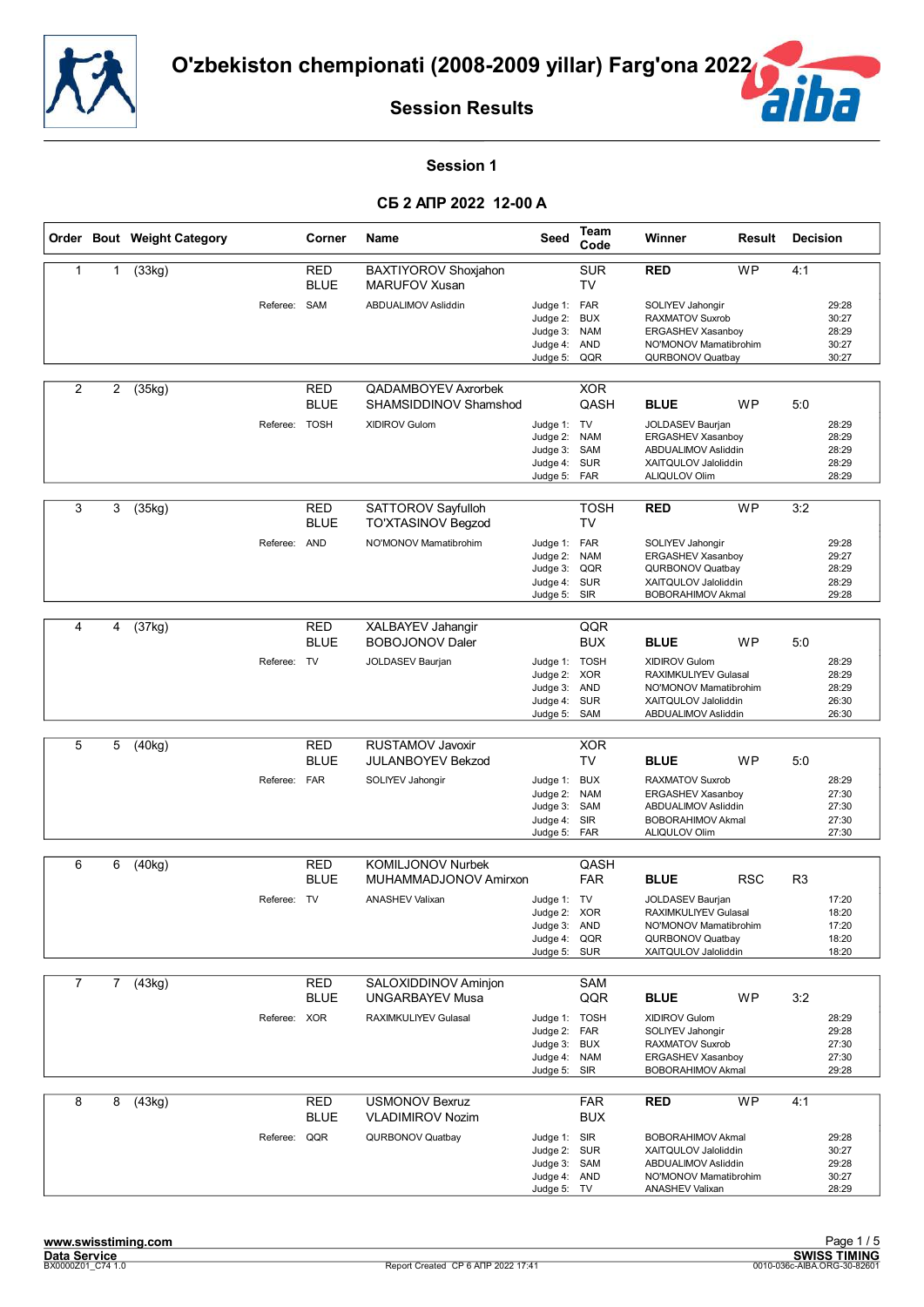



#### **Session 1**

|    |    | Order Bout Weight Category |               | Corner                           | Name                                                              | Seed                                                                          | Team<br>Code                                  | Winner                                                                                                                     | Result     | <b>Decision</b> |                                           |
|----|----|----------------------------|---------------|----------------------------------|-------------------------------------------------------------------|-------------------------------------------------------------------------------|-----------------------------------------------|----------------------------------------------------------------------------------------------------------------------------|------------|-----------------|-------------------------------------------|
| 9  | 9  | (43kg)                     | Referee:      | RED<br><b>BLUE</b><br><b>NAM</b> | <b>KOMILJONOV Xulkar</b><br>ABLOQULOV Doston<br>ERGASHEV Xasanboy | Judge 1: SUR                                                                  | <b>AND</b><br><b>TOSH</b>                     | <b>BLUE</b><br>XAITQULOV Jaloliddin                                                                                        | <b>WP</b>  | 5:0             | 28:29                                     |
|    |    |                            |               |                                  |                                                                   | Judge 2:<br>Judge 3: XOR<br>Judge 4: FAR<br>Judge 5: TV                       | SAM                                           | ABDUALIMOV Asliddin<br>RAXIMKULIYEV Gulasal<br>SOLIYEV Jahongir<br>JOLDASEV Baurjan                                        |            |                 | 28:29<br>28:29<br>28:29<br>28:29          |
| 10 | 10 | (43kg)                     |               | <b>RED</b><br><b>BLUE</b>        | <b>UMAROV Shaxzod</b><br><b>TOJIQULOV Akobir</b>                  |                                                                               | JIZ<br>QASH                                   | <b>RED</b>                                                                                                                 | <b>WP</b>  | 3:2             |                                           |
|    |    |                            | Referee:      | <b>BUX</b>                       | <b>RAXMATOV Suxrob</b>                                            | Judge 1: TOSH<br>Judge 2: AND<br>Judge 3: QQR<br>Judge 4: SIR<br>Judge 5: FAR |                                               | XIDIROV Gulom<br>NO'MONOV Mamatibrohim<br>QURBONOV Quatbay<br><b>BOBORAHIMOV Akmal</b><br>ALIQULOV Olim                    |            |                 | 29:28<br>28:29<br>28:29<br>29:28<br>29:28 |
| 11 | 11 | $\overline{(43kg)}$        |               | <b>RED</b><br><b>BLUE</b>        | <b>YUNUSOV Xushnud</b><br><b>G'ANIJONOV Lazzivo</b>               |                                                                               | <b>SAM</b><br>JIZ                             | <b>BLUE</b>                                                                                                                | <b>RSC</b> | R <sub>1</sub>  |                                           |
|    |    |                            | Referee:      | <b>SUR</b>                       | XAITQULOV Jaloliddin                                              | Judge 1: SIR<br>Judge 2:<br>Judge 3: XOR<br>Judge 4:<br>Judge 5: TV           | <b>NAM</b><br>FAR                             | <b>BOBORAHIMOV Akmal</b><br><b>ERGASHEV Xasanboy</b><br>RAXIMKULIYEV Gulasal<br>SOLIYEV Jahongir<br><b>ANASHEV Valixan</b> |            |                 |                                           |
|    |    |                            |               |                                  |                                                                   |                                                                               |                                               |                                                                                                                            |            |                 |                                           |
| 12 | 12 | (43kg)                     |               | <b>RED</b><br><b>BLUE</b>        | RAXMATOV Rashid<br><b>SHARIPOV Abrorbek</b>                       |                                                                               | <b>FAR</b><br><b>XOR</b>                      | <b>BLUE</b>                                                                                                                | <b>WP</b>  | 5:0             |                                           |
|    |    |                            | Referee: SIR  |                                  | <b>BOBORAHIMOV Akmal</b>                                          | Judge 1: TV<br>Judge 2: TOSH<br>Judge 3: AND<br>Judge 4:<br>Judge 5:          | QQR<br>SAM                                    | JOLDASEV Baurjan<br>XIDIROV Gulom<br>NO'MONOV Mamatibrohim<br>QURBONOV Quatbay<br>ABDUALIMOV Asliddin                      |            |                 | 25:30<br>26:30<br>27:30<br>27:30<br>26:30 |
|    |    |                            |               |                                  |                                                                   |                                                                               |                                               |                                                                                                                            |            |                 |                                           |
| 13 | 13 | (43kg)                     |               | RED<br><b>BLUE</b>               | <b>JO'RAYEV Sardor</b><br>TO'LAGANOV Muhammadjon                  |                                                                               | <b>FAR</b><br>TV                              | <b>BLUE</b>                                                                                                                | <b>WP</b>  | 5:0             |                                           |
|    |    |                            | Referee:      | QQR                              | QURBONOV Quatbay                                                  | Judge 1:<br>Judge 2:<br>Judge 3: AND<br>Judge 4:<br>Judge 5:                  | SAM<br><b>NAM</b><br><b>SUR</b><br><b>BUX</b> | ABDUALIMOV Asliddin<br>ERGASHEV Xasanboy<br>NO'MONOV Mamatibrohim<br>XAITQULOV Jaloliddin<br><b>RAXMATOV Suxrob</b>        |            |                 | 28:29<br>28:29<br>28:29<br>26:30<br>27:29 |
| 14 | 14 | (46kg)                     |               | RED                              | <b>XOLMATOV Avaz</b>                                              |                                                                               | SAM                                           |                                                                                                                            |            |                 |                                           |
|    |    |                            |               | <b>BLUE</b>                      | PO'LATOV Islom                                                    |                                                                               | <b>TOSH</b>                                   | <b>BLUE</b>                                                                                                                | WP         | 5:0             |                                           |
|    |    |                            | Referee: FAR  |                                  | <b>ALIQULOV Olim</b>                                              | Judge 1: SIR<br>Judge 2: XOR<br>Judge 3: AND<br>Judge 4: FAR<br>Judge 5:      | <b>NAM</b>                                    | <b>BOBORAHIMOV Akmal</b><br>RAXIMKULIYEV Gulasal<br>NO'MONOV Mamatibrohim<br>SOLIYEV Jahongir<br>ERGASHEV Xasanboy         |            |                 | 28:29<br>28:29<br>28:29<br>27:30<br>28:29 |
| 15 | 15 | (46kg)                     |               | <b>RED</b><br><b>BLUE</b>        | <b>BOZORBOYEV Suxrob</b><br>AXMADJONOV Dilshod                    |                                                                               | TV<br><b>ROZK</b>                             | <b>RED</b>                                                                                                                 | <b>WP</b>  | 3:2             |                                           |
|    |    |                            | Referee: TOSH |                                  | XIDIROV Gulom                                                     | Judge 1: BUX<br>Judge 2:<br>Judge 3: QQR<br>Judge 4:<br>Judge 5: SUR          | <b>NAM</b><br>SAM                             | <b>RAXMATOV Suxrob</b><br>ERGASHEV Xasanboy<br>QURBONOV Quatbay<br>ABDUALIMOV Asliddin<br>XAITQULOV Jaloliddin             |            |                 | 29:28<br>28:29<br>30:27<br>29:28<br>27:30 |
| 16 | 16 | (46kg)                     |               | <b>RED</b><br><b>BLUE</b>        | YO'LDOSHEV Diyorbek<br>DURDIMURODOV Jasur                         |                                                                               | QASH<br><b>SUR</b>                            | <b>BLUE</b>                                                                                                                | WP         | 5:0             |                                           |
|    |    |                            | Referee: TV   |                                  | JOLDASEV Baurjan                                                  | Judge 1: TV<br>Judge 2: XOR<br>Judge 3: FAR<br>Judge 4: AND<br>Judge 5: SIR   |                                               | <b>ANASHEV Valixan</b><br>RAXIMKULIYEV Gulasal<br>SOLIYEV Jahongir<br>NO'MONOV Mamatibrohim<br><b>BOBORAHIMOV Akmal</b>    |            |                 | 26:30<br>27:30<br>26:30<br>27:30<br>27:30 |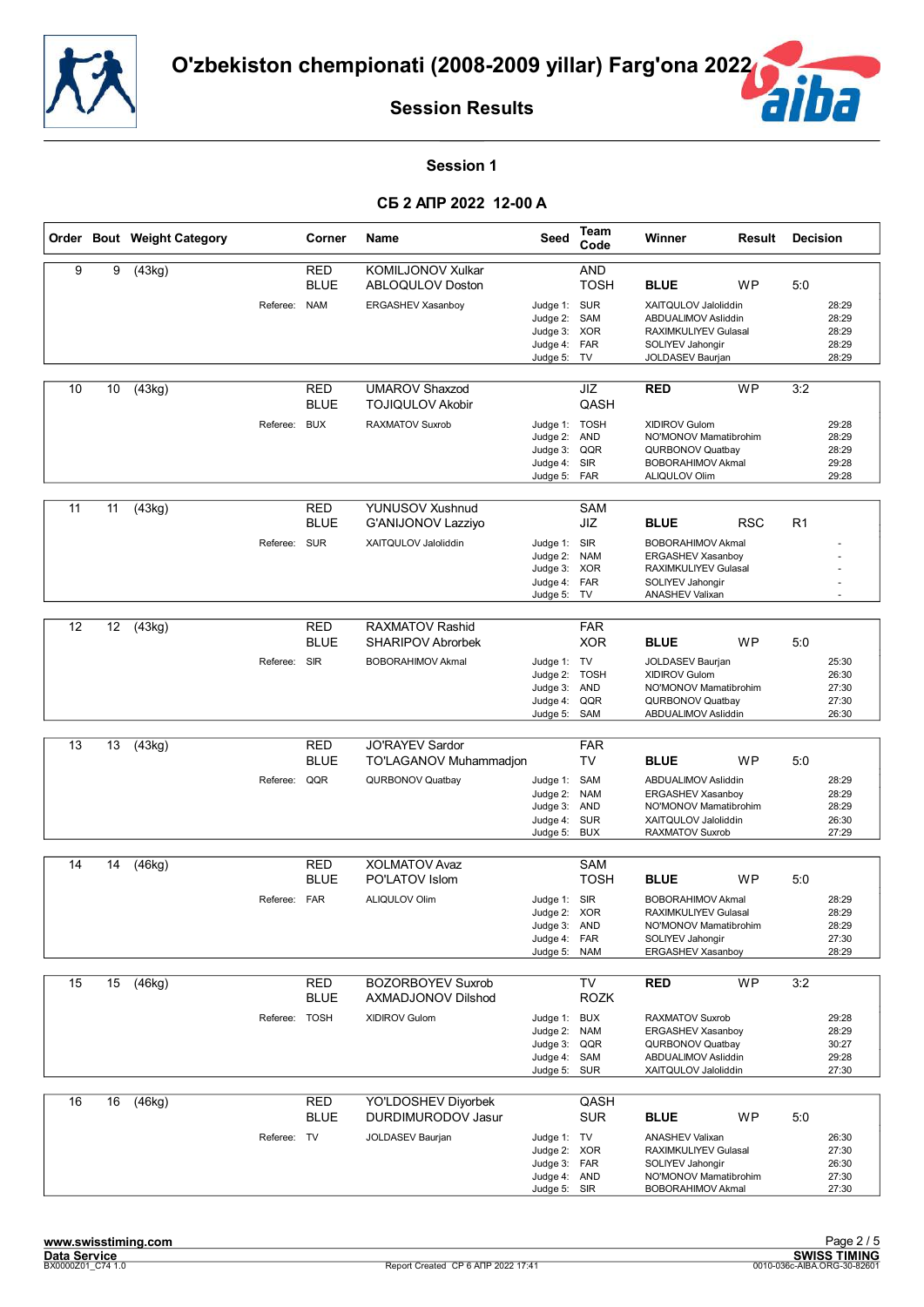



#### **Session 1**

|    |    | Order Bout Weight Category |              | Corner                    | <b>Name</b>                                        | Seed                                                                    | Team<br>Code                                  | Winner                                                                                                                           | Result     | <b>Decision</b> |                                           |
|----|----|----------------------------|--------------|---------------------------|----------------------------------------------------|-------------------------------------------------------------------------|-----------------------------------------------|----------------------------------------------------------------------------------------------------------------------------------|------------|-----------------|-------------------------------------------|
| 17 | 17 | (46kg)                     |              | <b>RED</b><br><b>BLUE</b> | <b>BILOLOV Zafarion</b><br>NORMURODOV Bexruz       |                                                                         | <b>FAR</b><br><b>NAV</b>                      | <b>RED</b>                                                                                                                       | <b>WP</b>  | 3:2             |                                           |
|    |    |                            | Referee: TV  |                           | <b>ANASHEV Valixan</b>                             | Judge 1: BUX<br>Judge 2:<br>Judge 3:<br>Judge 4:<br>Judge 5: SUR        | <b>TOSH</b><br>QQR<br><b>NAM</b>              | <b>RAXMATOV Suxrob</b><br><b>XIDIROV Gulom</b><br>QURBONOV Quatbay<br><b>ERGASHEV Xasanboy</b><br>XAITQULOV Jaloliddin           |            |                 | 30:27<br>29:28<br>28:29<br>28:29<br>30:27 |
| 18 | 18 | (46kg)                     |              | <b>RED</b><br><b>BLUE</b> | <b>XUSANBOYEV Bexruz</b><br>ABDUJABBOROV Shohjahon |                                                                         | <b>NAM</b><br><b>TV</b>                       | <b>BLUE</b>                                                                                                                      | <b>WP</b>  | 5:0             |                                           |
|    |    |                            | Referee:     | <b>FAR</b>                | SOLIYEV Jahongir                                   | Judge 1:<br>Judge 2:<br>Judge 3: SAM<br>Judge 4: SIR<br>Judge 5:        | <b>BUX</b><br><b>AND</b><br>FAR               | <b>RAXMATOV Suxrob</b><br>NO'MONOV Mamatibrohim<br>ABDUALIMOV Asliddin<br><b>BOBORAHIMOV Akmal</b><br><b>ALIQULOV Olim</b>       |            |                 | 26:30<br>26:30<br>26:30<br>26:30<br>26:30 |
| 19 | 19 | (49kg)                     |              | <b>RED</b><br><b>BLUE</b> | NOSIRJONOV Nematillo<br>O'RAZALIYEV G'iyosiddin    |                                                                         | <b>AND</b><br><b>SIR</b>                      | <b>RED</b>                                                                                                                       | <b>RSC</b> | R <sub>2</sub>  |                                           |
|    |    |                            | Referee: XOR |                           | RAXIMKULIYEV Gulasal                               | Judge 1: TV<br>Judge 2:<br>Judge 3:<br>Judge 4:<br>Judge 5:             | <b>FAR</b><br><b>NAM</b><br>QQR<br><b>SUR</b> | JOLDASEV Baurjan<br>SOLIYEV Jahongir<br>ERGASHEV Xasanboy<br>QURBONOV Quatbay<br>XAITQULOV Jaloliddin                            |            |                 | 10:8<br>10:9<br>10:9<br>10:9<br>10:8      |
|    |    |                            |              |                           |                                                    |                                                                         |                                               |                                                                                                                                  |            |                 |                                           |
| 20 | 20 | (49kg)                     |              | <b>RED</b><br><b>BLUE</b> | SHERALIYEV IIyosbek<br><b>FARHODOV Beknur</b>      |                                                                         | <b>ROZK</b><br><b>TV</b>                      | <b>BLUE</b>                                                                                                                      | <b>WP</b>  | 4:1             |                                           |
|    |    |                            | Referee:     | <b>NAM</b>                | ERGASHEV Xasanboy                                  | Judge 1:<br>Judge 2:<br>Judge 3: SAM<br>Judge 4: SIR<br>Judge 5:        | <b>BUX</b><br>QQR<br>FAR                      | RAXMATOV Suxrob<br><b>QURBONOV Quatbay</b><br>ABDUALIMOV Asliddin<br><b>BOBORAHIMOV Akmal</b><br><b>ALIQULOV Olim</b>            |            |                 | 27:30<br>29:28<br>27:30<br>28:29<br>26:30 |
|    |    |                            |              |                           |                                                    |                                                                         |                                               |                                                                                                                                  |            |                 |                                           |
| 21 | 21 | (49kg)                     |              | <b>RED</b><br><b>BLUE</b> | <b>STARSEV Timur</b><br><b>VALIYEV Sardor</b>      |                                                                         | <b>NAV</b><br>JIZ                             | <b>RED</b>                                                                                                                       | <b>WP</b>  | 3:2             |                                           |
|    |    |                            | Referee: FAR |                           | ALIQULOV Olim                                      | Judge 1: SAM<br>Judge 2: QQR<br>Judge 3:<br>Judge 4:<br>Judge 5:        | TV<br><b>NAM</b><br><b>TOSH</b>               | ABDUALIMOV Asliddin<br>QURBONOV Quatbay<br><b>ANASHEV Valixan</b><br>ERGASHEV Xasanboy<br>XIDIROV Gulom                          |            |                 | 29:28<br>27:30<br>28:29<br>30:27<br>30:27 |
| 22 | 22 | (49kg)                     |              | <b>RED</b>                | <b>ISMOILOV Yodgor</b>                             |                                                                         | <b>SIR</b>                                    |                                                                                                                                  |            |                 |                                           |
|    |    |                            |              | <b>BLUE</b>               | PO'LATOV Axror                                     |                                                                         | <b>SAM</b>                                    | <b>BLUE</b>                                                                                                                      | <b>WP</b>  | 4:1             |                                           |
|    |    |                            | Referee:     | SUR                       | XAITQULOV Jaloliddin                               | Judge 1: XOR<br>Judge 2:<br>Judge 3: BUX<br>Judge 4: FAR<br>Judge 5: TV | <b>NAM</b>                                    | <b>RAXIMKULIYEV Gulasal</b><br><b>ERGASHEV Xasanbov</b><br><b>RAXMATOV Suxrob</b><br>SOLIYEV Jahongir<br><b>JOLDASEV Baurjan</b> |            |                 | 29:28<br>28:29<br>27:30<br>28:29<br>28:29 |
| 23 | 23 | (49kg)                     |              | <b>RED</b>                | <b>BOBOJONOV G'ofurbek</b>                         |                                                                         | TV                                            | <b>RED</b>                                                                                                                       | <b>WP</b>  | 3:2             |                                           |
|    |    |                            |              | <b>BLUE</b>               | ATHAMJONOV Zulfuqor                                |                                                                         | <b>FAR</b>                                    |                                                                                                                                  |            |                 |                                           |
|    |    |                            | Referee: SAM |                           | ABDUALIMOV Asliddin                                | Judge 1: BUX<br>Judge 2:<br>Judge 3:<br>Judge 4: SUR<br>Judge 5:        | <b>NAM</b><br>QQR<br>SIR                      | RAXMATOV Suxrob<br><b>ERGASHEV Xasanboy</b><br>QURBONOV Quatbay<br>XAITQULOV Jaloliddin<br><b>BOBORAHIMOV Akmal</b>              |            |                 | 30:27<br>27:30<br>29:28<br>28:29<br>29:28 |
| 24 | 24 | (49kg)                     |              | RED<br><b>BLUE</b>        | SILIBEKOV Yusufjon<br>BEXBERGENOV Asqar            |                                                                         | <b>ROZK</b><br>QQR                            | <b>BLUE</b>                                                                                                                      | <b>WP</b>  | 4:1             |                                           |
|    |    |                            | Referee: SIR |                           | <b>BOBORAHIMOV Akmal</b>                           | Judge 1: SUR<br>Judge 2:<br>Judge 3: XOR<br>Judge 4:<br>Judge 5:        | SAM<br><b>NAM</b><br>FAR                      | XAITQULOV Jaloliddin<br>ABDUALIMOV Asliddin<br>RAXIMKULIYEV Gulasal<br>ERGASHEV Xasanboy<br>SOLIYEV Jahongir                     |            |                 | 29:28<br>27:30<br>27:30<br>27:30<br>27:30 |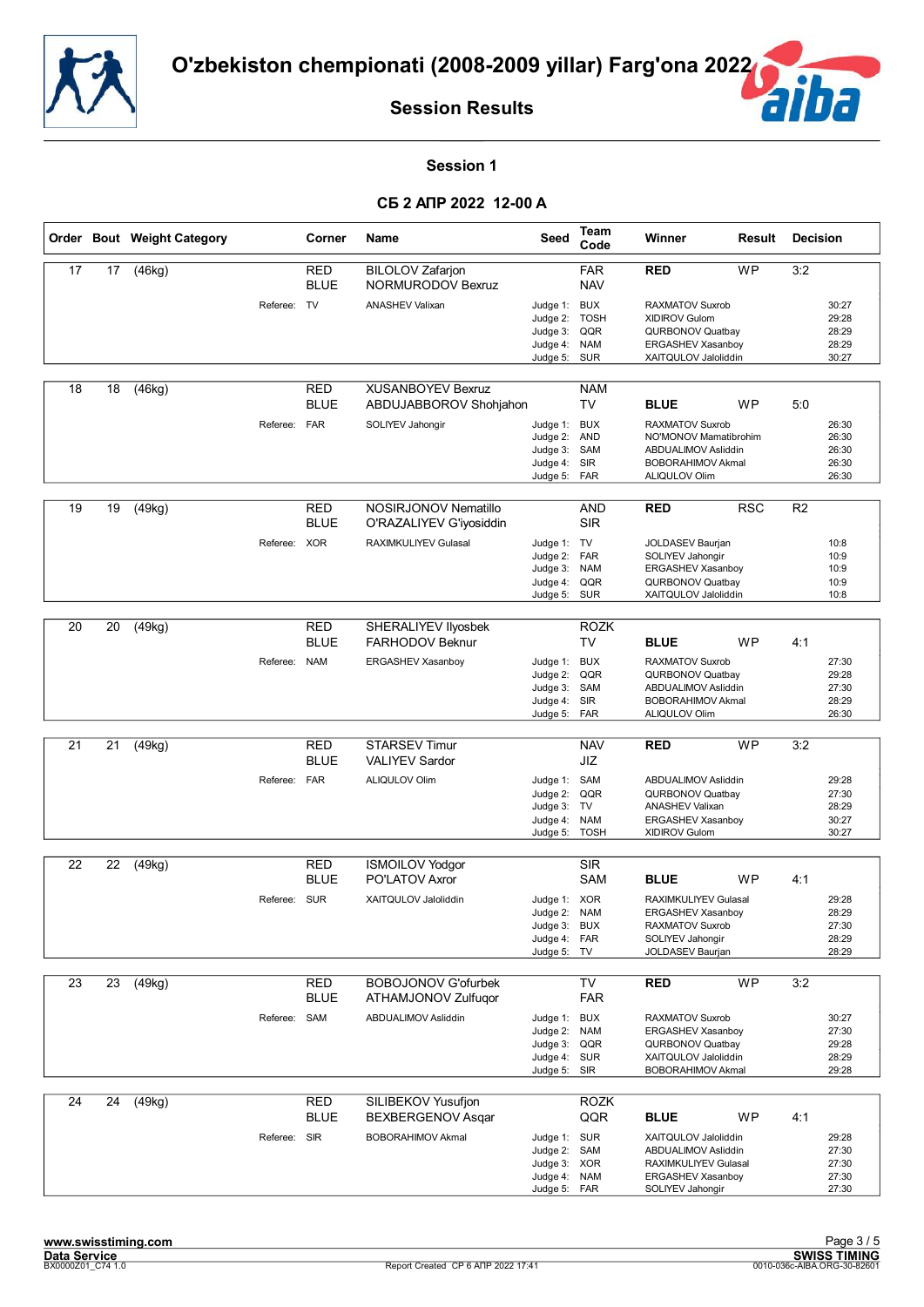



#### **Session 1**

|    |    | Order Bout Weight Category |               | Corner                    | Name                                                 | Seed                                                              | Team<br>Code                          | Winner                                                                                                              | Result     | <b>Decision</b> |                                           |
|----|----|----------------------------|---------------|---------------------------|------------------------------------------------------|-------------------------------------------------------------------|---------------------------------------|---------------------------------------------------------------------------------------------------------------------|------------|-----------------|-------------------------------------------|
| 25 | 25 | (49kg)                     |               | <b>RED</b><br><b>BLUE</b> | ANVARJONOV Asadbek<br><b>SULAYMONOV Abbos</b>        |                                                                   | <b>NAM</b><br><b>SUR</b>              | <b>RED</b>                                                                                                          | <b>WP</b>  | 3:2             |                                           |
|    |    |                            | Referee: SIR  |                           | <b>BOBORAHIMOV Akmal</b>                             | Judge 1: TOSH<br>Judge 2:<br>Judge 3:<br>Judge 4:<br>Judge 5: FAR | SAM<br><b>XOR</b><br>QQR              | XIDIROV Gulom<br>ABDUALIMOV Asliddin<br><b>RAXIMKULIYEV Gulasal</b><br>QURBONOV Quatbay<br>SOLIYEV Jahongir         |            |                 | 28:29<br>29:28<br>28:29<br>29:28<br>29:28 |
| 26 | 26 | (49kg)                     |               | <b>RED</b><br><b>BLUE</b> | ABDUG'AFFOROV Javlonbek<br>MO'YDINXO'JAYEV Shohjahon |                                                                   | JIZ<br><b>TV</b>                      | <b>BLUE</b>                                                                                                         | <b>WP</b>  | 5:0             |                                           |
|    |    |                            | Referee: FAR  |                           | SOLIYEV Jahongir                                     | Judge 1: BUX<br>Judge 2:<br>Judge 3: SUR<br>Judge 4:<br>Judge 5:  | QQR<br>SIR<br><b>NAM</b>              | <b>RAXMATOV Suxrob</b><br>QURBONOV Quatbay<br>XAITQULOV Jaloliddin<br><b>BOBORAHIMOV Akmal</b><br>ERGASHEV Xasanboy |            |                 | 27:30<br>27:30<br>27:30<br>27:30<br>27:30 |
| 27 | 27 | (52kg)                     |               | <b>RED</b><br><b>BLUE</b> | RASULOV Asadbek<br>MATKARIMOV Muzaffar               |                                                                   | <b>FAR</b><br><b>XOR</b>              | <b>BLUE</b>                                                                                                         | <b>WP</b>  | 5:0             |                                           |
|    |    |                            | Referee: TV   |                           | JOLDASEV Baurjan                                     | Judge 1: TOSH<br>Judge 2:<br>Judge 3:<br>Judge 4:<br>Judge 5:     | TV<br><b>NAM</b><br>SAM<br><b>SUR</b> | <b>XIDIROV Gulom</b><br><b>ANASHEV Valixan</b><br>ERGASHEV Xasanboy<br>ABDUALIMOV Asliddin<br>XAITQULOV Jaloliddin  |            |                 | 27:30<br>27:30<br>27:30<br>27:30<br>27:30 |
|    |    |                            |               |                           |                                                      |                                                                   |                                       |                                                                                                                     |            |                 |                                           |
| 28 | 28 | (52kg)                     |               | <b>RED</b><br><b>BLUE</b> | <b>XAMRAYEV Ozod</b><br>DAMINOV Barakatiillo         |                                                                   | <b>BUX</b><br><b>AND</b>              | <b>BLUE</b>                                                                                                         | <b>WP</b>  | 5:0             |                                           |
|    |    |                            | Referee: TOSH |                           | <b>XIDIROV Gulom</b>                                 | Judge 1: TV<br>Judge 2:<br>Judge 3: XOR<br>Judge 4:<br>Judge 5:   | <b>SIR</b><br>QQR<br>FAR              | <b>JOLDASEV Baurjan</b><br><b>BOBORAHIMOV Akmal</b><br>RAXIMKULIYEV Gulasal<br>QURBONOV Quatbay<br>SOLIYEV Jahongir |            |                 | 24:30<br>28:29<br>27:30<br>27:30<br>27:30 |
|    |    |                            |               |                           |                                                      |                                                                   |                                       |                                                                                                                     |            |                 |                                           |
| 29 | 29 | (52kg)                     |               | <b>RED</b><br><b>BLUE</b> | QIRG'IZOV Abduqodir<br><b>SALIMBOYEV Salohiddin</b>  |                                                                   | <b>NAM</b><br><b>SIR</b>              | <b>RED</b>                                                                                                          | <b>RSC</b> | R <sub>1</sub>  |                                           |
|    |    |                            | Referee: BUX  |                           | <b>RAXMATOV Suxrob</b>                               | Judge 1: TV                                                       |                                       | <b>ANASHEV Valixan</b>                                                                                              |            |                 |                                           |
|    |    |                            |               |                           |                                                      | Judge 2:<br>Judge 3: XOR                                          | SAM                                   | ABDUALIMOV Asliddin<br>RAXIMKULIYEV Gulasal                                                                         |            |                 |                                           |
|    |    |                            |               |                           |                                                      | Judge 4:<br>Judge 5:                                              | <b>SUR</b><br>FAR                     | XAITQULOV Jaloliddin<br>SOLIYEV Jahongir                                                                            |            |                 |                                           |
| 30 | 30 | (52kg)                     |               | <b>RED</b>                | <b>ILHOMOV Sunnat</b>                                |                                                                   | <b>SAM</b>                            | <b>RED</b>                                                                                                          | <b>WP</b>  | 5:0             |                                           |
|    |    |                            |               | <b>BLUE</b>               | DADAXONOV Ruslan                                     |                                                                   | QQR                                   |                                                                                                                     |            |                 |                                           |
|    |    |                            | Referee: NAM  |                           | ERGASHEV Xasanboy                                    | Judge 1: TOSH                                                     |                                       | <b>XIDIROV Gulom</b>                                                                                                |            |                 | 30:27                                     |
|    |    |                            |               |                           |                                                      | Judge 2: TV                                                       |                                       | <b>JOLDASEV Baurjan</b><br>ALIQULOV Olim                                                                            |            |                 | 30:27                                     |
|    |    |                            |               |                           |                                                      | Judge 3: FAR<br>Judge 4: AND                                      |                                       | NO'MONOV Mamatibrohim                                                                                               |            |                 | 30:27<br>30:27                            |
|    |    |                            |               |                           |                                                      | Judge 5: SIR                                                      |                                       | <b>BOBORAHIMOV Akmal</b>                                                                                            |            |                 | 30:27                                     |
| 31 | 31 | (52kg)                     |               | <b>RED</b>                | SUYUNOV Javohir                                      |                                                                   | <b>SIR</b>                            |                                                                                                                     |            |                 |                                           |
|    |    |                            |               | <b>BLUE</b>               | <b>BOYMIRZAYEV Nurmuhammad</b>                       |                                                                   | <b>SUR</b>                            | <b>BLUE</b>                                                                                                         | <b>WP</b>  | 3:2             |                                           |
|    |    |                            | Referee: QQR  |                           | QURBONOV Quatbay                                     | Judge 1: SAM                                                      |                                       | ABDUALIMOV Asliddin                                                                                                 |            |                 | 28:29                                     |
|    |    |                            |               |                           |                                                      | Judge 2: BUX<br>Judge 3: XOR                                      |                                       | <b>RAXMATOV Suxrob</b><br>RAXIMKULIYEV Gulasal                                                                      |            |                 | 30:27<br>27:30                            |
|    |    |                            |               |                           |                                                      | Judge 4: TV<br>Judge 5: FAR                                       |                                       | <b>ANASHEV Valixan</b><br>SOLIYEV Jahongir                                                                          |            |                 | 30:27<br>28:29                            |
| 32 | 32 | (52kg)                     |               | RED                       | <b>ZOKIROV Ruslan</b>                                |                                                                   | QASH                                  |                                                                                                                     |            |                 |                                           |
|    |    |                            |               | <b>BLUE</b>               | MAMAJONOV Sherzodjon                                 |                                                                   | <b>FAR</b>                            | <b>BLUE</b>                                                                                                         | <b>WP</b>  | 4:1             |                                           |
|    |    |                            | Referee: SAM  |                           | ABDUALIMOV Asliddin                                  | Judge 1: BUX<br>Judge 2: TV                                       |                                       | RAXMATOV Suxrob<br>JOLDASEV Baurjan                                                                                 |            |                 | 28:29<br>27:30                            |
|    |    |                            |               |                           |                                                      | Judge 3: NAM<br>Judge 4: SUR                                      |                                       | ERGASHEV Xasanboy                                                                                                   |            |                 | 29:28                                     |
|    |    |                            |               |                           |                                                      | Judge 5: SIR                                                      |                                       | XAITQULOV Jaloliddin<br><b>BOBORAHIMOV Akmal</b>                                                                    |            |                 | 28:29<br>27:30                            |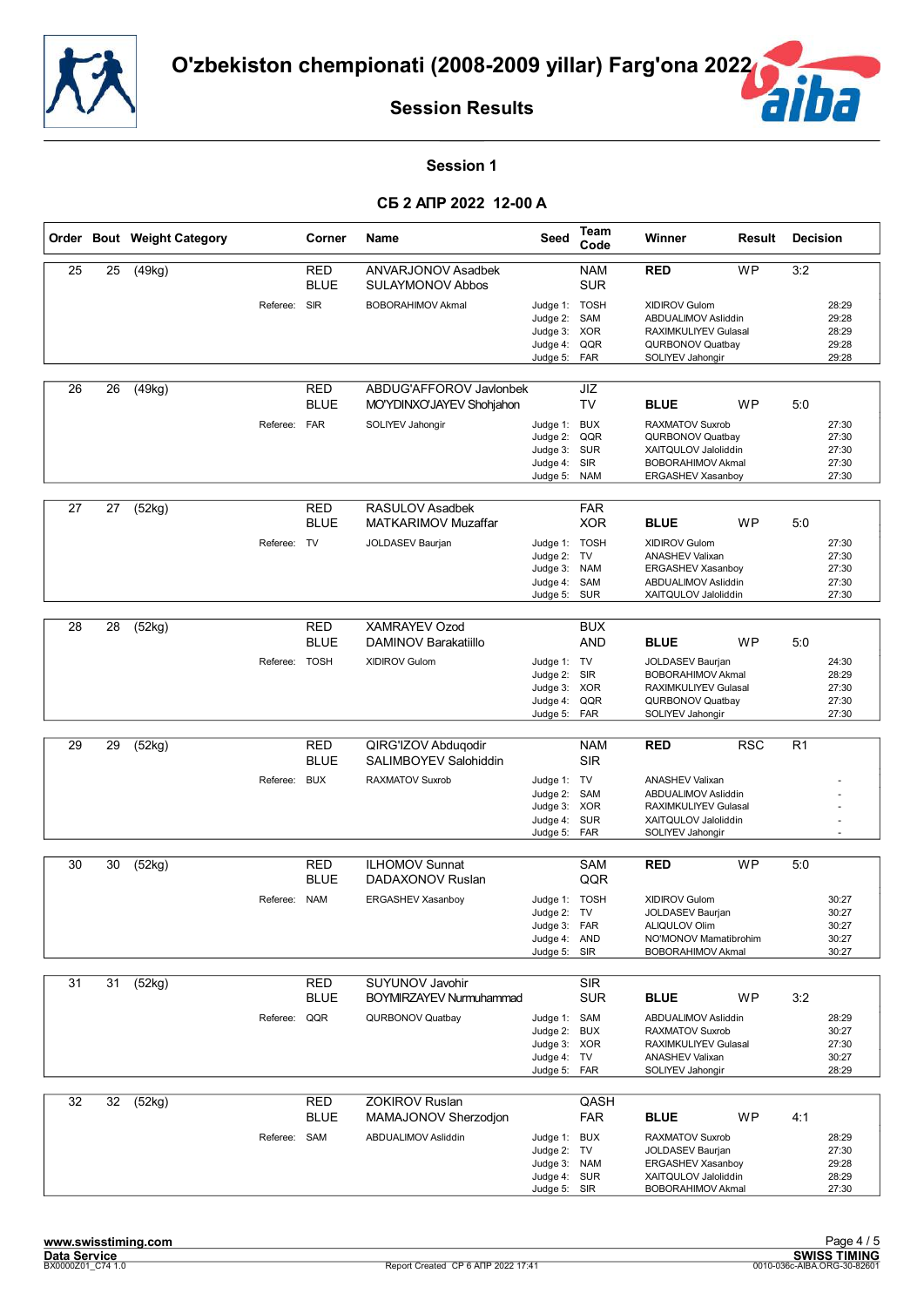



#### **Session 1**

#### **СБ 2 АПР 2022 12-00 A**

|    |    | Order Bout Weight Category |               | Corner                    | <b>Name</b>                                                                   | Seed                                                                    | Team<br>Code                                                        | Winner                                                                                                                                      | Result     | <b>Decision</b> |                                           |
|----|----|----------------------------|---------------|---------------------------|-------------------------------------------------------------------------------|-------------------------------------------------------------------------|---------------------------------------------------------------------|---------------------------------------------------------------------------------------------------------------------------------------------|------------|-----------------|-------------------------------------------|
| 33 | 33 | (52kg)                     | Referee: FAR  | RED<br><b>BLUE</b>        | DAMINOV Javohir<br><b>ALIYEV Sardor</b><br>ALIQULOV Olim                      | Judge 1: SIR<br>Judge 2:<br>Judge 3: XOR<br>Judge 4:<br>Judge 5:        | JIZ<br><b>ROZK</b><br>SAM<br><b>BUX</b><br>QQR                      | <b>BLUE</b><br><b>BOBORAHIMOV Akmal</b><br><b>ABDUALIMOV Asliddin</b><br>RAXIMKULIYEV Gulasal<br><b>RAXMATOV Suxrob</b><br>QURBONOV Quatbay | WP         | 5:0             | 27:30<br>27:30<br>27:30<br>27:30<br>27:30 |
| 34 | 34 | (52kg)                     | Referee: TV   | <b>RED</b><br><b>BLUE</b> | SHAXOBIDDINOV Muhammad<br><b>IBRAGIMOV Amirxon</b><br>JOLDASEV Baurjan        | Judge 1: FAR<br>Judge 2:<br>Judge 3:<br>Judge 4:<br>Judge 5:            | <b>ROZK</b><br><b>XOR</b><br><b>NAM</b><br>SIR<br><b>SUR</b><br>QQR | <b>RED</b><br>SOLIYEV Jahongir<br>ERGASHEV Xasanboy<br><b>BOBORAHIMOV Akmal</b><br>XAITQULOV Jaloliddin<br><b>AMETOV Ruslan</b>             | <b>RSC</b> | R <sub>2</sub>  | 10:9<br>10:9<br>10:9<br>10:9<br>10:9      |
| 35 | 35 | (58kg)                     | Referee: TOSH | <b>RED</b><br><b>BLUE</b> | <b>XAMROYEV Jasur</b><br><b>NE'MATOV Baxtibek</b><br>XIDIROV Gulom            | Judge 1: TV<br>Judge 2: TV<br>Judge 3:<br>Judge 4:<br>Judge 5:          | <b>SUR</b><br><b>AND</b><br>SIR<br>SAM<br><b>BUX</b>                | <b>BLUE</b><br>JOLDASEV Baurjan<br><b>ANASHEV Valixan</b><br><b>BOBORAHIMOV Akmal</b><br>ABDUALIMOV Asliddin<br>RAXMATOV Suxrob             | <b>RSC</b> | R1              |                                           |
| 36 | 36 | (58kg)                     | Referee: NAM  | <b>RED</b><br><b>BLUE</b> | <b>AXADI Alik</b><br>AXMEDOV Akrom<br>ERGASHEV Xasanboy                       | Judge 1: BUX<br>Judge 2:<br>Judge 3:<br>Judge 4:<br>Judge 5:            | <b>JIZ</b><br><b>ROZK</b><br><b>SUR</b><br>QQR<br>SAM<br>FAR        | <b>BLUE</b><br><b>RAXMATOV Suxrob</b><br>XAITQULOV Jaloliddin<br>QURBONOV Quatbay<br>ABDUALIMOV Asliddin<br>ALIQULOV Olim                   | WP.        | 5:0             | 27:30<br>27:30<br>27:30<br>27:30<br>27:30 |
| 37 | 37 | (58kg)                     | Referee: SUR  | RED<br><b>BLUE</b>        | <b>SULTONBOYEV Asadbek</b><br><b>JO'RAYEV Temur</b><br>XAITQULOV Jaloliddin   | Judge 1: NAM<br>Judge 2:<br>Judge 3:<br>Judge 4:<br>Judge 5: FAR        | <b>TV</b><br><b>TOSH</b><br>SIR<br>QQR<br>SAM                       | <b>RED</b><br>ERGASHEV Xasanboy<br><b>BOBORAHIMOV Akmal</b><br>QURBONOV Quatbay<br>ABDUALIMOV Asliddin<br>ALIQULOV Olim                     | <b>WP</b>  | 5:0             | 30:27<br>30:27<br>30:27<br>30:26<br>30:25 |
| 38 | 38 | $(+70kg)$                  | Referee: QQR  | <b>RED</b><br><b>BLUE</b> | SHAROFIDDINOV Muhammadamin<br><b>QODIROV Abdulloh</b><br>QURBONOV Quatbay     | Judge 1: TOSH<br>Judge 2: AND<br>Judge 3: SIR<br>Judge 4:<br>Judge 5:   | <b>SUR</b><br><b>TV</b><br><b>BUX</b><br>FAR                        | <b>BLUE</b><br><b>XIDIROV Gulom</b><br>NO'MONOV Mamatibrohim<br><b>BOBORAHIMOV Akmal</b><br><b>RAXMATOV Suxrob</b><br>SOLIYEV Jahongir      | <b>RSC</b> | R <sub>1</sub>  |                                           |
| 39 | 39 | $(+70kg)$                  | Referee: FAR  | <b>RED</b><br><b>BLUE</b> | <b>TOLEPBERBENOV Begiz</b><br><b>IBROHIMOV Quvonchbek</b><br>SOLIYEV Jahongir | Judge 1: TV<br>Judge 2: XOR<br>Judge 3:<br>Judge 4: SAM<br>Judge 5: SUR | QQR<br>AND<br><b>NAM</b>                                            | <b>BLUE</b><br><b>ANASHEV Valixan</b><br>RAXIMKULIYEV Gulasal<br>ERGASHEV Xasanboy<br>ABDUALIMOV Asliddin<br>XAITQULOV Jaloliddin           | <b>WP</b>  | 5:0             | 27:30<br>27:30<br>27:30<br>27:30<br>27:30 |

**LEGEND**<br>**Rn** Round number

**www.swisstiming.com**<br>Data Service<br>**BX0000201\_C74** 1.0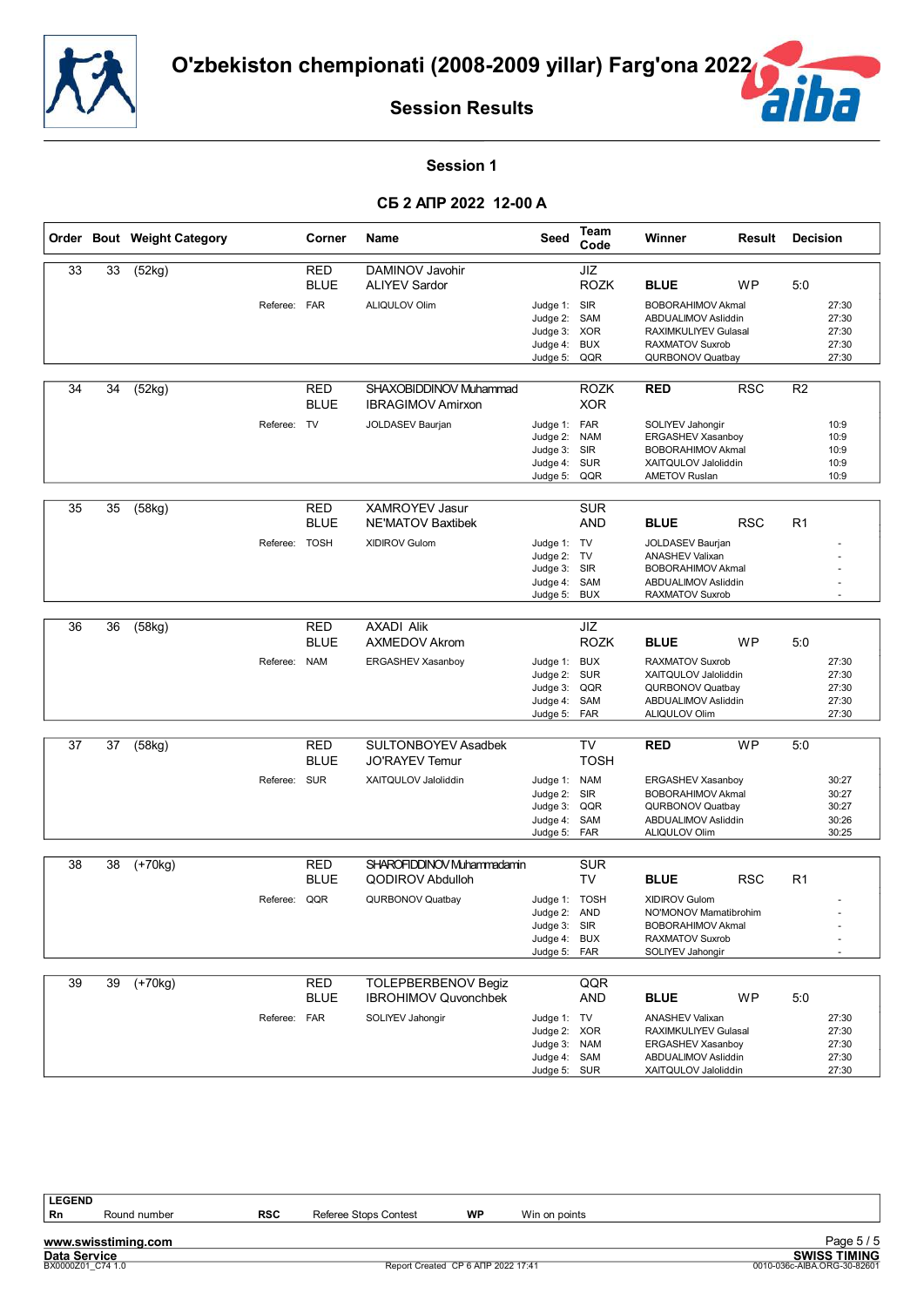



#### **Session 2**

|                |    | Order Bout Weight Category |          | Corner                    | Name                                               | Seed                 | <b>Team</b><br>Code       | Winner      | Result          | <b>Decision</b> |
|----------------|----|----------------------------|----------|---------------------------|----------------------------------------------------|----------------------|---------------------------|-------------|-----------------|-----------------|
| $\mathbf{1}$   | 40 | (33kg)                     | Referee: | <b>RED</b><br><b>BLUE</b> | MIRKOMILOV Lobir<br><b>BAXTIYOROV Mirfayz</b>      | Judge 1:<br>Judge 2: | <b>FAR</b><br><b>BUX</b>  | <b>BLUE</b> | WP              | 5:0             |
| $\overline{c}$ | 41 | (33kg)                     | Referee: | <b>RED</b><br><b>BLUE</b> | <b>ISHJANOV Mirzobek</b><br>MAMURJONOV Bexruz      | Judge 1:<br>Judge 2: | <b>XOR</b><br><b>NAM</b>  | <b>BLUE</b> | WP              | 5:0             |
| 3              | 42 | (35kg)                     | Referee: | <b>RED</b><br><b>BLUE</b> | ABDULHAFIZOV Muhammadsolih<br>NORBOYEV Og'abek     | Judge 1:<br>Judge 2: | <b>NAM</b><br>JIZ         | <b>RED</b>  | <b>RSC</b>      |                 |
| 4              | 43 | (35kg)                     | Referee: | <b>RED</b><br><b>BLUE</b> | YO'LDOSHEV Shaxriyor<br><b>SHODIYEV Nurbek</b>     | Judge 1:<br>Judge 2: | <b>SUR</b><br><b>ROZK</b> | <b>BLUE</b> | WP              | 5:0             |
| 5              | 44 | (37kg)                     | Referee: | <b>RED</b><br><b>BLUE</b> | <b>JUMAYEV Jumajon</b><br>ELMURODOV Shamshod       | Judge 1:<br>Judge 2: | <b>BUX</b><br>SAM         | <b>BLUE</b> | <b>WP</b>       | 4:1             |
| 6              | 45 | (40kg)                     | Referee: | <b>RED</b><br><b>BLUE</b> | <b>KAMOLOV Asror</b><br>PIRNIYAZOV Amirxon         | Judge 1:<br>Judge 2: | <b>NAM</b><br>QQR         | <b>RED</b>  | <b>WP</b>       | 3:2             |
| $\overline{7}$ | 46 | (40kg)                     | Referee: | <b>RED</b><br><b>BLUE</b> | MUHAMMADSIDDIQOV Saidislom<br>XO'SHBOQOV Javohir   | Judge 1:<br>Judge 2: | <b>AND</b><br>SUR         | <b>RED</b>  | $\overline{WP}$ | 3:2             |
| 8              |    | $47$ $(43kg)$              | Referee: | <b>RED</b><br><b>BLUE</b> | <b>SALIMOV Azizbek</b><br>MUHAMMADALIYEV Abdulaziz | Judge 1:<br>Judge 2: | <b>XOR</b><br><b>ROZK</b> | <b>RED</b>  | <b>WP</b>       | 5:0             |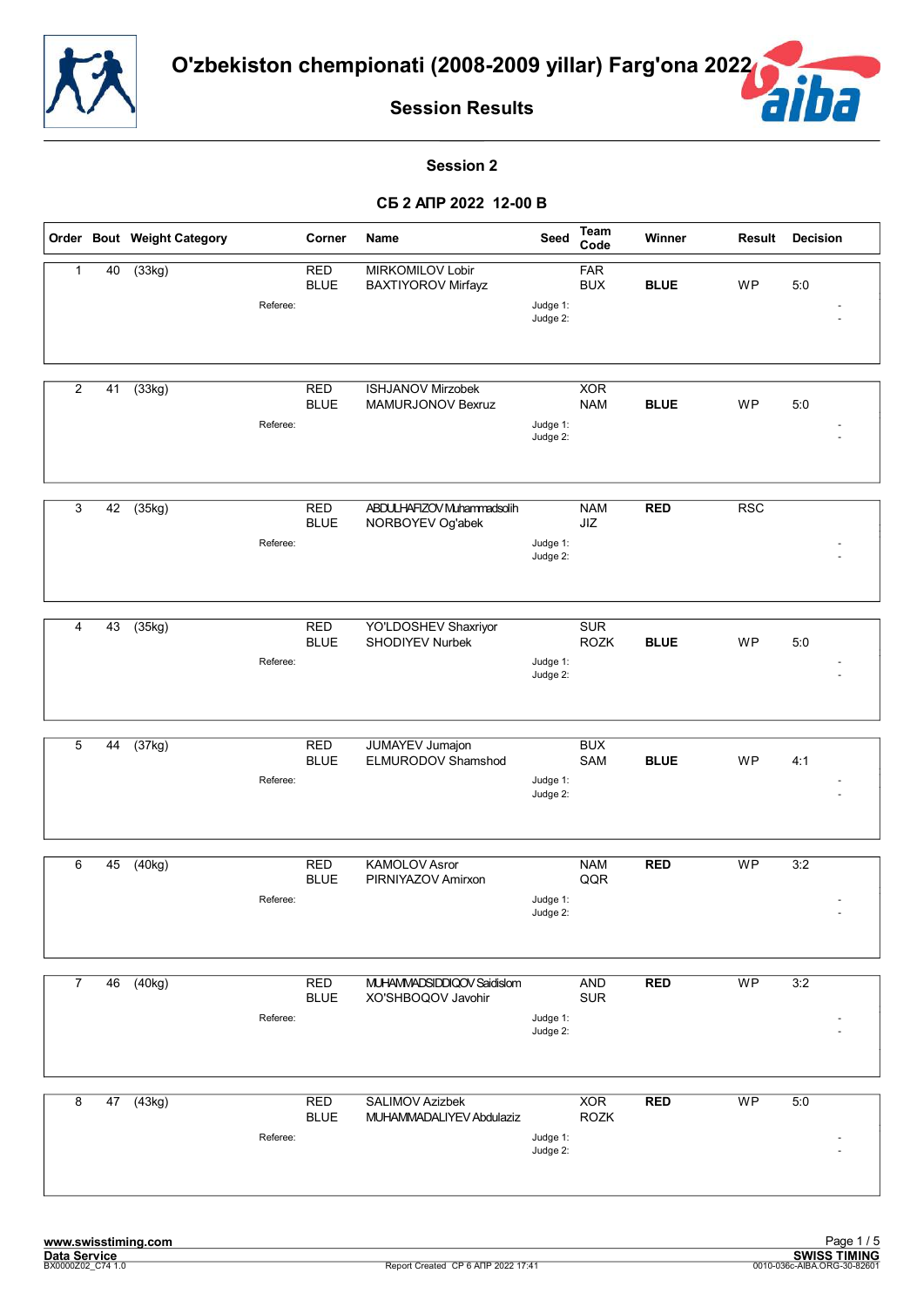



#### **Session 2**

|    |    | Order Bout Weight Category |          | Corner                    | Name                                                   | Seed                 | <b>Team</b><br>Code       | Winner      | Result                   | <b>Decision</b> |
|----|----|----------------------------|----------|---------------------------|--------------------------------------------------------|----------------------|---------------------------|-------------|--------------------------|-----------------|
| 9  | 48 | (43kg)                     |          | <b>RED</b><br><b>BLUE</b> | ABDURAHMONOV Muhammadsodiq<br>QODIROV Ozodbek          |                      | <b>NAM</b><br><b>NAV</b>  | <b>RED</b>  | WP                       | 5:0             |
|    |    |                            | Referee: |                           |                                                        | Judge 1:<br>Judge 2: |                           |             |                          |                 |
| 10 | 49 | (43kg)                     | Referee: | <b>RED</b><br><b>BLUE</b> | <b>USERBAYEV Arslonbek</b><br>MAHSUMURODOV Dilmuhammad | Judge 1:<br>Judge 2: | <b>ROZK</b><br><b>FAR</b> | <b>BLUE</b> | WO                       |                 |
| 11 | 50 | (43kg)                     | Referee: | <b>RED</b><br><b>BLUE</b> | MO'MINOV Muslimbek<br><b>XADJAYEV Mansur</b>           | Judge 1:<br>Judge 2: | <b>SUR</b><br><b>TOSH</b> | <b>BLUE</b> | WP                       | 3:2             |
| 12 | 51 | (43kg)                     | Referee: | <b>RED</b><br><b>BLUE</b> | <b>AMINJONOV Akbar</b><br><b>ABDULLAYEV Azizbek</b>    | Judge 1:<br>Judge 2: | <b>SAM</b><br><b>NAM</b>  | <b>RED</b>  | <b>RSC</b>               |                 |
| 13 | 52 | $\overline{(43kg)}$        | Referee: | <b>RED</b><br><b>BLUE</b> | ESHNIYOZOV Iskandar<br><b>VELOXUNOV Aziz</b>           | Judge 1:<br>Judge 2: | <b>SUR</b><br><b>TOSH</b> | <b>BLUE</b> | WP                       | 4:1             |
| 14 | 53 | (43kg)                     | Referee: | <b>RED</b><br><b>BLUE</b> | XAMDAMOV Kamron<br><b>TEMIROV Olmos</b>                | Judge 1:<br>Judge 2: | TV<br>QASH                | <b>RED</b>  | <b>WP</b>                | 3:2             |
| 15 | 54 | (43kg)                     | Referee: | <b>RED</b><br><b>BLUE</b> | <b>BURXONOV Sardor</b><br><b>URAIMOV Axadbek</b>       | Judge 1:<br>Judge 2: | SIR<br><b>AND</b>         | <b>BLUE</b> | <b>RSC</b>               |                 |
| 16 | 55 | (46kg)                     | Referee: | <b>RED</b><br><b>BLUE</b> | ABDUSALOMOV Javoxir<br>XAMRAYEV Xayot                  | Judge 1:<br>Judge 2: | <b>AND</b><br><b>BUX</b>  | <b>RED</b>  | $\overline{\mathsf{WP}}$ | 5:0             |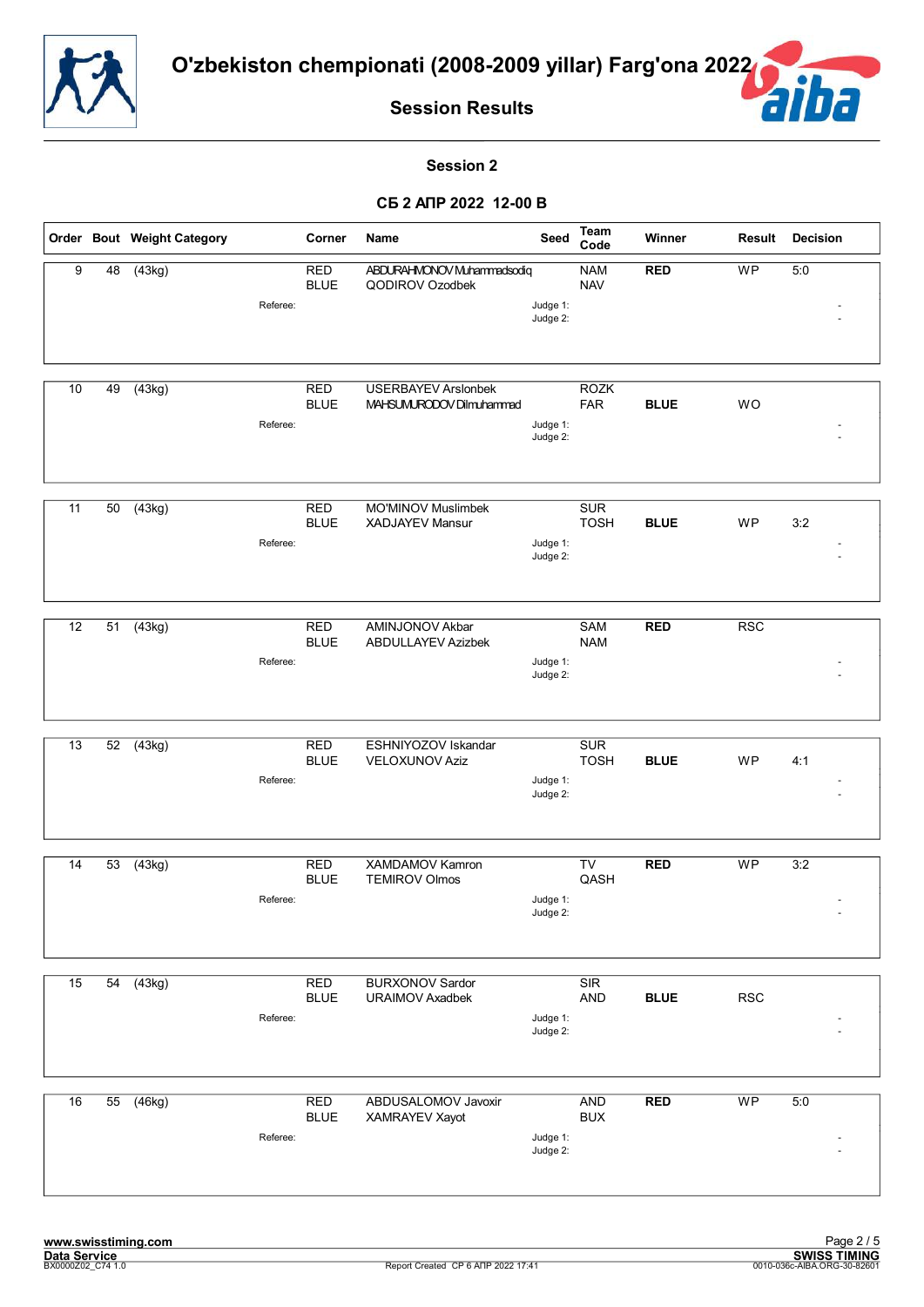



#### **Session 2**

|                 |                 | Order Bout Weight Category |          | Corner                    | Name                                                | Seed                 | <b>Team</b><br>Code                              | Winner      | <b>Result</b>  | <b>Decision</b> |
|-----------------|-----------------|----------------------------|----------|---------------------------|-----------------------------------------------------|----------------------|--------------------------------------------------|-------------|----------------|-----------------|
| $\overline{17}$ | $\overline{56}$ | (46kg)                     | Referee: | <b>RED</b><br><b>BLUE</b> | <b>BOBOYEV Samandar</b><br><b>XOLMURATOV Sultan</b> | Judge 1:<br>Judge 2: | <b>ROZK</b><br>QQR                               | <b>BLUE</b> | <b>WP</b>      | 3:2             |
| 18              | 57              | (46kg)                     | Referee: | <b>RED</b><br><b>BLUE</b> | ABDUMANNOBOV Diyorbek<br><b>ISLOMQULOV Shoxrux</b>  | Judge 1:<br>Judge 2: | SAM<br><b>SIR</b>                                | <b>BLUE</b> | <b>WP</b>      | 5:0             |
| 19              | 58              | (46kg)                     | Referee: | <b>RED</b><br><b>BLUE</b> | <b>ERKINOV Diyorbek</b><br>QURBONBAYEV Islan        | Judge 1:<br>Judge 2: | <b>NAM</b><br>QQR                                | RED         | <b>WP</b>      | 4:1             |
| $\overline{20}$ | 59              | (46kg)                     | Referee: | <b>RED</b><br><b>BLUE</b> | <b>NOROV Bunyod</b><br><b>ERGASHEV Shamshod</b>     | Judge 1:<br>Judge 2: | <b>BUX</b><br>$\mathsf{J} \mathsf{I} \mathsf{Z}$ | <b>BLUE</b> | WP             | 4:1             |
| 21              | 60              | (46kg)                     | Referee: | <b>RED</b><br><b>BLUE</b> | MO'MINJONOV Asilbek<br>TO'RABOYEV Mashxurbek        | Judge 1:<br>Judge 2: | <b>AND</b><br><b>XOR</b>                         | <b>RED</b>  | <b>WP</b>      | 4:1             |
| $\overline{22}$ | 61              | (49kg)                     | Referee: | <b>RED</b><br><b>BLUE</b> | ZAYNIDDINOV Jahongir<br>MANNOBJONOV Asadbek         | Judge 1:<br>Judge 2: | <b>BUX</b><br><b>AND</b>                         | <b>RED</b>  | WO             |                 |
| $\overline{23}$ | 62              | (49kg)                     | Referee: | <b>RED</b><br><b>BLUE</b> | SAIDOV Shamshod<br>SIDDIQOV Abdulloh                | Judge 1:<br>Judge 2: | QASH<br><b>FAR</b>                               | <b>RED</b>  | W <sub>P</sub> | 5:0             |
| 24              | 63              | (49kg)                     | Referee: | <b>RED</b><br><b>BLUE</b> | SAYIDMURODOV Xomid<br>XAMRAYEV Bunyod               | Judge 1:<br>Judge 2: | <b>TOSH</b><br><b>BUX</b>                        | <b>BLUE</b> | <b>RSC</b>     |                 |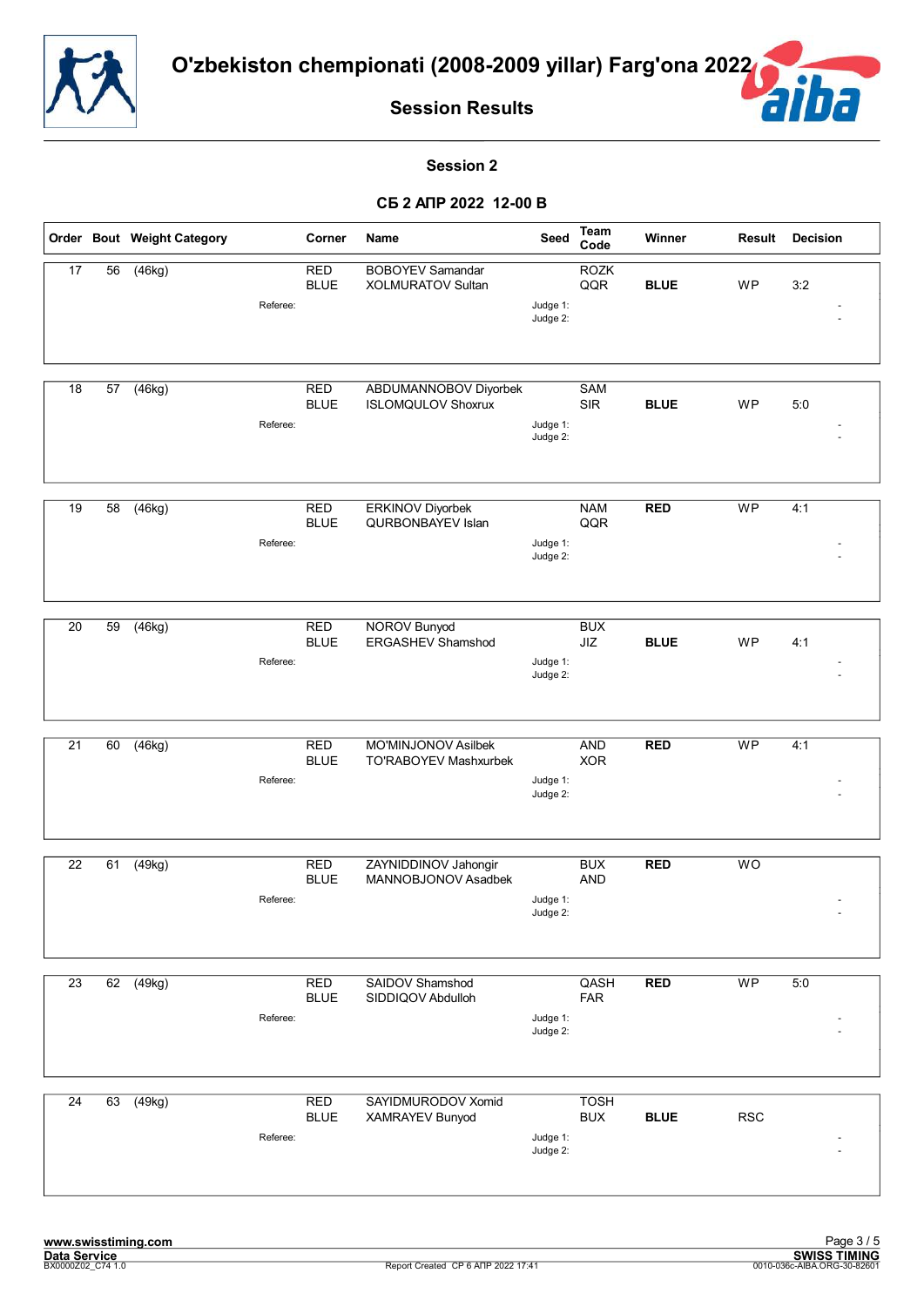



#### **Session 2**

|                 |                 | Order Bout Weight Category |          | Corner                    | Name                                               | Seed                 | Team<br>Code              | Winner      | Result     | <b>Decision</b> |
|-----------------|-----------------|----------------------------|----------|---------------------------|----------------------------------------------------|----------------------|---------------------------|-------------|------------|-----------------|
| $\overline{25}$ | 64              | (49kg)                     | Referee: | <b>RED</b><br><b>BLUE</b> | ABDURAHIMOV Muhammadaziz<br><b>QUDRATOV Farrux</b> | Judge 1:<br>Judge 2: | <b>FAR</b><br><b>TOSH</b> | <b>RED</b>  | RSC        |                 |
| $\overline{26}$ | 65              | $\overline{(49kg)}$        | Referee: | <b>RED</b><br><b>BLUE</b> | <b>MADRIMOV Amirxon</b><br>RASULOV Qaxramonjon     | Judge 1:<br>Judge 2: | <b>XOR</b><br><b>AND</b>  | <b>BLUE</b> | WP         | 5:0             |
| 27              | 66              | (49kg)                     | Referee: | <b>RED</b><br><b>BLUE</b> | JALOLIDDINOV Gayrat<br><b>IKROMOV Azizbek</b>      | Judge 1:<br>Judge 2: | TV<br><b>NAM</b>          | <b>BLUE</b> | WP         | 5:0             |
| $\overline{28}$ | 67              | (49kg)                     | Referee: | <b>RED</b><br><b>BLUE</b> | <b>KOMILOV Komiljon</b><br>NARZULLAYEV Donyor      | Judge 1:<br>Judge 2: | <b>XOR</b><br>JIZ         | <b>BLUE</b> | WP         | 3:2             |
| 29              | 68              | (49kg)                     | Referee: | <b>RED</b><br><b>BLUE</b> | <b>JO'RAYEV Muslimbek</b><br>RAXMATULLAYEV Suxrob  | Judge 1:<br>Judge 2: | <b>AND</b><br>SAM         | <b>BLUE</b> | <b>RSC</b> |                 |
| $\overline{30}$ | 69              | (52kg)                     | Referee: | <b>RED</b><br><b>BLUE</b> | <b>JO'RAYEV Asilbek</b><br>MAVLONOV Suxrob         | Judge 1:<br>Judge 2: | <b>AND</b><br>QASH        | <b>RED</b>  | <b>WP</b>  | 4:1             |
| 31              | $\overline{70}$ | (52kg)                     | Referee: | <b>RED</b><br><b>BLUE</b> | MAHKAMOV Abduvoris<br>RAXMATOV Raxmatjon           | Judge 1:<br>Judge 2: | <b>TOSH</b><br><b>XOR</b> | <b>BLUE</b> | WP         | 5:0             |
| $\overline{32}$ | 71              | (52kg)                     | Referee: | RED<br><b>BLUE</b>        | <b>OBIDJONOV Asror</b><br>O'RMONOV Ozodbek         | Judge 1:<br>Judge 2: | <b>ROZK</b><br>AND        | <b>BLUE</b> | WP         | 5:0             |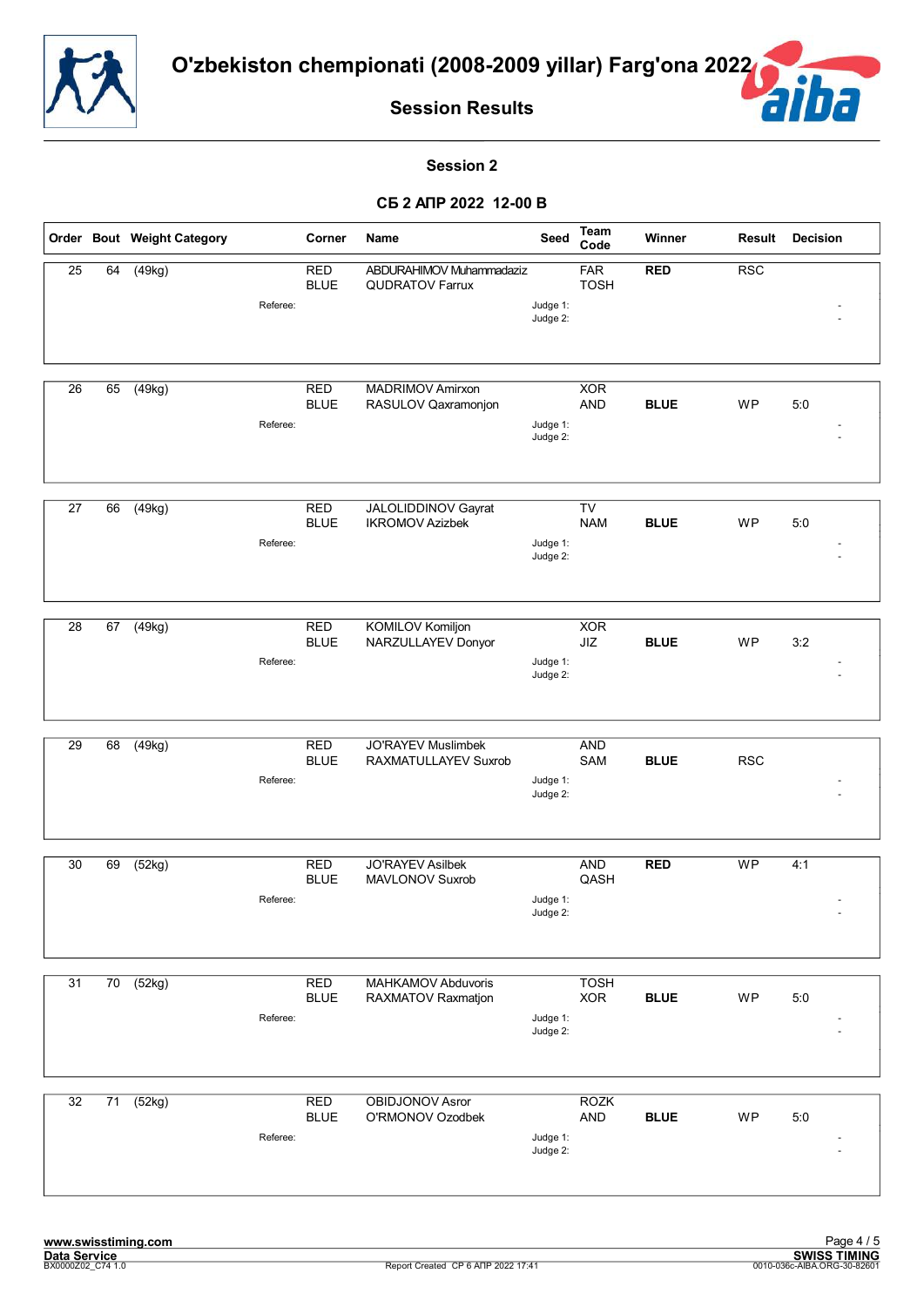



#### **Session 2**

|    |                 | Order Bout Weight Category |          | Corner                    | Name                                               | <b>Seed</b>          | Team<br>Code              | Winner      | Result     | <b>Decision</b> |
|----|-----------------|----------------------------|----------|---------------------------|----------------------------------------------------|----------------------|---------------------------|-------------|------------|-----------------|
| 33 | $\overline{72}$ | (52kg)                     |          | <b>RED</b><br><b>BLUE</b> | BAXROMJONOV Shaxriyor<br><b>ISMOILOV Maqsudbek</b> |                      | <b>NAM</b><br><b>SUR</b>  | <b>RED</b>  | WP         | 5:0             |
|    |                 |                            | Referee: |                           |                                                    | Judge 1:<br>Judge 2: |                           |             |            |                 |
|    |                 |                            |          |                           |                                                    |                      |                           |             |            |                 |
| 34 | 73              | (52kg)                     |          | <b>RED</b><br><b>BLUE</b> | <b>AXTAMOV Muhammad</b><br>TOJIBOYEV Umarjon       |                      | <b>BUX</b><br><b>TV</b>   | <b>BLUE</b> | <b>WP</b>  | 5:0             |
|    |                 |                            | Referee: |                           |                                                    | Judge 1:<br>Judge 2: |                           |             |            |                 |
| 35 | 74              | (52kg)                     |          | <b>RED</b>                | <b>TEMIROV Asadbek</b>                             |                      | <b>NAV</b>                |             |            |                 |
|    |                 |                            | Referee: | <b>BLUE</b>               | BATALOV Jahongir                                   | Judge 1:<br>Judge 2: | <b>BUX</b>                | <b>BLUE</b> | WP         | 5:0             |
|    |                 |                            |          |                           |                                                    |                      |                           |             |            |                 |
| 36 | 75              | (52kg)                     | Referee: | <b>RED</b><br><b>BLUE</b> | ABDUMALIKOV Abror<br>MAVLONOV Azizbek              | Judge 1:             | <b>TOSH</b><br><b>FAR</b> | <b>BLUE</b> | <b>RSC</b> |                 |
|    |                 |                            |          |                           |                                                    | Judge 2:             |                           |             |            |                 |
| 37 | 76              | (58kg)                     |          | <b>RED</b>                | QO'CHQAROV Bunyod                                  |                      | SIR                       |             |            |                 |
|    |                 |                            | Referee: | <b>BLUE</b>               | <b>RUZMETOV Toxirbek</b>                           | Judge 1:             | <b>XOR</b>                | <b>BLUE</b> | WO         |                 |
|    |                 |                            |          |                           |                                                    | Judge 2:             |                           |             |            |                 |
| 38 | 77              | (58kg)                     |          | <b>RED</b>                | SHAROFIDDINOV Otabek                               |                      | <b>NAM</b>                |             |            |                 |
|    |                 |                            | Referee: | <b>BLUE</b>               | <b>TOJIXONOV Nurjon</b>                            | Judge 1:<br>Judge 2: | <b>FAR</b>                | <b>BLUE</b> | <b>WP</b>  | 3:2             |
|    |                 |                            |          |                           |                                                    |                      |                           |             |            |                 |
| 39 | 78              | (58kg)                     |          | <b>RED</b><br><b>BLUE</b> | DAVRONOV Ozodbek<br><b>ISMOILOV Minxojiddin</b>    |                      | <b>BUX</b><br><b>AND</b>  | <b>BLUE</b> | WP         | 3:2             |
|    |                 |                            | Referee: |                           |                                                    | Judge 1:<br>Judge 2: |                           |             |            |                 |
|    |                 |                            |          |                           |                                                    |                      |                           |             |            |                 |

| <b>LEGEND</b>       |                     |            |                                    |    |          |                             |               |                     |
|---------------------|---------------------|------------|------------------------------------|----|----------|-----------------------------|---------------|---------------------|
| Rn                  | Round number        | <b>RSC</b> | Referee Stops Contest              | WO | Walkover | WP                          | Win on points |                     |
|                     |                     |            |                                    |    |          |                             |               |                     |
|                     | www.swisstiming.com |            |                                    |    |          |                             |               | Page 5/5            |
| <b>Data Service</b> |                     |            |                                    |    |          |                             |               | <b>SWISS TIMING</b> |
|                     | BX0000Z02 C74 1.0   |            | Report Created CP 6 ANP 2022 17:41 |    |          | 0010-036c-AIBA.ORG-30-82601 |               |                     |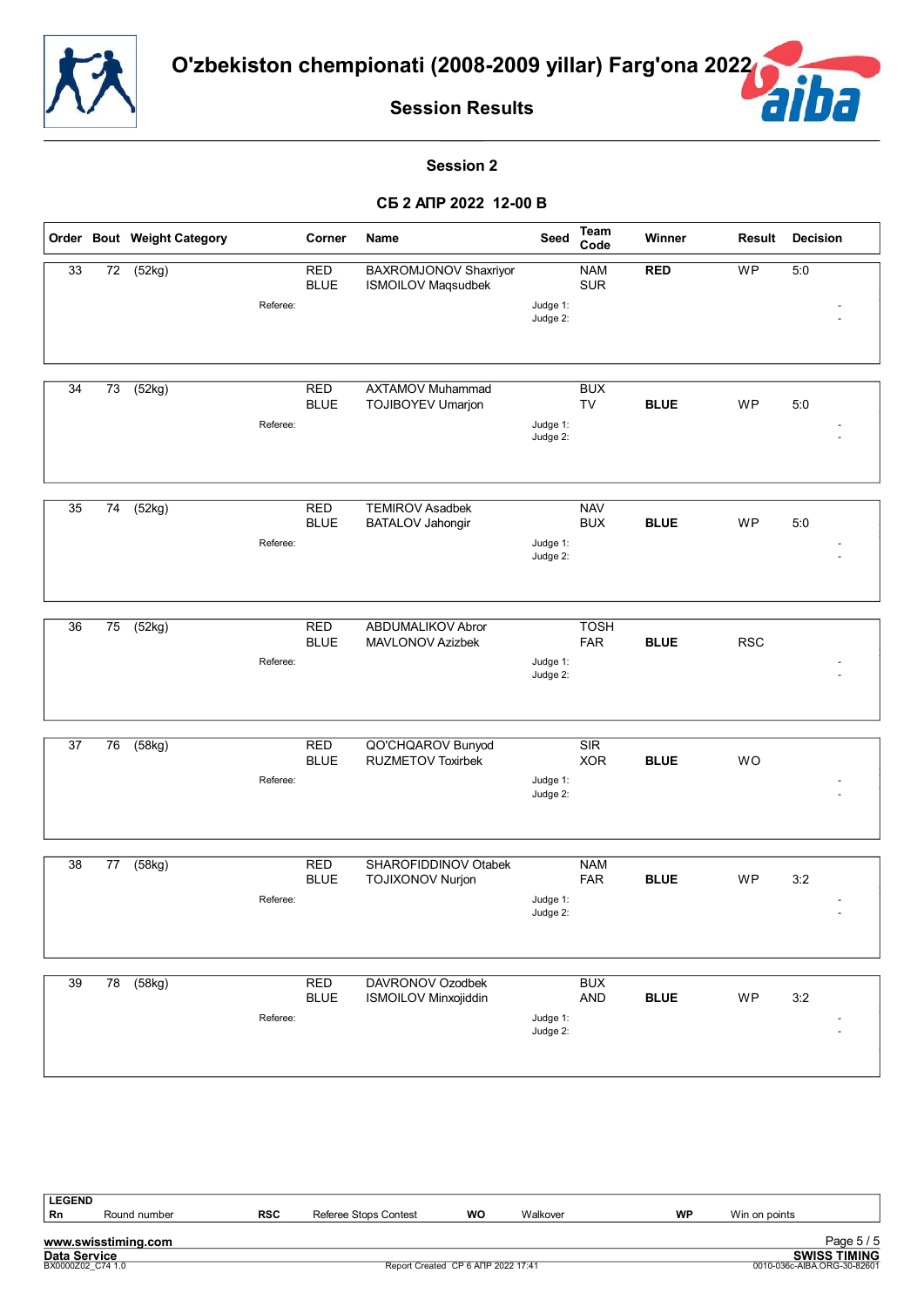



#### **Session 3**

|                |    | Order Bout Weight Category |              | Corner                    | Name                                             | Seed                                                                        | Team<br>Code                           | Winner                                                                                                                           | Result    | <b>Decision</b> |                                           |
|----------------|----|----------------------------|--------------|---------------------------|--------------------------------------------------|-----------------------------------------------------------------------------|----------------------------------------|----------------------------------------------------------------------------------------------------------------------------------|-----------|-----------------|-------------------------------------------|
| 1              | 79 | $\overline{(33kg)}$        |              | <b>RED</b><br><b>BLUE</b> | MIRZAYEV Xusanboy<br><b>BAXTIYOROV Shoxjahon</b> |                                                                             | <b>NAM</b><br><b>SUR</b>               | <b>RED</b>                                                                                                                       | <b>WP</b> | 4:1             |                                           |
|                |    |                            | Referee: XOR |                           | RAXIMKULIYEV Gulasal                             | Judge 1: TOSH<br>Judge 2: TV<br>Judge 3: BUX<br>Judge 4: JIZ<br>Judge 5:    | FAR                                    | <b>XIDIROV Gulom</b><br>JOLDASEV Baurjan<br><b>RAXMATOV Suxrob</b><br><b>BADALOV Shavkat</b><br>SOLIYEV Jahongir                 |           |                 | 30:27<br>29:28<br>29:28<br>28:29<br>30:27 |
| 2              | 80 | (33kg)                     |              | <b>RED</b><br><b>BLUE</b> | KARIMJONOV Abdurauf<br><b>AMIRALIYEV Usen</b>    |                                                                             | <b>AND</b><br>TV                       | <b>RED</b>                                                                                                                       | <b>WP</b> | 3:2             |                                           |
|                |    |                            | Referee: SAM |                           | ABDUALIMOV Asliddin                              | Judge 1: FAR<br>Judge 2:<br>Judge 3:<br>Judge 4:<br>Judge 5: SUR            | JIZ<br><b>NAM</b><br>QQR               | <b>ALIQULOV Olim</b><br><b>BADALOV Shavkat</b><br>ERGASHEV Xasanboy<br>QURBONOV Quatbay<br>XAITQULOV Jaloliddin                  |           |                 | 29:28<br>30:27<br>27:30<br>28:29<br>29:28 |
| 3              | 81 | (33kg)                     |              | RED<br><b>BLUE</b>        | G'ULOMJONOV Temur<br><b>RUSTAMOV Sardor</b>      |                                                                             | <b>FAR</b><br><b>BUX</b>               | <b>RED</b>                                                                                                                       | <b>WP</b> | 4:1             |                                           |
|                |    |                            | Referee:     | <b>TOSH</b>               | <b>XIDIROV Gulom</b>                             | Judge 1: TV<br>Judge 2:<br>Judge 3:<br>Judge 4:<br>Judge 5:                 | <b>XOR</b><br><b>AND</b><br>QQR<br>SAM | <b>ANASHEV Valixan</b><br><b>RAXIMKULIYEV Gulasal</b><br>NO'MONOV Mamatibrohim<br><b>QURBONOV Quatbay</b><br>ABDUALIMOV Asliddin |           |                 | 30:27<br>28:29<br>30:27<br>30:27<br>30:27 |
| 4              | 82 | (33kg)                     |              | <b>RED</b><br><b>BLUE</b> | SALIMOV Ulug'bek<br>AXMADJONOV Ismoil            |                                                                             | <b>BUX</b><br>JIZ                      | <b>RED</b>                                                                                                                       | <b>WP</b> | 3:2             |                                           |
|                |    |                            | Referee: TV  |                           | <b>ANASHEV Valixan</b>                           | Judge 1: TV<br>Judge 2:<br>Judge 3: FAR<br>Judge 4:<br>Judge 5:             | SAM<br><b>NAM</b><br><b>SUR</b>        | JOLDASEV Baurjan<br>ABDUALIMOV Asliddin<br>SOLIYEV Jahongir<br><b>ERGASHEV Xasanboy</b><br>XAITQULOV Jaloliddin                  |           |                 | 30:27<br>29:28<br>29:28<br>27:30<br>28:29 |
|                |    |                            |              |                           |                                                  |                                                                             |                                        |                                                                                                                                  |           |                 |                                           |
| 5              | 83 | (33kg)                     |              | <b>RED</b><br><b>BLUE</b> | NISHONOV Nodir<br><b>BO'RIYEV Xusan</b>          |                                                                             | JIZ<br><b>SUR</b>                      | <b>RED</b>                                                                                                                       | <b>WP</b> | 5:0             |                                           |
|                |    |                            | Referee: TV  |                           | JOLDASEV Baurjan                                 | Judge 1: TOSH<br>Judge 2: FAR<br>Judge 3:<br>Judge 4:<br>Judge 5:           | <b>BUX</b><br><b>AND</b><br>QQR        | <b>XIDIROV Gulom</b><br><b>ALIQULOV Olim</b><br><b>RAXMATOV Suxrob</b><br>NO'MONOV Mamatibrohim<br>QURBONOV Quatbay              |           |                 | 30:27<br>29:28<br>30:27<br>30:27<br>30:27 |
| 6              | 84 | (33kg)                     |              | <b>RED</b>                | <b>AYTBAYEV Javohir</b>                          |                                                                             | QQR                                    |                                                                                                                                  |           |                 |                                           |
|                |    |                            |              | <b>BLUE</b>               | RAHIMJONOV Abduvoris                             |                                                                             | <b>ROZK</b>                            | <b>BLUE</b>                                                                                                                      | <b>WP</b> | 5:0             |                                           |
|                |    |                            | Referee: FAR |                           | ALIQULOV Olim                                    | Judge 1: FAR<br>Judge 2:<br>Judge 3: NAM<br>Judge 4: JIZ<br>Judge 5: SUR    | SAM                                    | SOLIYEV Jahongir<br>ABDUALIMOV Asliddin<br>ERGASHEV Xasanboy<br><b>BADALOV Shavkat</b><br>XAITQULOV Jaloliddin                   |           |                 | 28:29<br>28:29<br>28:29<br>28:29<br>28:29 |
| $\overline{7}$ | 85 | (33kg)                     |              | <b>RED</b>                | <b>MAMARASULOV Shoxrux</b>                       |                                                                             | <b>SAM</b>                             | <b>RED</b>                                                                                                                       | <b>WP</b> | 5:0             |                                           |
|                |    |                            |              | <b>BLUE</b>               | NABIJONOV Javohir                                |                                                                             | SIR                                    |                                                                                                                                  |           |                 |                                           |
|                |    |                            | Referee:     | JIZ                       | <b>BADALOV Shavkat</b>                           | Judge 1: TOSH<br>Judge 2: TV<br>Judge 3: BUX<br>Judge 4:<br>Judge 5:        | AND<br>QQR                             | XIDIROV Gulom<br><b>ANASHEV Valixan</b><br>RAXMATOV Suxrob<br>NO'MONOV Mamatibrohim<br>QURBONOV Quatbay                          |           |                 | 30:27<br>30:24<br>30:26<br>30:26<br>30:26 |
| 8              | 86 | (33kg)                     |              | <b>RED</b><br><b>BLUE</b> | MAHMUDOV Muhammadziyo<br>NEMATOV Jahongir        |                                                                             | <b>FAR</b><br><b>TOSH</b>              | <b>RED</b>                                                                                                                       | WP        | 5:0             |                                           |
|                |    |                            | Referee: NAM |                           | ERGASHEV Xasanboy                                | Judge 1: TV<br>Judge 2: AND<br>Judge 3: XOR<br>Judge 4: SAM<br>Judge 5: SUR |                                        | JOLDASEV Baurjan<br>NO'MONOV Mamatibrohim<br>RAXIMKULIYEV Gulasal<br>ABDUALIMOV Asliddin<br>XAITQULOV Jaloliddin                 |           |                 | 30:25<br>30:27<br>30:27<br>30:27<br>30:27 |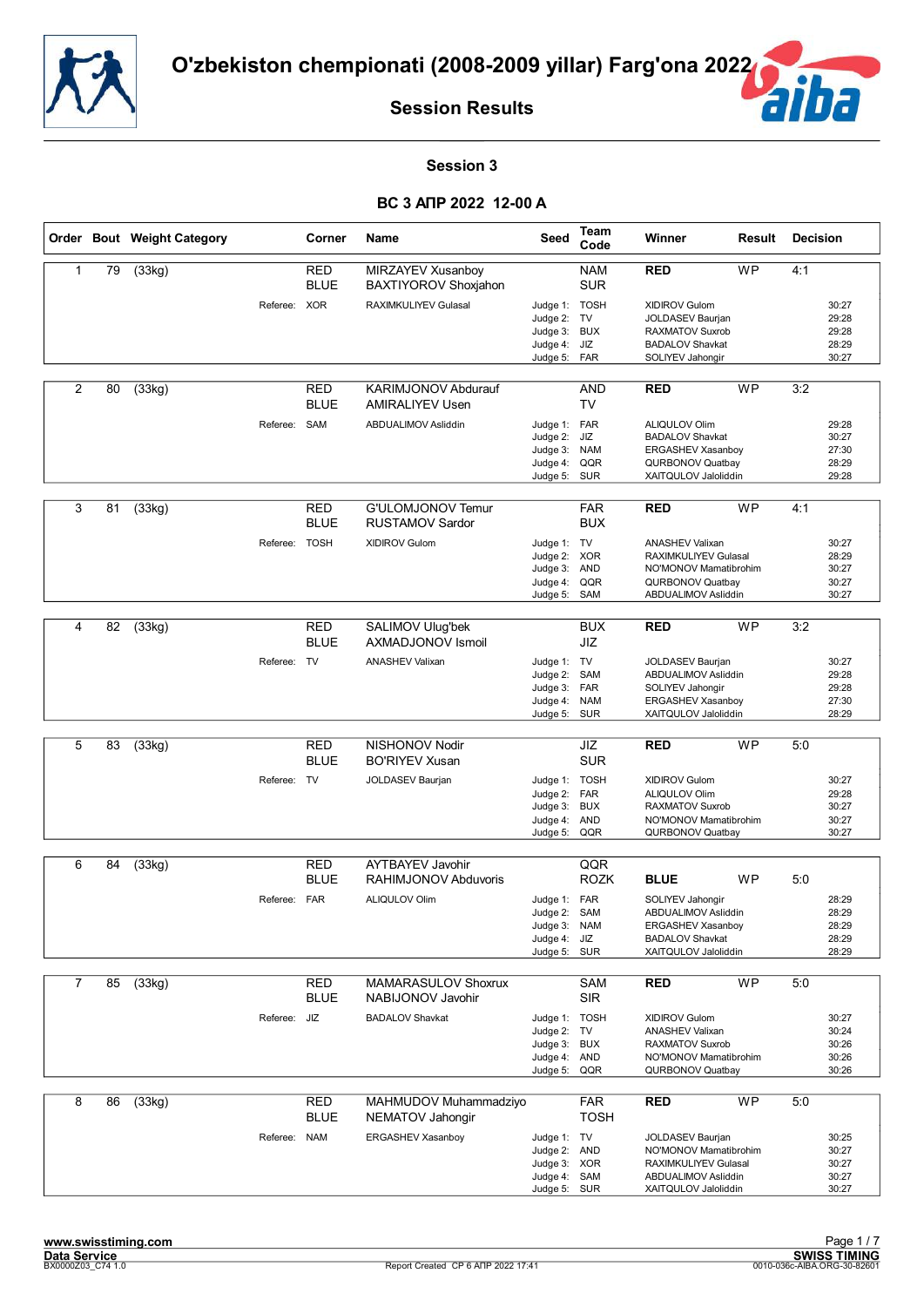![](_page_12_Picture_0.jpeg)

![](_page_12_Picture_2.jpeg)

#### **Session 3**

|    |    | Order Bout Weight Category |              | Corner                           | <b>Name</b>                                                                   | Seed                                                                        | Team<br>Code                           | Winner                                                                                                                              | Result     | <b>Decision</b> |                                           |
|----|----|----------------------------|--------------|----------------------------------|-------------------------------------------------------------------------------|-----------------------------------------------------------------------------|----------------------------------------|-------------------------------------------------------------------------------------------------------------------------------------|------------|-----------------|-------------------------------------------|
| 9  | 87 | (35kg)                     | Referee: FAR | <b>RED</b><br><b>BLUE</b>        | JO'RAYEV Javohir<br>SHAMSIDDINOV Shamshod<br>SOLIYEV Jahongir                 | Judge 1: TV<br>Judge 2: NAM<br>Judge 3: AND<br>Judge 4: QQR<br>Judge 5:     | <b>TOSH</b><br>QASH<br><b>SUR</b>      | <b>BLUE</b><br>JOLDASEV Baurjan<br>ERGASHEV Xasanboy<br>NO'MONOV Mamatibrohim<br>QURBONOV Quatbay<br>XAITQULOV Jaloliddin           | <b>WP</b>  | 3:2             | 28:29<br>29:28<br>29:28<br>28:29<br>28:29 |
| 10 | 88 | (35kg)                     | Referee: AND | <b>RED</b><br><b>BLUE</b>        | <b>BAXTIYOROV Divorbek</b><br>XOJAMURODOV Shaxzod<br>NO'MONOV Mamatibrohim    | Judge 1: TOSH<br>Judge 2: TV<br>Judge 3: FAR<br>Judge 4: JIZ<br>Judge 5:    | <b>BUX</b><br><b>SUR</b><br><b>NAM</b> | <b>RED</b><br>XIDIROV Gulom<br><b>ANASHEV Valixan</b><br>ALIQULOV Olim<br><b>BADALOV Shavkat</b><br>ERGASHEV Xasanboy               | WP         | 3:2             | 28:29<br>30:27<br>29:28<br>28:29<br>30:27 |
| 11 | 89 | (35kg)                     | Referee:     | RED<br><b>BLUE</b><br><b>BUX</b> | ABDULHAMIDOV Abduvali<br>ALIMOV Jasurbek<br><b>RAXMATOV Suxrob</b>            | Judge 1: FAR<br>Judge 2: XOR<br>Judge 3: TV<br>Judge 4:<br>Judge 5:         | <b>AND</b><br><b>NAM</b><br>QQR<br>SUR | <b>RED</b><br>SOLIYEV Jahongir<br><b>RAXIMKULIYEV Gulasal</b><br>JOLDASEV Baurjan<br>QURBONOV Quatbay<br>XAITQULOV Jaloliddin       | <b>WP</b>  | 5:0             | 30:26<br>30:27<br>30:25<br>30:27<br>30:25 |
| 12 | 90 | (35kg)                     | Referee: QQR | RED<br><b>BLUE</b>               | <b>ISMOILOV Imron</b><br><b>XUSENOV Bexruz</b><br><b>QURBONOV Quatbay</b>     | Judge 1: SAM<br>Judge 2: NAM<br>Judge 3:<br>Judge 4: FAR<br>Judge 5:        | <b>TOSH</b><br><b>SIR</b><br>JIZ<br>TV | <b>RED</b><br>ABDUALIMOV Asliddin<br>ERGASHEV Xasanboy<br><b>BADALOV Shavkat</b><br>ALIQULOV Olim<br><b>ANASHEV Valixan</b>         | <b>WP</b>  | 5:0             | 30:27<br>30:27<br>30:27<br>30:27<br>30:27 |
| 13 | 91 | (35kg)                     | Referee: SUR | RED<br><b>BLUE</b>               | SAIDOV Xumoyun<br>SOBIRILLAYEV Shoxrux<br>XAITQULOV Jaloliddin                | Judge 1: AND<br>Judge 2: TOSH<br>Judge 3: BUX<br>Judge 4: TV<br>Judge 5:    | QASH<br><b>SAM</b><br>FAR              | <b>RED</b><br>NO'MONOV Mamatibrohim<br><b>XIDIROV Gulom</b><br>RAXMATOV Suxrob<br>JOLDASEV Baurjan<br>SOLIYEV Jahongir              | <b>WP</b>  | 5:0             | 29:28<br>29:28<br>30:27<br>29:28<br>29:28 |
| 14 | 92 | (35kg)                     | Referee: XOR | RED<br><b>BLUE</b>               | SAHOBIDDINOV Shuhration<br><b>JUMANAZAROV Ernazar</b><br>RAXIMKULIYEV Gulasal | Judge 1: SAM<br>Judge 2: AND<br>Judge 3: NAM<br>Judge 4: JIZ<br>Judge 5: TV | <b>FAR</b><br>QQR                      | <b>RED</b><br>ABDUALIMOV Asliddin<br>NO'MONOV Mamatibrohim<br>ERGASHEV Xasanboy<br><b>BADALOV Shavkat</b><br><b>ANASHEV Valixan</b> | <b>WP</b>  | 5:0             | 29:28<br>30:27<br>29:28<br>29:28<br>29:28 |
| 15 | 93 | (35kg)                     | Referee:     | RED<br><b>BLUE</b><br><b>BUX</b> | ABDUXOSHIMOV Muhammad<br>KAMOLIDDINOV Xumoyun<br><b>RAXMATOV Suxrob</b>       | Judge 1: TV<br>Judge 2: FAR<br>Judge 3: AND<br>Judge 4:<br>Judge 5: SUR     | <b>ROZK</b><br>JIZ<br>QQR              | <b>BLUE</b><br>JOLDASEV Baurjan<br>SOLIYEV Jahongir<br>NO'MONOV Mamatibrohim<br>QURBONOV Quatbay<br>XAITQULOV Jaloliddin            | <b>RSC</b> | R <sub>1</sub>  | 9:10<br>9:10<br>9:10<br>9:10<br>9:10      |
| 16 | 94 | (35kg)                     | Referee: NAM | RED<br><b>BLUE</b>               | SATTOROV Sayfulloh<br>MAHAMADJONOV Mahmudjon<br>ERGASHEV Xasanboy             | Judge 1: TV<br>Judge 2: JIZ<br>Judge 3: XOR<br>Judge 4: AND<br>Judge 5: QQR | TOSH<br><b>FAR</b>                     | <b>BLUE</b><br>JOLDASEV Baurjan<br><b>BADALOV Shavkat</b><br>RAXIMKULIYEV Gulasal<br>NO'MONOV Mamatibrohim<br>QURBONOV Quatbay      | WP         | 5:0             | 27:30<br>27:30<br>27:30<br>28:29<br>27:30 |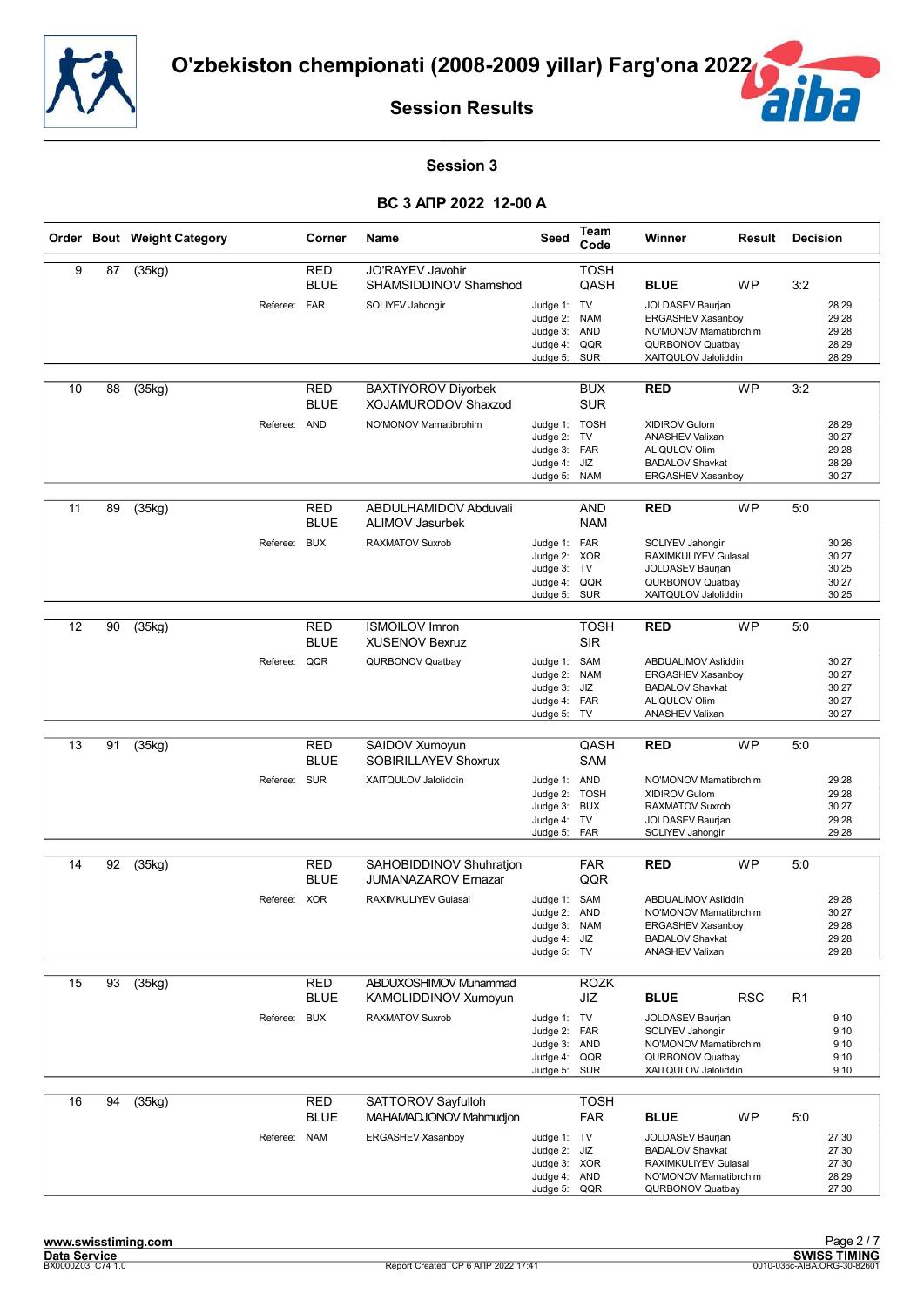![](_page_13_Picture_0.jpeg)

![](_page_13_Picture_2.jpeg)

#### **Session 3**

|    |     | Order Bout Weight Category |              | Corner                    | Name                                                     | Seed                                                                  | <b>Team</b><br>Code                           | Winner                                                                                                              | Result     | <b>Decision</b> |                                           |
|----|-----|----------------------------|--------------|---------------------------|----------------------------------------------------------|-----------------------------------------------------------------------|-----------------------------------------------|---------------------------------------------------------------------------------------------------------------------|------------|-----------------|-------------------------------------------|
| 17 | 95  | (37kg)                     |              | <b>RED</b><br><b>BLUE</b> | XALIMOV Odilshox<br><b>BOBOJONOV Daler</b>               |                                                                       | <b>TV</b><br><b>BUX</b>                       | <b>RED</b>                                                                                                          | <b>WP</b>  | 5:0             |                                           |
|    |     |                            | Referee: AND |                           | NO'MONOV Mamatibrohim                                    | Judge 1: FAR<br>Judge 2:<br>Judge 3:<br>Judge 4:<br>Judge 5:          | JIZ<br><b>NAM</b><br><b>XOR</b><br><b>SUR</b> | ALIQULOV Olim<br><b>BADALOV Shavkat</b><br>ERGASHEV Xasanboy<br>RAXIMKULIYEV Gulasal<br>XAITQULOV Jaloliddin        |            |                 | 30:27<br>30:27<br>30:27<br>30:27<br>30:26 |
| 18 | 96  | (37kg)                     |              | <b>RED</b><br><b>BLUE</b> | <b>ISROILJONOV Bexruz</b><br>ABDULOQULOV Isomiddin       |                                                                       | <b>NAM</b><br><b>TOSH</b>                     | <b>BLUE</b>                                                                                                         | WP         | 3:2             |                                           |
|    |     |                            | Referee:     | QQR                       | QURBONOV Quatbay                                         | Judge 1: SAM<br>Judge 2:<br>Judge 3: XOR<br>Judge 4:<br>Judge 5: FAR  | <b>SUR</b><br>TV                              | ABDUALIMOV Asliddin<br>XAITQULOV Jaloliddin<br>RAXIMKULIYEV Gulasal<br>JOLDASEV Baurjan<br>SOLIYEV Jahongir         |            |                 | 30:27<br>28:29<br>28:29<br>28:29<br>29:28 |
| 19 | 97  | $\overline{(37kg)}$        |              | <b>RED</b><br><b>BLUE</b> | NO'MONOV Abdulbosit<br>MUHAMMADJONOV Fazliddin           |                                                                       | <b>FAR</b><br><b>ROZK</b>                     | <b>RED</b>                                                                                                          | <b>WP</b>  | 3:2             |                                           |
|    |     |                            | Referee: SAM |                           | ABDUALIMOV Asliddin                                      | Judge 1: QQR<br>Judge 2: AND<br>Judge 3:<br>Judge 4: TOSH<br>Judge 5: | JIZ<br>SUR                                    | QURBONOV Quatbay<br>NO'MONOV Mamatibrohim<br><b>BADALOV Shavkat</b><br><b>XIDIROV Gulom</b><br>XAITQULOV Jaloliddin |            |                 | 29:28<br>27:30<br>30:27<br>28:29<br>29:28 |
|    |     |                            |              |                           |                                                          |                                                                       |                                               |                                                                                                                     |            |                 |                                           |
| 20 | 98  | (37kg)                     |              | <b>RED</b><br><b>BLUE</b> | <b>ISMATULLAYEV Sirojiddin</b><br><b>DANAYEV Asilbek</b> |                                                                       | SAM<br><b>ROZK</b>                            | <b>BLUE</b>                                                                                                         | <b>WP</b>  | 5:0             |                                           |
|    |     |                            | Referee: SUR |                           | XAITQULOV Jaloliddin                                     | Judge 1: AND<br>Judge 2:<br>Judge 3:<br>Judge 4: FAR<br>Judge 5:      | <b>NAM</b><br>QQR<br>FAR                      | NO'MONOV Mamatibrohim<br><b>ERGASHEV Xasanboy</b><br>QURBONOV Quatbay<br>ALIQULOV Olim<br>SOLIYEV Jahongir          |            |                 | 28:29<br>27:30<br>27:30<br>27:30<br>27:30 |
|    |     |                            |              |                           |                                                          |                                                                       |                                               |                                                                                                                     | <b>WP</b>  |                 |                                           |
| 21 | 99  | (37kg)                     |              | <b>RED</b><br><b>BLUE</b> | NARZIQULOV Sardor<br><b>BURXONOV Jasur</b>               |                                                                       | JIZ<br><b>NAV</b>                             | <b>RED</b>                                                                                                          |            | 5:0             |                                           |
|    |     |                            | Referee:     |                           |                                                          | Judge 1:<br>Judge 2:                                                  |                                               |                                                                                                                     |            |                 |                                           |
| 22 | 100 | (37kg)                     |              | <b>RED</b>                | ABDURASHIDOV Bobur                                       |                                                                       | <b>NAM</b>                                    |                                                                                                                     |            |                 |                                           |
|    |     |                            |              | <b>BLUE</b>               | ASQALAMJONOV Ulug'bek                                    |                                                                       | <b>FAR</b>                                    | <b>BLUE</b>                                                                                                         | <b>WP</b>  | 5:0             |                                           |
|    |     |                            | Referee: JIZ |                           | <b>BADALOV Shavkat</b>                                   | Judge 1: TOSH                                                         |                                               | <b>XIDIROV Gulom</b>                                                                                                |            |                 | 27:30                                     |
|    |     |                            |              |                           |                                                          | Judge 2: TV<br>Judge 3: BUX                                           |                                               | JOLDASEV Baurjan<br>RAXMATOV Suxrob                                                                                 |            |                 | 27:30<br>28:29                            |
|    |     |                            |              |                           |                                                          | Judge 4: QQR<br>Judge 5: SAM                                          |                                               | QURBONOV Quatbay<br>ABDUALIMOV Asliddin                                                                             |            |                 | 27:30<br>28:29                            |
|    |     |                            |              |                           |                                                          |                                                                       |                                               |                                                                                                                     |            |                 |                                           |
| 23 | 101 | (37kg)                     |              | <b>RED</b><br><b>BLUE</b> | <b>SALIMJONOV Bexruzbek</b><br><b>ASHUROV Elyor</b>      |                                                                       | <b>AND</b><br>QASH                            | <b>BLUE</b>                                                                                                         | <b>WP</b>  | 4:1             |                                           |
|    |     |                            | Referee: FAR |                           | SOLIYEV Jahongir                                         | Judge 1: TV                                                           |                                               | <b>ANASHEV Valixan</b>                                                                                              |            |                 | 29:28                                     |
|    |     |                            |              |                           |                                                          | Judge 2: FAR<br>Judge 3: XOR                                          |                                               | <b>ALIQULOV Olim</b><br>RAXIMKULIYEV Gulasal                                                                        |            |                 | 28:29<br>28:29                            |
|    |     |                            |              |                           |                                                          | Judge 4: NAM<br>Judge 5:                                              | SUR                                           | ERGASHEV Xasanboy<br>XAITQULOV Jaloliddin                                                                           |            |                 | 28:29<br>28:29                            |
| 24 | 102 | (37kg)                     |              | RED<br><b>BLUE</b>        | SAIDAZIMOV Abror<br>ABDULXAYEV Alixon                    |                                                                       | <b>FAR</b><br><b>TOSH</b>                     | <b>RED</b>                                                                                                          | <b>RSC</b> | R <sub>2</sub>  |                                           |
|    |     |                            | Referee: TV  |                           | JOLDASEV Baurjan                                         | Judge 1: JIZ                                                          |                                               | <b>BADALOV Shavkat</b>                                                                                              |            |                 | 10:9                                      |
|    |     |                            |              |                           |                                                          | Judge 2: AND<br>Judge 3:                                              | QQR                                           | NO'MONOV Mamatibrohim<br>QURBONOV Quatbay                                                                           |            |                 | 10:9<br>10:9                              |
|    |     |                            |              |                           |                                                          | Judge 4: SAM<br>Judge 5: SUR                                          |                                               | ABDUALIMOV Asliddin<br>XAITQULOV Jaloliddin                                                                         |            |                 | 10:9<br>10:9                              |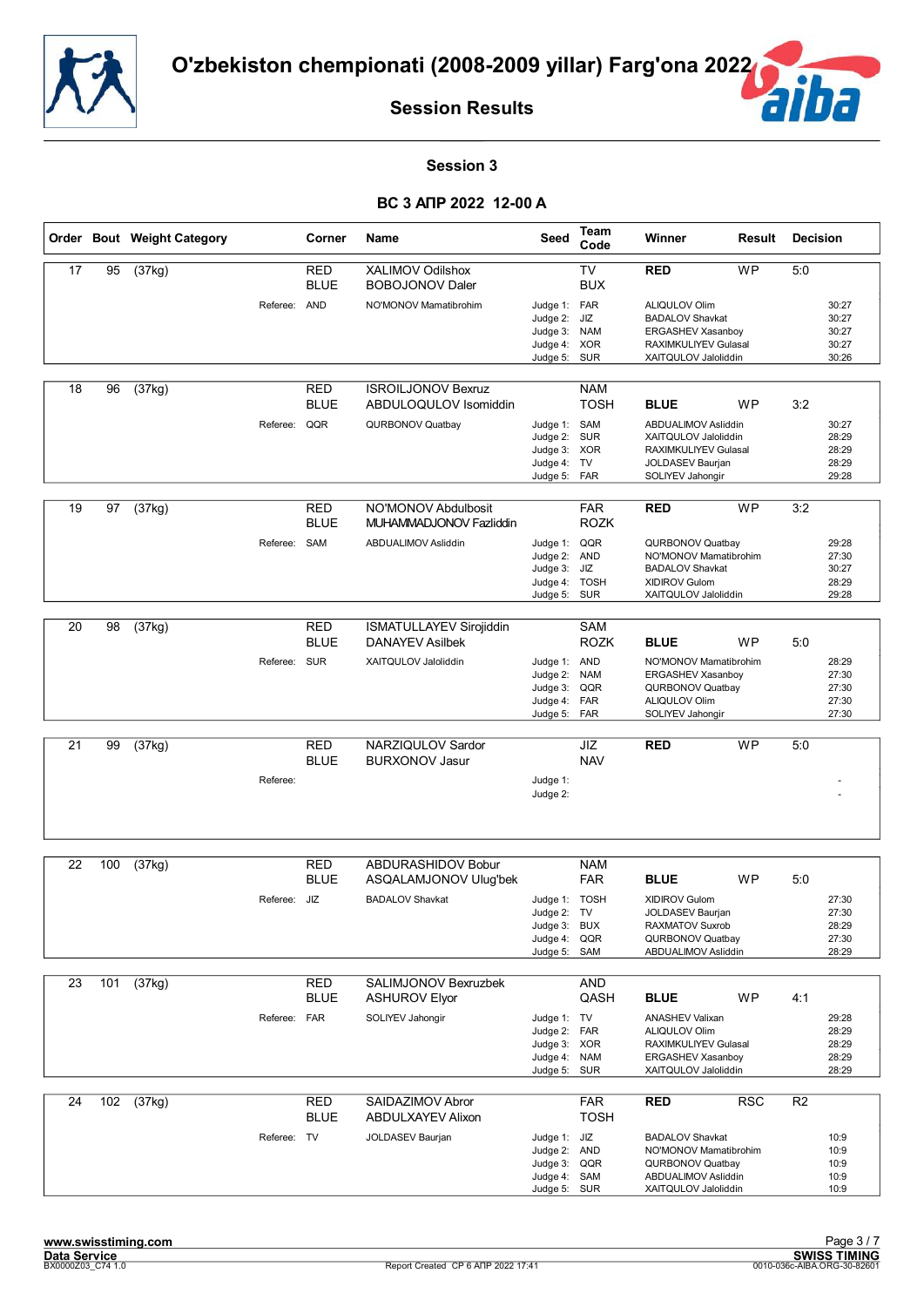![](_page_14_Picture_0.jpeg)

![](_page_14_Picture_2.jpeg)

#### **Session 3**

|    |     | Order Bout Weight Category |               | Corner                    | Name                                               | Seed                                                                         | Team<br>Code                           | Winner                                                                                                                        | Result     | <b>Decision</b> |                                           |
|----|-----|----------------------------|---------------|---------------------------|----------------------------------------------------|------------------------------------------------------------------------------|----------------------------------------|-------------------------------------------------------------------------------------------------------------------------------|------------|-----------------|-------------------------------------------|
| 25 | 103 | (40kg)                     |               | RED<br><b>BLUE</b>        | SALIMOV Jonibek<br><b>JULANBOYEV Bekzod</b>        |                                                                              | <b>BUX</b><br><b>TV</b>                | <b>RED</b>                                                                                                                    | <b>WP</b>  | 5:0             |                                           |
|    |     |                            | Referee: TOSH |                           | XIDIROV Gulom                                      | Judge 1: AND<br>Judge 2:<br>Judge 3:<br>Judge 4:<br>Judge 5:                 | SAM<br><b>NAM</b><br>QQR<br>FAR        | NO'MONOV Mamatibrohim<br>ABDUALIMOV Asliddin<br>ERGASHEV Xasanboy<br>QURBONOV Quatbay<br>SOLIYEV Jahongir                     |            |                 | 30:27<br>30:27<br>30:27<br>30:27<br>29:28 |
| 26 | 104 | (40kg)                     |               | RED<br><b>BLUE</b>        | EGAMBERDIYEV Saydulloh<br><b>PO'LATOV Marat</b>    |                                                                              | <b>FAR</b><br><b>TV</b>                | <b>RED</b>                                                                                                                    | <b>WP</b>  | 5:0             |                                           |
|    |     |                            | Referee: NAM  |                           | ERGASHEV Xasanboy                                  | Judge 1: SUR<br>Judge 2:<br>Judge 3:<br>Judge 4:<br>Judge 5:                 | <b>AND</b><br>QQR<br>SAM<br>JIZ        | XAITQULOV Jaloliddin<br>NO'MONOV Mamatibrohim<br>QURBONOV Quatbay<br>ABDUALIMOV Asliddin<br><b>BADALOV Shavkat</b>            |            |                 | 30:27<br>30:27<br>30:27<br>30:27<br>30:27 |
| 27 | 105 | (40kg)                     |               | <b>RED</b><br><b>BLUE</b> | <b>ABDUSAMATOV Sheroz</b><br><b>JUMAEV Jamshid</b> |                                                                              | <b>SIR</b><br><b>SUR</b>               | <b>BLUE</b>                                                                                                                   | <b>RSC</b> | R <sub>3</sub>  |                                           |
|    |     |                            | Referee: TV   |                           | <b>ANASHEV Valixan</b>                             | Judge 1: TV<br>Judge 2:<br>Judge 3: XOR<br>Judge 4:<br>Judge 5: FAR          | <b>TOSH</b><br><b>BUX</b>              | JOLDASEV Baurjan<br>XIDIROV Gulom<br>RAXIMKULIYEV Gulasal<br><b>RAXMATOV Suxrob</b><br>SOLIYEV Jahongir                       |            |                 | 16:20<br>17:20<br>18:20<br>17:20<br>16:20 |
|    |     |                            |               |                           |                                                    |                                                                              |                                        |                                                                                                                               |            |                 |                                           |
| 28 | 106 | (40kg)                     |               | <b>RED</b><br><b>BLUE</b> | <b>BARATOV Shaxboz</b><br><b>AZATOV Lazizbek</b>   |                                                                              | <b>TOSH</b><br><b>XOR</b>              | <b>BLUE</b>                                                                                                                   | <b>WP</b>  | 5:0             |                                           |
|    |     |                            | Referee: AND  |                           | NO'MONOV Mamatibrohim                              | Judge 1: FAR<br>Judge 2:<br>Judge 3:<br>Judge 4:<br>Judge 5:                 | <b>NAM</b><br>JIZ<br>QQR<br><b>SUR</b> | ALIQULOV Olim<br>ERGASHEV Xasanboy<br><b>BADALOV Shavkat</b><br>QURBONOV Quatbay<br>XAITQULOV Jaloliddin                      |            |                 | 27:29<br>27:30<br>27:30<br>27:30<br>27:30 |
|    |     |                            |               |                           |                                                    |                                                                              |                                        |                                                                                                                               |            |                 |                                           |
| 29 | 107 | (40kg)                     |               | <b>RED</b><br><b>BLUE</b> | SAIDOV Iskandar<br>MAMASODIQOV Islom               |                                                                              | QASH<br><b>JIZ</b>                     | <b>RED</b>                                                                                                                    | <b>WP</b>  | 5:0             |                                           |
|    |     |                            | Referee: XOR  |                           | RAXIMKULIYEV Gulasal                               | Judge 1: SAM<br>Judge 2: AND<br>Judge 3:<br>Judge 4:<br>Judge 5:             | <b>BUX</b><br><b>FAR</b><br>TV         | ABDUALIMOV Asliddin<br>NO'MONOV Mamatibrohim<br><b>RAXMATOV Suxrob</b><br>SOLIYEV Jahongir<br><b>ANASHEV Valixan</b>          |            |                 | 29:28<br>30:27<br>29:28<br>30:27<br>29:28 |
| 30 | 108 | (40kg)                     |               | RED                       | <b>IKROMJONOV Muzaffar</b>                         |                                                                              | AND                                    |                                                                                                                               |            |                 |                                           |
|    |     |                            |               | <b>BLUE</b>               | <b>TURG'UNOV Muhammadali</b>                       |                                                                              | <b>TOSH</b>                            | <b>BLUE</b>                                                                                                                   | <b>WP</b>  | 3:2             |                                           |
|    |     |                            | Referee: QQR  |                           | QURBONOV Quatbay                                   | Judge 1: TV<br>Judge 2:<br>Judge 3: FAR<br>Judge 4: JIZ<br>Judge 5: SUR      | <b>NAM</b>                             | <b>JOLDASEV Baurian</b><br><b>ERGASHEV Xasanboy</b><br><b>ALIQULOV Olim</b><br><b>BADALOV Shavkat</b><br>XAITQULOV Jaloliddin |            |                 | 29:28<br>28:29<br>28:29<br>29:28<br>28:29 |
| 31 | 109 | (40kg)                     |               | <b>RED</b>                | <b>BOTIRXANOV Ibrohim</b>                          |                                                                              | <b>NAM</b>                             | <b>RED</b>                                                                                                                    | <b>RSC</b> | R <sub>2</sub>  |                                           |
|    |     |                            |               | <b>BLUE</b>               | ABDUQODIROV Asilbek                                |                                                                              | TV                                     |                                                                                                                               |            |                 |                                           |
|    |     |                            | Referee: SAM  |                           | ABDUALIMOV Asliddin                                | Judge 1: SUR<br>Judge 2: FAR<br>Judge 3: AND<br>Judge 4:<br>Judge 5:         | <b>BUX</b><br>QQR                      | XAITQULOV Jaloliddin<br>SOLIYEV Jahongir<br>NO'MONOV Mamatibrohim<br><b>RAXMATOV Suxrob</b><br>QURBONOV Quatbay               |            |                 | 9:10<br>8:10<br>9:10<br>8:10<br>9:10      |
| 32 | 110 | (40kg)                     |               | RED<br><b>BLUE</b>        | MUHAMMADJONOV Amirxon<br><b>ABDULLAYEV Alibek</b>  |                                                                              | <b>FAR</b><br><b>ROZK</b>              | <b>RED</b>                                                                                                                    | <b>RSC</b> | R <sub>3</sub>  |                                           |
|    |     |                            | Referee: SUR  |                           | XAITQULOV Jaloliddin                               | Judge 1: BUX<br>Judge 2: XOR<br>Judge 3: JIZ<br>Judge 4: SAM<br>Judge 5: AND |                                        | RAXMATOV Suxrob<br>RAXIMKULIYEV Gulasal<br><b>BADALOV Shavkat</b><br>ABDUALIMOV Asliddin<br>NO'MONOV Mamatibrohim             |            |                 | 20:18<br>20:18<br>20:18<br>20:18<br>20:18 |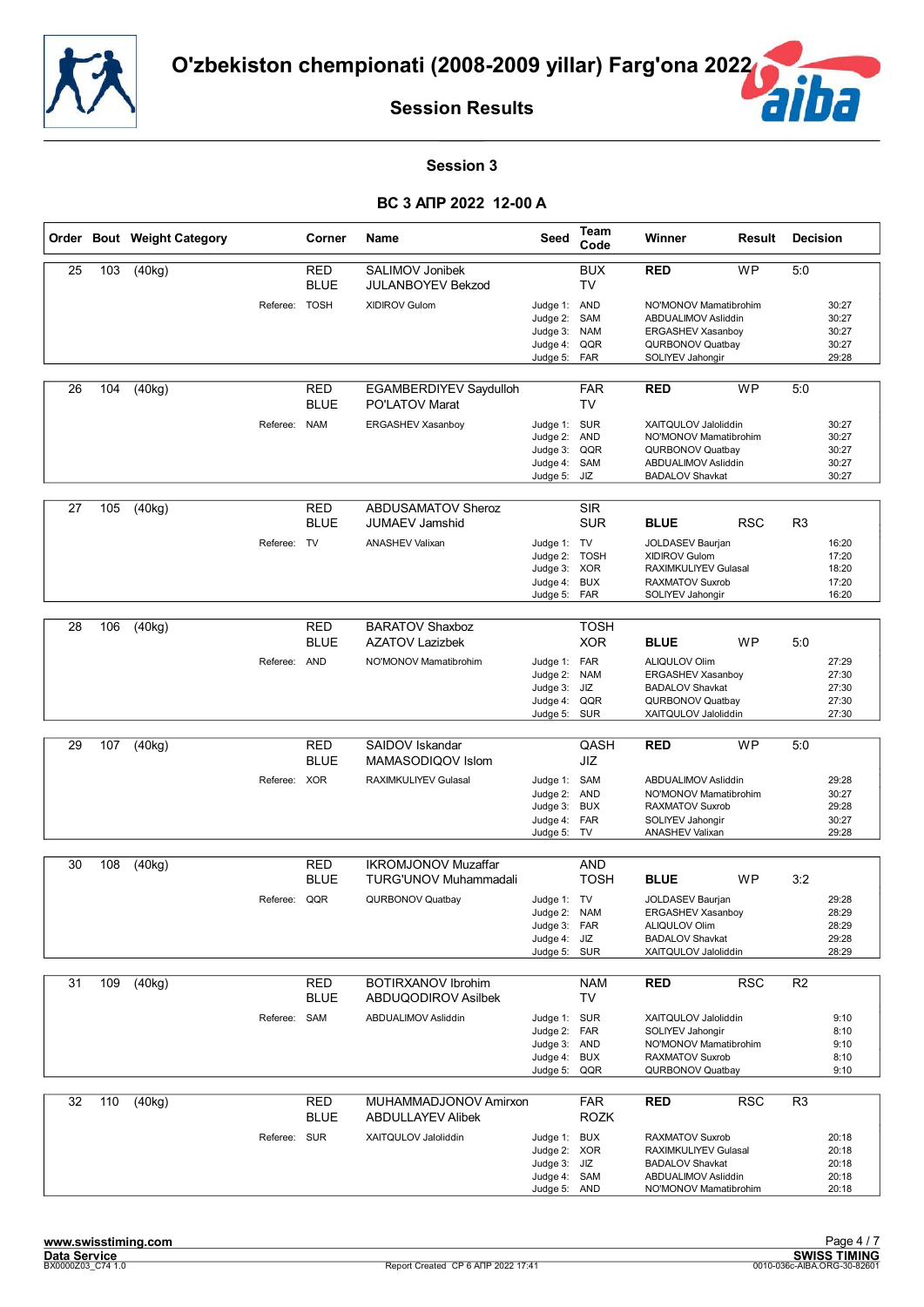![](_page_15_Picture_0.jpeg)

![](_page_15_Picture_2.jpeg)

#### **Session 3**

|    |     | Order Bout Weight Category |              | Corner                     | Name                                              | Seed                                                                     | Team<br>Code             | Winner                                                                                                               | Result     | <b>Decision</b> |                                           |
|----|-----|----------------------------|--------------|----------------------------|---------------------------------------------------|--------------------------------------------------------------------------|--------------------------|----------------------------------------------------------------------------------------------------------------------|------------|-----------------|-------------------------------------------|
| 33 | 111 | (55kg)                     |              | <b>RED</b><br><b>BLUE</b>  | <b>KORIEV Ulug'bek</b><br><b>VALIYEV Bexruz</b>   |                                                                          | <b>NAM</b><br><b>AND</b> | <b>BLUE</b>                                                                                                          | <b>RSC</b> | R <sub>3</sub>  |                                           |
|    |     |                            | Referee:     | SAM                        | ABDUALIMOV Asliddin                               | Judge 1: QQR<br>Judge 2: SUR<br>Judge 3: FAR<br>Judge 4:<br>Judge 5: FAR | <b>BUX</b>               | QURBONOV Quatbav<br>XAITQULOV Jaloliddin<br><b>ALIQULOV Olim</b><br><b>RAXMATOV Suxrob</b><br>SOLIYEV Jahongir       |            |                 | 19:19<br>18:20<br>17:20<br>18:20<br>18:20 |
| 34 | 112 | (55kg)                     |              | <b>RED</b><br><b>BLUE</b>  | XABIBULLAYEV O'rol<br><b>KENJAYEV Muslim</b>      |                                                                          | JIZ<br><b>NAV</b>        | <b>RED</b>                                                                                                           | <b>WP</b>  | 3:2             |                                           |
|    |     |                            | Referee:     | <b>FAR</b>                 | ALIQULOV Olim                                     | Judge 1: TV<br>Judge 2:<br>Judge 3: NAM<br>Judge 4:<br>Judge 5: SUR      | <b>XOR</b><br><b>AND</b> | <b>ANASHEV Valixan</b><br>RAXIMKULIYEV Gulasal<br>ERGASHEV Xasanboy<br>NO'MONOV Mamatibrohim<br>XAITQULOV Jaloliddin |            |                 | 29:28<br>28:29<br>28:29<br>30:27<br>29:28 |
| 35 | 113 | $\overline{(55kg)}$        | Referee:     | <b>RED</b><br><b>BLUE</b>  | RASULOV Asliddin<br>NEMATULLAYEV Shohjahon        | Judge 1:                                                                 | <b>FAR</b><br>ROZK       | <b>BLUE</b>                                                                                                          | <b>RSC</b> | R1              |                                           |
|    |     |                            |              |                            |                                                   | Judge 2:                                                                 |                          |                                                                                                                      |            |                 |                                           |
| 36 | 114 | (55kg)                     |              | <b>RED</b>                 | <b>IKROMJONOV Mo'minjon</b>                       |                                                                          | <b>FAR</b>               | <b>RED</b>                                                                                                           | <b>DSQ</b> | R <sub>3</sub>  |                                           |
|    |     |                            | Referee:     | <b>BLUE</b><br><b>TOSH</b> | <b>BEKBERGENOV Bekzad</b><br><b>XIDIROV Gulom</b> | Judge 1: TV                                                              | QQR                      | <b>ANASHEV Valixan</b>                                                                                               |            |                 | 20:18                                     |
|    |     |                            |              |                            |                                                   | Judge 2: XOR<br>Judge 3: AND                                             |                          | <b>RAXIMKULIYEV Gulasal</b><br>NO'MONOV Mamatibrohim                                                                 |            |                 | 19:19<br>20:18                            |
|    |     |                            |              |                            |                                                   | Judge 4: JIZ<br>Judge 5:                                                 | SUR                      | <b>BADALOV Shavkat</b><br>XAITQULOV Jaloliddin                                                                       |            |                 | 19:19<br>20:18                            |
| 37 | 115 | (61kg)                     |              | <b>RED</b>                 | XOLIQOV Ozodbek                                   |                                                                          | <b>AND</b>               | <b>RED</b>                                                                                                           | <b>RSC</b> | R <sub>2</sub>  |                                           |
|    |     |                            |              | <b>BLUE</b>                | <b>ZAYNIYEV Abdugodir</b>                         |                                                                          | JIZ                      |                                                                                                                      |            |                 |                                           |
|    |     |                            | Referee: FAR |                            | SOLIYEV Jahongir                                  | Judge 1: TV<br>Judge 2: BUX                                              |                          | JOLDASEV Baurjan<br>RAXMATOV Suxrob                                                                                  |            |                 | 10:9<br>10:9                              |
|    |     |                            |              |                            |                                                   | Judge 3:<br>Judge 4:                                                     | <b>NAM</b><br>QQR        | ERGASHEV Xasanboy<br>QURBONOV Quatbay                                                                                |            |                 | 10:9<br>10:9                              |
|    |     |                            |              |                            |                                                   | Judge 5:                                                                 | SAM                      | ABDUALIMOV Asliddin                                                                                                  |            |                 | 10:9                                      |
| 38 | 116 | (61kg)                     |              | <b>RED</b>                 | <b>DONYOROV Sarvar</b>                            |                                                                          | QASH                     |                                                                                                                      |            |                 |                                           |
|    |     |                            |              | <b>BLUE</b>                | YO'LDOSHEV Sardor                                 |                                                                          | <b>BUX</b>               | <b>BLUE</b><br><b>XIDIROV Gulom</b>                                                                                  | <b>RSC</b> | R <sub>2</sub>  |                                           |
|    |     |                            | Referee: NAM |                            | ERGASHEV Xasanboy                                 | Judge 1: TOSH<br>Judge 2: TV                                             |                          | <b>ANASHEV Valixan</b>                                                                                               |            |                 | 9:10<br>10:9                              |
|    |     |                            |              |                            |                                                   | Judge 3: FAR<br>Judge 4: JIZ                                             |                          | ALIQULOV Olim<br><b>BADALOV Shavkat</b>                                                                              |            |                 | 9:10<br>9:10                              |
|    |     |                            |              |                            |                                                   | Judge 5: AND                                                             |                          | NO'MONOV Mamatibrohim                                                                                                |            |                 | 9:10                                      |
| 39 | 117 | (61kg)                     |              | <b>RED</b><br><b>BLUE</b>  | SAPARBAYEV Fazliddin<br>QO'LDOSHEV Izzatillo      |                                                                          | <b>XOR</b><br>AND        | <b>BLUE</b>                                                                                                          | <b>WP</b>  | 5:0             |                                           |
|    |     |                            | Referee: JIZ |                            | <b>BADALOV Shavkat</b>                            | Judge 1: TV                                                              |                          | JOLDASEV Baurjan                                                                                                     |            |                 | 27:29                                     |
|    |     |                            |              |                            |                                                   | Judge 2: FAR<br>Judge 3: XOR<br>Judge 4: BUX                             |                          | SOLIYEV Jahongir<br>RAXIMKULIYEV Gulasal<br><b>RAXMATOV Suxrob</b>                                                   |            |                 | 28:29<br>28:29<br>27:29                   |
|    |     |                            |              |                            |                                                   | Judge 5: SUR                                                             |                          | XAITQULOV Jaloliddin                                                                                                 |            |                 | 28:29                                     |
| 40 | 118 | (61kg)                     |              | RED<br><b>BLUE</b>         | SAIDMURODOV Alisher<br>VAFOEV Bexruzbek           |                                                                          | <b>NAM</b><br><b>XOR</b> | <b>BLUE</b>                                                                                                          | <b>RSC</b> | R1              |                                           |
|    |     |                            | Referee: QQR |                            | QURBONOV Quatbay                                  | Judge 1: TV<br>Judge 2: SAM<br>Judge 3: AND<br>Judge 4: JIZ              |                          | <b>ANASHEV Valixan</b><br>ABDUALIMOV Asliddin<br>NO'MONOV Mamatibrohim<br><b>BADALOV Shavkat</b>                     |            |                 |                                           |
|    |     |                            |              |                            |                                                   | Judge 5: SUR                                                             |                          | XAITQULOV Jaloliddin                                                                                                 |            |                 |                                           |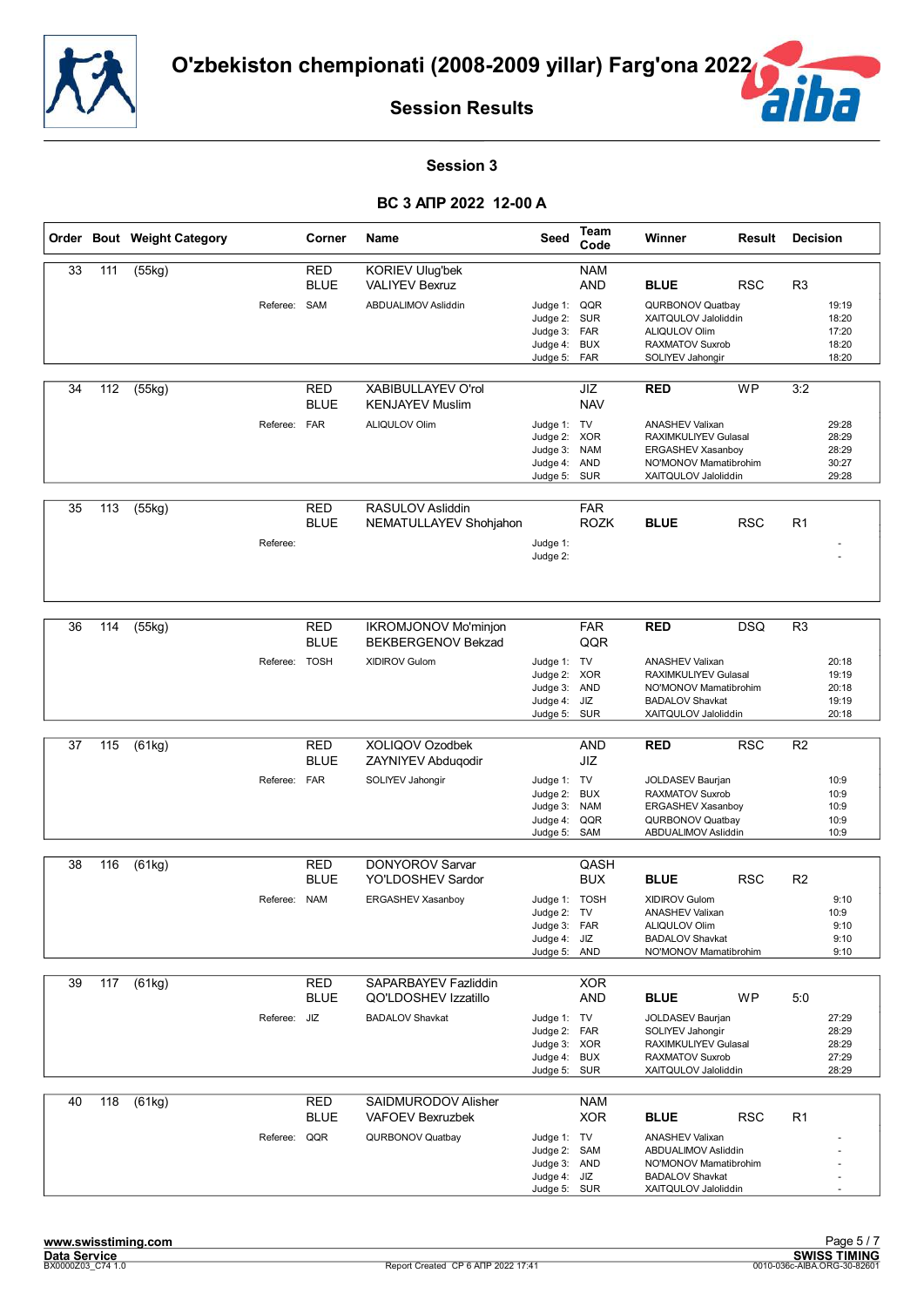![](_page_16_Picture_0.jpeg)

![](_page_16_Picture_2.jpeg)

#### **Session 3**

|    |     | Order Bout Weight Category |              | <b>Corner</b>             | <b>Name</b>                                      | Seed                                                                        | Team<br>Code                    | Winner                                                                                                                   | Result     | <b>Decision</b> |                                           |
|----|-----|----------------------------|--------------|---------------------------|--------------------------------------------------|-----------------------------------------------------------------------------|---------------------------------|--------------------------------------------------------------------------------------------------------------------------|------------|-----------------|-------------------------------------------|
| 41 | 119 | (64kg)                     |              | <b>RED</b><br><b>BLUE</b> | SULTONBEKOV Ozodbek<br><b>XAYDAROV Ravshan</b>   |                                                                             | <b>AND</b><br>QASH              | <b>RED</b>                                                                                                               | <b>WP</b>  | 5:0             |                                           |
|    |     |                            | Referee:     | JIZ                       | <b>BADALOV Shavkat</b>                           | Judge 1: TOSH<br>Judge 2: TV<br>Judge 3: FAR<br>Judge 4: XOR<br>Judge 5:    | <b>NAM</b>                      | XIDIROV Gulom<br>JOLDASEV Baurjan<br><b>ALIQULOV Olim</b><br>RAXIMKULIYEV Gulasal<br>ERGASHEV Xasanboy                   |            |                 | 29:28<br>29:28<br>28:27<br>29:28<br>29:28 |
| 42 | 120 | (67kg)                     |              | RED<br><b>BLUE</b>        | <b>ODILJONOV Avazbek</b><br>SHAYZOQOV Orzibek    |                                                                             | <b>NAM</b><br>JIZ               | <b>RED</b>                                                                                                               | <b>RSC</b> | R <sub>3</sub>  |                                           |
|    |     |                            | Referee:     | <b>BUX</b>                | <b>RAXMATOV Suxrob</b>                           | Judge 1: TV<br>Judge 2: AND<br>Judge 3: FAR<br>Judge 4:<br>Judge 5: SUR     | QQR                             | <b>ANASHEV Valixan</b><br>NO'MONOV Mamatibrohim<br>SOLIYEV Jahongir<br>QURBONOV Quatbay<br>XAITQULOV Jaloliddin          |            |                 | 20:18<br>20:18<br>20:18<br>20:18<br>20:18 |
| 43 | 121 | $\sqrt{(67kg)}$            |              | <b>RED</b><br><b>BLUE</b> | SOLIJONOV Ixtiyor<br>SA'DULLAYEV Azizbek         |                                                                             | <b>TV</b><br><b>XOR</b>         | <b>RED</b>                                                                                                               | <b>RSC</b> | R <sub>1</sub>  |                                           |
|    |     |                            | Referee: SUR |                           | XAITQULOV Jaloliddin                             | Judge 1: FAR<br>Judge 2:                                                    |                                 | ALIQULOV Olim                                                                                                            |            |                 |                                           |
| 44 | 122 | (67kg)                     |              | <b>RED</b><br><b>BLUE</b> | ABDURAZZOQOV Otabek<br><b>KENESHAEV Artur</b>    |                                                                             | TV<br>QQR                       | <b>RED</b>                                                                                                               | <b>WP</b>  | 5:0             |                                           |
|    |     |                            | Referee: JIZ |                           | <b>BADALOV Shavkat</b>                           | Judge 1: SAM<br>Judge 2: AND<br>Judge 3:<br>Judge 4:<br>Judge 5:            | <b>NAM</b><br><b>BUX</b><br>FAR | ABDUALIMOV Asliddin<br>NO'MONOV Mamatibrohim<br>ERGASHEV Xasanboy<br><b>RAXMATOV Suxrob</b><br>SOLIYEV Jahongir          |            |                 | 29:27<br>30:27<br>30:27<br>30:26<br>30:27 |
|    |     |                            |              |                           |                                                  |                                                                             |                                 |                                                                                                                          |            |                 |                                           |
| 45 | 123 | (70kg)                     |              | <b>RED</b><br><b>BLUE</b> | QO'CHQOROV Doston<br><b>ABDUSAMADOV Asilbek</b>  |                                                                             | JIZ<br><b>SUR</b>               | <b>RED</b>                                                                                                               | <b>RSC</b> | R <sub>2</sub>  |                                           |
|    |     |                            | Referee: TV  |                           | <b>ANASHEV Valixan</b>                           | Judge 1: TOSH<br>Judge 2: TV<br>Judge 3: FAR<br>Judge 4:<br>Judge 5:        | SAM<br>QQR                      | <b>XIDIROV Gulom</b><br>JOLDASEV Baurjan<br><b>ALIQULOV Olim</b><br>ABDUALIMOV Asliddin<br>QURBONOV Quatbay              |            |                 | 10:9<br>10:9<br>9:10<br>10:9<br>10:9      |
| 46 | 124 | (70kg)                     |              | <b>RED</b>                | XOLDOROV Muhammad                                |                                                                             | <b>NAM</b>                      | <b>RED</b>                                                                                                               | <b>RSC</b> | R <sub>3</sub>  |                                           |
|    |     |                            |              | <b>BLUE</b>               | ABDUMUTALIPOV Zaynatillo                         |                                                                             | <b>AND</b>                      |                                                                                                                          |            |                 |                                           |
|    |     |                            | Referee: FAR |                           | ALIQULOV Olim                                    | Judge 1: TV<br>Judge 2: SUR<br>Judge 3: JIZ<br>Judge 4: BUX<br>Judge 5: FAR |                                 | <b>ANASHEV Valixan</b><br>XAITQULOV Jaloliddin<br><b>BADALOV Shavkat</b><br>RAXMATOV Suxrob<br>SOLIYEV Jahongir          |            |                 | 19:19<br>19:19<br>19:19<br>19:19<br>19:19 |
| 47 | 125 | (70kg)                     |              | <b>RED</b><br><b>BLUE</b> | <b>BAXTIYOROV Donyor</b><br>SHARIPOV Nodirjon    |                                                                             | <b>TOSH</b><br>QASH             | <b>BLUE</b>                                                                                                              | <b>WP</b>  | 3:2             |                                           |
|    |     |                            | Referee: FAR |                           | SOLIYEV Jahongir                                 | Judge 1: TV<br>Judge 2: XOR<br>Judge 3: NAM<br>Judge 4: AND<br>Judge 5:     | QQR                             | <b>JOLDASEV Baurjan</b><br><b>RAXIMKULIYEV Gulasal</b><br>ERGASHEV Xasanboy<br>NO'MONOV Mamatibrohim<br>QURBONOV Quatbay |            |                 | 29:28<br>30:27<br>28:29<br>28:29<br>28:29 |
| 48 | 126 | (70kg)                     |              | <b>RED</b><br><b>BLUE</b> | NAJMIDDINOV Shohjahon<br>ZAYLOBIDDINOV Muxriddin |                                                                             | <b>BUX</b><br><b>FAR</b>        | <b>BLUE</b>                                                                                                              | <b>RSC</b> | R <sub>3</sub>  |                                           |
|    |     |                            | Referee: TV  |                           | JOLDASEV Baurjan                                 | Judge 1: SUR<br>Judge 2: TV<br>Judge 3: NAM<br>Judge 4: SAM<br>Judge 5:     | <b>TOSH</b>                     | XAITQULOV Jaloliddin<br><b>ANASHEV Valixan</b><br>ERGASHEV Xasanboy<br>ABDUALIMOV Asliddin<br>XIDIROV Gulom              |            |                 | 18:20<br>18:20<br>18:20<br>17:20<br>18:20 |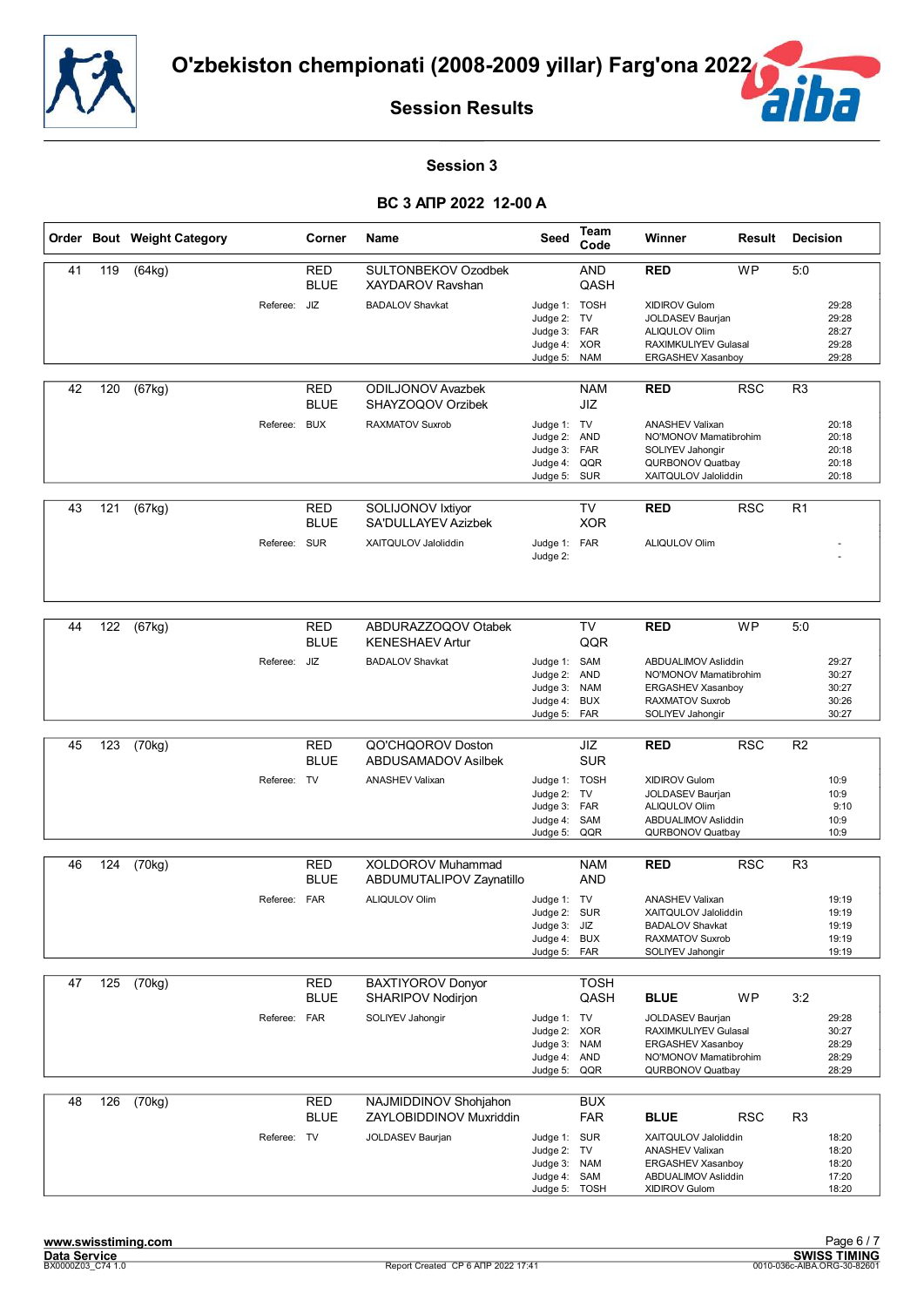![](_page_17_Picture_0.jpeg)

| <b>LEGEND</b>       |                         |    |              |                                    |                       |    |                             |                     |
|---------------------|-------------------------|----|--------------|------------------------------------|-----------------------|----|-----------------------------|---------------------|
| DSQ                 | <b>Disqualification</b> | Rn | Round number | RSC                                | Referee Stops Contest | WP | Win on points               |                     |
|                     |                         |    |              |                                    |                       |    |                             |                     |
|                     | www.swisstiming.com     |    |              |                                    |                       |    |                             | Page 7/7            |
| <b>Data Service</b> |                         |    |              |                                    |                       |    |                             | <b>SWISS TIMING</b> |
| BX0000Z03 C74 1.0   |                         |    |              | Report Created CP 6 ANP 2022 17:41 |                       |    | 0010-036c-AIBA.ORG-30-82601 |                     |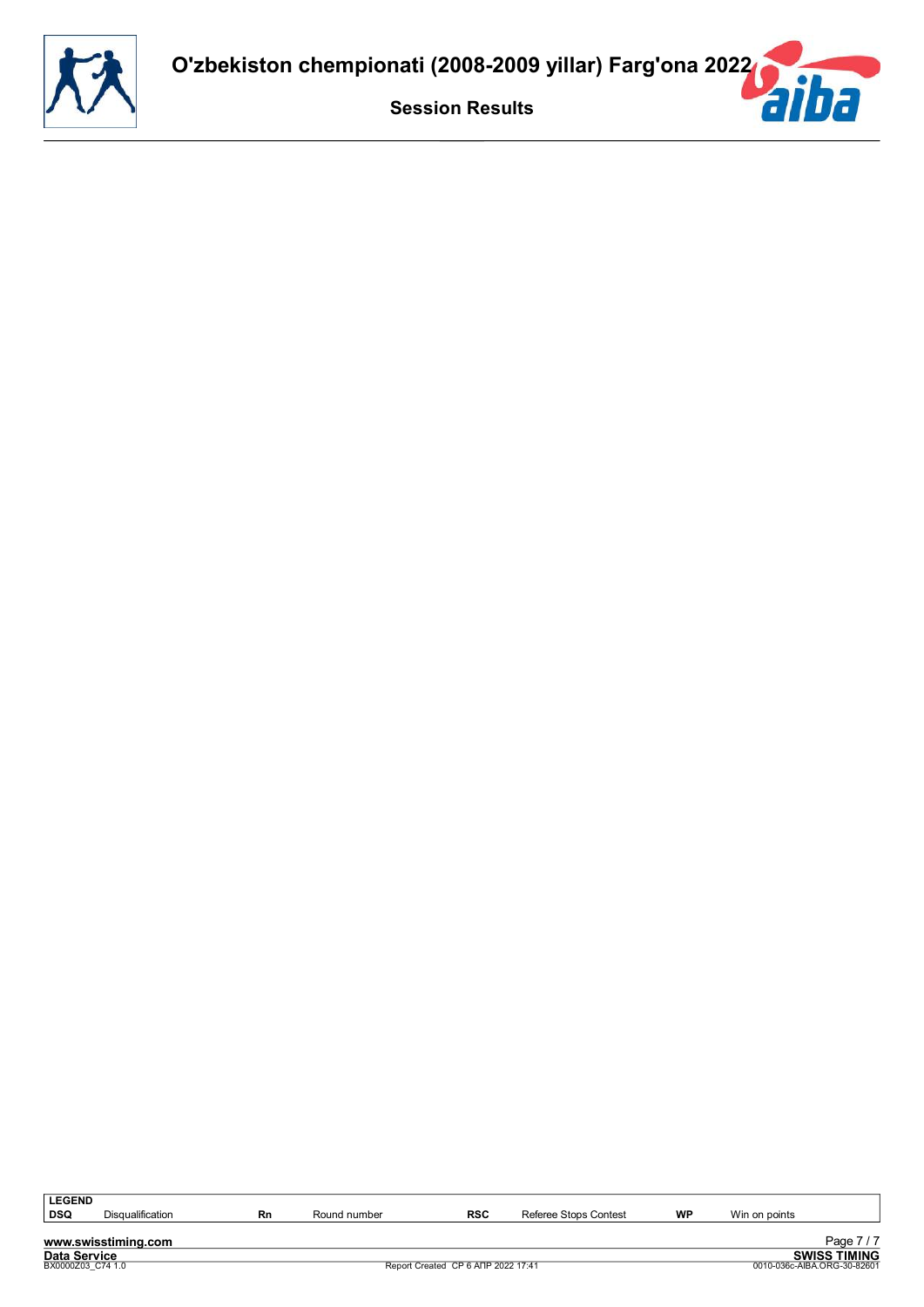![](_page_18_Picture_0.jpeg)

![](_page_18_Picture_2.jpeg)

#### **Session 4**

|                |                  | Order Bout Weight Category |          | Corner                    | Name                                                 | Seed                 | Team<br>Code              | Winner      | <b>Result</b> | <b>Decision</b> |
|----------------|------------------|----------------------------|----------|---------------------------|------------------------------------------------------|----------------------|---------------------------|-------------|---------------|-----------------|
| 1              | 127              | (33kg)                     | Referee: | <b>RED</b><br><b>BLUE</b> | JAFAROV Jasur<br><b>BAXTIYOROV Mirfayz</b>           | Judge 1:<br>Judge 2: | <b>BUX</b><br><b>BUX</b>  | <b>BLUE</b> | WP            | 5:0             |
| 2              | 128              | (33kg)                     | Referee: | <b>RED</b><br><b>BLUE</b> | YORQINJONOV Abdug'ani<br><b>IRSALIEV Merjan</b>      | Judge 1:<br>Judge 2: | <b>TOSH</b><br>QQR        | <b>RED</b>  | <b>WP</b>     | 5:0             |
| 3              | 129              | (33kg)                     | Referee: | <b>RED</b><br><b>BLUE</b> | G'AYBULLAYEV Xayrulloh<br><b>USMONOV Abbosbek</b>    | Judge 1:<br>Judge 2: | <b>TOSH</b><br><b>AND</b> | <b>BLUE</b> | WP            | 5:0             |
| 4              | $\overline{130}$ | (33kg)                     | Referee: | <b>RED</b><br><b>BLUE</b> | SOBIRBOYEV Asilbek<br><b>NURILLAYEV Asilbek</b>      | Judge 1:<br>Judge 2: | <b>XOR</b><br><b>NAM</b>  | RED         | <b>WP</b>     | 5:0             |
| 5              | 131              | $\overline{(33kg)}$        | Referee: | <b>RED</b><br><b>BLUE</b> | QURBONBOYEV Samandar<br>MUSURMONQULOV Javlon         | Judge 1:<br>Judge 2: | <b>NAV</b><br><b>TV</b>   | <b>BLUE</b> | <b>WP</b>     | 4:1             |
| 6              | 132              | (33kg)                     | Referee: | <b>RED</b><br><b>BLUE</b> | FARXODOV Javohir<br>MURODOV Abdulloh                 | Judge 1:<br>Judge 2: | QASH<br><b>FAR</b>        | <b>BLUE</b> | <b>WP</b>     | 5:0             |
| $\overline{7}$ | $\overline{133}$ | (33kg)                     | Referee: | <b>RED</b><br><b>BLUE</b> | <b>JANABAYEV Altinbek</b><br><b>QURBONOV Asilbek</b> | Judge 1:<br>Judge 2: | QQR<br>QASH               | <b>BLUE</b> | <b>WP</b>     | 5:0             |
| 8              | $\overline{134}$ | (33kg)                     | Referee: | <b>RED</b><br><b>BLUE</b> | <b>MAMURJONOV Bexruz</b><br>SUPONOV Amirjon          | Judge 1:<br>Judge 2: | <b>NAM</b><br>SAM         | RED         | <b>WP</b>     | 4:1             |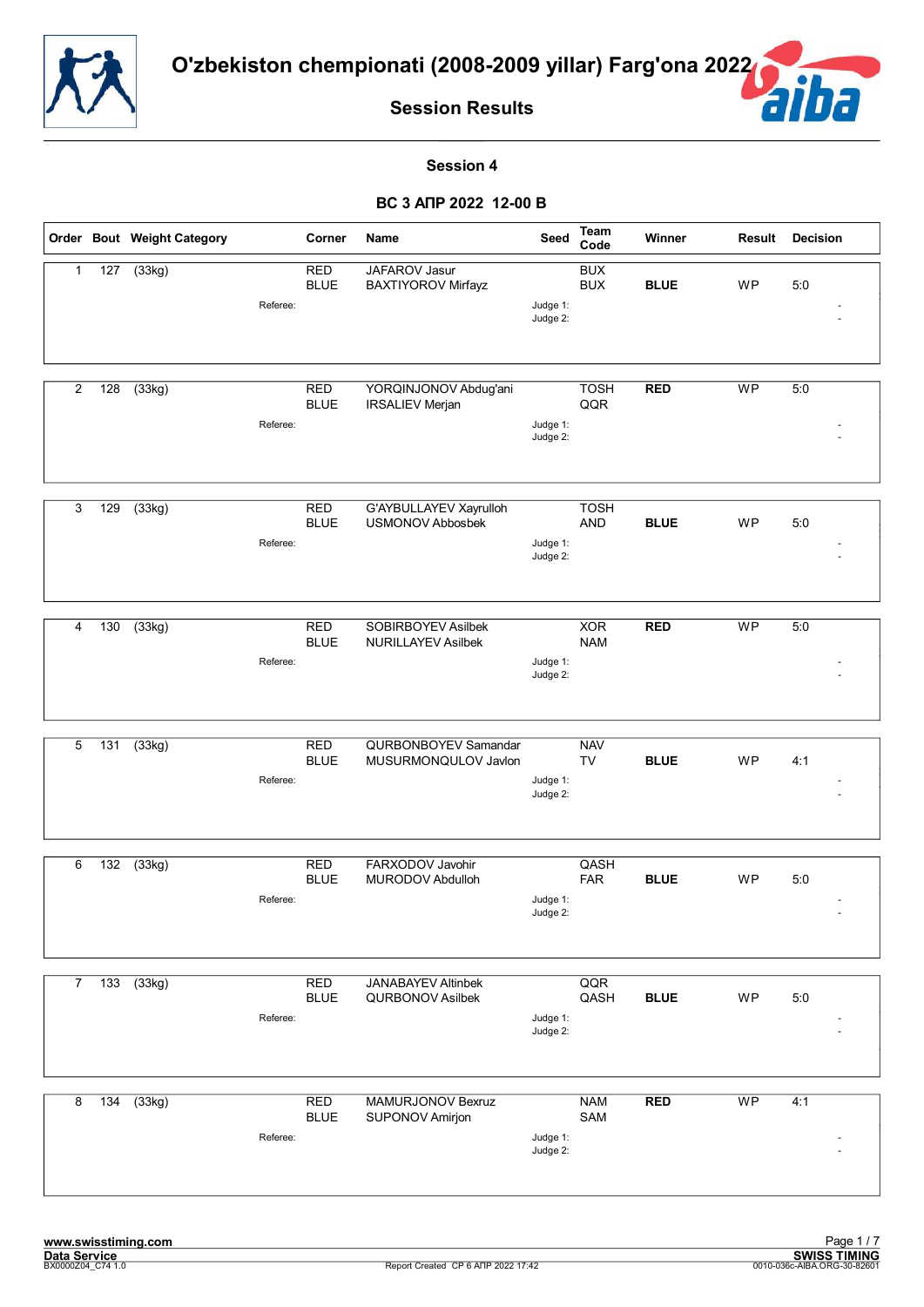![](_page_19_Picture_0.jpeg)

![](_page_19_Picture_2.jpeg)

#### **Session 4**

|    |                  | Order Bout Weight Category | Corner                                | Name                                                | Seed                 | Team<br>Code             | Winner      | <b>Result</b> | <b>Decision</b> |
|----|------------------|----------------------------|---------------------------------------|-----------------------------------------------------|----------------------|--------------------------|-------------|---------------|-----------------|
| 9  | $\overline{135}$ | (35kg)                     | <b>RED</b><br><b>BLUE</b><br>Referee: | <b>SOLIYEV Sa'nat</b><br>ABDULHAFIZOV Muhammadsolih | Judge 1:<br>Judge 2: | <b>BUX</b><br><b>NAM</b> | <b>RED</b>  | <b>RSC</b>    |                 |
| 10 | 136              | (35kg)                     | <b>RED</b><br><b>BLUE</b><br>Referee: | YORIYEV Mansur<br><b>BEKMURODOV Diyor</b>           | Judge 1:<br>Judge 2: | SAM<br><b>BUX</b>        | <b>RED</b>  | <b>WP</b>     | 5:0             |
| 11 | 137              | (35kg)                     | <b>RED</b><br><b>BLUE</b><br>Referee: | YUSUPOV Abdulloh<br>CHORSHANBIEV Jasur              | Judge 1:<br>Judge 2: | <b>AND</b><br><b>SUR</b> | <b>RED</b>  | <b>WP</b>     | 5:0             |
| 12 | 138              | (35kg)                     | <b>RED</b><br><b>BLUE</b><br>Referee: | <b>ISMOILJONOV Bekzod</b><br>ZARIPOV Samir          | Judge 1:<br>Judge 2: | <b>NAM</b><br><b>NAV</b> | <b>RED</b>  | <b>WP</b>     | 5:0             |
| 13 | 139              | (35kg)                     | <b>RED</b><br><b>BLUE</b><br>Referee: | QURBONOV Firdavs<br>ARTIQBAYEV Miyirbek             | Judge 1:<br>Judge 2: | <b>SIR</b><br>QQR        | <b>RED</b>  | <b>WP</b>     | 5:0             |
| 14 | 140              | (35kg)                     | <b>RED</b><br><b>BLUE</b><br>Referee: | <b>ERGASHEV Farrux</b><br><b>ASANOV Aydos</b>       | Judge 1:<br>Judge 2: | TV<br>QQR                | <b>RED</b>  | <b>WP</b>     | 5:0             |
| 15 | 141              | (35kg)                     | <b>RED</b><br><b>BLUE</b><br>Referee: | NE'MATOV Po'lat<br>AKRAMOV Muhammadaziz             | Judge 1:<br>Judge 2: | <b>AND</b><br><b>FAR</b> | <b>RED</b>  | WP            | 4:1             |
| 16 | 142              | (35kg)                     | RED<br><b>BLUE</b><br>Referee:        | SHODIYEV Nurbek<br>MIRZAOLIMOV Abdulboriy           | Judge 1:<br>Judge 2: | <b>ROZK</b><br>AND       | <b>BLUE</b> | WP            | 4:1             |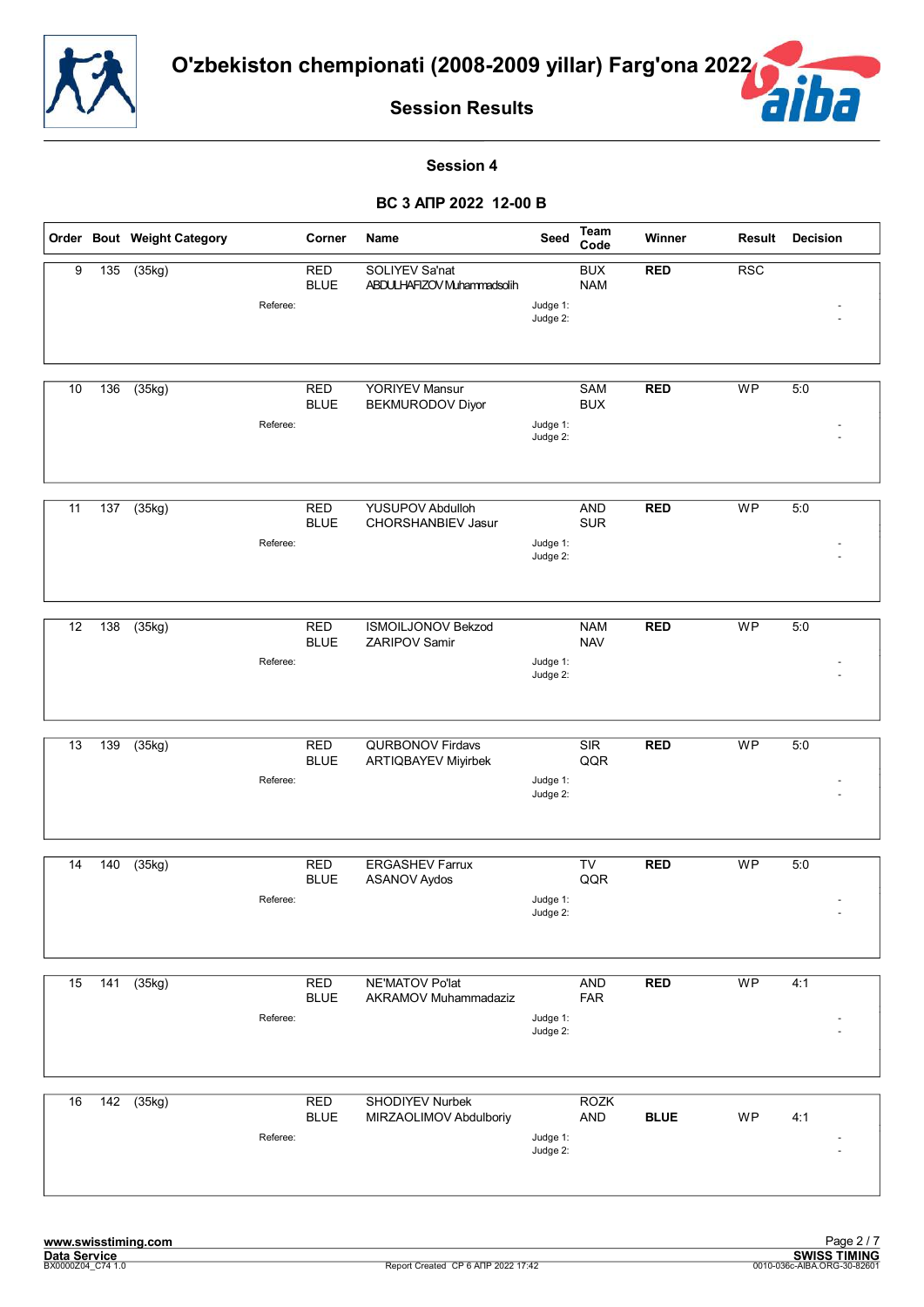![](_page_20_Picture_0.jpeg)

É

**Session Results**

#### **Session 4**

|                 |                 | Order Bout Weight Category | Corner                                | Name                                                | Seed                 | <b>Team</b><br>Code       | Winner      | Result    | <b>Decision</b> |
|-----------------|-----------------|----------------------------|---------------------------------------|-----------------------------------------------------|----------------------|---------------------------|-------------|-----------|-----------------|
| 17              | $\frac{1}{143}$ | (37kg)                     | <b>RED</b><br><b>BLUE</b><br>Referee: | <b>IBROHIMJONOV Abdulatif</b><br>QO'SHMURODOV Axror | Judge 1:<br>Judge 2: | <b>AND</b><br><b>SIR</b>  | <b>RED</b>  | WP        | 5:0             |
| 18              | 144             | (37kg)                     | <b>RED</b><br><b>BLUE</b><br>Referee: | ROZIQOV Biloliddin<br>FAYZULLAYEV Asadbek           | Judge 1:<br>Judge 2: | <b>ROZK</b><br><b>NAM</b> | <b>BLUE</b> | <b>WP</b> | 4:1             |
| 19              | 145             | (37kg)                     | <b>RED</b><br><b>BLUE</b><br>Referee: | PALVANOV Sardor<br>QURDOSHEV Shodiyor               | Judge 1:<br>Judge 2: | <b>XOR</b><br>JIZ         | <b>RED</b>  | <b>WP</b> | 4:1             |
| 20              | 146             | (37kg)                     | <b>RED</b><br><b>BLUE</b><br>Referee: | SOBIROV Xikmatillo<br>G'AYBULLAYEV Abdulloh         | Judge 1:<br>Judge 2: | TV<br><b>TOSH</b>         | <b>RED</b>  | <b>WP</b> | 5:0             |
| 21              | 147             | $\overline{(37kg)}$        | <b>RED</b><br><b>BLUE</b><br>Referee: | <b>AXMEDOV Axror</b><br>ABDULXAMIDOV Asliddin       | Judge 1:<br>Judge 2: | <b>FAR</b><br><b>SUR</b>  | <b>RED</b>  | <b>WP</b> | 5:0             |
| 22              | 148             | (37kg)                     | <b>RED</b><br><b>BLUE</b><br>Referee: | SHOBIROV Ozodbek<br>NURIDDINOV Elyor                | Judge 1:<br>Judge 2: | <b>ROZK</b><br><b>SUR</b> | <b>RED</b>  | <b>WP</b> | 5:0             |
| $\overline{23}$ | 149             | (37kg)                     | <b>RED</b><br><b>BLUE</b><br>Referee: | MEDETBAYEV Sharapat<br>NORMATOV Shovqiddin          | Judge 1:<br>Judge 2: | QQR<br>SAM                | <b>BLUE</b> | WP        | 4:1             |
| 24              | 150             | (37kg)                     | <b>RED</b><br><b>BLUE</b><br>Referee: | ELMURODOV Shamshod<br>QURBONOV Bexruz               | Judge 1:<br>Judge 2: | SAM<br><b>BUX</b>         | <b>BLUE</b> | WP        | 5:0             |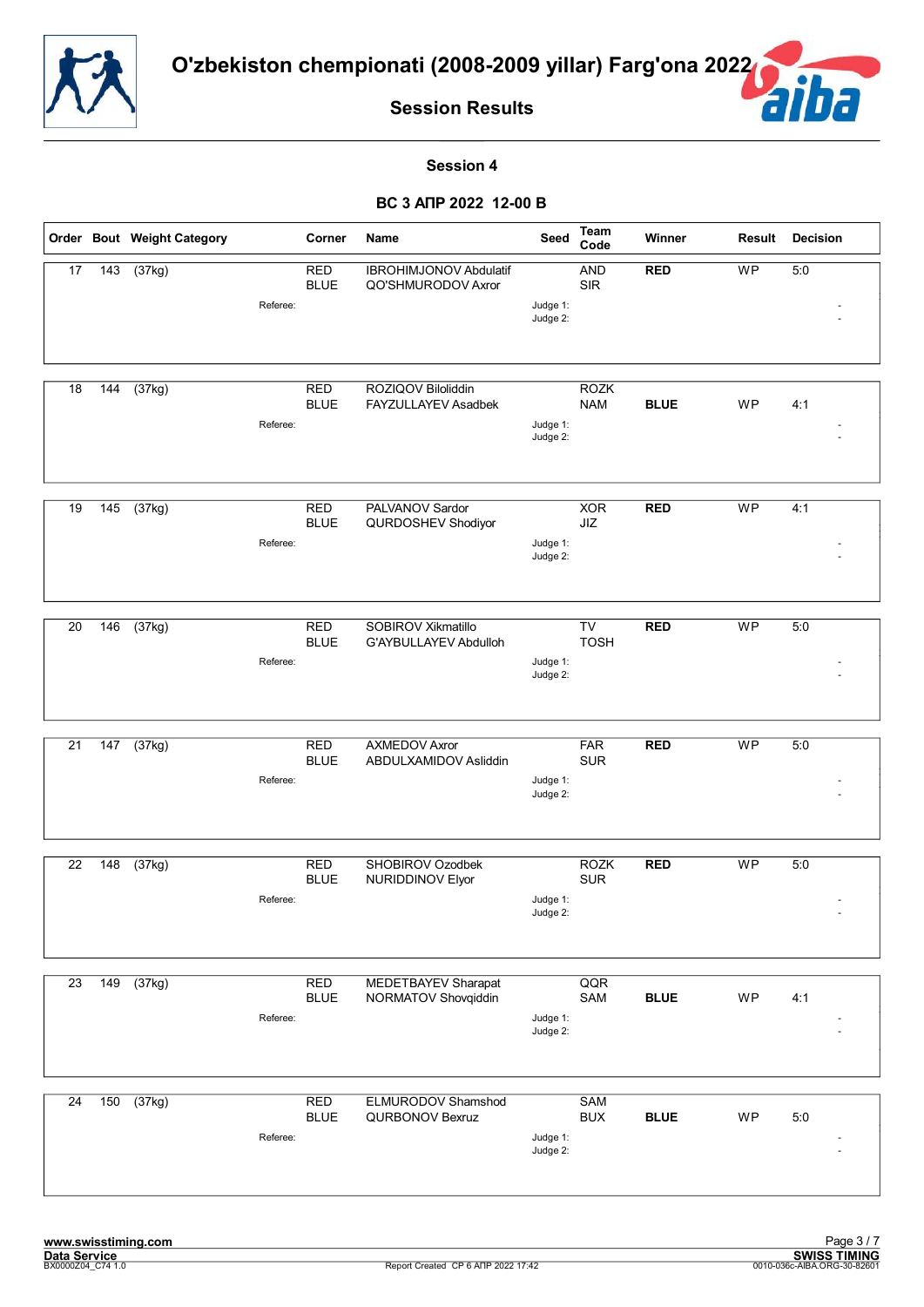![](_page_21_Picture_0.jpeg)

![](_page_21_Picture_2.jpeg)

#### **Session 4**

|                 |     | Order Bout Weight Category | Corner                    | Name                                                    | Seed                 | Team<br>Code             | Winner      | Result     | <b>Decision</b> |
|-----------------|-----|----------------------------|---------------------------|---------------------------------------------------------|----------------------|--------------------------|-------------|------------|-----------------|
| $\overline{25}$ | 151 | (40kg)<br>Referee:         | <b>RED</b><br><b>BLUE</b> | AXMEDOV Muhammadqodir<br>KAMOLOV Asror                  | Judge 1:<br>Judge 2: | <b>FAR</b><br><b>NAM</b> | <b>RED</b>  | WP         | 5:0             |
| 26              | 152 | (40kg)<br>Referee:         | <b>RED</b><br><b>BLUE</b> | <b>BOYMURODOV Asror</b><br>MINAJATDINOV Salawat         | Judge 1:<br>Judge 2: | <b>BUX</b><br>QQR        | <b>RED</b>  | WP         | 3:2             |
| 27              | 153 | (40kg)<br>Referee:         | <b>RED</b><br><b>BLUE</b> | <b>AZIMOV Akmal</b><br>BAXRIDDINOV Mahmudxon            | Judge 1:<br>Judge 2: | SIR<br><b>TOSH</b>       | <b>RED</b>  | <b>WP</b>  | 4:1             |
| 28              | 154 | (40kg)<br>Referee:         | <b>RED</b><br><b>BLUE</b> | SEYTJANOV Javohir<br><b>KOMILOV Said</b>                | Judge 1:<br>Judge 2: | QQR<br><b>TOSH</b>       | <b>BLUE</b> | <b>WP</b>  | 5:0             |
| 29              | 155 | (40kg)<br>Referee:         | <b>RED</b><br><b>BLUE</b> | DONYOROV Muhammadqodir<br><b>ZOKIROV Aziz</b>           | Judge 1:<br>Judge 2: | <b>NAM</b><br>JIZ        | <b>BLUE</b> | <b>RSC</b> |                 |
| 30              | 156 | (40kg)<br>Referee:         | <b>RED</b><br><b>BLUE</b> | NEMATJONOV Shohjahon<br>RUSTAMOV Elyor                  | Judge 1:<br>Judge 2: | <b>NAM</b><br><b>BUX</b> | <b>BLUE</b> | <b>RSC</b> |                 |
| 31              | 157 | (40kg)<br>Referee:         | <b>RED</b><br><b>BLUE</b> | O'KIMOV Muhammadrizo<br>NIYOZOV Azizbek                 | Judge 1:<br>Judge 2: | <b>AND</b><br><b>SUR</b> | <b>BLUE</b> | <b>WP</b>  | 5:0             |
| 32              | 158 | (40kg)<br>Referee:         | <b>RED</b><br><b>BLUE</b> | MUHAMMADSIDDIQOV Saidislom<br><b>ABDURAIMOV Asilbek</b> | Judge 1:<br>Judge 2: | <b>AND</b><br>SAM        | <b>BLUE</b> | WP         | 4:1             |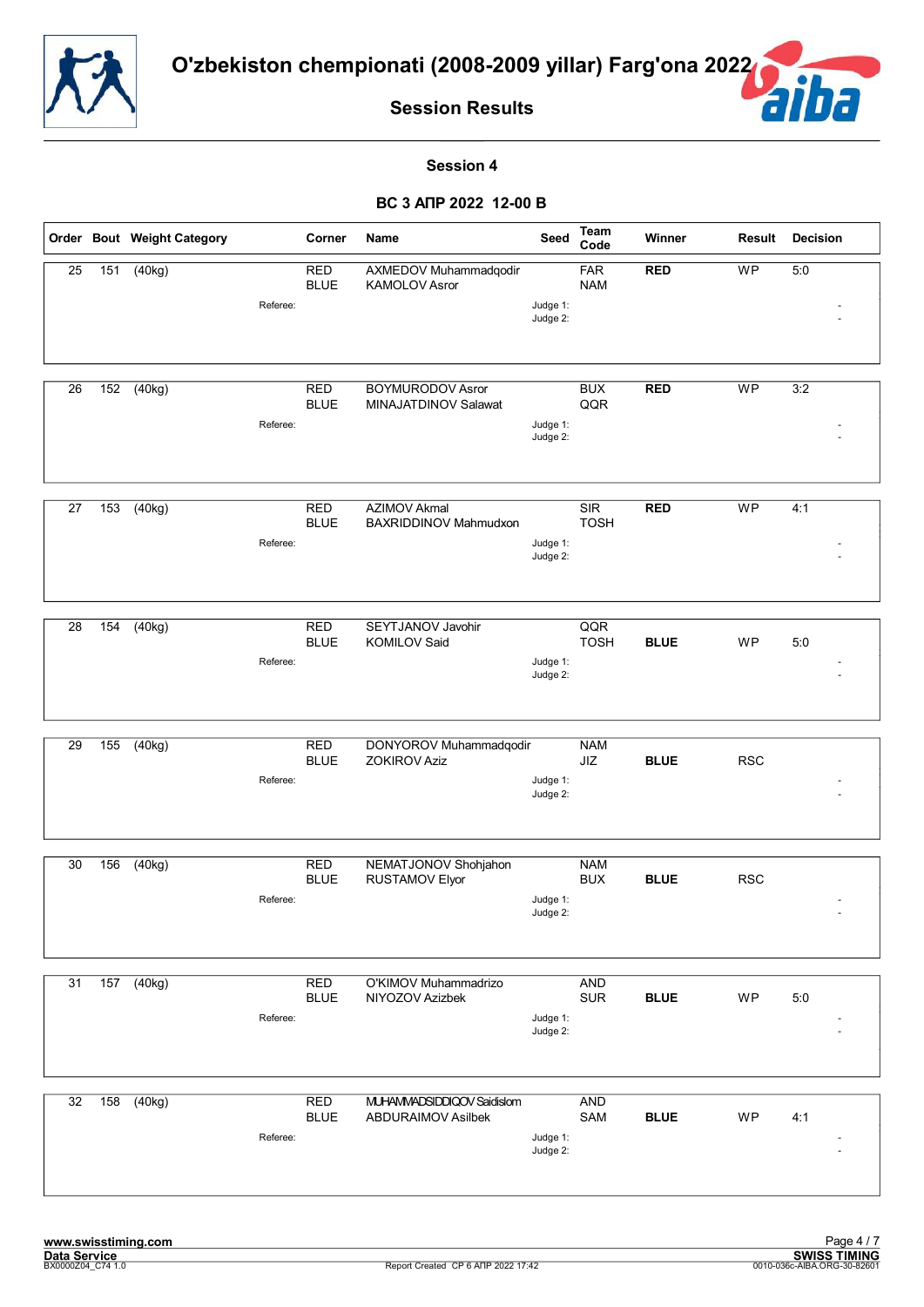![](_page_22_Picture_0.jpeg)

![](_page_22_Picture_2.jpeg)

#### **Session 4**

|    |     | Order Bout Weight Category      | Corner                    | Name                                                        | Seed                 | Team<br>Code             | Winner      | Result     | <b>Decision</b> |
|----|-----|---------------------------------|---------------------------|-------------------------------------------------------------|----------------------|--------------------------|-------------|------------|-----------------|
| 33 | 159 | (55kg)<br>Referee:              | <b>RED</b><br><b>BLUE</b> | <b>ISLOMQULOV Firdavs</b><br>ABDURAZAXOV Bexruz             | Judge 1:<br>Judge 2: | <b>SIR</b><br>QQR        | <b>RED</b>  | WP         | 4:1             |
| 34 | 160 | $\overline{(55kg)}$<br>Referee: | <b>RED</b><br><b>BLUE</b> | <b>BAXTIYOROV Quvonch</b><br><b>NUSRATULLAYEV Shaxinbek</b> | Judge 1:<br>Judge 2: | JIZ<br><b>BUX</b>        | <b>BLUE</b> | <b>RSC</b> |                 |
| 35 | 161 | (55kg)<br>Referee:              | <b>RED</b><br><b>BLUE</b> | XOJAXMEDOV Elshod<br><b>ERALIYEV Xurshid</b>                | Judge 1:<br>Judge 2: | SAM<br>SIR               | <b>RED</b>  | <b>WP</b>  | 5:0             |
| 36 | 162 | (55kg)<br>Referee:              | <b>RED</b><br><b>BLUE</b> | ELIWBAYEV Jasur<br>XAMIDULLAYEV Abdulbosit                  | Judge 1:<br>Judge 2: | QQR<br><b>TOSH</b>       | <b>BLUE</b> | WP         | 5:0             |
| 37 | 163 | $\overline{(61kg)}$<br>Referee: | <b>RED</b><br><b>BLUE</b> | SADULLAYEV Sardorbek<br>XURSANALIYEV Muhammadzohid          | Judge 1:<br>Judge 2: | <b>FAR</b><br><b>SIR</b> | <b>RED</b>  | <b>RSC</b> |                 |
| 38 | 164 | (61kg)<br>Referee:              | <b>RED</b><br><b>BLUE</b> | USMONJONOV Jasur<br><b>EGAMBERGENOV Suxrab</b>              | Judge 1:<br>Judge 2: | <b>TOSH</b><br>QQR       | <b>RED</b>  | <b>RSC</b> |                 |
| 39 | 165 | (61kg)<br>Referee:              | <b>RED</b><br><b>BLUE</b> | XALIMXONOV Muzaffar<br>O'RAQOV Odilbek                      | Judge 1:<br>Judge 2: | <b>NAM</b><br>SAM        | <b>RED</b>  | <b>RSC</b> |                 |
| 40 | 166 | (61kg)<br>Referee:              | <b>RED</b><br><b>BLUE</b> | <b>BOBOYEV Shoxrux</b><br>RAHMONQULOV Firdavs               | Judge 1:<br>Judge 2: | <b>BUX</b><br><b>TV</b>  | <b>RED</b>  | <b>WP</b>  | 4:1             |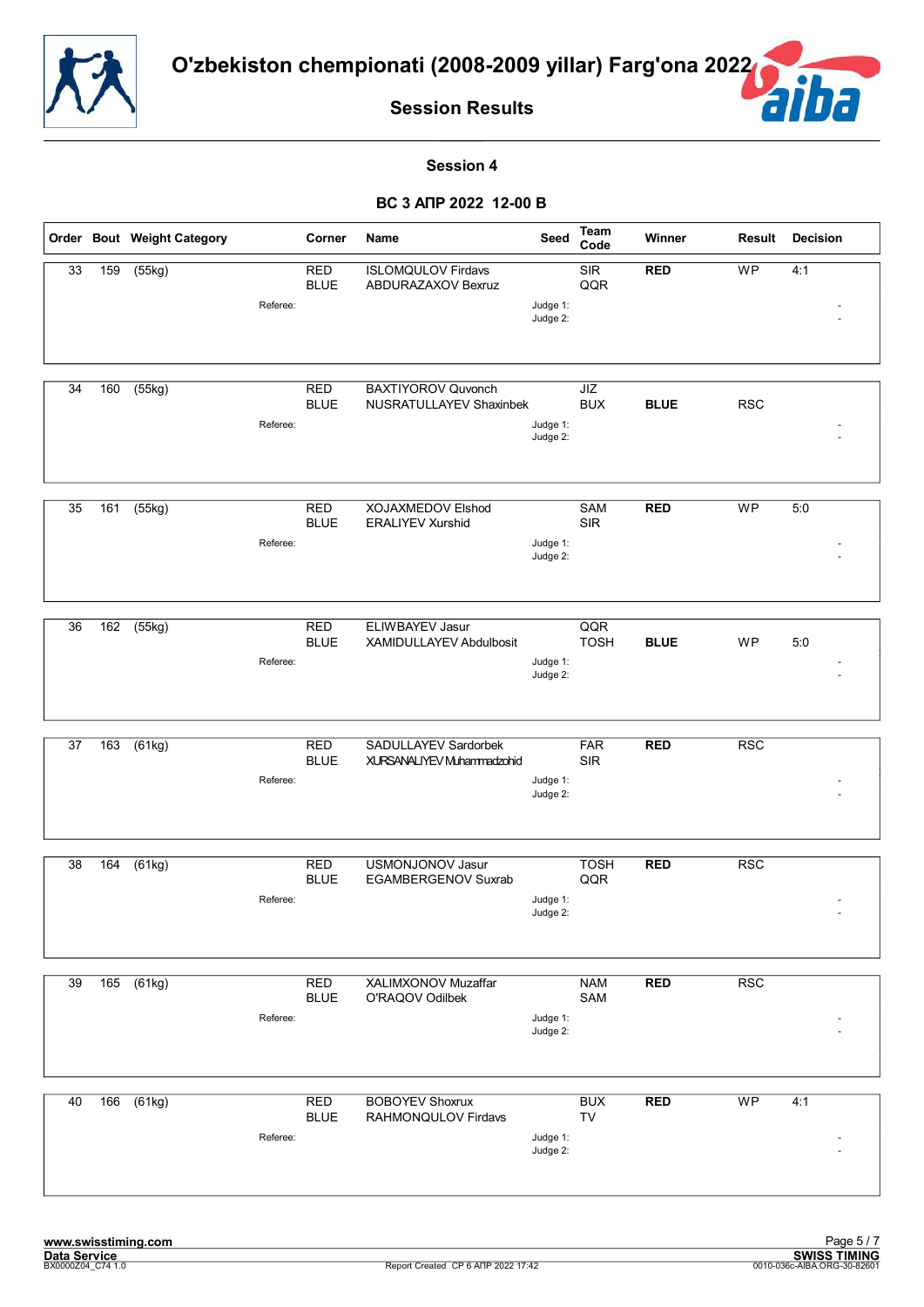![](_page_23_Picture_0.jpeg)

![](_page_23_Picture_2.jpeg)

#### **Session 4**

|    |                  | Order Bout Weight Category |          | Corner                    | Name                                                | Seed                 | Team<br>Code             | Winner      | Result     | <b>Decision</b> |
|----|------------------|----------------------------|----------|---------------------------|-----------------------------------------------------|----------------------|--------------------------|-------------|------------|-----------------|
| 41 | 167              | (67kg)                     | Referee: | <b>RED</b><br><b>BLUE</b> | QUDRATOV Kamol<br>MUHAMMADALIYEV Ixlos              | Judge 1:             | SAM<br><b>NAM</b>        | <b>RED</b>  | <b>RSC</b> |                 |
|    |                  |                            |          |                           |                                                     | Judge 2:             |                          |             |            |                 |
| 42 | 168              | (67kg)                     | Referee: | RED<br><b>BLUE</b>        | AMONTURDIYEV Abduvali<br>SHUXRATOV Hasanjon         | Judge 1:             | <b>SUR</b><br><b>FAR</b> | <b>RED</b>  | <b>WP</b>  | 3:2             |
|    |                  |                            |          |                           |                                                     | Judge 2:             |                          |             |            |                 |
| 43 | 169              | (67kg)                     | Referee: | <b>RED</b><br><b>BLUE</b> | <b>ERKINOV Kamron</b><br>MAMAJONOV Og'abek          | Judge 1:             | <b>SUR</b><br><b>AND</b> | <b>BLUE</b> | WP         | 5:0             |
|    |                  |                            |          |                           |                                                     | Judge 2:             |                          |             |            |                 |
| 44 | 170              | (67kg)                     | Referee: | <b>RED</b><br><b>BLUE</b> | QOSIMOV Ibrohim<br><b>IBRAGIMOV Ruslan</b>          | Judge 1:             | SIR<br><b>AND</b>        | <b>BLUE</b> | <b>RSC</b> |                 |
|    |                  |                            |          |                           |                                                     | Judge 2:             |                          |             |            |                 |
| 45 | $\overline{171}$ | (70kg)                     |          | <b>RED</b><br><b>BLUE</b> | NORBOYEV Usmonbek<br>AKROMOV Bobomurod              |                      | <b>SAM</b><br><b>SUR</b> | <b>RED</b>  | <b>RSC</b> |                 |
|    |                  |                            | Referee: |                           |                                                     | Judge 1:<br>Judge 2: |                          |             |            |                 |
| 46 | 172              | (70kg)                     |          | <b>RED</b><br><b>BLUE</b> | <b>QALBAYEV Orazmuhammad</b><br>MELIYEV Maxmudxon   |                      | QQR<br>JIZ               | <b>BLUE</b> | <b>RSC</b> |                 |
|    |                  |                            | Referee: |                           |                                                     | Judge 1:<br>Judge 2: |                          |             |            |                 |
| 47 | 173              | (70kg)                     |          | <b>RED</b><br><b>BLUE</b> | <b>AZIMJONOV Shuxrat</b><br><b>TURDIYEV Baxodir</b> |                      | SIR<br>QASH              | <b>RED</b>  | <b>WP</b>  | 4:1             |
|    |                  |                            | Referee: |                           |                                                     | Judge 1:<br>Judge 2: |                          |             |            |                 |
| 48 | 174              | (70kg)                     |          | <b>RED</b>                | <b>ZOKIROV Rasul</b>                                |                      | TV                       |             |            |                 |
|    |                  |                            | Referee: | <b>BLUE</b>               | RAVSHONBEKOV Xojiakbar                              | Judge 1:<br>Judge 2: | <b>XOR</b>               | <b>BLUE</b> | WP         | 5:0             |
|    |                  |                            |          |                           |                                                     |                      |                          |             |            |                 |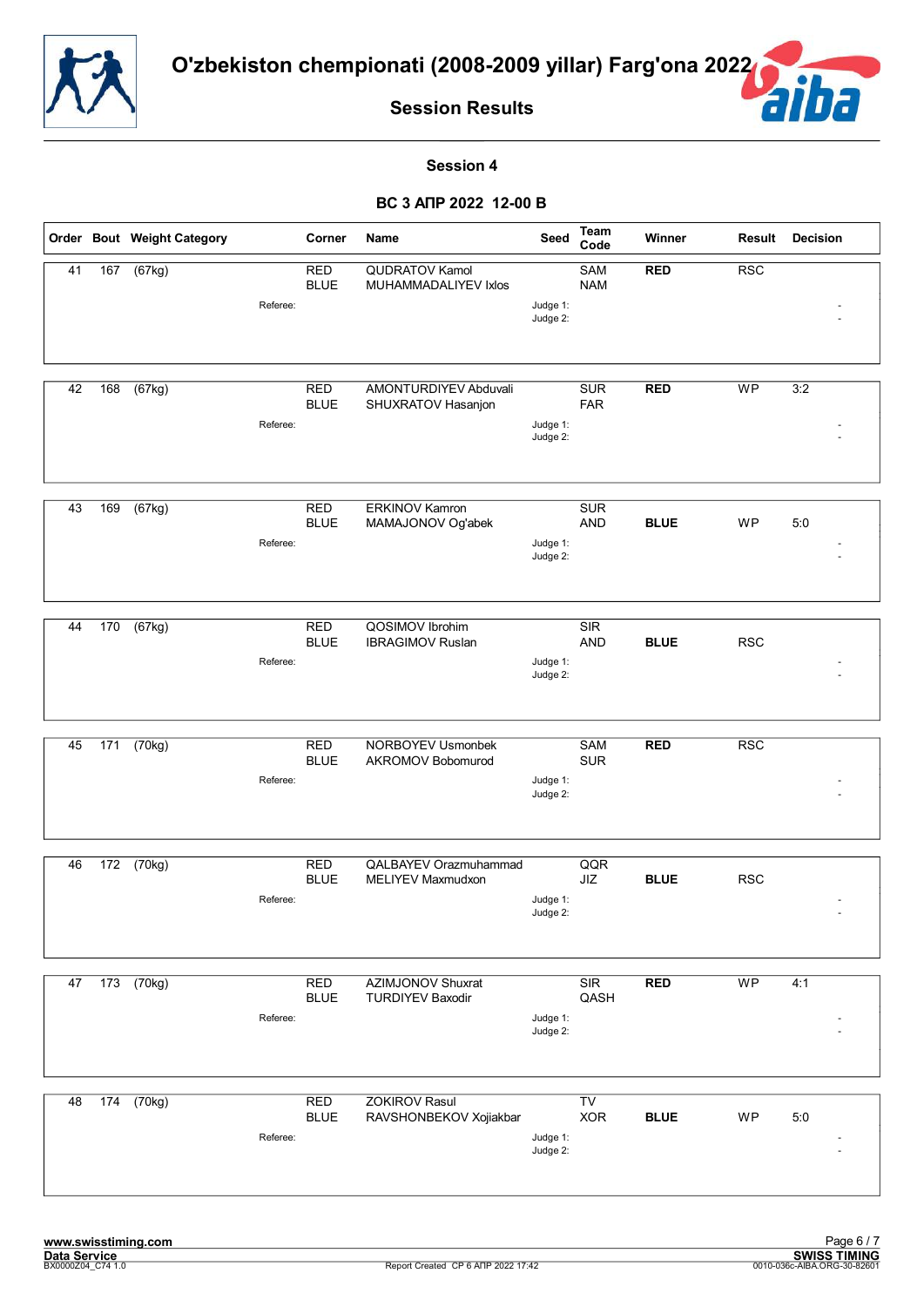![](_page_24_Picture_0.jpeg)

**www.swisstiming.com**<br>Data Service<br>BX0000204\_C74 1.0

**RSC** Referee Stops Contest **WP** Win on points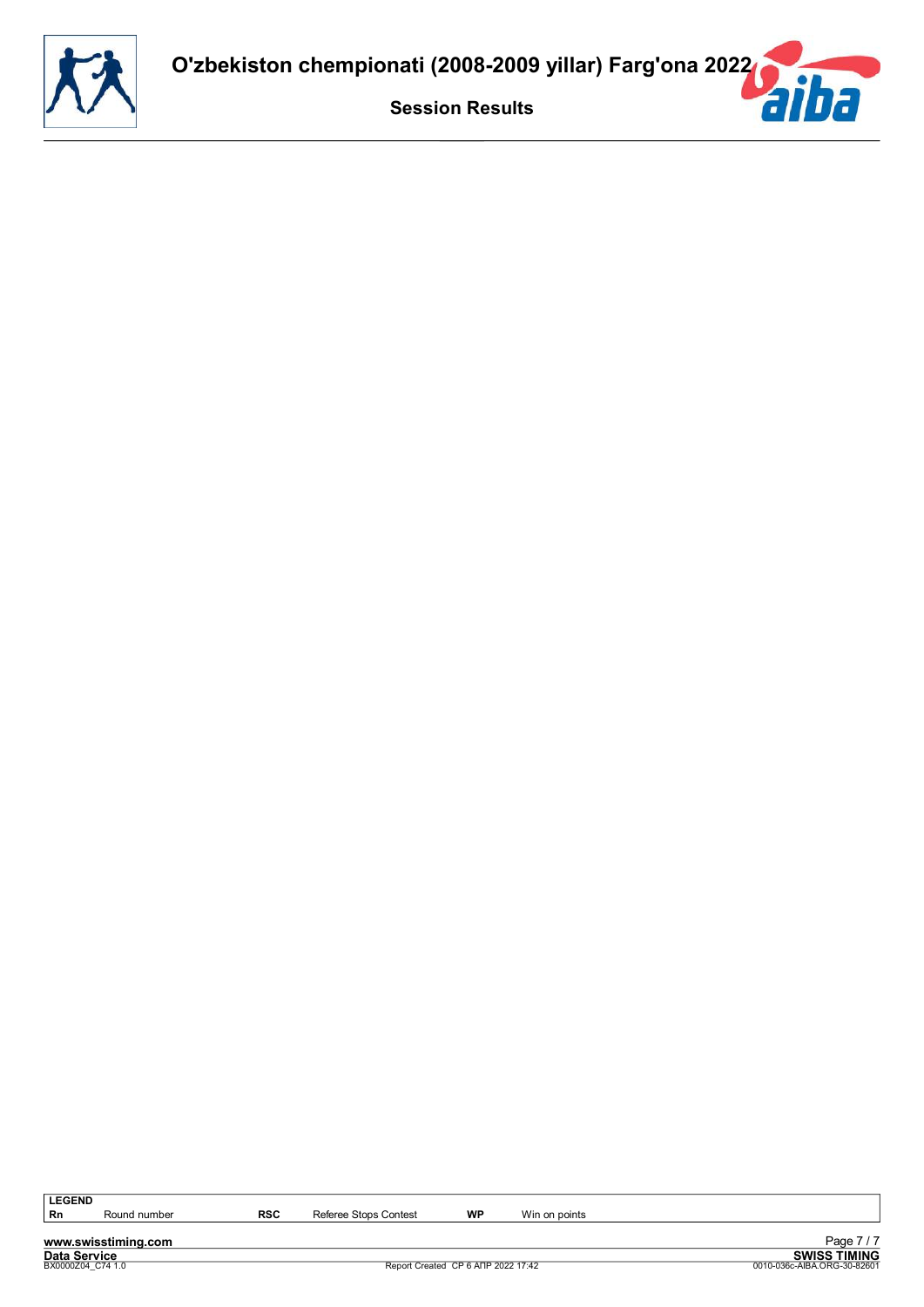![](_page_25_Picture_0.jpeg)

![](_page_25_Picture_2.jpeg)

#### **Session 5**

|                |     | Order Bout Weight Category |               | Corner                    | Name                                                | Seed                                                                       | Team<br>Code             | Winner                                                                                                                  | Result    | <b>Decision</b> |                                           |
|----------------|-----|----------------------------|---------------|---------------------------|-----------------------------------------------------|----------------------------------------------------------------------------|--------------------------|-------------------------------------------------------------------------------------------------------------------------|-----------|-----------------|-------------------------------------------|
| 1              | 175 | $\overline{(33kg)}$        |               | <b>RED</b><br><b>BLUE</b> | MIRZAYEV Xusanboy<br><b>KARIMJONOV Abdurauf</b>     |                                                                            | <b>NAM</b><br><b>AND</b> | <b>RED</b>                                                                                                              | <b>WP</b> | 3:2             |                                           |
|                |     |                            | Referee: SAM  |                           | ASATULLAYEVA Nurxon                                 | Judge 1: SIR<br>Judge 2:<br>Judge 3:<br>Judge 4: FAR<br>Judge 5:           | JIZ<br>QQR<br>TV         | <b>BOBORAHIMOV Akmal</b><br>FARMONOV Ziyod<br><b>AMETOV Ruslan</b><br><b>AKROMOV I</b><br>TO'LAGANOV Karim              |           |                 | 29:28<br>29:28<br>28:29<br>29:28<br>27:30 |
| 2              | 176 | (33kg)                     |               | <b>RED</b><br><b>BLUE</b> | G'ULOMJONOV Temur<br>SALIMOV Ulug'bek               |                                                                            | <b>FAR</b><br><b>BUX</b> | <b>RED</b>                                                                                                              | <b>WP</b> | 4:1             |                                           |
|                |     |                            | Referee: NAM  |                           | MIRZAKBAROV Abduqaxxor                              | Judge 1: TV<br>Judge 2: XOR<br>Judge 3:<br>Judge 4:<br>Judge 5: TOSH       | <b>AND</b><br>SAM        | <b>XIDIROV Sodiq</b><br>JALGASOV Ruslan<br><b>AXMADALIYEV Kozim</b><br>ASATULLAYEVA Nurxon<br><b>TULEBAYEV Rasul</b>    |           |                 | 30:27<br>29:28<br>30:27<br>29:28<br>28:29 |
| 3              | 177 | (33kg)                     |               | RED<br><b>BLUE</b>        | NISHONOV Nodir<br>RAHIMJONOV Abduvoris              |                                                                            | JIZ<br><b>ROZK</b>       | <b>RED</b>                                                                                                              | <b>WP</b> | 5:0             |                                           |
|                |     |                            | Referee:      | <b>SIR</b>                | <b>BOBORAHIMOV Akmal</b>                            | Judge 1: NAM<br>Judge 2:<br>Judge 3: XOR<br>Judge 4:<br>Judge 5: FAR       | QQR<br><b>BUX</b>        | MIRZAKBAROV Abdugaxxor<br><b>AMETOV Ruslan</b><br><b>JALGASOV Ruslan</b><br>SULEYMANOVA Feruza<br><b>TURSUNOV Xamid</b> |           |                 | 30:27<br>30:27<br>30:27<br>29:28<br>29:28 |
| 4              | 178 | (33kg)                     |               | <b>RED</b>                | MAMARASULOV Shoxrux                                 |                                                                            | <b>SAM</b>               |                                                                                                                         |           |                 |                                           |
|                |     |                            |               | <b>BLUE</b>               | MAHMUDOV Muhammadziyo                               |                                                                            | <b>FAR</b>               | <b>BLUE</b>                                                                                                             | <b>WP</b> | 5:0             |                                           |
|                |     |                            | Referee: BUX  |                           | SULEYMANOVA Feruza                                  | Judge 1: TV<br>Judge 2:<br>Judge 3:<br>Judge 4: AND<br>Judge 5: TOSH       | <b>NAM</b><br>JIZ        | TO'LAGANOV Karim<br>MIRZAKBAROV Abdugaxxor<br>FARMONOV Ziyod<br>AXMADALIYEV Kozim<br><b>TULEBAYEV Rasul</b>             |           |                 | 27:30<br>28:29<br>27:30<br>27:30<br>27:30 |
|                |     |                            |               |                           |                                                     |                                                                            |                          |                                                                                                                         |           |                 |                                           |
| 5              | 179 | (35kg)                     |               | <b>RED</b><br><b>BLUE</b> | SHAMSIDDINOV Shamshod<br><b>BAXTIYOROV Diyorbek</b> |                                                                            | QASH<br><b>BUX</b>       | <b>BLUE</b>                                                                                                             | <b>WP</b> | 5:0             |                                           |
|                |     |                            | Referee: TOSH |                           | <b>TULEBAYEV Rasul</b>                              | Judge 1: SIR<br>Judge 2: QQR<br>Judge 3: TV<br>Judge 4: TV<br>Judge 5: FAR |                          | <b>BOBORAHIMOV Akmal</b><br><b>AMETOV Ruslan</b><br>TO'LAGANOV Karim<br><b>XIDIROV Sodiq</b><br><b>TURSUNOV Xamid</b>   |           |                 | 27:30<br>28:29<br>27:30<br>27:30<br>28:29 |
| 6              | 180 | (35kg)                     |               | <b>RED</b>                | ABDULHAMIDOV Abduvali                               |                                                                            | <b>AND</b>               |                                                                                                                         |           |                 |                                           |
|                |     |                            |               | <b>BLUE</b>               | <b>ISMOILOV Imron</b>                               |                                                                            | <b>TOSH</b>              | <b>BLUE</b>                                                                                                             | <b>WP</b> | 4:1             |                                           |
|                |     |                            | Referee: FAR  |                           | AKROMOV I                                           | Judge 1: JIZ<br>Judge 2: TV<br>Judge 3: XOR<br>Judge 4:<br>Judge 5: FAR    | SAM                      | FARMONOV Ziyod<br>XIDIROV Sodiq<br><b>JALGASOV Ruslan</b><br>ASATULLAYEVA Nurxon<br><b>TURSUNOV Xamid</b>               |           |                 | 28:29<br>28:29<br>28:29<br>29:28<br>28:29 |
| $\overline{7}$ | 181 | (35kg)                     |               | <b>RED</b>                | SAIDOV Xumoyun                                      |                                                                            | QASH                     | <b>RED</b>                                                                                                              | <b>WP</b> | 5:0             |                                           |
|                |     |                            |               | <b>BLUE</b>               | SAHOBIDDINOV Shuhratjon                             |                                                                            | <b>FAR</b>               |                                                                                                                         |           |                 |                                           |
|                |     |                            | Referee: JIZ  |                           | FARMONOV Ziyod                                      | Judge 1: NAM<br>Judge 2:<br>Judge 3: QQR<br>Judge 4:<br>Judge 5:           | TV<br>SIR<br><b>BUX</b>  | MIRZAKBAROV Abduqaxxor<br>TO'LAGANOV Karim<br><b>AMETOV Ruslan</b><br><b>BOBORAHIMOV Akmal</b><br>SULEYMANOVA Feruza    |           |                 | 30:27<br>30:27<br>30:27<br>29:28<br>30:27 |
| 8              | 182 | (35kg)                     |               | <b>RED</b><br><b>BLUE</b> | KAMOLIDDINOV Xumoyun<br>MAHAMADJONOV Mahmudjon      |                                                                            | JIZ<br><b>FAR</b>        | <b>BLUE</b>                                                                                                             | WP        | 5:0             |                                           |
|                |     |                            | Referee: TV   |                           | <b>XIDIROV Sodiq</b>                                | Judge 1: AND<br>Judge 2:<br>Judge 3: XOR<br>Judge 4:<br>Judge 5: TOSH      | QQR<br>SAM               | <b>AXMADALIYEV Kozim</b><br><b>AMETOV Ruslan</b><br>JALGASOV Ruslan<br>ASATULLAYEVA Nurxon<br><b>TULEBAYEV Rasul</b>    |           |                 | 27:30<br>28:29<br>28:29<br>27:30<br>26:30 |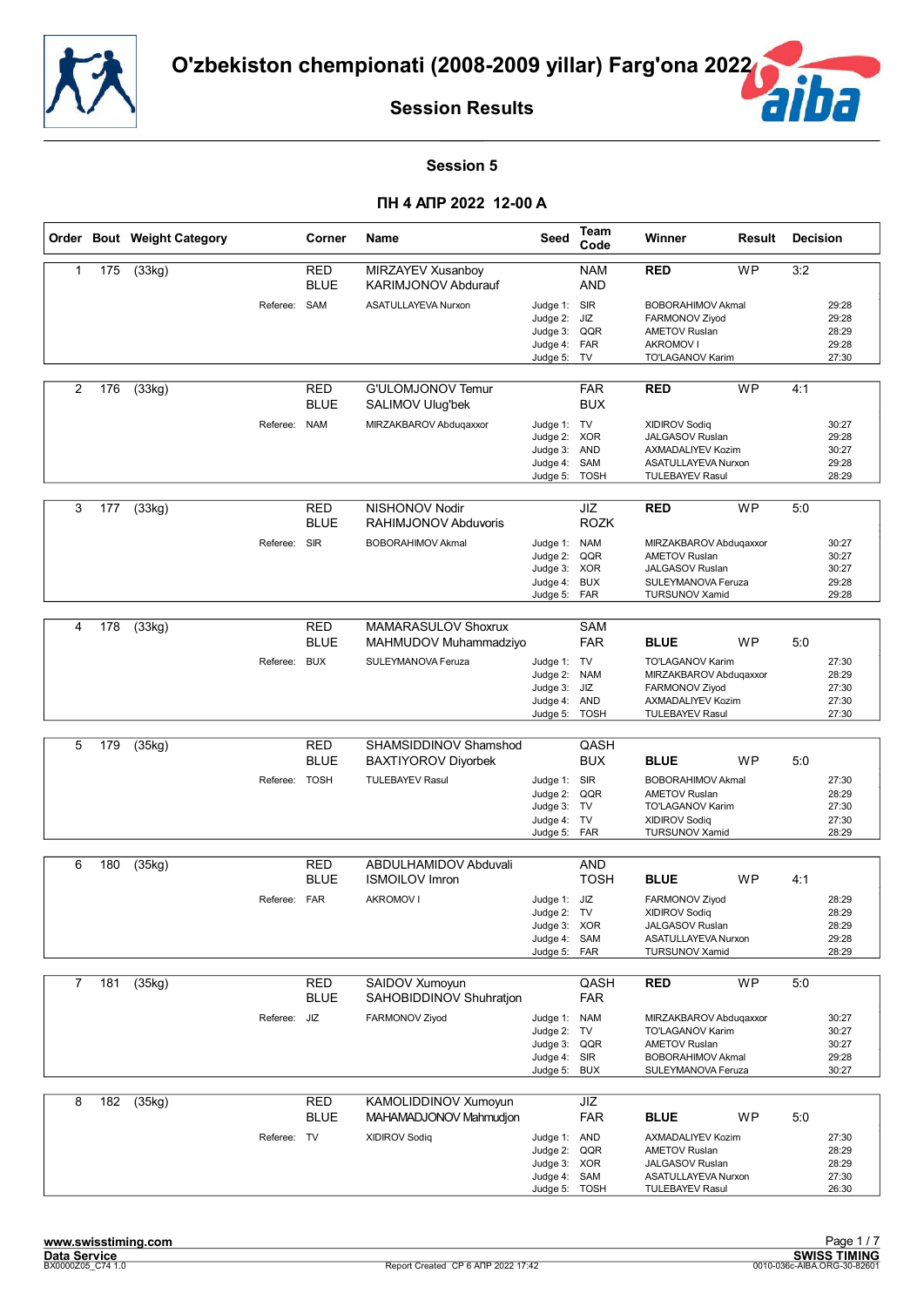![](_page_26_Picture_0.jpeg)

![](_page_26_Picture_2.jpeg)

#### **Session 5**

|    |     | Order Bout Weight Category |              | Corner                    | Name                                               | Seed                                                                          | Team<br>Code                     | Winner                                                                                                                           | Result    | <b>Decision</b> |                                           |
|----|-----|----------------------------|--------------|---------------------------|----------------------------------------------------|-------------------------------------------------------------------------------|----------------------------------|----------------------------------------------------------------------------------------------------------------------------------|-----------|-----------------|-------------------------------------------|
| 9  | 183 | (37kg)                     |              | <b>RED</b><br><b>BLUE</b> | XALIMOV Odilshox<br>ABDULOQULOV Isomiddin          |                                                                               | TV<br><b>TOSH</b>                | <b>RED</b>                                                                                                                       | <b>WP</b> | 5:0             |                                           |
|    |     |                            | Referee: FAR |                           | <b>TURSUNOV Xamid</b>                              | Judge 1: JIZ<br>Judge 2: SIR<br>Judge 3:<br>Judge 4: SAM<br>Judge 5:          | QQR<br><b>BUX</b>                | FARMONOV Ziyod<br><b>BOBORAHIMOV Akmal</b><br><b>AMETOV Ruslan</b><br>ASATULLAYEVA Nurxon<br>SULEYMANOVA Feruza                  |           |                 | 30:25<br>30:27<br>30:27<br>30:27<br>29:28 |
| 10 | 184 | (37kg)                     |              | RED<br><b>BLUE</b>        | NO'MONOV Abdulbosit<br><b>DANAYEV Asilbek</b>      |                                                                               | <b>FAR</b><br><b>ROZK</b>        | <b>BLUE</b>                                                                                                                      | <b>WP</b> | 3:2             |                                           |
|    |     |                            | Referee: AND |                           | <b>AXMADALIYEV Kozim</b>                           | Judge 1: TV<br>Judge 2: NAM<br>Judge 3: XOR<br>Judge 4: JIZ<br>Judge 5:       | QQR                              | <b>XIDIROV Sodiq</b><br>MIRZAKBAROV Abduqaxxor<br>JALGASOV Ruslan<br>FARMONOV Ziyod<br><b>AMETOV Ruslan</b>                      |           |                 | 28:29<br>29:28<br>28:29<br>29:28<br>28:29 |
| 11 | 185 | (37kg)                     |              | <b>RED</b><br><b>BLUE</b> | NARZIQULOV Sardor<br>ASQALAMJONOV Ulug'bek         |                                                                               | JIZ<br><b>FAR</b>                | <b>RED</b>                                                                                                                       | <b>WP</b> | 3:2             |                                           |
|    |     |                            | Referee:     | <b>TV</b>                 | TO'LAGANOV Karim                                   | Judge 1: TV<br>Judge 2:<br>Judge 3: AND<br>Judge 4:<br>Judge 5:               | <b>NAM</b><br>SIR<br><b>TOSH</b> | <b>XIDIROV Sodiq</b><br>MIRZAKBAROV Abduqaxxor<br><b>AXMADALIYEV Kozim</b><br><b>BOBORAHIMOV Akmal</b><br><b>TULEBAYEV Rasul</b> |           |                 | 29:28<br>27:30<br>29:28<br>29:28<br>28:29 |
|    |     |                            |              |                           |                                                    |                                                                               |                                  |                                                                                                                                  |           |                 |                                           |
| 12 | 186 | (37kg)                     |              | <b>RED</b><br><b>BLUE</b> | <b>ASHUROV Elyor</b><br>SAIDAZIMOV Abror           |                                                                               | QASH<br><b>FAR</b>               | <b>RED</b>                                                                                                                       | <b>WP</b> | 4:1             |                                           |
|    |     |                            | Referee: XOR |                           | JALGASOV Ruslan                                    | Judge 1: TV<br>Judge 2: JIZ<br>Judge 3: QQR<br>Judge 4: SIR<br>Judge 5: BUX   |                                  | TO'LAGANOV Karim<br>FARMONOV Ziyod<br><b>AMETOV Ruslan</b><br><b>BOBORAHIMOV Akmal</b><br>SULEYMANOVA Feruza                     |           |                 | 29:28<br>30:26<br>30:27<br>30:27<br>28:29 |
|    |     |                            |              |                           |                                                    |                                                                               |                                  |                                                                                                                                  |           |                 |                                           |
| 13 | 187 | (40kg)                     |              | <b>RED</b><br><b>BLUE</b> | SALIMOV Jonibek<br>EGAMBERDIYEV Saydulloh          |                                                                               | <b>BUX</b><br><b>FAR</b>         | <b>BLUE</b>                                                                                                                      | <b>WP</b> | 4:1             |                                           |
|    |     |                            | Referee:     | QQR                       | <b>AMETOV Ruslan</b>                               | Judge 1: TV<br>Judge 2: NAM<br>Judge 3: AND<br>Judge 4:<br>Judge 5:           | SAM<br><b>TOSH</b>               | <b>XIDIROV Sodiq</b><br>MIRZAKBAROV Abduqaxxor<br>AXMADALIYEV Kozim<br>ASATULLAYEVA Nurxon<br><b>TULEBAYEV Rasul</b>             |           |                 | 27:30<br>29:28<br>28:29<br>28:29<br>28:29 |
| 14 | 188 | (40kg)                     |              | <b>RED</b>                | JUMAEV Jamshid                                     |                                                                               | <b>SUR</b>                       |                                                                                                                                  |           |                 |                                           |
|    |     |                            |              | <b>BLUE</b>               | <b>AZATOV Lazizbek</b>                             |                                                                               | <b>XOR</b>                       | <b>BLUE</b>                                                                                                                      | <b>WP</b> | 3:2             |                                           |
|    |     |                            | Referee: SIR |                           | <b>BOBORAHIMOV Akmal</b>                           | Judge 1: SAM<br>Judge 2:<br>Judge 3: JIZ<br>Judge 4: NAM<br>Judge 5: BUX      | FAR                              | ASATULLAYEVA Nurxon<br><b>AKROMOV I</b><br>FARMONOV Ziyod<br>MIRZAKBAROV Abduqaxxor<br>SULEYMANOVA Feruza                        |           |                 | 29:28<br>29:28<br>28:29<br>28:29<br>27:30 |
| 15 | 189 | (40kg)                     |              | <b>RED</b>                | SAIDOV Iskandar                                    |                                                                               | QASH                             |                                                                                                                                  |           |                 |                                           |
|    |     |                            |              | <b>BLUE</b>               | <b>TURG'UNOV Muhammadali</b>                       |                                                                               | <b>TOSH</b>                      | <b>BLUE</b>                                                                                                                      | WP        | 3:2             |                                           |
|    |     |                            | Referee:     | <b>FAR</b>                | <b>AKROMOV I</b>                                   | Judge 1: TV<br>Judge 2: SAM<br>Judge 3: XOR<br>Judge 4: SIR<br>Judge 5:       | QQR                              | <b>XIDIROV Sodiq</b><br>ASATULLAYEVA Nurxon<br>JALGASOV Ruslan<br><b>BOBORAHIMOV Akmal</b><br><b>AMETOV Ruslan</b>               |           |                 | 29:28<br>29:28<br>28:29<br>28:29<br>28:29 |
| 16 | 190 | (40kg)                     |              | RED<br><b>BLUE</b>        | <b>BOTIRXANOV Ibrohim</b><br>MUHAMMADJONOV Amirxon |                                                                               | <b>NAM</b><br><b>FAR</b>         | <b>BLUE</b>                                                                                                                      | WP        | 5:0             |                                           |
|    |     |                            | Referee: BUX |                           | SULEYMANOVA Feruza                                 | Judge 1: TOSH<br>Judge 2: JIZ<br>Judge 3: XOR<br>Judge 4: AND<br>Judge 5: SAM |                                  | <b>TULEBAYEV Rasul</b><br>FARMONOV Ziyod<br>JALGASOV Ruslan<br>AXMADALIYEV Kozim<br>ASATULLAYEVA Nurxon                          |           |                 | 27:30<br>27:30<br>27:30<br>27:30<br>27:30 |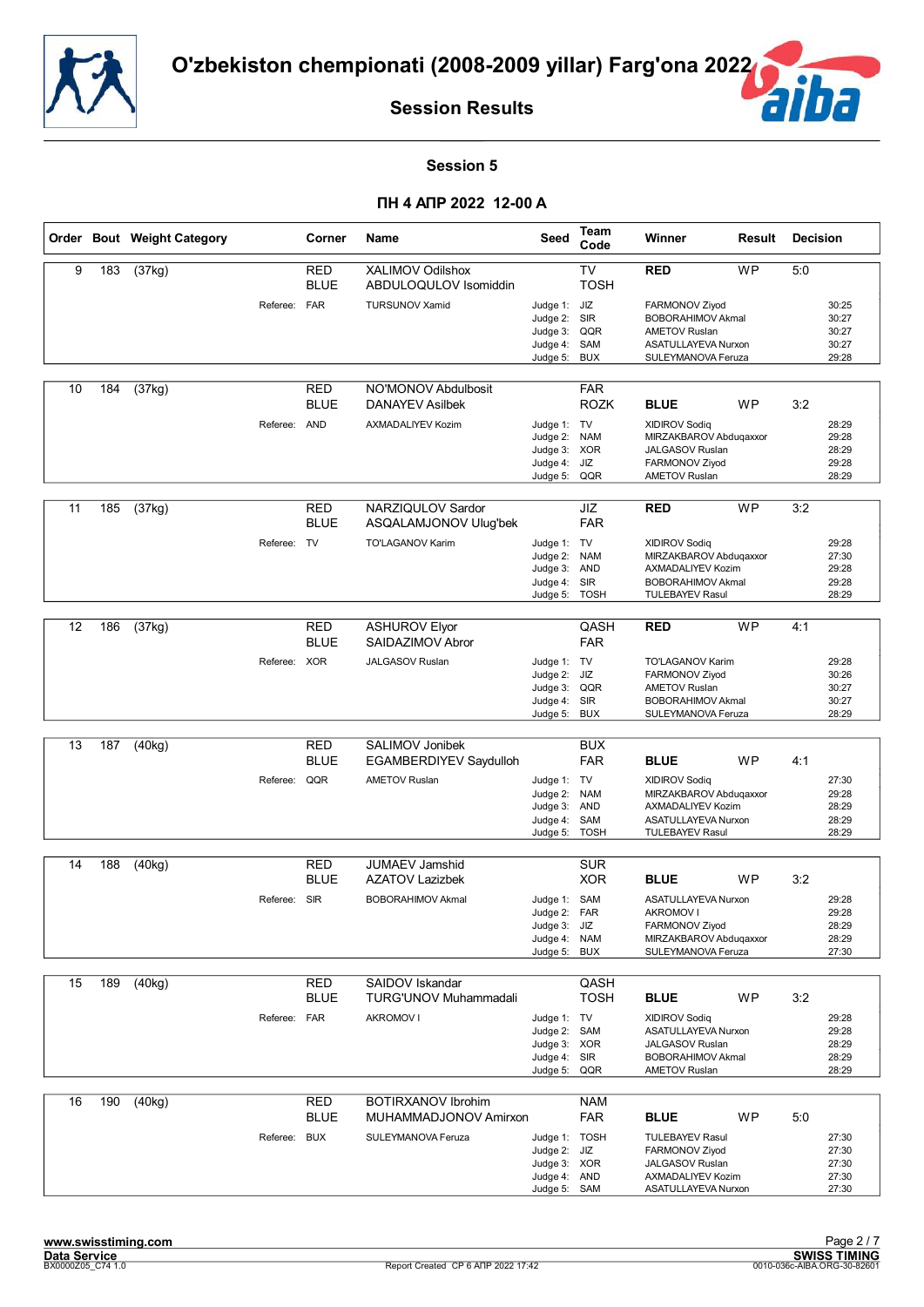![](_page_27_Picture_0.jpeg)

![](_page_27_Picture_2.jpeg)

#### **Session 5**

|    |     | Order Bout Weight Category |               | Corner                    | <b>Name</b>                                        | Seed                                                                          | Team<br>Code                                  | Winner                                                                                                                   | Result     | <b>Decision</b> |                                           |
|----|-----|----------------------------|---------------|---------------------------|----------------------------------------------------|-------------------------------------------------------------------------------|-----------------------------------------------|--------------------------------------------------------------------------------------------------------------------------|------------|-----------------|-------------------------------------------|
| 17 | 191 | (43kg)                     |               | RED<br><b>BLUE</b>        | SHOKIRJONOV Ibrohim<br><b>UNGARBAYEV Musa</b>      |                                                                               | <b>TOSH</b><br>QQR                            | <b>RED</b>                                                                                                               | <b>WP</b>  | 4:1             |                                           |
|    |     |                            | Referee: TV   |                           | <b>XIDIROV Sodiq</b>                               | Judge 1: FAR<br>Judge 2: NAM<br>Judge 3:<br>Judge 4: XOR<br>Judge 5:          | JIZ<br>SAM                                    | <b>AKROMOV I</b><br>MIRZAKBAROV Abdugaxxor<br>FARMONOV Ziyod<br>JALGASOV Ruslan<br>ASATULLAYEVA Nurxon                   |            |                 | 29:28<br>30:27<br>30:27<br>28:29<br>30:27 |
| 18 | 192 | (43kg)                     |               | RED<br><b>BLUE</b>        | <b>USMONOV Bexruz</b><br><b>ABLOQULOV Doston</b>   |                                                                               | <b>FAR</b><br><b>TOSH</b>                     | <b>BLUE</b>                                                                                                              | <b>WP</b>  | 5:0             |                                           |
|    |     |                            | Referee: XOR  |                           | JALGASOV Ruslan                                    | Judge 1: AND<br>Judge 2:<br>Judge 3: QQR<br>Judge 4: TV<br>Judge 5:           | SIR<br><b>BUX</b>                             | AXMADALIYEV Kozim<br><b>BOBORAHIMOV Akmal</b><br><b>AMETOV Ruslan</b><br>TO'LAGANOV Karim<br>SULEYMANOVA Feruza          |            |                 | 27:30<br>28:29<br>28:29<br>27:30<br>27:30 |
| 19 | 193 | (43kg)                     |               | RED<br><b>BLUE</b>        | <b>UMAROV Shaxzod</b><br><b>G'ANIJONOV Lazziyo</b> |                                                                               | JIZ<br>JIZ                                    | <b>BLUE</b>                                                                                                              | <b>WP</b>  | 4:1             |                                           |
|    |     |                            | Referee: TOSH |                           | <b>TULEBAYEV Rasul</b>                             | Judge 1: TV<br>Judge 2:<br>Judge 3:<br>Judge 4:<br>Judge 5:                   | <b>FAR</b><br><b>NAM</b><br>SAM<br><b>BUX</b> | XIDIROV Sodiq<br><b>AKROMOV I</b><br>MIRZAKBAROV Abduqaxxor<br>ASATULLAYEVA Nurxon<br>SULEYMANOVA Feruza                 |            |                 | 28:29<br>27:30<br>27:30<br>29:28<br>28:29 |
| 20 | 194 | (43kg)                     |               | RED                       | <b>SHARIPOV Abrorbek</b>                           |                                                                               | <b>XOR</b><br>TV                              | <b>RED</b>                                                                                                               | <b>WP</b>  | 5:0             |                                           |
|    |     |                            | Referee: FAR  | <b>BLUE</b>               | TO'LAGANOV Muhammadjon<br><b>TURSUNOV Xamid</b>    | Judge 1: SAM<br>Judge 2:<br>Judge 3: QQR<br>Judge 4: SIR<br>Judge 5:          | JIZ<br><b>AND</b>                             | ASATULLAYEVA Nurxon<br>FARMONOV Ziyod<br><b>AMETOV Ruslan</b><br><b>BOBORAHIMOV Akmal</b><br>AXMADALIYEV Kozim           |            |                 | 29:28<br>29:28<br>29:28<br>30:27<br>30:27 |
| 21 | 195 | (46kg)                     |               | RED                       | XAYDAROV Do'stmuhammad                             |                                                                               | TV                                            | <b>RED</b>                                                                                                               | <b>WP</b>  | 3:2             |                                           |
|    |     |                            |               | <b>BLUE</b>               | PO'LATOV Islom                                     |                                                                               | <b>TOSH</b>                                   |                                                                                                                          |            |                 |                                           |
|    |     |                            | Referee: AND  |                           | AXMADALIYEV Kozim                                  | Judge 1: FAR<br>Judge 2: XOR<br>Judge 3:<br>Judge 4: SIR<br>Judge 5:          | JIZ<br><b>BUX</b>                             | <b>TURSUNOV Xamid</b><br>JALGASOV Ruslan<br>FARMONOV Ziyod<br><b>BOBORAHIMOV Akmal</b><br>SULEYMANOVA Feruza             |            |                 | 29:28<br>28:29<br>29:28<br>29:28<br>28:29 |
| 22 | 196 | (46kg)                     |               | RED                       | <b>BOZORBOYEV Suxrob</b>                           |                                                                               | TV                                            | <b>RED</b>                                                                                                               | <b>WP</b>  | 5:0             |                                           |
|    |     |                            |               | <b>BLUE</b>               | <b>DURDIMURODOV Jasur</b>                          |                                                                               | <b>SUR</b>                                    |                                                                                                                          |            |                 |                                           |
|    |     |                            | Referee: NAM  |                           | MIRZAKBAROV Abdugaxxor                             | Judge 1: SAM<br>Judge 2:<br>Judge 3: XOR<br>Judge 4: TOSH<br>Judge 5: FAR     | QQR                                           | ASATULLAYEVA Nurxon<br><b>AMETOV Ruslan</b><br><b>JALGASOV Ruslan</b><br><b>TULEBAYEV Rasul</b><br><b>TURSUNOV Xamid</b> |            |                 | 29:28<br>30:27<br>29:28<br>29:28<br>29:28 |
| 23 | 197 | (46kg)                     |               | RED                       | RUXIDDINOV Bekzod                                  |                                                                               | TV                                            |                                                                                                                          |            |                 |                                           |
|    |     |                            |               | <b>BLUE</b>               | <b>BILOLOV Zafarjon</b>                            |                                                                               | <b>FAR</b>                                    | <b>BLUE</b>                                                                                                              | <b>RSC</b> | R <sub>3</sub>  |                                           |
|    |     |                            | Referee: SAM  |                           | ASATULLAYEVA Nurxon                                | Judge 1: NAM<br>Judge 2: AND<br>Judge 3: JIZ<br>Judge 4: SIR<br>Judge 5:      | <b>BUX</b>                                    | MIRZAKBAROV Abduqaxxor<br>AXMADALIYEV Kozim<br>FARMONOV Ziyod<br><b>BOBORAHIMOV Akmal</b><br>SULEYMANOVA Feruza          |            |                 | 18:20<br>18:20<br>18:20<br>18:20<br>18:20 |
| 24 | 198 | (46kg)                     |               | <b>RED</b><br><b>BLUE</b> | ABDUJABBOROV Shohjahon<br>SATTOROV Abdurahmonjon   |                                                                               | <b>TV</b><br><b>FAR</b>                       | <b>BLUE</b>                                                                                                              | WP         | 4:1             |                                           |
|    |     |                            | Referee: QQR  |                           | <b>AMETOV Ruslan</b>                               | Judge 1: TOSH<br>Judge 2: AND<br>Judge 3: XOR<br>Judge 4: SIR<br>Judge 5: BUX |                                               | <b>TULEBAYEV Rasul</b><br>AXMADALIYEV Kozim<br>JALGASOV Ruslan<br><b>BOBORAHIMOV Akmal</b><br>SULEYMANOVA Feruza         |            |                 | 29:28<br>28:29<br>28:29<br>28:29<br>28:29 |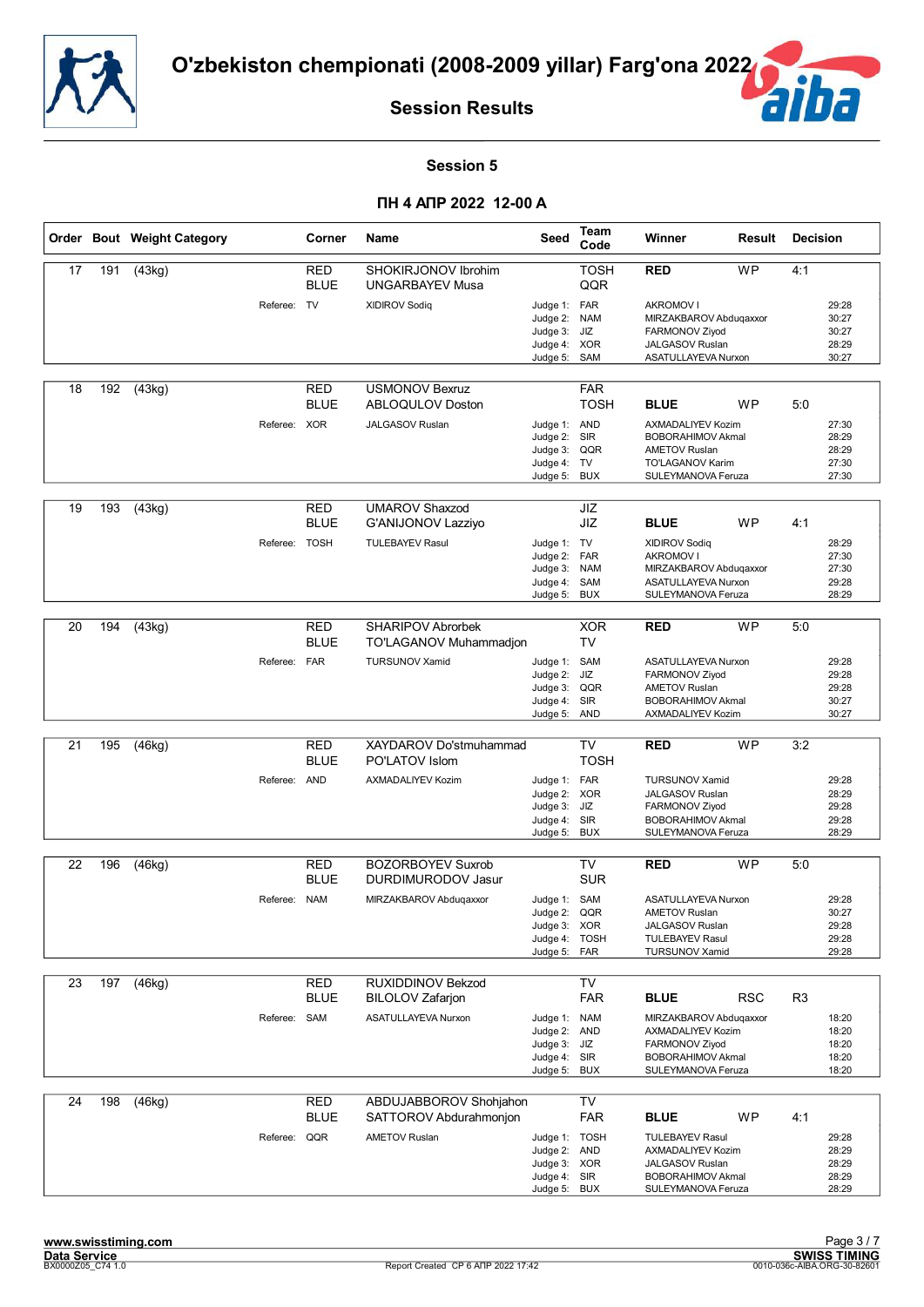![](_page_28_Picture_0.jpeg)

![](_page_28_Picture_2.jpeg)

#### **Session 5**

|    |     | Order Bout Weight Category |              | Corner                    | <b>Name</b>                                        | Seed                                                                         | Team<br>Code                            | Winner                                                                                                                       | Result     | <b>Decision</b> |                                           |
|----|-----|----------------------------|--------------|---------------------------|----------------------------------------------------|------------------------------------------------------------------------------|-----------------------------------------|------------------------------------------------------------------------------------------------------------------------------|------------|-----------------|-------------------------------------------|
| 25 | 199 | (49kg)                     |              | RED<br><b>BLUE</b>        | NOSIRJONOV Nematillo<br><b>FARHODOV Beknur</b>     |                                                                              | <b>AND</b><br>TV                        | <b>BLUE</b>                                                                                                                  | <b>WP</b>  | 3:2             |                                           |
|    |     |                            | Referee: JIZ |                           | FARMONOV Ziyod                                     | Judge 1: SAM<br>Judge 2:<br>Judge 3:<br>Judge 4:<br>Judge 5:                 | <b>NAM</b><br>SIR<br><b>TOSH</b><br>FAR | ASATULLAYEVA Nurxon<br>MIRZAKBAROV Abduqaxxor<br><b>BOBORAHIMOV Akmal</b><br><b>TULEBAYEV Rasul</b><br><b>TURSUNOV Xamid</b> |            |                 | 29:28<br>29:28<br>28:29<br>28:29<br>28:29 |
| 26 | 200 | (49kg)                     |              | <b>RED</b><br><b>BLUE</b> | <b>STARSEV Timur</b><br>PO'LATOV Axror             |                                                                              | <b>NAV</b><br>SAM                       | <b>BLUE</b>                                                                                                                  | <b>WP</b>  | 5:0             |                                           |
|    |     |                            | Referee: TV  |                           | TO'LAGANOV Karim                                   | Judge 1: TV<br>Judge 2: FAR<br>Judge 3:<br>Judge 4: XOR<br>Judge 5:          | QQR<br><b>AND</b>                       | <b>XIDIROV Sodiq</b><br><b>AKROMOV I</b><br><b>AMETOV Ruslan</b><br>JALGASOV Ruslan<br>AXMADALIYEV Kozim                     |            |                 | 27:30<br>27:30<br>27:30<br>27:30<br>27:30 |
| 27 | 201 | (49kg)                     |              | RED<br><b>BLUE</b>        | <b>BOBOJONOV G'ofurbek</b><br>BEXBERGENOV Asqar    |                                                                              | <b>TV</b><br>QQR                        | <b>RED</b>                                                                                                                   | <b>WP</b>  | 5:0             |                                           |
|    |     |                            | Referee: FAR |                           | <b>TURSUNOV Xamid</b>                              | Judge 1: NAM<br>Judge 2:<br>Judge 3: SIR<br>Judge 4:<br>Judge 5:             | JIZ<br>SAM<br><b>TOSH</b>               | MIRZAKBAROV Abduqaxxor<br>FARMONOV Ziyod<br><b>BOBORAHIMOV Akmal</b><br><b>ASATULLAYEVA Nurxon</b><br><b>TULEBAYEV Rasul</b> |            |                 | 29:28<br>30:27<br>30:27<br>30:27<br>30:27 |
| 28 | 202 | (49kg)                     |              | <b>RED</b>                | ANVARJONOV Asadbek                                 |                                                                              | <b>NAM</b>                              |                                                                                                                              |            |                 |                                           |
|    |     |                            |              | <b>BLUE</b>               | MO'YDINXO'JAYEV Shohjahon                          |                                                                              | <b>TV</b>                               | <b>BLUE</b>                                                                                                                  | <b>RSC</b> | R <sub>2</sub>  |                                           |
|    |     |                            | Referee: AND |                           | AXMADALIYEV Kozim                                  | Judge 1: FAR<br>Judge 2:<br>Judge 3:<br>Judge 4: XOR                         | QQR<br>JIZ                              | <b>AKROMOV I</b><br><b>AMETOV Ruslan</b><br>FARMONOV Ziyod<br><b>JALGASOV Ruslan</b>                                         |            |                 | 9:10<br>9:10<br>9:10<br>9:10              |
|    |     |                            |              |                           |                                                    | Judge 5:                                                                     | <b>BUX</b>                              | SULEYMANOVA Feruza                                                                                                           |            |                 | 9:10                                      |
| 29 | 203 | (52kg)                     |              | RED<br><b>BLUE</b>        | SADIRXO'JAYEV Saidxo'ja<br>MATKARIMOV Muzaffar     |                                                                              | <b>TOSH</b><br><b>XOR</b>               | <b>RED</b>                                                                                                                   | <b>RSC</b> | R <sub>1</sub>  |                                           |
|    |     |                            | Referee: TV  |                           | <b>XIDIROV Sodiq</b>                               | Judge 1: SAM<br>Judge 2:<br>Judge 3:<br>Judge 4: SIR<br>Judge 5:             | <b>NAM</b><br>QQR<br><b>FAR</b>         | ASATULLAYEVA Nurxon<br>MIRZAKBAROV Abduqaxxor<br><b>AMETOV Ruslan</b><br><b>BOBORAHIMOV Akmal</b><br><b>TURSUNOV Xamid</b>   |            |                 |                                           |
| 30 | 204 | (52kg)                     |              | RED                       | DAMINOV Barakatiillo                               |                                                                              | AND                                     | <b>RED</b>                                                                                                                   | <b>RSC</b> | R <sub>2</sub>  |                                           |
|    |     |                            |              | <b>BLUE</b>               | QIRG'IZOV Abduqodir                                |                                                                              | <b>NAM</b>                              |                                                                                                                              |            |                 |                                           |
|    |     |                            | Referee: TV  |                           | TO'LAGANOV Karim                                   | Judge 1: TV<br>Judge 2: FAR<br>Judge 3: JIZ<br>Judge 4: XOR<br>Judge 5: TOSH |                                         | <b>XIDIROV Sodiq</b><br>AKROMOV I<br>FARMONOV Ziyod<br><b>JALGASOV Ruslan</b><br><b>TULEBAYEV Rasul</b>                      |            |                 | 10:8<br>10:9<br>10:9<br>10:9<br>10:8      |
| 31 | 205 | (52kg)                     |              | RED                       | <b>ILHOMOV Sunnat</b>                              |                                                                              | <b>SAM</b>                              | <b>RED</b>                                                                                                                   | <b>RSC</b> | R <sub>1</sub>  |                                           |
|    |     |                            | Referee: FAR | <b>BLUE</b>               | <b>BOYMIRZAYEV Nurmuhammad</b><br><b>AKROMOV I</b> | Judge 1: AND                                                                 | <b>SUR</b>                              | <b>AXMADALIYEV Kozim</b>                                                                                                     |            |                 |                                           |
|    |     |                            |              |                           |                                                    | Judge 2: FAR<br>Judge 3: SIR<br>Judge 4:<br>Judge 5:                         | QQR<br><b>NAM</b>                       | <b>TURSUNOV Xamid</b><br><b>BOBORAHIMOV Akmal</b><br><b>AMETOV Ruslan</b><br>MIRZAKBAROV Abdugaxxor                          |            |                 |                                           |
| 32 | 206 | (52kg)                     |              | RED                       | MAMAJONOV Sherzodjon                               |                                                                              | <b>FAR</b>                              |                                                                                                                              |            |                 |                                           |
|    |     |                            | Referee: QQR | <b>BLUE</b>               | <b>ALIYEV Sardor</b><br><b>AMETOV Ruslan</b>       | Judge 1: TV<br>Judge 2: AND<br>Judge 3: JIZ<br>Judge 4: XOR<br>Judge 5: SAM  | <b>ROZK</b>                             | <b>BLUE</b><br><b>XIDIROV Sodiq</b><br>AXMADALIYEV Kozim<br>FARMONOV Ziyod<br>JALGASOV Ruslan<br>ASATULLAYEVA Nurxon         | <b>RSC</b> | R <sub>3</sub>  | 18:20<br>18:20<br>18:20<br>18:20<br>18:20 |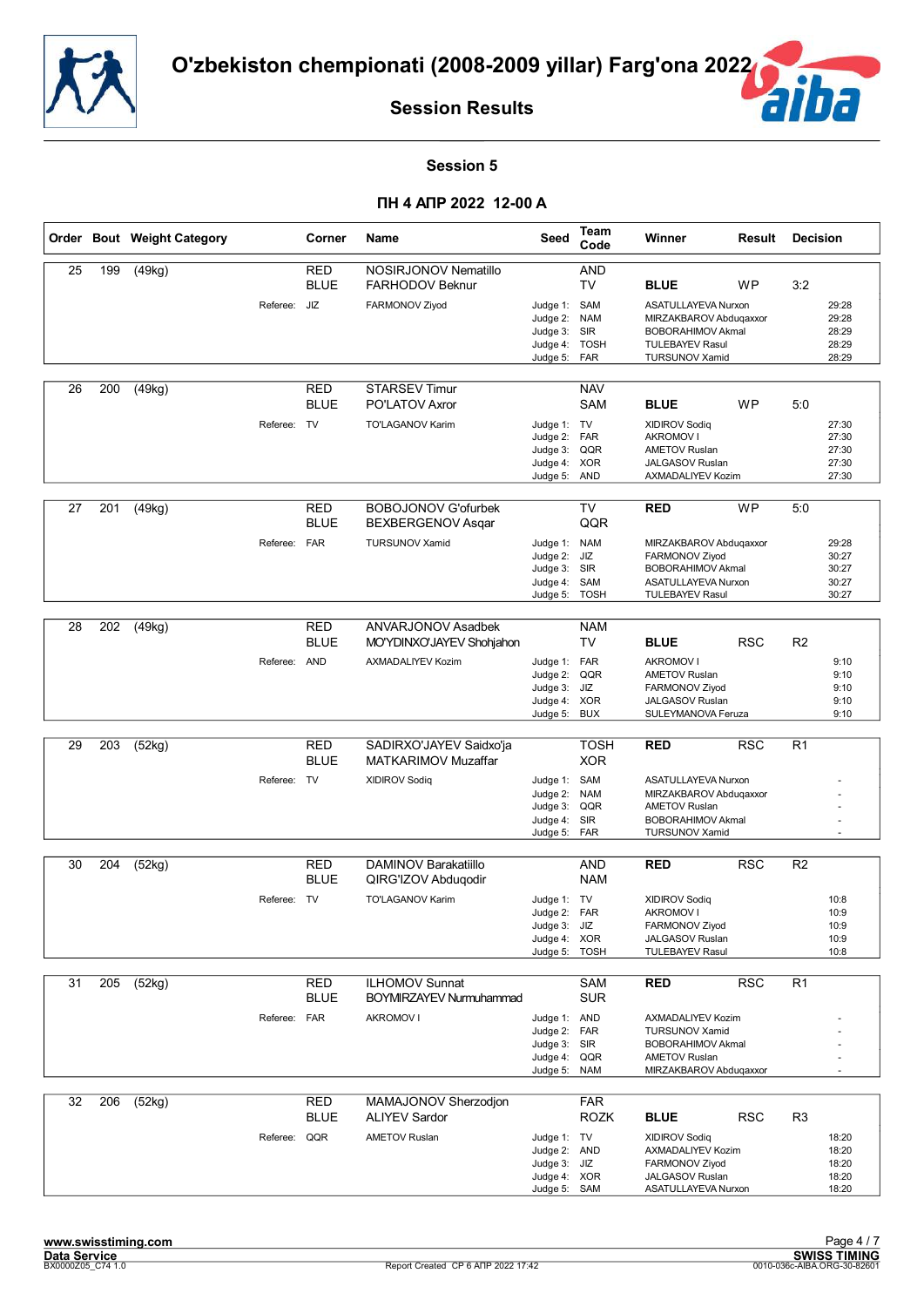![](_page_29_Picture_0.jpeg)

![](_page_29_Picture_2.jpeg)

#### **Session 5**

|    |     | Order Bout Weight Category |               | Corner                    | Name                                                   | Seed                                                                         | <b>Team</b><br>Code              | Winner                                                                                                                       | Result     | <b>Decision</b> |                                           |
|----|-----|----------------------------|---------------|---------------------------|--------------------------------------------------------|------------------------------------------------------------------------------|----------------------------------|------------------------------------------------------------------------------------------------------------------------------|------------|-----------------|-------------------------------------------|
| 33 | 207 | (55kg)                     |               | <b>RED</b><br><b>BLUE</b> | <b>XUSANBOYEV Yormuhammad</b><br><b>VALIYEV Bexruz</b> |                                                                              | <b>TV</b><br><b>AND</b>          | <b>RED</b>                                                                                                                   | <b>WP</b>  | 5:0             |                                           |
|    |     |                            | Referee:      | JIZ                       | FARMONOV Ziyod                                         | Judge 1: TOSH<br>Judge 2:<br>Judge 3:<br>Judge 4:<br>Judge 5: FAR            | <b>NAM</b><br>SIR<br><b>BUX</b>  | <b>TULEBAYEV Rasul</b><br>MIRZAKBAROV Abduqaxxor<br><b>BOBORAHIMOV Akmal</b><br>SULEYMANOVA Feruza<br><b>TURSUNOV Xamid</b>  |            |                 | 30:27<br>29:28<br>29:28<br>30:27<br>29:28 |
| 34 | 208 | (55kg)                     |               | <b>RED</b><br><b>BLUE</b> | <b>XABIBULLAYEV O'rol</b><br>AKRAMOV Muhammadali       |                                                                              | JIZ<br><b>FAR</b>                | <b>BLUE</b>                                                                                                                  | WP         | 5:0             |                                           |
|    |     |                            | Referee: SIR  |                           | <b>BOBORAHIMOV Akmal</b>                               | Judge 1: SAM<br>Judge 2:<br>Judge 3: TV<br>Judge 4:<br>Judge 5:              | <b>AND</b><br>QQR<br><b>NAM</b>  | ASATULLAYEVA Nurxon<br><b>AXMADALIYEV Kozim</b><br><b>TO'LAGANOV Karim</b><br><b>AMETOV Ruslan</b><br>MIRZAKBAROV Abduqaxxor |            |                 | 28:29<br>27:30<br>28:29<br>27:30<br>28:29 |
| 35 | 209 | (55kg)                     |               | <b>RED</b><br><b>BLUE</b> | NURMAMATOV Umarxon<br>NEMATULLAYEV Shohjahon           |                                                                              | <b>NAM</b><br><b>ROZK</b>        | <b>BLUE</b>                                                                                                                  | <b>WP</b>  | 5:0             |                                           |
|    |     |                            | Referee: XOR  |                           | <b>JALGASOV Ruslan</b>                                 | Judge 1: FAR<br>Judge 2:<br>Judge 3: AND<br>Judge 4:<br>Judge 5:             | SAM<br>JIZ<br>QQR                | <b>AKROMOV I</b><br><b>ASATULLAYEVA Nurxon</b><br>AXMADALIYEV Kozim<br>FARMONOV Ziyod<br><b>AMETOV Ruslan</b>                |            |                 | 28:29<br>28:29<br>28:29<br>28:29<br>28:29 |
|    |     |                            |               |                           |                                                        |                                                                              |                                  |                                                                                                                              |            |                 |                                           |
| 36 | 210 | (55kg)                     |               | <b>RED</b><br><b>BLUE</b> | <b>IKROMJONOV Mo'minjon</b><br>YUSUFBOYEV Xo'janiyoz   |                                                                              | <b>FAR</b><br><b>XOR</b>         | <b>RED</b>                                                                                                                   | <b>WP</b>  | 3:2             |                                           |
|    |     |                            | Referee: NAM  |                           | MIRZAKBAROV Abdugaxxor                                 | Judge 1: TV<br>Judge 2: SIR<br>Judge 3:<br>Judge 4:<br>Judge 5:              | JIZ<br><b>BUX</b><br><b>TOSH</b> | TO'LAGANOV Karim<br><b>BOBORAHIMOV Akmal</b><br>FARMONOV Ziyod<br>SULEYMANOVA Feruza<br><b>TULEBAYEV Rasul</b>               |            |                 | 29:28<br>29:28<br>29:28<br>28:29<br>28:29 |
|    |     |                            |               |                           |                                                        |                                                                              |                                  |                                                                                                                              |            |                 |                                           |
| 37 | 211 | (58kg)                     |               | <b>RED</b><br><b>BLUE</b> | MURODILLAYEV Diyorbek<br><b>NE'MATOV Baxtibek</b>      |                                                                              | <b>BUX</b><br>AND                | <b>RED</b>                                                                                                                   | <b>RSC</b> | R <sub>2</sub>  |                                           |
|    |     |                            | Referee: SAM  |                           | ASATULLAYEVA Nurxon                                    | Judge 1: TV<br>Judge 2: TOSH                                                 |                                  | <b>XIDIROV Sodiq</b><br><b>TULEBAYEV Rasul</b>                                                                               |            |                 | 10:9<br>10:9                              |
|    |     |                            |               |                           |                                                        | Judge 3:                                                                     | QQR                              | <b>AMETOV Ruslan</b>                                                                                                         |            |                 | 10:9                                      |
|    |     |                            |               |                           |                                                        | Judge 4: XOR<br>Judge 5:                                                     | FAR                              | JALGASOV Ruslan<br><b>TURSUNOV Xamid</b>                                                                                     |            |                 | 10:9<br>10:9                              |
| 38 | 212 | (58kq)                     |               | <b>RED</b>                | YO'LDOSHEV Abdumalik                                   |                                                                              | <b>SIR</b>                       | <b>RED</b>                                                                                                                   | <b>RSC</b> | R <sub>1</sub>  |                                           |
|    |     |                            |               | <b>BLUE</b>               | XURSANDOV Shohjahon                                    |                                                                              | <b>SUR</b>                       |                                                                                                                              |            |                 |                                           |
|    |     |                            | Referee: TOSH |                           | <b>TULEBAYEV Rasul</b>                                 | Judge 1: TV                                                                  |                                  | TO'LAGANOV Karim                                                                                                             |            |                 |                                           |
|    |     |                            |               |                           |                                                        | Judge 2: FAR<br>Judge 3: AND                                                 |                                  | <b>AKROMOV I</b><br><b>AXMADALIYEV Kozim</b>                                                                                 |            |                 |                                           |
|    |     |                            |               |                           |                                                        | Judge 4:                                                                     | JIZ                              | FARMONOV Ziyod                                                                                                               |            |                 |                                           |
|    |     |                            |               |                           |                                                        | Judge 5:                                                                     | <b>NAM</b>                       | MIRZAKBAROV Abduqaxxor                                                                                                       |            |                 |                                           |
| 39 | 213 | (58kg)                     |               | <b>RED</b><br><b>BLUE</b> | <b>JANABAYEV Aglbek</b><br>AXMEDOV Akrom               |                                                                              | QQR<br><b>ROZK</b>               | <b>RED</b>                                                                                                                   | RSC        | R <sub>2</sub>  |                                           |
|    |     |                            | Referee: FAR  |                           | <b>TURSUNOV Xamid</b>                                  | Judge 1: TV                                                                  |                                  | <b>XIDIROV Sodiq</b>                                                                                                         |            |                 | 10:9                                      |
|    |     |                            |               |                           |                                                        | Judge 2: FAR<br>Judge 3: SIR                                                 |                                  | <b>AKROMOV I</b><br><b>BOBORAHIMOV Akmal</b>                                                                                 |            |                 | 10:9<br>10:9                              |
|    |     |                            |               |                           |                                                        | Judge 4: SAM<br>Judge 5:                                                     | <b>BUX</b>                       | ASATULLAYEVA Nurxon<br>SULEYMANOVA Feruza                                                                                    |            |                 | 10:9<br>10:9                              |
| 40 | 214 | (58kg)                     |               | RED                       | <b>SULTONBOYEV Asadbek</b>                             |                                                                              | <b>TV</b>                        |                                                                                                                              |            |                 |                                           |
|    |     |                            |               | <b>BLUE</b>               | ANVAROV Ozod                                           |                                                                              | <b>TOSH</b>                      | <b>BLUE</b>                                                                                                                  | <b>WP</b>  | 5:0             |                                           |
|    |     |                            | Referee:      |                           |                                                        | Judge 1: SAM<br>Judge 2: NAM<br>Judge 3: JIZ<br>Judge 4: XOR<br>Judge 5: FAR |                                  | ASATULLAYEVA Nurxon<br>MIRZAKBAROV Abduqaxxor<br>FARMONOV Ziyod<br>JALGASOV Ruslan<br><b>TURSUNOV Xamid</b>                  |            |                 | 26:29<br>27:28<br>27:28<br>27:28<br>27:28 |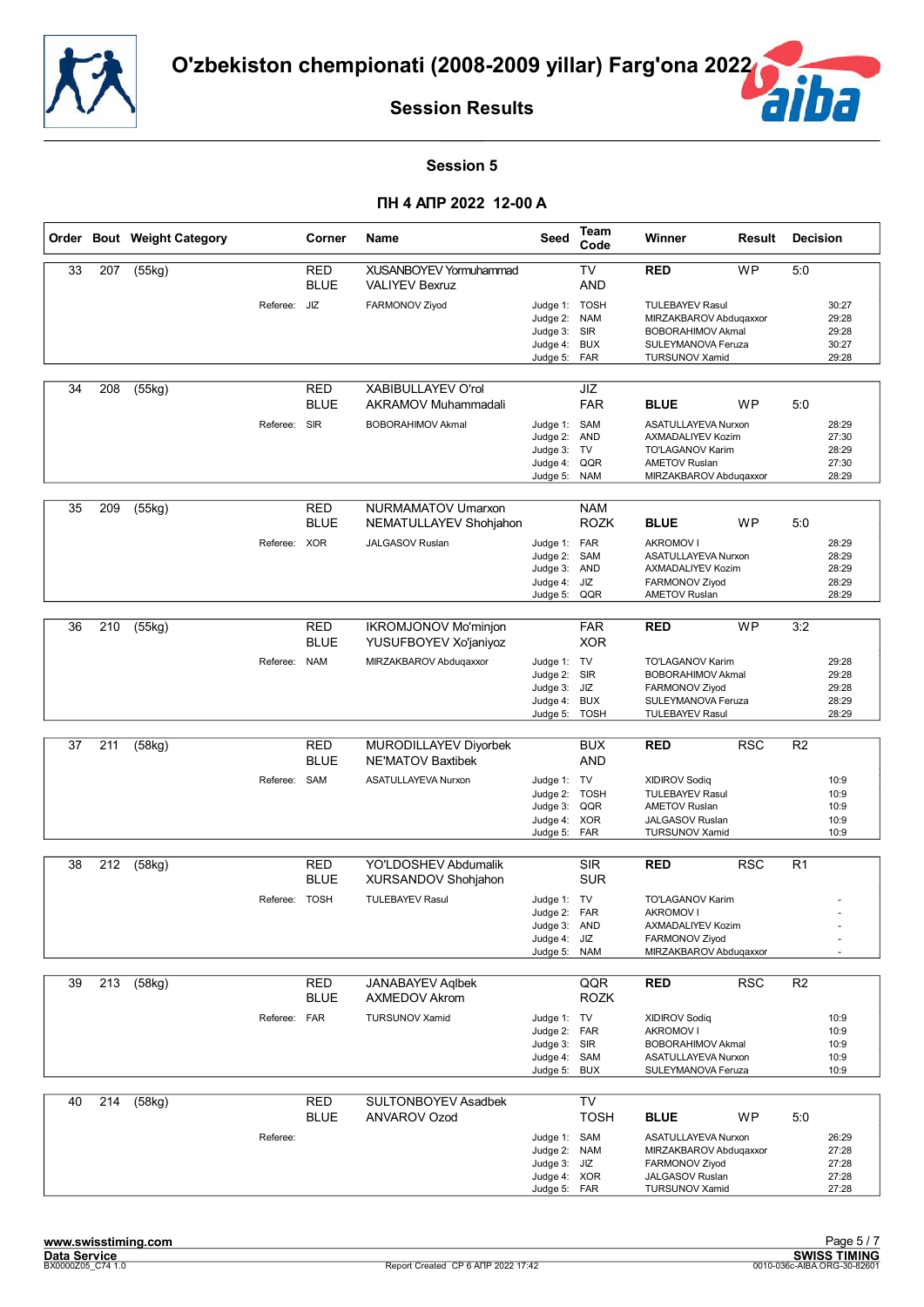![](_page_30_Picture_0.jpeg)

![](_page_30_Picture_2.jpeg)

#### **Session 5**

|    |     | Order Bout Weight Category |              | Corner                    | Name                                                 | Seed                         | Team<br>Code               | Winner                                           | Result     | <b>Decision</b> |                |
|----|-----|----------------------------|--------------|---------------------------|------------------------------------------------------|------------------------------|----------------------------|--------------------------------------------------|------------|-----------------|----------------|
| 41 | 215 | (64kg)                     |              | RED<br><b>BLUE</b>        | <b>AXMADALIYEV Bexruz</b><br>SULTONBEKOV Ozodbek     |                              | JIZ<br><b>AND</b>          | <b>RED</b>                                       | <b>WP</b>  | 5:0             |                |
|    |     |                            | Referee: NAM |                           | MIRZAKBAROV Abduqaxxor                               | Judge 1: TV                  |                            | <b>TO'LAGANOV Karim</b><br><b>AKROMOV I</b>      |            |                 | 30:27          |
|    |     |                            |              |                           |                                                      | Judge 2:<br>Judge 3: XOR     | <b>FAR</b>                 | <b>JALGASOV Ruslan</b>                           |            |                 | 30:27<br>30:27 |
|    |     |                            |              |                           |                                                      | Judge 4: SIR                 |                            | <b>BOBORAHIMOV Akmal</b>                         |            |                 | 30:27          |
|    |     |                            |              |                           |                                                      | Judge 5: QQR                 |                            | <b>AMETOV Ruslan</b>                             |            |                 | 29:28          |
| 42 | 216 | (64kg)                     |              | RED<br><b>BLUE</b>        | MUSTAFOQULOV Bexruz<br>YULDOSHEV Xudoyor             |                              | TV<br><b>NAM</b>           | <b>RED</b>                                       | <b>WP</b>  | 5:0             |                |
|    |     |                            | Referee: FAR |                           | <b>TURSUNOV Xamid</b>                                | Judge 1: SAM                 |                            | ASATULLAYEVA Nurxon                              |            |                 | 30:27          |
|    |     |                            |              |                           |                                                      | Judge 2: JIZ<br>Judge 3: AND |                            | FARMONOV Ziyod<br>AXMADALIYEV Kozim              |            |                 | 30:27<br>29:28 |
|    |     |                            |              |                           |                                                      | Judge 4: TOSH                |                            | <b>TULEBAYEV Rasul</b>                           |            |                 | 30:27          |
|    |     |                            |              |                           |                                                      | Judge 5:                     | <b>BUX</b>                 | SULEYMANOVA Feruza                               |            |                 | 30:27          |
| 43 | 217 | (64kg)                     |              | RED<br><b>BLUE</b>        | ATANAZAROV Daniyar<br>ABDIRASILOV Nurjan             |                              | QQR<br><b>TV</b>           | <b>RED</b>                                       | <b>WP</b>  | 3:2             |                |
|    |     |                            | Referee: AND |                           | AXMADALIYEV Kozim                                    | Judge 1: JIZ                 |                            | FARMONOV Ziyod                                   |            |                 | 28:29          |
|    |     |                            |              |                           |                                                      | Judge 2: XOR                 |                            | <b>JALGASOV Ruslan</b>                           |            |                 | 29:28          |
|    |     |                            |              |                           |                                                      | Judge 3: SIR<br>Judge 4:     | <b>BUX</b>                 | <b>BOBORAHIMOV Akmal</b><br>SULEYMANOVA Feruza   |            |                 | 29:28<br>28:29 |
|    |     |                            |              |                           |                                                      | Judge 5:                     | <b>NAM</b>                 | MIRZAKBAROV Abdugaxxor                           |            |                 | 29:28          |
|    |     |                            |              |                           |                                                      |                              |                            |                                                  |            |                 |                |
| 44 | 218 | (64kg)                     |              | <b>RED</b><br><b>BLUE</b> | MAMATISAQOV Muhammadyusuf<br><b>CHORIYEV Asilbek</b> |                              | AND<br><b>SUR</b>          | <b>RED</b>                                       | <b>RSC</b> | R <sub>2</sub>  |                |
|    |     |                            | Referee:     | <b>SIR</b>                | <b>BOBORAHIMOV Akmal</b>                             | Judge 1: TV<br>Judge 2:      | QQR                        | <b>XIDIROV Sodiq</b><br><b>AMETOV Ruslan</b>     |            |                 | 10:8<br>10:9   |
|    |     |                            |              |                           |                                                      | Judge 3: SAM                 |                            | ASATULLAYEVA Nurxon                              |            |                 | 10:9           |
|    |     |                            |              |                           |                                                      | Judge 4:<br>Judge 5: FAR     | JIZ                        | FARMONOV Ziyod<br><b>TURSUNOV Xamid</b>          |            |                 | 10:9<br>10:9   |
|    |     |                            |              |                           |                                                      |                              |                            |                                                  |            |                 |                |
| 45 | 219 | $(+70kg)$                  |              | <b>RED</b><br><b>BLUE</b> | SALIXOV Islom<br><b>QODIROV Abdulloh</b>             |                              | <b>BUX</b><br><b>TV</b>    | <b>RED</b>                                       | <b>RSC</b> | R1              |                |
|    |     |                            | Referee: QQR |                           | <b>AMETOV Ruslan</b>                                 | Judge 1: AND                 |                            | AXMADALIYEV Kozim                                |            |                 |                |
|    |     |                            |              |                           |                                                      | Judge 2:<br>Judge 3: XOR     | <b>NAM</b>                 | MIRZAKBAROV Abduqaxxor<br><b>JALGASOV Ruslan</b> |            |                 |                |
|    |     |                            |              |                           |                                                      | Judge 4:                     | <b>FAR</b>                 | <b>AKROMOV I</b>                                 |            |                 |                |
|    |     |                            |              |                           |                                                      | Judge 5:                     | <b>TOSH</b>                | <b>TULEBAYEV Rasul</b>                           |            |                 |                |
| 46 | 220 | $\overline{(+70kg)}$       |              | <b>RED</b>                | MAMIROV Omadjon                                      |                              | AND                        |                                                  |            |                 |                |
|    |     |                            |              | <b>BLUE</b>               | NEMATJONOV Obidjon                                   |                              | <b>SIR</b>                 | <b>BLUE</b>                                      | WP         | 4:1             |                |
|    |     |                            | Referee: JIZ |                           | FARMONOV Ziyod                                       | Judge 1: TV                  |                            | <b>XIDIROV Sodig</b>                             |            |                 | 29:28          |
|    |     |                            |              |                           |                                                      | Judge 2: NAM                 |                            | MIRZAKBAROV Abdugaxxor                           |            |                 | 28:29          |
|    |     |                            |              |                           |                                                      | Judge 3: SAM<br>Judge 4: BUX |                            | ASATULLAYEVA Nurxon<br>SULEYMANOVA Feruza        |            |                 | 28:29<br>27:30 |
|    |     |                            |              |                           |                                                      | Judge 5:                     | FAR                        | <b>TURSUNOV Xamid</b>                            |            |                 | 28:29          |
|    |     |                            |              |                           |                                                      |                              |                            |                                                  |            |                 |                |
| 47 | 221 | $(+70kg)$                  |              | <b>RED</b><br><b>BLUE</b> | BEKMURODOV Bunyodbek<br>JO'RAQULOV Shohjahon         |                              | <b>XOR</b><br><b>BUX</b>   | <b>RED</b>                                       | <b>WP</b>  | 4:1             |                |
|    |     |                            | Referee: TV  |                           | TO'LAGANOV Karim                                     | Judge 1: AND                 |                            | AXMADALIYEV Kozim                                |            |                 | 30:27          |
|    |     |                            |              |                           |                                                      | Judge 2:<br>Judge 3: TOSH    | FAR                        | <b>AKROMOV I</b><br><b>TULEBAYEV Rasul</b>       |            |                 | 29:28<br>28:29 |
|    |     |                            |              |                           |                                                      | Judge 4: SIR                 |                            | <b>BOBORAHIMOV Akmal</b>                         |            |                 | 29:28          |
|    |     |                            |              |                           |                                                      | Judge 5: QQR                 |                            | <b>AMETOV Ruslan</b>                             |            |                 | 29:28          |
| 48 |     | 222 (+70kg)                |              | <b>RED</b><br><b>BLUE</b> | <b>MARDONOV Mirshodbek</b><br><b>MAHMUDOV Nurbek</b> |                              | <b>ROZK</b><br><b>TOSH</b> | <b>BLUE</b>                                      | <b>RSC</b> | R <sub>2</sub>  |                |
|    |     |                            | Referee: TV  |                           | <b>XIDIROV Sodiq</b>                                 | Judge 1: SAM                 |                            | ASATULLAYEVA Nurxon                              |            |                 | 9:10           |
|    |     |                            |              |                           |                                                      | Judge 2: XOR                 |                            | JALGASOV Ruslan                                  |            |                 | 9:10           |
|    |     |                            |              |                           |                                                      | Judge 3: QQR<br>Judge 4: JIZ |                            | <b>AMETOV Ruslan</b><br>FARMONOV Ziyod           |            |                 | 9:10<br>9:10   |
|    |     |                            |              |                           |                                                      | Judge 5: FAR                 |                            | <b>TURSUNOV Xamid</b>                            |            |                 | 9:10           |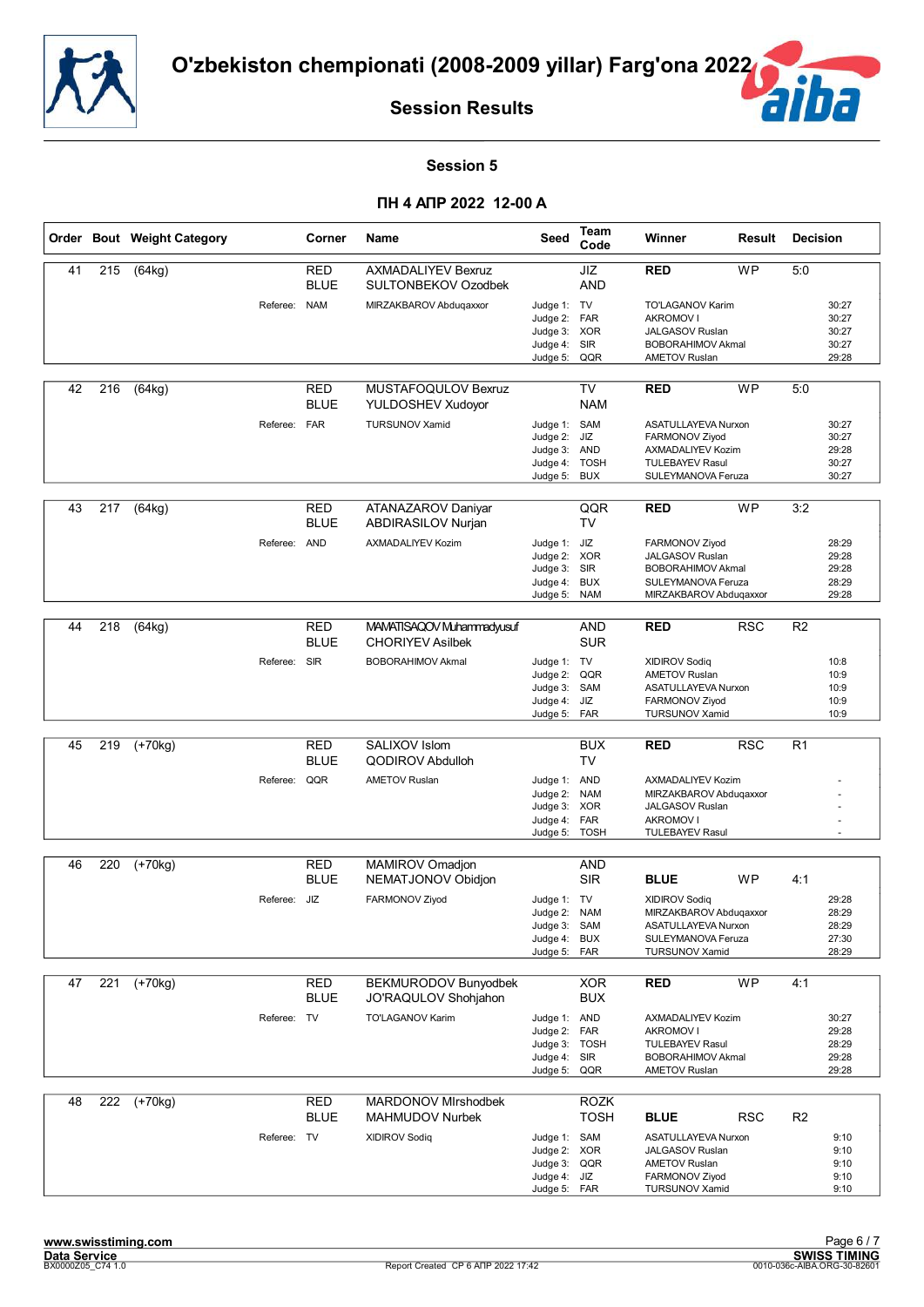![](_page_31_Picture_0.jpeg)

**www.swisstiming.com**<br>Data Service<br>BX0000205\_C74 1.0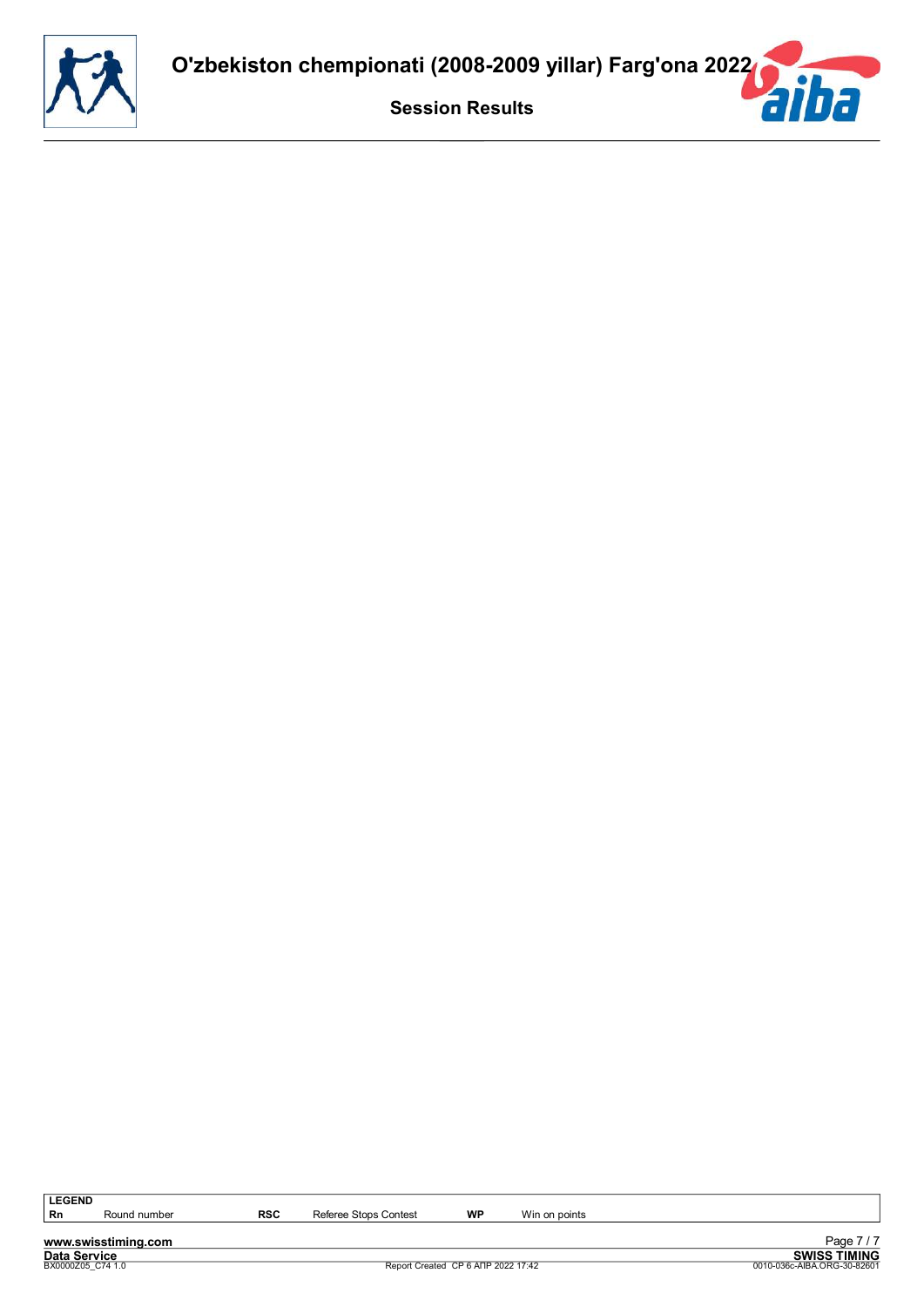![](_page_32_Picture_0.jpeg)

![](_page_32_Picture_2.jpeg)

#### **Session 6**

|                |     | Order Bout Weight Category |          | Corner                    | Name                                                 | Seed                 | Team<br>Code              | Winner      | Result    | <b>Decision</b> |
|----------------|-----|----------------------------|----------|---------------------------|------------------------------------------------------|----------------------|---------------------------|-------------|-----------|-----------------|
| $\mathbf{1}$   | 223 | (33kg)                     | Referee: | <b>RED</b><br><b>BLUE</b> | BAXTIYOROV Mirfayz<br>YORQINJONOV Abdug'ani          | Judge 1:<br>Judge 2: | <b>BUX</b><br><b>TOSH</b> | <b>RED</b>  | <b>WP</b> | 5:0             |
| $\overline{2}$ | 224 | (33kg)                     | Referee: | <b>RED</b><br><b>BLUE</b> | <b>USMONOV Abbosbek</b><br>SOBIRBOYEV Asilbek        | Judge 1:<br>Judge 2: | <b>AND</b><br><b>XOR</b>  | <b>RED</b>  | <b>WP</b> | 5:0             |
| 3              | 225 | (33kg)                     | Referee: | <b>RED</b><br><b>BLUE</b> | MUSURMONQULOV Javlon<br>MURODOV Abdulloh             | Judge 1:<br>Judge 2: | TV<br><b>FAR</b>          | <b>BLUE</b> | WP        | 5:0             |
| 4              | 226 | (33kg)                     | Referee: | <b>RED</b><br><b>BLUE</b> | <b>QURBONOV Asilbek</b><br><b>MAMURJONOV Bexruz</b>  | Judge 1:<br>Judge 2: | QASH<br><b>NAM</b>        | <b>BLUE</b> | WP        | 3:2             |
| 5              | 227 | (35kg)                     | Referee: | <b>RED</b><br><b>BLUE</b> | SOLIYEV Sa'nat<br><b>YORIYEV Mansur</b>              | Judge 1:<br>Judge 2: | <b>BUX</b><br>SAM         | <b>BLUE</b> | WP        | 3:2             |
| 6              | 228 | (35kg)                     | Referee: | <b>RED</b><br><b>BLUE</b> | <b>YUSUPOV Abdulloh</b><br><b>ISMOILJONOV Bekzod</b> | Judge 1:<br>Judge 2: | <b>AND</b><br><b>NAM</b>  | <b>BLUE</b> | WP        | 5:0             |
| $\overline{7}$ | 229 | (35kg)                     | Referee: | <b>RED</b><br><b>BLUE</b> | <b>QURBONOV Firdavs</b><br><b>ERGASHEV Farrux</b>    | Judge 1:<br>Judge 2: | SIR<br>TV                 | <b>BLUE</b> | <b>WP</b> | 5:0             |
| 8              | 230 | (35kg)                     | Referee: | <b>RED</b><br><b>BLUE</b> | NE'MATOV Po'lat<br>MIRZAOLIMOV Abdulboriy            | Judge 1:<br>Judge 2: | <b>AND</b><br>AND         | <b>BLUE</b> | WP        | 3:2             |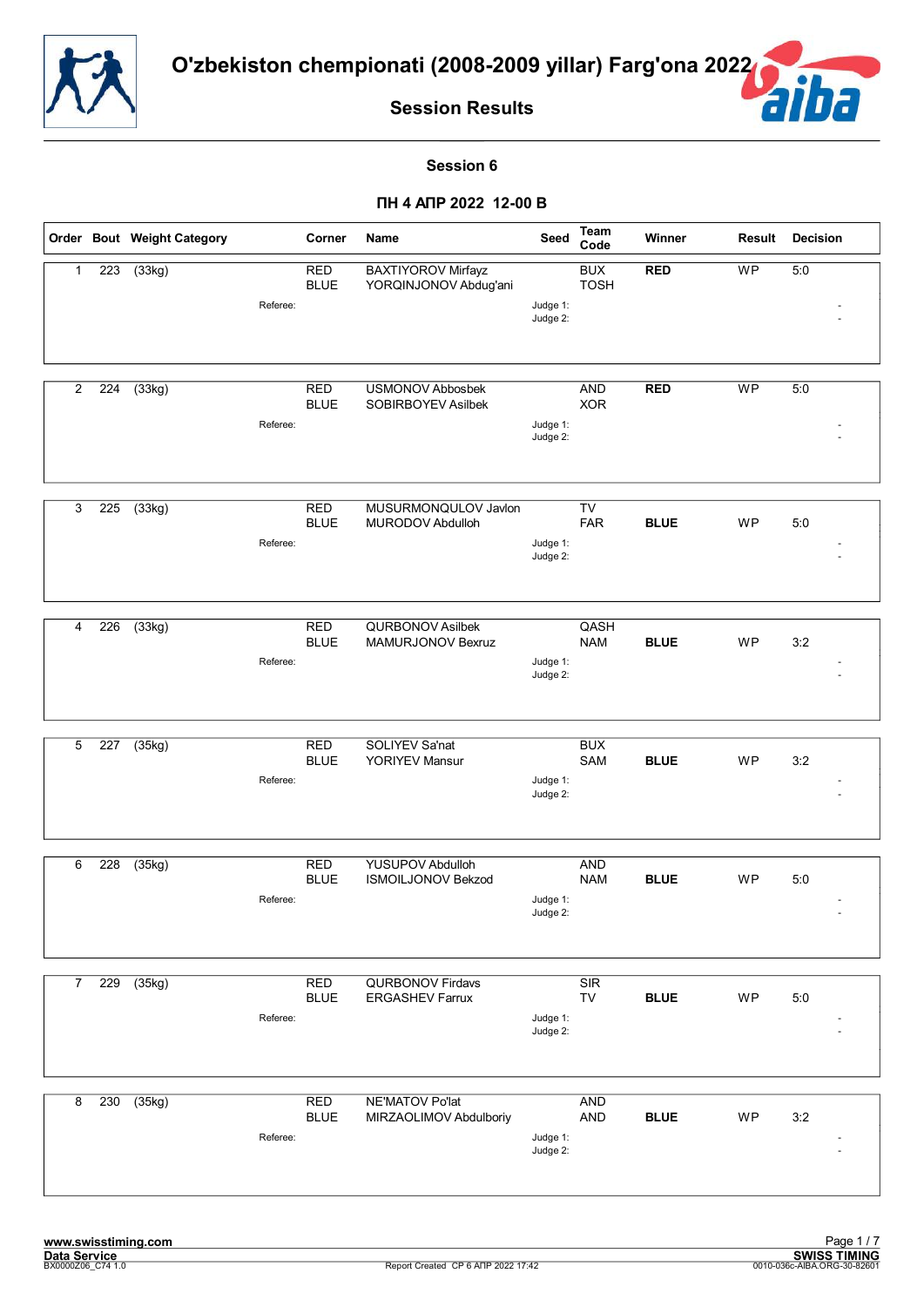![](_page_33_Picture_0.jpeg)

![](_page_33_Picture_3.jpeg)

#### **Session 6**

|    |     | Order Bout Weight Category |          | Corner                    | Name                                                 | Seed                 | <b>Team</b><br>Code       | Winner      | Result     | <b>Decision</b> |
|----|-----|----------------------------|----------|---------------------------|------------------------------------------------------|----------------------|---------------------------|-------------|------------|-----------------|
| 9  | 231 | (37kg)                     | Referee: | <b>RED</b><br><b>BLUE</b> | <b>IBROHIMJONOV Abdulatif</b><br>FAYZULLAYEV Asadbek | Judge 1:<br>Judge 2: | <b>AND</b><br><b>NAM</b>  | <b>BLUE</b> | WP         | 3:2             |
| 10 | 232 | (37kg)                     | Referee: | RED<br><b>BLUE</b>        | PALVANOV Sardor<br>SOBIROV Xikmatillo                | Judge 1:<br>Judge 2: | <b>XOR</b><br>TV          | <b>BLUE</b> | WP         | 5:0             |
| 11 | 233 | (37kg)                     | Referee: | <b>RED</b><br><b>BLUE</b> | <b>AXMEDOV Axror</b><br>SHOBIROV Ozodbek             | Judge 1:<br>Judge 2: | <b>FAR</b><br><b>ROZK</b> | <b>BLUE</b> | WP         | 3:2             |
| 12 | 234 | (37kg)                     | Referee: | <b>RED</b><br><b>BLUE</b> | NORMATOV Shovqiddin<br>QURBONOV Bexruz               | Judge 1:<br>Judge 2: | <b>SAM</b><br><b>BUX</b>  | <b>BLUE</b> | <b>RSC</b> |                 |
| 13 | 235 | (40kg)                     | Referee: | <b>RED</b><br><b>BLUE</b> | AXMEDOV Muhammadqodir<br><b>BOYMURODOV Asror</b>     | Judge 1:<br>Judge 2: | <b>FAR</b><br><b>BUX</b>  | <b>RED</b>  | <b>WP</b>  | 5:0             |
| 14 | 236 | (40kg)                     | Referee: | <b>RED</b><br><b>BLUE</b> | <b>AZIMOV Akmal</b><br><b>KOMILOV Said</b>           | Judge 1:<br>Judge 2: | SIR<br><b>TOSH</b>        | <b>BLUE</b> | <b>RSC</b> |                 |
| 15 | 237 | (40kg)                     | Referee: | <b>RED</b><br><b>BLUE</b> | <b>ZOKIROV Aziz</b><br>RUSTAMOV Elyor                | Judge 1:<br>Judge 2: | JIZ<br><b>BUX</b>         | <b>BLUE</b> | <b>RSC</b> |                 |
| 16 | 238 | (40kg)                     | Referee: | <b>RED</b><br><b>BLUE</b> | NIYOZOV Azizbek<br><b>ABDURAIMOV Asilbek</b>         | Judge 1:<br>Judge 2: | <b>SUR</b><br>SAM         | <b>BLUE</b> | WP         | 5:0             |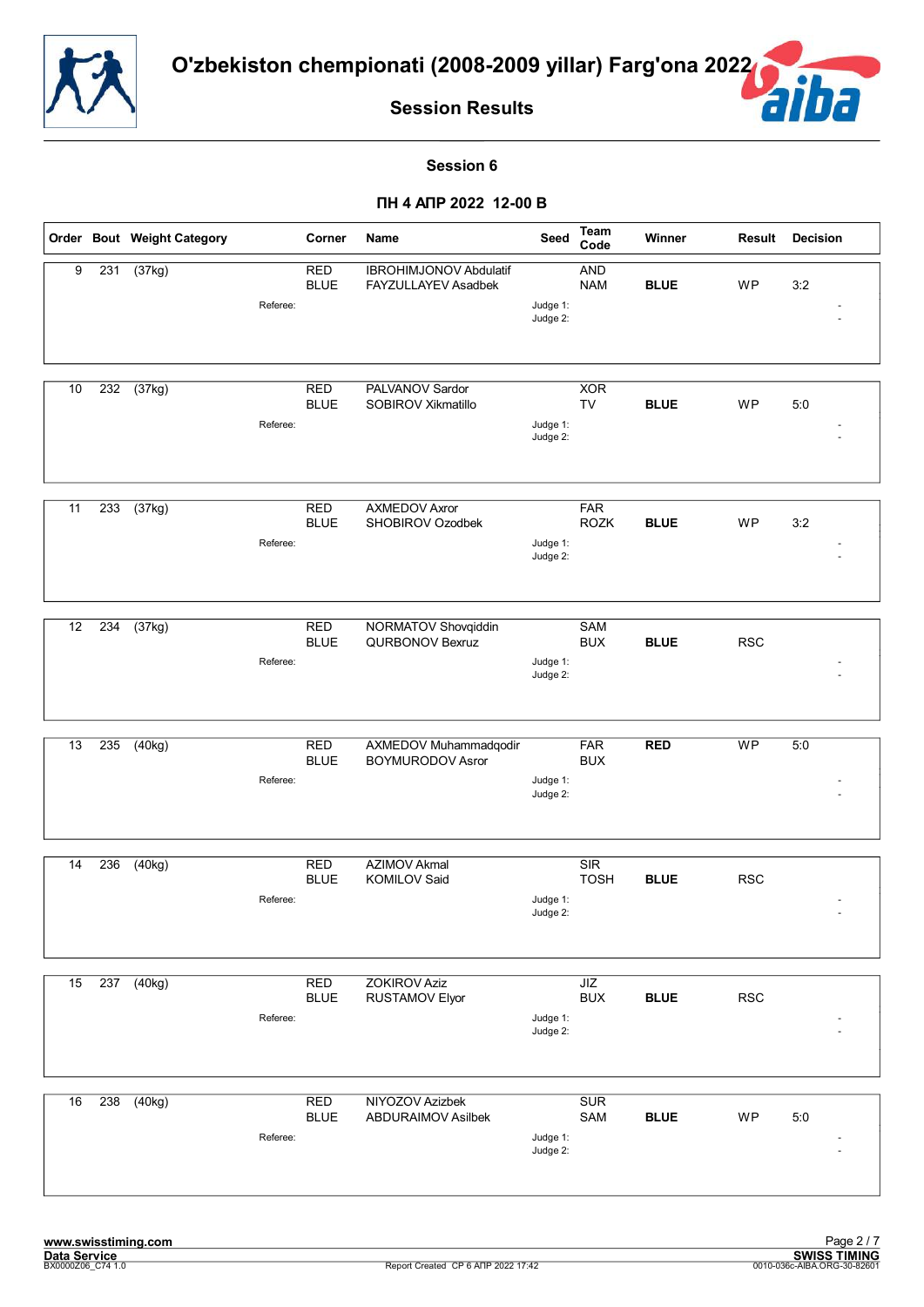![](_page_34_Picture_0.jpeg)

![](_page_34_Picture_2.jpeg)

#### **Session 6**

|                 |     | Order Bout Weight Category       | Corner                    | Name                                           | Seed                 | <b>Team</b><br>Code       | Winner      | Result                   | <b>Decision</b> |
|-----------------|-----|----------------------------------|---------------------------|------------------------------------------------|----------------------|---------------------------|-------------|--------------------------|-----------------|
| 17              | 239 | (43kg)<br>Referee:               | <b>RED</b><br><b>BLUE</b> | SALIMOV Azizbek<br>ABDURAHMONOV Muhammadsodiq  | Judge 1:<br>Judge 2: | <b>XOR</b><br><b>NAM</b>  | <b>RED</b>  | <b>WP</b>                | 5:0             |
| 18              | 240 | $\overline{(43}$ kg)<br>Referee: | <b>RED</b><br><b>BLUE</b> | MAHSUMURODOV Dilmuhammad<br>XADJAYEV Mansur    | Judge 1:<br>Judge 2: | <b>FAR</b><br><b>TOSH</b> | <b>RED</b>  | <b>WP</b>                | 4:1             |
| 19              | 241 | (43kg)<br>Referee:               | <b>RED</b><br><b>BLUE</b> | AMINJONOV Akbar<br><b>VELOXUNOV Aziz</b>       | Judge 1:<br>Judge 2: | <b>SAM</b><br><b>TOSH</b> | <b>RED</b>  | <b>WP</b>                | 5:0             |
| 20              | 242 | (43kg)<br>Referee:               | <b>RED</b><br><b>BLUE</b> | XAMDAMOV Kamron<br>URAIMOV Axadbek             | Judge 1:<br>Judge 2: | TV<br><b>AND</b>          | <b>BLUE</b> | WP                       | 5:0             |
| 21              | 243 | $\overline{(46kg)}$<br>Referee:  | <b>RED</b><br><b>BLUE</b> | XASANOV Muhammadaziz<br>ABDUSALOMOV Javoxir    | Judge 1:<br>Judge 2: | <b>FAR</b><br><b>AND</b>  | <b>RED</b>  | <b>WP</b>                | 5:0             |
| 22              | 244 | (46kg)<br>Referee:               | <b>RED</b><br><b>BLUE</b> | XOLMURATOV Sultan<br><b>ISLOMQULOV Shoxrux</b> | Judge 1:<br>Judge 2: | QQR<br><b>SIR</b>         | <b>BLUE</b> | WP                       | 3:2             |
| $\overline{23}$ | 245 | (46kg)<br>Referee:               | <b>RED</b><br><b>BLUE</b> | <b>ERKINOV Diyorbek</b><br>ERGASHEV Shamshod   | Judge 1:<br>Judge 2: | <b>NAM</b><br>JIZ         | <b>RED</b>  | $\overline{\mathsf{WP}}$ | 3:2             |
| 24              | 246 | (46kg)<br>Referee:               | <b>RED</b><br><b>BLUE</b> | MO'MINJONOV Asilbek<br><b>TOLIPOV Afruz</b>    | Judge 1:<br>Judge 2: | AND<br>QASH               | <b>BLUE</b> | <b>RSC</b>               |                 |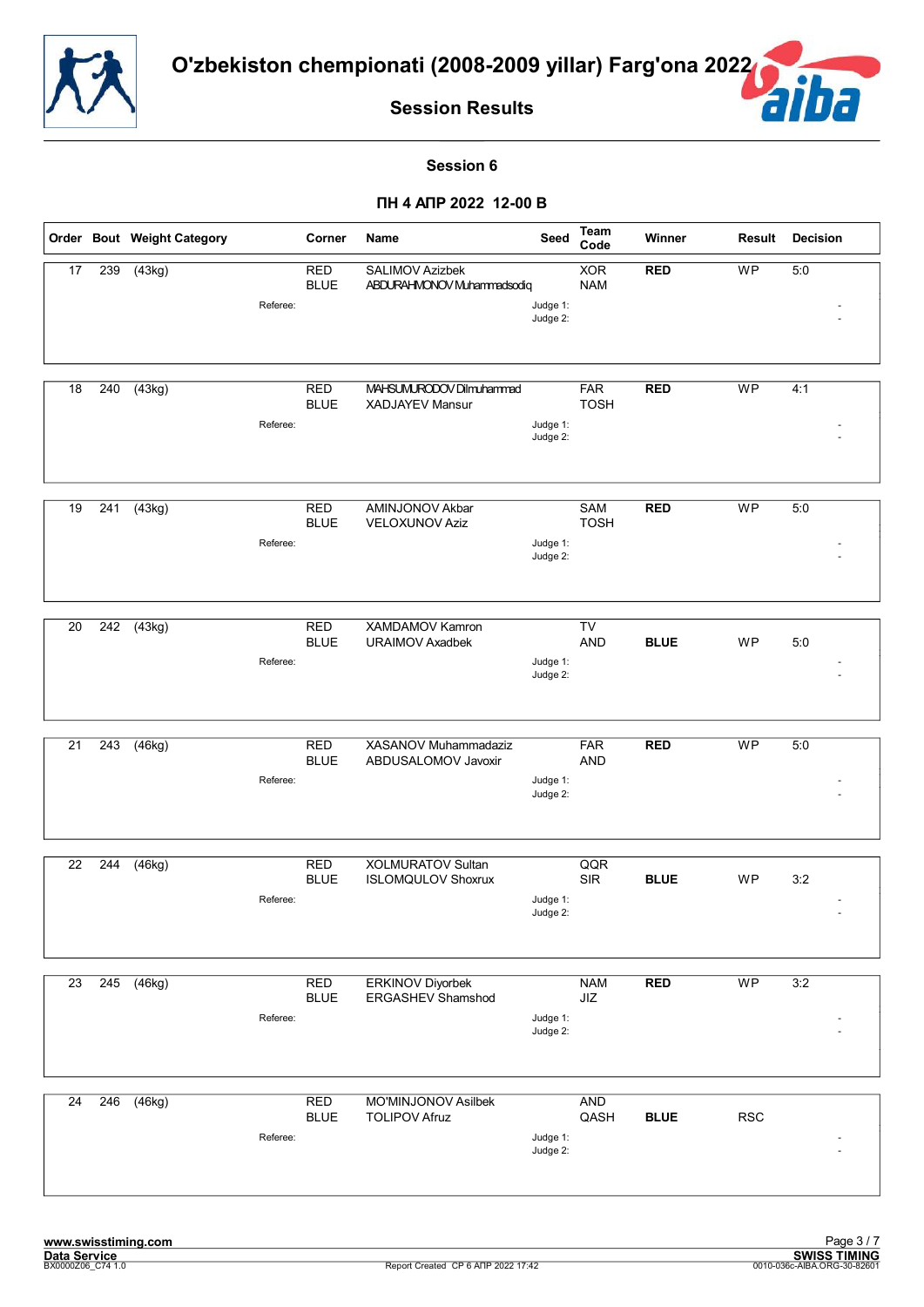![](_page_35_Picture_0.jpeg)

![](_page_35_Picture_2.jpeg)

#### **Session 6**

|    |     | Order Bout Weight Category | Corner                                | Name                                               | Seed                 | Team<br>Code             | Winner      | Result     | <b>Decision</b> |
|----|-----|----------------------------|---------------------------------------|----------------------------------------------------|----------------------|--------------------------|-------------|------------|-----------------|
| 25 | 247 | (49kg)                     | <b>RED</b><br><b>BLUE</b><br>Referee: | ZAYNIDDINOV Jahongir<br>SAIDOV Shamshod            | Judge 1:             | <b>BUX</b><br>QASH       | <b>RED</b>  | <b>WP</b>  | 5:0             |
|    |     |                            |                                       |                                                    | Judge 2:             |                          |             |            |                 |
| 26 | 248 | (49kg)                     | <b>RED</b><br><b>BLUE</b><br>Referee: | <b>XAMRAYEV Bunyod</b><br>ABDURAHIMOV Muhammadaziz | Judge 1:<br>Judge 2: | <b>BUX</b><br><b>FAR</b> | <b>BLUE</b> | <b>RSC</b> |                 |
|    |     |                            |                                       |                                                    |                      |                          |             |            |                 |
| 27 | 249 | (49kg)                     | <b>RED</b><br><b>BLUE</b><br>Referee: | RASULOV Qaxramonjon<br><b>IKROMOV Azizbek</b>      | Judge 1:<br>Judge 2: | <b>AND</b><br><b>NAM</b> | <b>BLUE</b> | WP         | 4:1             |
| 28 | 250 | $\sqrt{(49kg)}$            | <b>RED</b><br><b>BLUE</b><br>Referee: | <b>NARZULLAYEV Donyor</b><br>RAXMATULLAYEV Suxrob  | Judge 1:<br>Judge 2: | JIZ<br>SAM               | <b>BLUE</b> | <b>RSC</b> |                 |
| 29 | 251 | (52kg)                     | <b>RED</b>                            | SHAXOBIDDINOV Muhammad                             |                      | <b>ROZK</b>              | <b>RED</b>  | <b>WP</b>  | 3:2             |
|    |     |                            | <b>BLUE</b><br>Referee:               | <b>JO'RAYEV Asilbek</b>                            | Judge 1:<br>Judge 2: | <b>AND</b>               |             |            |                 |
| 30 | 252 | (52kg)                     | <b>RED</b><br><b>BLUE</b>             | RAXMATOV Raxmatjon<br>O'RMONOV Ozodbek             |                      | <b>XOR</b><br><b>AND</b> | <b>BLUE</b> | <b>RSC</b> |                 |
|    |     |                            | Referee:                              |                                                    | Judge 1:<br>Judge 2: |                          |             |            |                 |
| 31 | 253 | (52kg)                     | <b>RED</b><br><b>BLUE</b><br>Referee: | BAXROMJONOV Shaxriyor<br>TOJIBOYEV Umarjon         | Judge 1:<br>Judge 2: | <b>NAM</b><br>TV         | <b>BLUE</b> | <b>WP</b>  | 5:0             |
|    |     |                            |                                       |                                                    |                      |                          |             |            |                 |
| 32 | 254 | (52kg)                     | <b>RED</b><br><b>BLUE</b><br>Referee: | <b>BATALOV Jahongir</b><br>MAVLONOV Azizbek        | Judge 1:<br>Judge 2: | <b>BUX</b><br>FAR        | <b>BLUE</b> | WP         | 5:0             |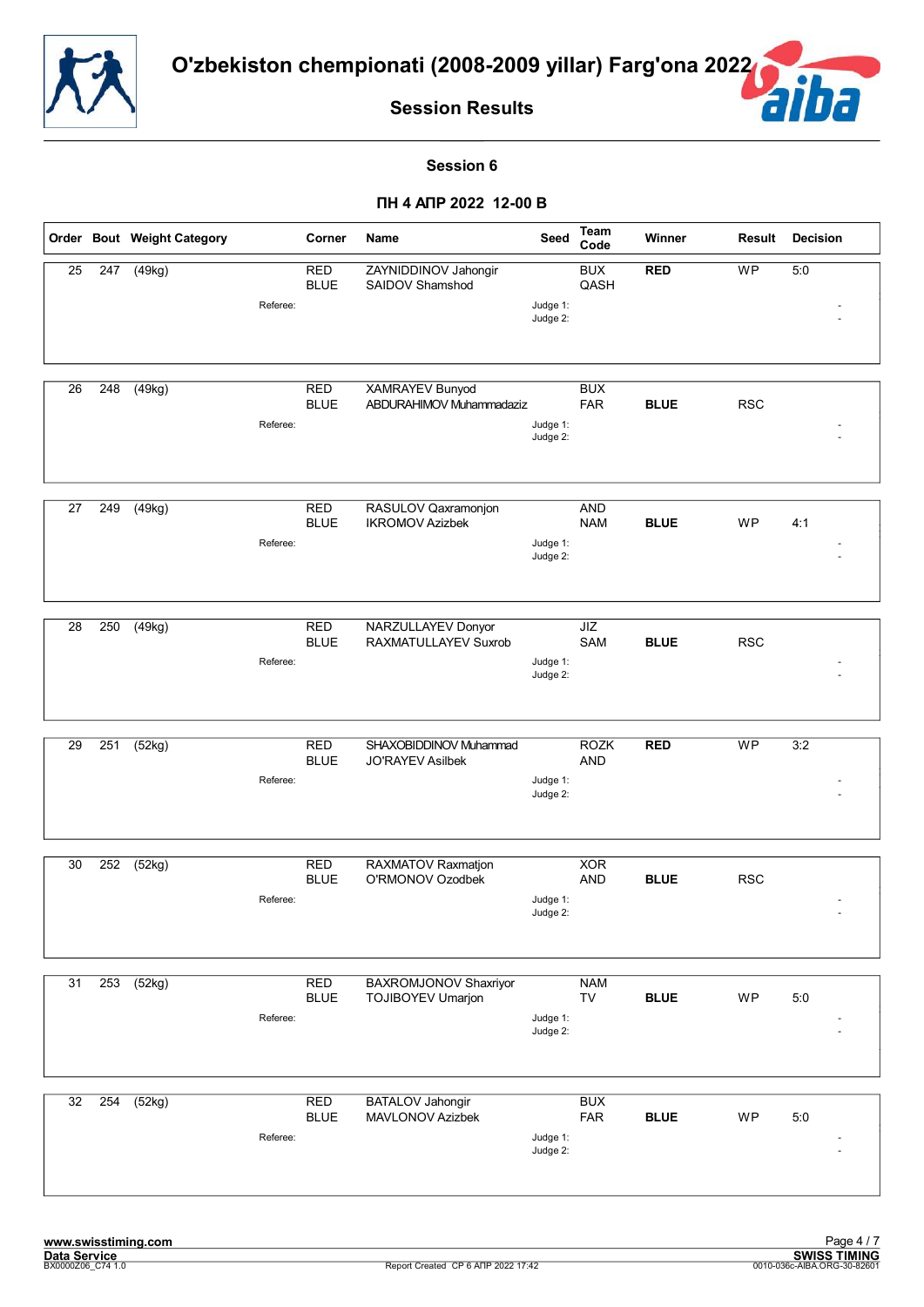![](_page_36_Picture_0.jpeg)

É

**Session Results**

#### **Session 6**

|    |     | Order Bout Weight Category      | Corner                    | Name                                                | Seed                 | Team<br>Code              | Winner      | Result     | <b>Decision</b> |
|----|-----|---------------------------------|---------------------------|-----------------------------------------------------|----------------------|---------------------------|-------------|------------|-----------------|
| 33 | 255 | (55kg)<br>Referee:              | <b>RED</b><br><b>BLUE</b> | SHAXBOZOV Alixon<br><b>ISLOMQULOV Firdavs</b>       | Judge 1:<br>Judge 2: | TV<br><b>SIR</b>          | <b>RED</b>  | WP         | 5:0             |
| 34 | 256 | (55kg)<br>Referee:              | <b>RED</b><br><b>BLUE</b> | NUSRATULLAYEV Shaxinbek<br>MAMADJONOV Ilyosbek      | Judge 1:<br>Judge 2: | <b>BUX</b><br><b>NAM</b>  | <b>RED</b>  | <b>RSC</b> |                 |
| 35 | 257 | (55kg)<br>Referee:              | <b>RED</b><br><b>BLUE</b> | ABDUKARIMOV Zoxirshox<br>XOJAXMEDOV Elshod          | Judge 1:<br>Judge 2: | <b>AND</b><br>SAM         | <b>RED</b>  | <b>RSC</b> |                 |
| 36 | 258 | (55kg)<br>Referee:              | <b>RED</b><br><b>BLUE</b> | XAMIDULLAYEV Abdulbosit<br>SALIMOV Shaxboz          | Judge 1:<br>Judge 2: | <b>TOSH</b><br><b>FAR</b> | <b>BLUE</b> | <b>RSC</b> |                 |
| 37 | 259 | $\overline{(58kg)}$<br>Referee: | <b>RED</b><br><b>BLUE</b> | CHO'LPONOV Sanjar<br><b>RUZMETOV Toxirbek</b>       | Judge 1:<br>Judge 2: | JIZ<br><b>XOR</b>         | <b>RED</b>  | <b>WP</b>  | 3:2             |
| 38 | 260 | (58kg)<br>Referee:              | <b>RED</b><br><b>BLUE</b> | <b>TOJIXONOV Nurjon</b><br>SHOKIRJONOV Shaxboz      | Judge 1:<br>Judge 2: | <b>FAR</b><br>SAM         | <b>RED</b>  | <b>RSC</b> |                 |
| 39 | 261 | (58kg)<br>Referee:              | <b>RED</b><br><b>BLUE</b> | <b>UBAYDULLAYEV Bobomurod</b><br>AXMADJONOV Abubakr | Judge 1:<br>Judge 2: | <b>NAM</b><br>FAR         | <b>BLUE</b> | <b>RSC</b> |                 |
| 40 | 262 | (58kg)<br>Referee:              | <b>RED</b><br><b>BLUE</b> | <b>ISMOILOV Minxojiddin</b><br>MIRSODIQOV Fayoz     | Judge 1:<br>Judge 2: | <b>AND</b><br>TV          | <b>RED</b>  | <b>WP</b>  | 3:2             |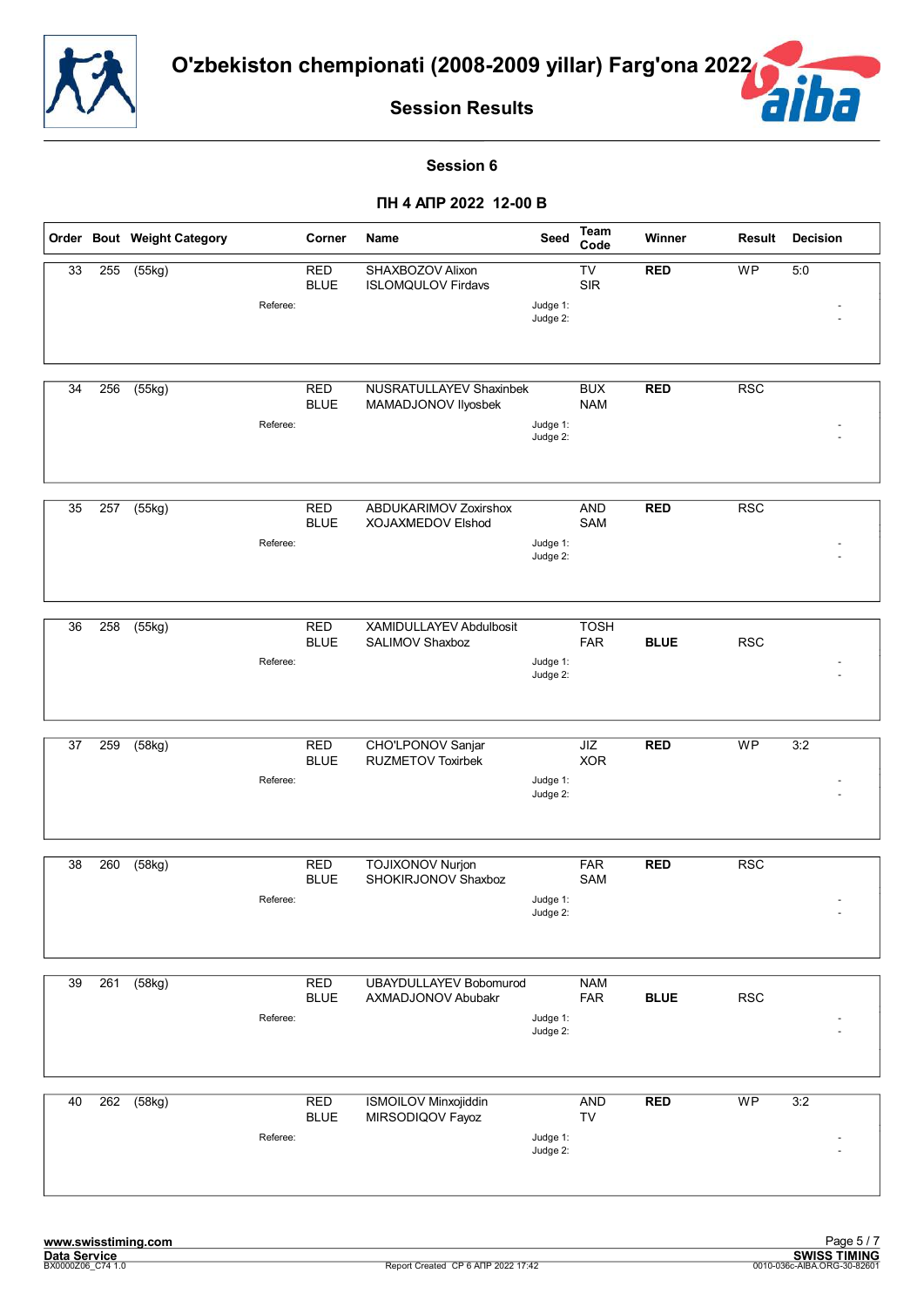![](_page_37_Picture_0.jpeg)

![](_page_37_Picture_2.jpeg)

#### **Session 6**

|    |     | Order Bout Weight Category |          | Corner                    | Name                                                 | Seed                 | Team<br>Code              | Winner      | Result     | <b>Decision</b> |
|----|-----|----------------------------|----------|---------------------------|------------------------------------------------------|----------------------|---------------------------|-------------|------------|-----------------|
| 41 | 263 | (64kg)                     | Referee: | <b>RED</b><br><b>BLUE</b> | ALLABERGANOV Xasanboy<br>RAIMOV Sherzod              | Judge 1:<br>Judge 2: | <b>XOR</b><br><b>TV</b>   | <b>RED</b>  | <b>RSC</b> |                 |
| 42 | 264 | (64kg)                     | Referee: | <b>RED</b><br><b>BLUE</b> | NEMATOV Suxabatillo<br>ALIQULOV Jamoliddin           | Judge 1:<br>Judge 2: | <b>FAR</b><br>JIZ         | <b>BLUE</b> | <b>WP</b>  | 5:0             |
| 43 | 265 | (64kg)                     | Referee: | <b>RED</b><br><b>BLUE</b> | SAIDOV Salimboy<br>SHUKURULLAYEV Shahriyor           | Judge 1:<br>Judge 2: | <b>TOSH</b><br><b>BUX</b> | <b>RED</b>  | <b>RSC</b> |                 |
| 44 | 266 | $\sqrt{(64kg)}$            | Referee: | <b>RED</b><br><b>BLUE</b> | <b>BAXODIROV Mironshox</b><br><b>KARIMOV Berxuz</b>  | Judge 1:<br>Judge 2: | <b>BUX</b><br><b>TOSH</b> | <b>RED</b>  | <b>WP</b>  | 5:0             |
| 45 | 267 | $(+70kg)$                  | Referee: | <b>RED</b><br><b>BLUE</b> | <b>ILXOMOV Donyor</b><br><b>TURSUNOV Salohiddin</b>  | Judge 1:<br>Judge 2: | <b>JIZ</b><br><b>FAR</b>  | <b>BLUE</b> | <b>WP</b>  | 3:2             |
| 46 | 268 | $\sqrt{+70}$ kg)           | Referee: | <b>RED</b><br><b>BLUE</b> | PANJIYEV Abbos<br>MAHMUDJONOV Shahiybek              | Judge 1:<br>Judge 2: | <b>SUR</b><br><b>NAM</b>  | <b>RED</b>  | <b>WP</b>  | 5:0             |
| 47 | 269 | $(+70kg)$                  | Referee: | <b>RED</b><br><b>BLUE</b> | <b>XUSANOV Bexruzbek</b><br>SHOMURODOV Muhammadmurod | Judge 1:<br>Judge 2: | <b>NAM</b><br>SAM         | <b>BLUE</b> | <b>RSC</b> |                 |
| 48 | 270 | $(+70kg)$                  | Referee: | <b>RED</b><br><b>BLUE</b> | <b>IBROHIMOV Quvonchbek</b><br>BAXTIYOROV Fayozbek   | Judge 1:<br>Judge 2: | <b>AND</b><br><b>FAR</b>  | <b>RED</b>  | WP         | 5:0             |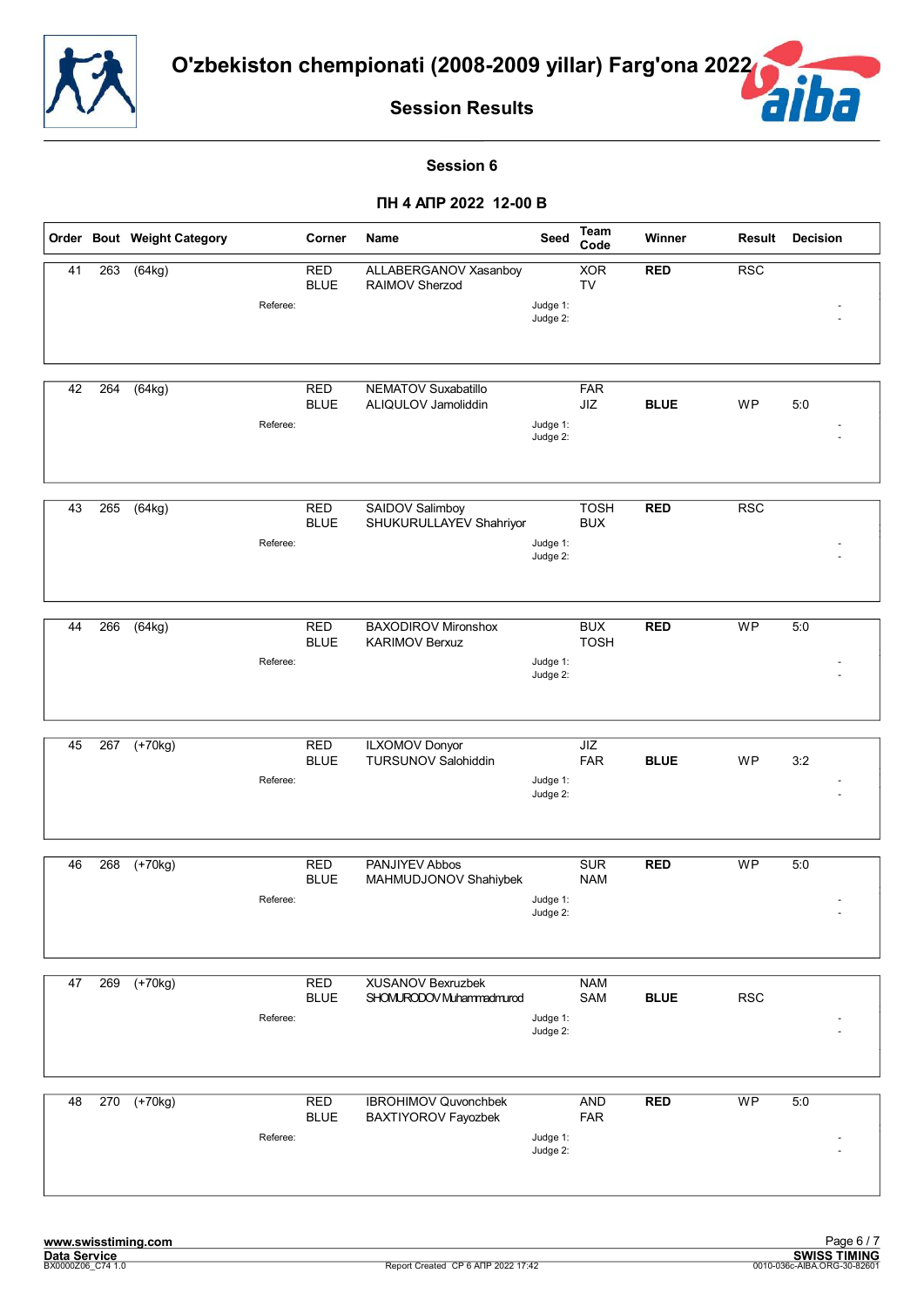![](_page_38_Picture_0.jpeg)

**www.swisstiming.com**<br>Data Service<br>**BX0000206\_C74** 1.0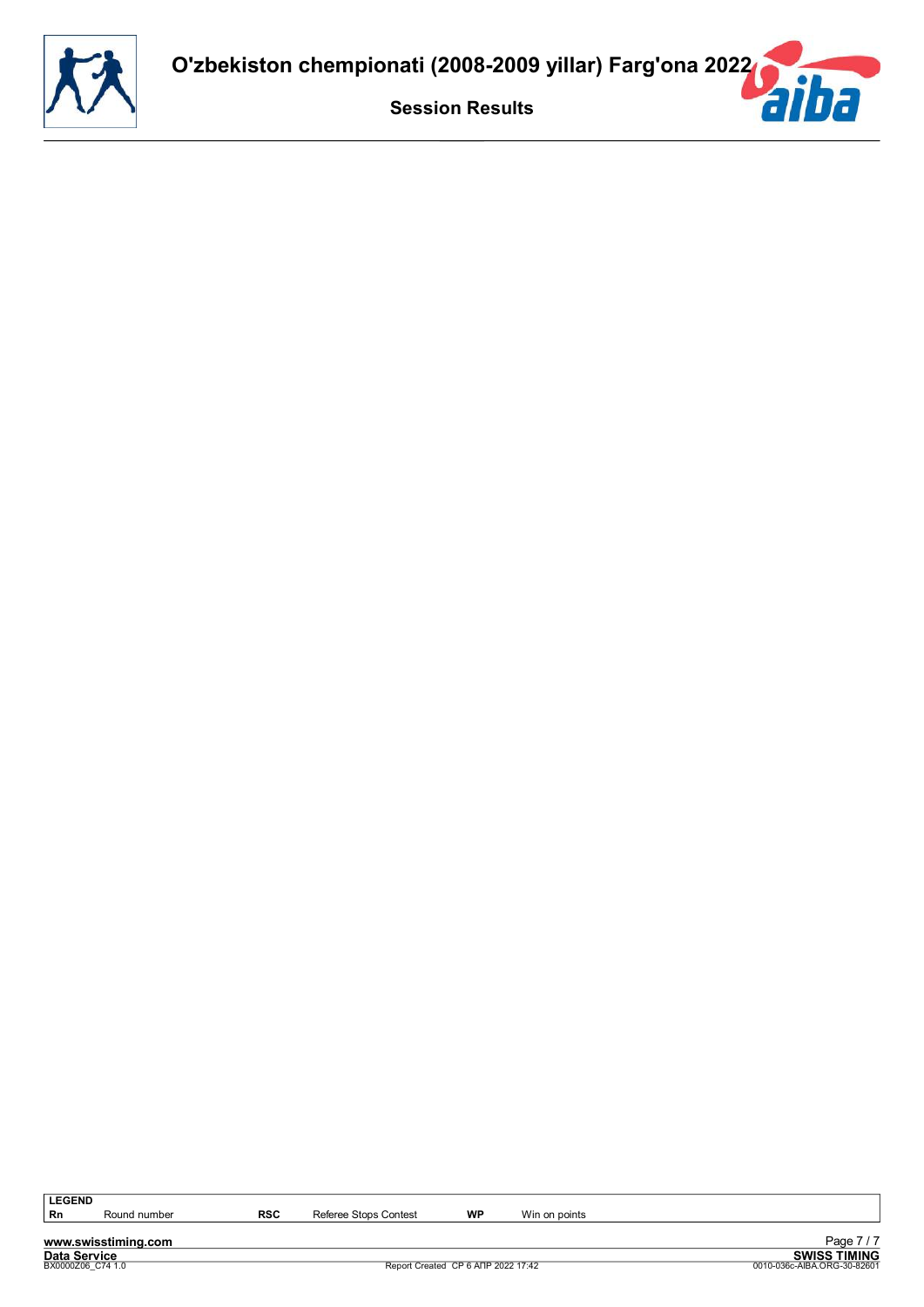![](_page_39_Picture_0.jpeg)

![](_page_39_Picture_2.jpeg)

#### **Session 7**

|                |     | Order Bout Weight Category |               | Corner                    | Name                                                  | Seed                                                                        | Team<br>Code                            | Winner                                                                                                                       | Result    | <b>Decision</b> |                                           |
|----------------|-----|----------------------------|---------------|---------------------------|-------------------------------------------------------|-----------------------------------------------------------------------------|-----------------------------------------|------------------------------------------------------------------------------------------------------------------------------|-----------|-----------------|-------------------------------------------|
| $\mathbf{1}$   | 271 | $\overline{3}$ 3kg)        |               | <b>RED</b><br><b>BLUE</b> | MIRZAYEV Xusanboy<br>G'ULOMJONOV Temur                |                                                                             | <b>NAM</b><br><b>FAR</b>                | <b>BLUE</b>                                                                                                                  | <b>WP</b> | 5:0             |                                           |
|                |     |                            | Referee: SAM  |                           | ASATULLAYEVA Nurxon                                   | Judge 1: TOSH<br>Judge 2:<br>Judge 3: XOR<br>Judge 4: AND<br>Judge 5:       | <b>SIR</b><br>TV                        | <b>TULEBAYEV Rasul</b><br><b>BOBORAHIMOV Akmal</b><br><b>JALGASOV Ruslan</b><br>NO'MONOV Mamatibrohim<br>TO'LAGANOV Karim    |           |                 | 28:29<br>27:30<br>27:30<br>28:29<br>27:30 |
| $\overline{c}$ | 272 | (33kg)                     |               | <b>RED</b><br><b>BLUE</b> | NISHONOV Nodir<br>MAHMUDOV Muhammadziyo               |                                                                             | JIZ<br><b>FAR</b>                       | <b>RED</b>                                                                                                                   | <b>WP</b> | 5:0             |                                           |
|                |     |                            | Referee: NAM  |                           | MIRZAKBAROV Abduqaxxor                                | Judge 1: TV<br>Judge 2:<br>Judge 3:<br>Judge 4: XOR<br>Judge 5:             | <b>AND</b><br>QQR<br><b>BUX</b>         | <b>JOLDASEV Baurjan</b><br>NO'MONOV Mamatibrohim<br><b>AMETOV Ruslan</b><br><b>JALGASOV Ruslan</b><br>SULEYMANOVA Feruza     |           |                 | 29:28<br>30:27<br>30:27<br>30:27<br>29:28 |
| 3              | 273 | (35kg)                     |               | RED<br><b>BLUE</b>        | <b>BAXTIYOROV Diyorbek</b><br><b>ISMOILOV Imron</b>   |                                                                             | <b>BUX</b><br><b>TOSH</b>               | <b>BLUE</b>                                                                                                                  | <b>WP</b> | 5:0             |                                           |
|                |     |                            | Referee:      | TV                        | JOLDASEV Baurjan                                      | Judge 1: SAM<br>Judge 2:<br>Judge 3: SIR<br>Judge 4: XOR<br>Judge 5: FAR    | JIZ                                     | <b>ASATULLAYEVA Nurxon</b><br>FARMONOV Ziyod<br><b>BOBORAHIMOV Akmal</b><br><b>JALGASOV Ruslan</b><br><b>TURSUNOV Xamid</b>  |           |                 | 27:30<br>28:29<br>28:29<br>28:29<br>28:29 |
| 4              | 274 | (35kg)                     |               | <b>RED</b><br><b>BLUE</b> | SAIDOV Xumoyun<br>MAHAMADJONOV Mahmudjon              |                                                                             | QASH<br><b>FAR</b>                      | <b>BLUE</b>                                                                                                                  | <b>WP</b> | 5:0             |                                           |
|                |     |                            | Referee: BUX  |                           | SULEYMANOVA Feruza                                    | Judge 1: TV<br>Judge 2:<br>Judge 3:<br>Judge 4:<br>Judge 5:                 | QQR<br>AND<br><b>NAM</b><br><b>TOSH</b> | <b>TO'LAGANOV Karim</b><br><b>AMETOV Ruslan</b><br>NO'MONOV Mamatibrohim<br>MIRZAKBAROV Abduqaxxor<br><b>TULEBAYEV Rasul</b> |           |                 | 27:30<br>27:30<br>27:30<br>27:30<br>28:29 |
|                |     |                            |               |                           |                                                       |                                                                             |                                         |                                                                                                                              |           |                 |                                           |
| 5              | 275 | (37kg)                     |               | <b>RED</b><br><b>BLUE</b> | XALIMOV Odilshox<br><b>DANAYEV Asilbek</b>            |                                                                             | <b>TV</b><br><b>ROZK</b>                | <b>RED</b>                                                                                                                   | <b>WP</b> | 5:0             |                                           |
|                |     |                            | Referee: FAR  |                           | <b>TURSUNOV Xamid</b>                                 | Judge 1: NAM<br>Judge 2: JIZ<br>Judge 3: SIR<br>Judge 4: XOR<br>Judge 5:    | QQR                                     | MIRZAKBAROV Abduqaxxor<br>FARMONOV Ziyod<br><b>BOBORAHIMOV Akmal</b><br><b>JALGASOV Ruslan</b><br><b>AMETOV Ruslan</b>       |           |                 | 30:27<br>30:27<br>29:28<br>30:27<br>30:27 |
| 6              | 276 | (37kg)                     |               | <b>RED</b>                | NARZIQULOV Sardor                                     |                                                                             | JIZ                                     |                                                                                                                              |           |                 |                                           |
|                |     |                            |               | <b>BLUE</b>               | <b>ASHUROV Elyor</b>                                  |                                                                             | QASH                                    | <b>BLUE</b>                                                                                                                  | RSC-I     | R <sub>2</sub>  |                                           |
|                |     |                            | Referee: TOSH |                           | <b>TULEBAYEV Rasul</b>                                | Judge 1: SAM<br>Judge 2:<br>Judge 3: SIR<br>Judge 4: AND<br>Judge 5: TV     | QQR                                     | ASATULLAYEVA Nurxon<br><b>AMETOV Ruslan</b><br><b>BOBORAHIMOV Akmal</b><br>NO'MONOV Mamatibrohim<br>JOLDASEV Baurjan         |           |                 | 9:10<br>9:10<br>9:10<br>9:10<br>10:9      |
| 7              | 277 | (40kg)                     |               | <b>RED</b>                | <b>EGAMBERDIYEV Saydulloh</b>                         |                                                                             | <b>FAR</b>                              | <b>RED</b>                                                                                                                   | <b>WP</b> | 5:0             |                                           |
|                |     |                            |               | <b>BLUE</b>               | <b>AZATOV Lazizbek</b>                                |                                                                             | <b>XOR</b>                              |                                                                                                                              |           |                 |                                           |
|                |     |                            | Referee:      | AND                       | NO'MONOV Mamatibrohim                                 | Judge 1: JIZ<br>Judge 2:<br>Judge 3: QQR<br>Judge 4:<br>Judge 5:            | <b>BUX</b><br>TV<br><b>NAM</b>          | FARMONOV Ziyod<br>SULEYMANOVA Feruza<br><b>AMETOV Ruslan</b><br>JOLDASEV Baurjan<br>MIRZAKBAROV Abduqaxxor                   |           |                 | 30:27<br>30:27<br>30:27<br>30:27<br>30:27 |
| 8              | 278 | (40kg)                     |               | <b>RED</b><br><b>BLUE</b> | <b>TURG'UNOV Muhammadali</b><br>MUHAMMADJONOV Amirxon |                                                                             | <b>TOSH</b><br><b>FAR</b>               | <b>BLUE</b>                                                                                                                  | WP        | 5:0             |                                           |
|                |     |                            | Referee: SIR  |                           | <b>BOBORAHIMOV Akmal</b>                              | Judge 1: SAM<br>Judge 2: XOR<br>Judge 3: JIZ<br>Judge 4: TV<br>Judge 5: NAM |                                         | ASATULLAYEVA Nurxon<br><b>JALGASOV Ruslan</b><br>FARMONOV Ziyod<br>JOLDASEV Baurjan<br>MIRZAKBAROV Abduqaxxor                |           |                 | 28:29<br>28:29<br>27:30<br>26:30<br>28:29 |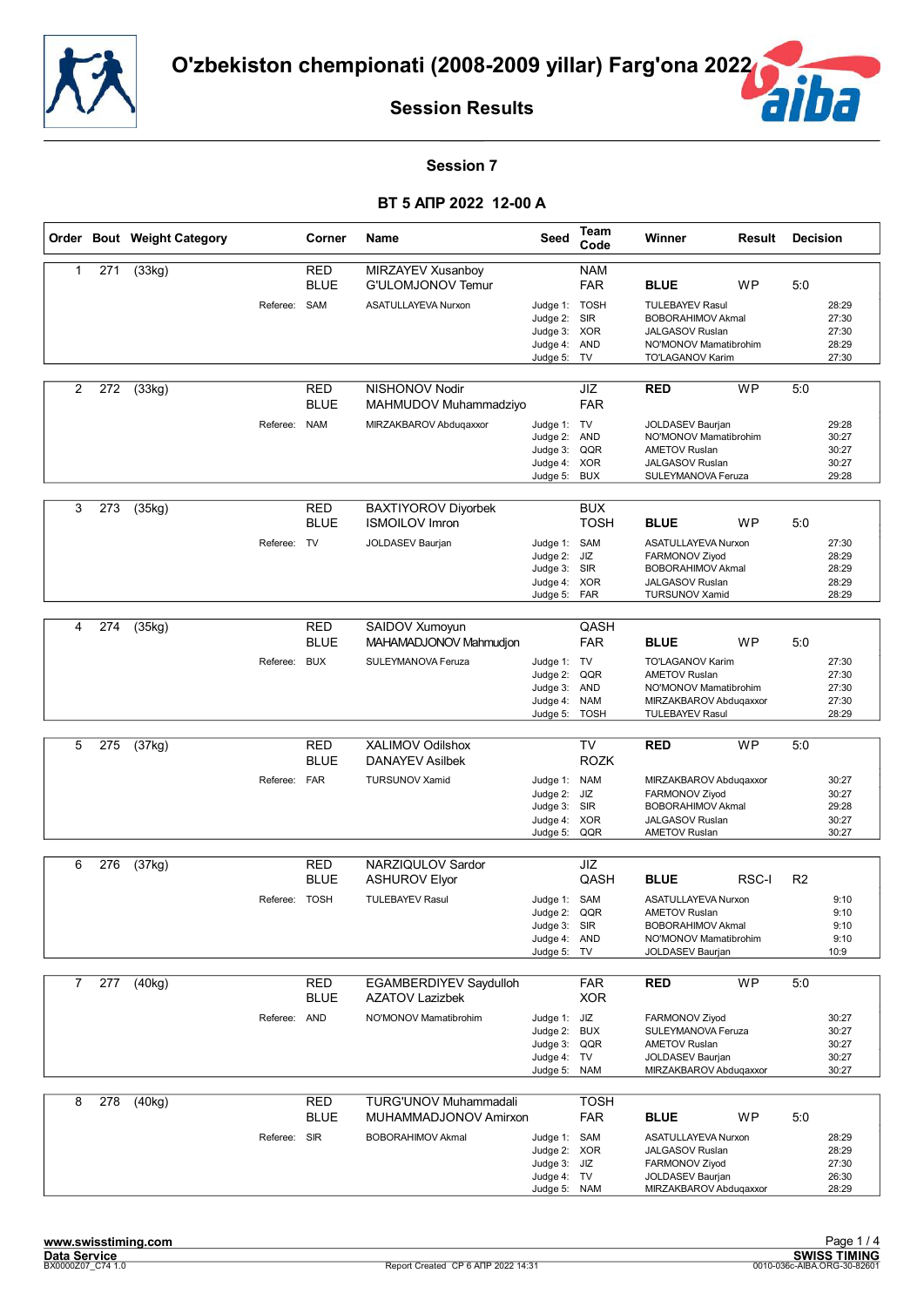![](_page_40_Picture_0.jpeg)

![](_page_40_Picture_2.jpeg)

#### **Session 7**

|    |     | Order Bout Weight Category |              | Corner                    | Name                                               | Seed                                                                      | Team<br>Code                            | Winner                                                                                                                       | Result     | <b>Decision</b> |                                           |
|----|-----|----------------------------|--------------|---------------------------|----------------------------------------------------|---------------------------------------------------------------------------|-----------------------------------------|------------------------------------------------------------------------------------------------------------------------------|------------|-----------------|-------------------------------------------|
| 9  | 279 | (43kg)                     |              | <b>RED</b><br><b>BLUE</b> | SHOKIRJONOV Ibrohim<br>ABLOQULOV Doston            |                                                                           | <b>TOSH</b><br><b>TOSH</b>              | <b>RED</b>                                                                                                                   | <b>WP</b>  | 5:0             |                                           |
|    |     |                            | Referee: FAR |                           | <b>AKROMOV I</b>                                   | Judge 1: TV<br>Judge 2:<br>Judge 3: AND<br>Judge 4:<br>Judge 5:           | <b>BUX</b><br>QQR<br>FAR                | <b>JOLDASEV Baurjan</b><br>SULEYMANOVA Feruza<br>NO'MONOV Mamatibrohim<br><b>AMETOV Ruslan</b><br><b>TURSUNOV Xamid</b>      |            |                 | 30:27<br>29:28<br>29:28<br>30:27<br>29:28 |
| 10 | 280 | (43kg)                     |              | RED<br><b>BLUE</b>        | G'ANIJONOV Lazziyo<br><b>SHARIPOV Abrorbek</b>     |                                                                           | JIZ<br><b>XOR</b>                       | <b>BLUE</b>                                                                                                                  | WP         | 5:0             |                                           |
|    |     |                            | Referee: TV  |                           | TO'LAGANOV Karim                                   | Judge 1: SAM<br>Judge 2:<br>Judge 3: SIR<br>Judge 4:<br>Judge 5: NAM      | FAR<br><b>TOSH</b>                      | ASATULLAYEVA Nurxon<br><b>TURSUNOV Xamid</b><br><b>BOBORAHIMOV Akmal</b><br><b>TULEBAYEV Rasul</b><br>MIRZAKBAROV Abduqaxxor |            |                 | 27:30<br>27:30<br>27:30<br>27:30<br>27:30 |
| 11 | 281 | (46kg)                     |              | <b>RED</b><br><b>BLUE</b> | XAYDAROV Do'stmuhammad<br><b>BOZORBOYEV Suxrob</b> |                                                                           | <b>TV</b><br>TV                         | <b>RED</b>                                                                                                                   | <b>WP</b>  | 5:0             |                                           |
|    |     |                            | Referee: XOR |                           | <b>JALGASOV Ruslan</b>                             | Judge 1:<br>Judge 2:<br>Judge 3: AND<br>Judge 4:<br>Judge 5:              | SAM<br>QQR<br><b>TOSH</b><br><b>BUX</b> | <b>ASATULLAYEVA Nurxon</b><br><b>AMETOV Ruslan</b><br>NO'MONOV Mamatibrohim<br><b>TULEBAYEV Rasul</b><br>SULEYMANOVA Feruza  |            |                 | 30:27<br>30:27<br>30:27<br>30:27<br>30:27 |
| 12 |     | (46kg)                     |              |                           | <b>BILOLOV</b> Zafarjon                            |                                                                           | <b>FAR</b>                              |                                                                                                                              |            |                 |                                           |
|    | 282 |                            |              | RED<br><b>BLUE</b>        | SATTOROV Abdurahmonion                             |                                                                           | <b>FAR</b>                              | <b>BLUE</b>                                                                                                                  | <b>WP</b>  | 3:2             |                                           |
|    |     |                            | Referee: JIZ |                           | FARMONOV Ziyod                                     | Judge 1: SAM<br>Judge 2:<br>Judge 3: SIR<br>Judge 4: NAM<br>Judge 5:      | TV<br><b>BUX</b>                        | ASATULLAYEVA Nurxon<br><b>JOLDASEV Baurjan</b><br><b>BOBORAHIMOV Akmal</b><br>MIRZAKBAROV Abduqaxxor<br>SULEYMANOVA Feruza   |            |                 | 27:30<br>29:28<br>29:28<br>28:29<br>27:30 |
|    |     |                            |              |                           | FARHODOV Beknur                                    |                                                                           |                                         |                                                                                                                              |            |                 |                                           |
| 13 | 283 | (49kg)                     |              | <b>RED</b><br><b>BLUE</b> | <b>PO'LATOV Axror</b>                              |                                                                           | TV<br><b>SAM</b>                        | <b>RED</b>                                                                                                                   | <b>DSQ</b> | R <sub>3</sub>  |                                           |
|    |     |                            | Referee: QQR |                           | <b>AMETOV Ruslan</b>                               | Judge 1: JIZ<br>Judge 2: AND<br>Judge 3: TOSH<br>Judge 4: XOR<br>Judge 5: | FAR                                     | FARMONOV Ziyod<br>NO'MONOV Mamatibrohim<br><b>TULEBAYEV Rasul</b><br><b>JALGASOV Ruslan</b><br><b>TURSUNOV Xamid</b>         |            |                 | 20:18<br>20:18<br>19:19<br>19:19<br>20:18 |
| 14 | 284 | (49kg)                     |              | RED                       | <b>BOBOJONOV G'ofurbek</b>                         |                                                                           | <b>TV</b>                               | <b>RED</b>                                                                                                                   | <b>WP</b>  | 5:0             |                                           |
|    |     |                            |              | <b>BLUE</b>               | MO'YDINXO'JAYEV Shohjahon                          |                                                                           | TV                                      |                                                                                                                              |            |                 |                                           |
|    |     |                            | Referee: BUX |                           | SULEYMANOVA Feruza                                 | Judge 1: SAM<br>Judge 2:<br>Judge 3: SIR<br>Judge 4:<br>Judge 5: AND      | <b>NAM</b><br>QQR                       | ASATULLAYEVA Nurxon<br>MIRZAKBAROV Abduqaxxor<br><b>BOBORAHIMOV Akmal</b><br><b>AMETOV Ruslan</b><br>NO'MONOV Mamatibrohim   |            |                 | 30:27<br>29:28<br>29:28<br>29:28<br>29:28 |
| 15 | 285 | (52kg)                     |              | <b>RED</b>                | SADIRXO'JAYEV Saidxo'ja                            |                                                                           | <b>TOSH</b>                             | <b>RED</b>                                                                                                                   | <b>WP</b>  | 3:2             |                                           |
|    |     |                            |              | <b>BLUE</b>               | DAMINOV Barakatiillo                               |                                                                           | AND                                     |                                                                                                                              |            |                 |                                           |
|    |     |                            | Referee: TV  |                           | JOLDASEV Baurjan                                   | Judge 1: SAM<br>Judge 2:<br>Judge 3: JIZ<br>Judge 4: SIR<br>Judge 5:      | <b>NAM</b><br>FAR                       | ASATULLAYEVA Nurxon<br>MIRZAKBAROV Abduqaxxor<br>FARMONOV Ziyod<br><b>BOBORAHIMOV Akmal</b><br><b>TURSUNOV Xamid</b>         |            |                 | 29:28<br>29:28<br>28:29<br>29:28<br>28:29 |
| 16 | 286 | (52kg)                     |              | <b>RED</b><br><b>BLUE</b> | <b>ILHOMOV Sunnat</b><br><b>ALIYEV Sardor</b>      |                                                                           | SAM<br><b>ROZK</b>                      | <b>RED</b>                                                                                                                   | WP         | 4:1             |                                           |
|    |     |                            | Referee: FAR |                           | <b>AKROMOV I</b>                                   | Judge 1: AND<br>Judge 2:<br>Judge 3:<br>Judge 4: XOR<br>Judge 5: BUX      | <b>NAM</b><br>QQR                       | NO'MONOV Mamatibrohim<br>MIRZAKBAROV Abduqaxxor<br><b>AMETOV Ruslan</b><br><b>JALGASOV Ruslan</b><br>SULEYMANOVA Feruza      |            |                 | 30:27<br>30:27<br>30:27<br>30:27<br>27:30 |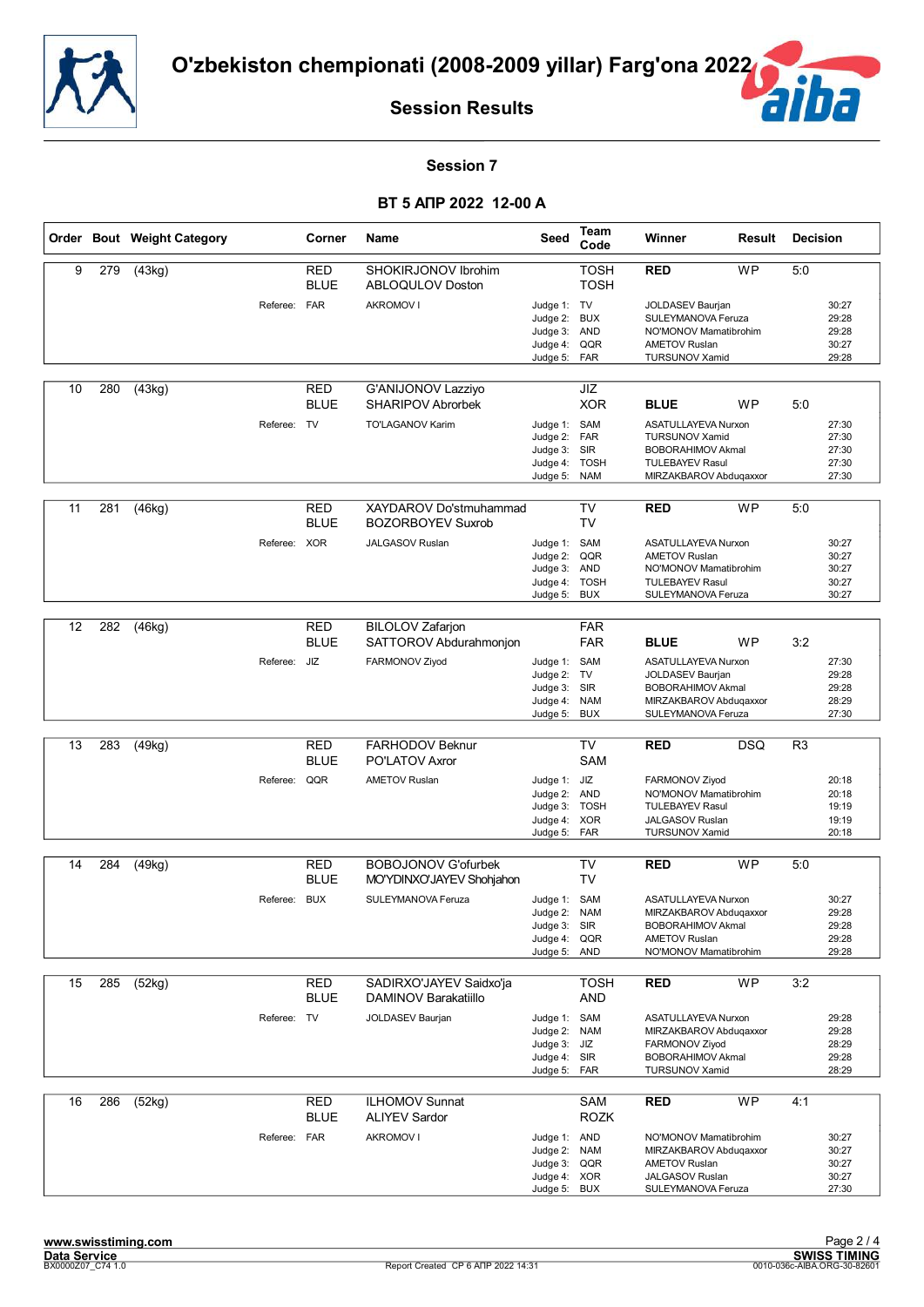![](_page_41_Picture_0.jpeg)

![](_page_41_Picture_2.jpeg)

#### **Session 7**

|    |     | Order Bout Weight Category |               | Corner                    | Name                                                  | Seed                                                                        | Team<br>Code              | Winner                                                                                                                      | Result     | <b>Decision</b> |                                           |
|----|-----|----------------------------|---------------|---------------------------|-------------------------------------------------------|-----------------------------------------------------------------------------|---------------------------|-----------------------------------------------------------------------------------------------------------------------------|------------|-----------------|-------------------------------------------|
| 17 | 287 | (55kg)                     |               | RED<br><b>BLUE</b>        | XUSANBOYEV Yormuhammad<br>AKRAMOV Muhammadali         |                                                                             | <b>TV</b><br><b>FAR</b>   | <b>RED</b>                                                                                                                  | <b>WP</b>  | 5:0             |                                           |
|    |     |                            | Referee: NAM  |                           | MIRZAKBAROV Abduqaxxor                                | Judge 1: JIZ<br>Judge 2: XOR<br>Judge 3:<br>Judge 4:<br>Judge 5:            | SIR<br>SAM<br><b>TOSH</b> | FARMONOV Ziyod<br><b>JALGASOV Ruslan</b><br><b>BOBORAHIMOV Akmal</b><br>ASATULLAYEVA Nurxon<br><b>TULEBAYEV Rasul</b>       |            |                 | 30:27<br>30:27<br>30:27<br>29:28<br>29:28 |
| 18 | 288 | (55kg)                     |               | RED<br><b>BLUE</b>        | NEMATULLAYEV Shohjahon<br><b>IKROMJONOV Mo'minjon</b> |                                                                             | <b>ROZK</b><br><b>FAR</b> | <b>RED</b>                                                                                                                  | <b>RSC</b> | R <sub>2</sub>  |                                           |
|    |     |                            | Referee: AND  |                           | NO'MONOV Mamatibrohim                                 | Judge 1: JIZ<br>Judge 2:<br>Judge 3: SIR<br>Judge 4:<br>Judge 5: QQR        | <b>BUX</b><br>SAM         | FARMONOV Ziyod<br>SULEYMANOVA Feruza<br><b>BOBORAHIMOV Akmal</b><br>ASATULLAYEVA Nurxon<br><b>AMETOV Ruslan</b>             |            |                 | 10:9<br>10:9<br>10:9<br>10:9<br>10:9      |
| 19 | 289 | (58kg)                     |               | <b>RED</b><br><b>BLUE</b> | MURODILLAYEV Diyorbek<br>YO'LDOSHEV Abdumalik         |                                                                             | <b>BUX</b><br><b>SIR</b>  | <b>RED</b>                                                                                                                  | <b>RSC</b> | R <sub>2</sub>  |                                           |
|    |     |                            | Referee: TOSH |                           | <b>TULEBAYEV Rasul</b>                                | Judge 1: XOR<br>Judge 2:<br>Judge 3: FAR<br>Judge 4: TV<br>Judge 5:         | QQR<br><b>NAM</b>         | <b>JALGASOV Ruslan</b><br><b>AMETOV Ruslan</b><br><b>TURSUNOV Xamid</b><br>JOLDASEV Baurjan<br>MIRZAKBAROV Abduqaxxor       |            |                 | 10:9<br>10:9<br>10:9<br>10:9<br>10:9      |
|    |     |                            |               |                           |                                                       |                                                                             |                           |                                                                                                                             |            |                 |                                           |
| 20 | 290 | (58kg)                     |               | <b>RED</b><br><b>BLUE</b> | <b>JANABAYEV Aglbek</b><br><b>ANVAROV Ozod</b>        |                                                                             | QQR<br><b>TOSH</b>        | <b>RED</b>                                                                                                                  | <b>WP</b>  | 5:0             |                                           |
|    |     |                            | Referee: XOR  |                           | <b>JALGASOV Ruslan</b>                                | Judge 1: SAM<br>Judge 2:<br>Judge 3: SIR<br>Judge 4: FAR<br>Judge 5:        | JIZ<br><b>NAM</b>         | ASATULLAYEVA Nurxon<br>FARMONOV Ziyod<br><b>BOBORAHIMOV Akmal</b><br><b>TURSUNOV Xamid</b><br>MIRZAKBAROV Abduqaxxor        |            |                 | 30:27<br>30:27<br>30:27<br>29:28<br>30:27 |
|    |     |                            |               |                           |                                                       |                                                                             |                           |                                                                                                                             |            |                 |                                           |
| 21 | 291 | (61kg)                     |               | <b>RED</b><br><b>BLUE</b> | XOLIQOV Ozodbek<br>YO'LDOSHEV Sardor                  |                                                                             | <b>AND</b><br><b>BUX</b>  | <b>RED</b>                                                                                                                  | <b>WP</b>  | 4:1             |                                           |
|    |     |                            | Referee: TV   |                           | TO'LAGANOV Karim                                      | Judge 1: TV<br>Judge 2: JIZ<br>Judge 3: XOR<br>Judge 4:<br>Judge 5:         | <b>TOSH</b><br>FAR        | JOLDASEV Baurjan<br>FARMONOV Ziyod<br><b>JALGASOV Ruslan</b><br><b>TULEBAYEV Rasul</b><br><b>TURSUNOV Xamid</b>             |            |                 | 29:28<br>30:27<br>29:28<br>28:29<br>29:28 |
| 22 | 292 | (61kg)                     |               | RED                       | QO'LDOSHEV Izzatillo                                  |                                                                             | AND                       |                                                                                                                             |            |                 |                                           |
|    |     |                            |               | <b>BLUE</b>               | <b>VAFOEV Bexruzbek</b>                               |                                                                             | <b>XOR</b>                | <b>BLUE</b>                                                                                                                 | <b>WP</b>  | 4:1             |                                           |
|    |     |                            | Referee: FAR  |                           | <b>TURSUNOV Xamid</b>                                 | Judge 1: TV<br>Judge 2:<br>Judge 3: JIZ<br>Judge 4: SIR<br>Judge 5: SAM     | QQR                       | <b>TO'LAGANOV Karim</b><br><b>AMETOV Ruslan</b><br>FARMONOV Ziyod<br><b>BOBORAHIMOV Akmal</b><br><b>ASATULLAYEVA Nurxon</b> |            |                 | 28:29<br>27:30<br>28:29<br>28:29<br>29:28 |
| 23 | 293 | (64kg)                     |               | <b>RED</b>                | <b>AXMADALIYEV Bexruz</b>                             |                                                                             | JIZ                       |                                                                                                                             |            |                 |                                           |
|    |     |                            |               | <b>BLUE</b>               | MUSTAFOQULOV Bexruz                                   |                                                                             | <b>TV</b>                 | <b>BLUE</b>                                                                                                                 | WP         | 5:0             |                                           |
|    |     |                            | Referee: QQR  |                           | <b>AMETOV Ruslan</b>                                  | Judge 1: FAR<br>Judge 2: XOR<br>Judge 3: BUX<br>Judge 4: TOSH<br>Judge 5:   | <b>NAM</b>                | <b>TURSUNOV Xamid</b><br>JALGASOV Ruslan<br>SULEYMANOVA Feruza<br><b>TULEBAYEV Rasul</b><br>MIRZAKBAROV Abduqaxxor          |            |                 | 28:29<br>27:30<br>27:30<br>27:30<br>28:29 |
| 24 | 294 | (64kg)                     |               | <b>RED</b><br><b>BLUE</b> | ATANAZAROV Daniyar<br>MAMATISAQOV Muhammadyusuf       |                                                                             | QQR<br>AND                | <b>BLUE</b>                                                                                                                 | WP         | 3:2             |                                           |
|    |     |                            | Referee: SAM  |                           | ASATULLAYEVA Nurxon                                   | Judge 1: XOR<br>Judge 2: FAR<br>Judge 3: SIR<br>Judge 4: JIZ<br>Judge 5: TV |                           | <b>JALGASOV Ruslan</b><br><b>AKROMOV I</b><br><b>BOBORAHIMOV Akmal</b><br>FARMONOV Ziyod<br>JOLDASEV Baurjan                |            |                 | 29:28<br>27:30<br>29:28<br>27:30<br>27:30 |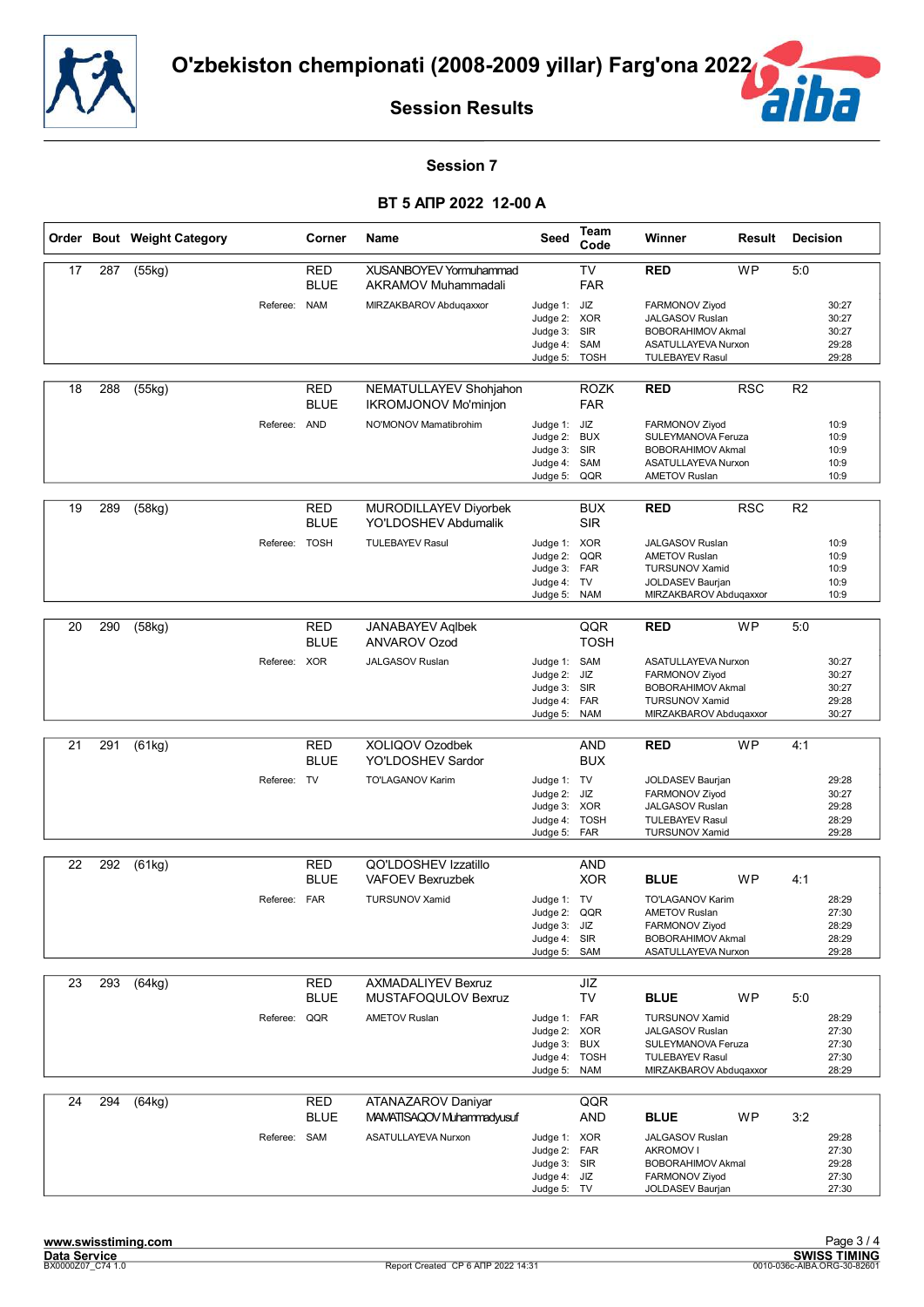![](_page_42_Picture_0.jpeg)

![](_page_42_Picture_2.jpeg)

#### **Session 7**

#### **ВТ 5 АПР 2022 12-00 A**

|    |     | Order Bout Weight Category |              | Corner                    | Name                                          | Seed                                                              | Team<br>Code                    | Winner                                                                                                                      | Result     | <b>Decision</b> |                                           |
|----|-----|----------------------------|--------------|---------------------------|-----------------------------------------------|-------------------------------------------------------------------|---------------------------------|-----------------------------------------------------------------------------------------------------------------------------|------------|-----------------|-------------------------------------------|
| 25 | 295 | (67kg)                     |              | <b>RED</b><br><b>BLUE</b> | ERGASHEV Jahongir<br><b>ODILJONOV Avazbek</b> |                                                                   | QASH<br><b>NAM</b>              | <b>RED</b>                                                                                                                  | <b>RSC</b> | $\overline{R2}$ |                                           |
|    |     |                            | Referee:     | <b>SIR</b>                | <b>BOBORAHIMOV Akmal</b>                      | Judge 1: TV<br>Judge 2:<br>Judge 3:<br>Judge 4: TOSH<br>Judge 5:  | QQR<br><b>AND</b><br><b>FAR</b> | <b>TO'LAGANOV Karim</b><br><b>AMETOV Ruslan</b><br>NO'MONOV Mamatibrohim<br><b>TULEBAYEV Rasul</b><br><b>TURSUNOV Xamid</b> |            |                 | 20:18<br>20:18<br>20:18<br>20:18<br>20:18 |
| 26 | 296 | $\overline{(67kg)}$        |              | <b>RED</b><br><b>BLUE</b> | SOLIJONOV Ixtiyor<br>ABDURAZZOQOV Otabek      |                                                                   | <b>TV</b><br><b>TV</b>          | <b>RED</b>                                                                                                                  | <b>RSC</b> | R1              |                                           |
|    |     |                            | Referee:     | JIZ                       | FARMONOV Ziyod                                | Judge 1: SAM<br>Judge 2:                                          |                                 | ASATULLAYEVA Nurxon                                                                                                         |            |                 |                                           |
| 27 | 297 | (70kg)                     |              | <b>RED</b>                | QO'CHQOROV Doston                             |                                                                   | JIZ                             | <b>RED</b>                                                                                                                  | RSC-I      | R <sub>1</sub>  |                                           |
|    |     |                            |              | <b>BLUE</b>               | XOLDOROV Muhammad                             |                                                                   | <b>NAM</b>                      |                                                                                                                             |            |                 |                                           |
|    |     |                            | Referee: TV  |                           | <b>TO'LAGANOV Karim</b>                       | Judge 1: TV<br>Judge 2: FAR                                       |                                 | JOLDASEV Baurjan<br><b>AKROMOV I</b>                                                                                        |            |                 |                                           |
|    |     |                            |              |                           |                                               | Judge 3:                                                          | <b>AND</b>                      | NO'MONOV Mamatibrohim                                                                                                       |            |                 |                                           |
|    |     |                            |              |                           |                                               | Judge 4: SIR<br>Judge 5:                                          | QQR                             | <b>BOBORAHIMOV Akmal</b><br>QURBONOV Quatbay                                                                                |            |                 |                                           |
| 28 | 298 | (70kg)                     |              | <b>RED</b><br><b>BLUE</b> | SHARIPOV Nodirjon<br>ZAYLOBIDDINOV Muxriddin  |                                                                   | QASH<br><b>FAR</b>              | <b>BLUE</b>                                                                                                                 | <b>WP</b>  | 5:0             |                                           |
|    |     |                            | Referee: NAM |                           | MIRZAKBAROV Abduqaxxor                        | Judge 1: SAM<br>Judge 2:<br>Judge 3:<br>Judge 4: TOSH<br>Judge 5: | TV<br>JIZ<br>QQR                | ASATULLAYEVA Nurxon<br><b>TO'LAGANOV Karim</b><br>FARMONOV Ziyod<br><b>TULEBAYEV Rasul</b><br><b>AMETOV Ruslan</b>          |            |                 | 27:30<br>28:29<br>27:30<br>27:30<br>27:30 |
| 29 | 299 | $(+70kg)$                  |              | <b>RED</b><br><b>BLUE</b> | SALIXOV Islom<br>NEMATJONOV Obidjon           |                                                                   | <b>BUX</b><br><b>SIR</b>        | <b>RED</b>                                                                                                                  | RSC-I      | R <sub>1</sub>  |                                           |
|    |     |                            | Referee: AND |                           | NO'MONOV Mamatibrohim                         | Judge 1: TV<br>Judge 2:<br>Judge 3: FAR<br>Judge 4:<br>Judge 5:   | SAM<br>QQR<br><b>TOSH</b>       | TO'LAGANOV Karim<br><b>ASATULLAYEVA Nurxon</b><br><b>TURSUNOV Xamid</b><br><b>AMETOV Ruslan</b><br><b>TULEBAYEV Rasul</b>   |            |                 |                                           |
| 30 | 300 | $(+70kg)$                  |              | <b>RED</b>                | BEKMURODOV Bunyodbek                          |                                                                   | <b>XOR</b>                      |                                                                                                                             |            |                 |                                           |
|    |     |                            |              | <b>BLUE</b>               | <b>MAHMUDOV Nurbek</b>                        |                                                                   | <b>TOSH</b>                     | <b>BLUE</b>                                                                                                                 | <b>RSC</b> |                 |                                           |
|    |     |                            | Referee:     |                           |                                               | Judge 1:<br>Judge 2:                                              |                                 |                                                                                                                             |            |                 |                                           |

**www.swisstiming.com**<br>Data Service<br>**BX0000207\_C74** 1.0 LEGEND<br>DSQ Disqualification **DSQ** Disqualification **Rn** Round number **RSC** Referee Stops Contest **RSC-I** Referee Stops Contest – Injury **WP** Win on points Win on points Page 4 / 4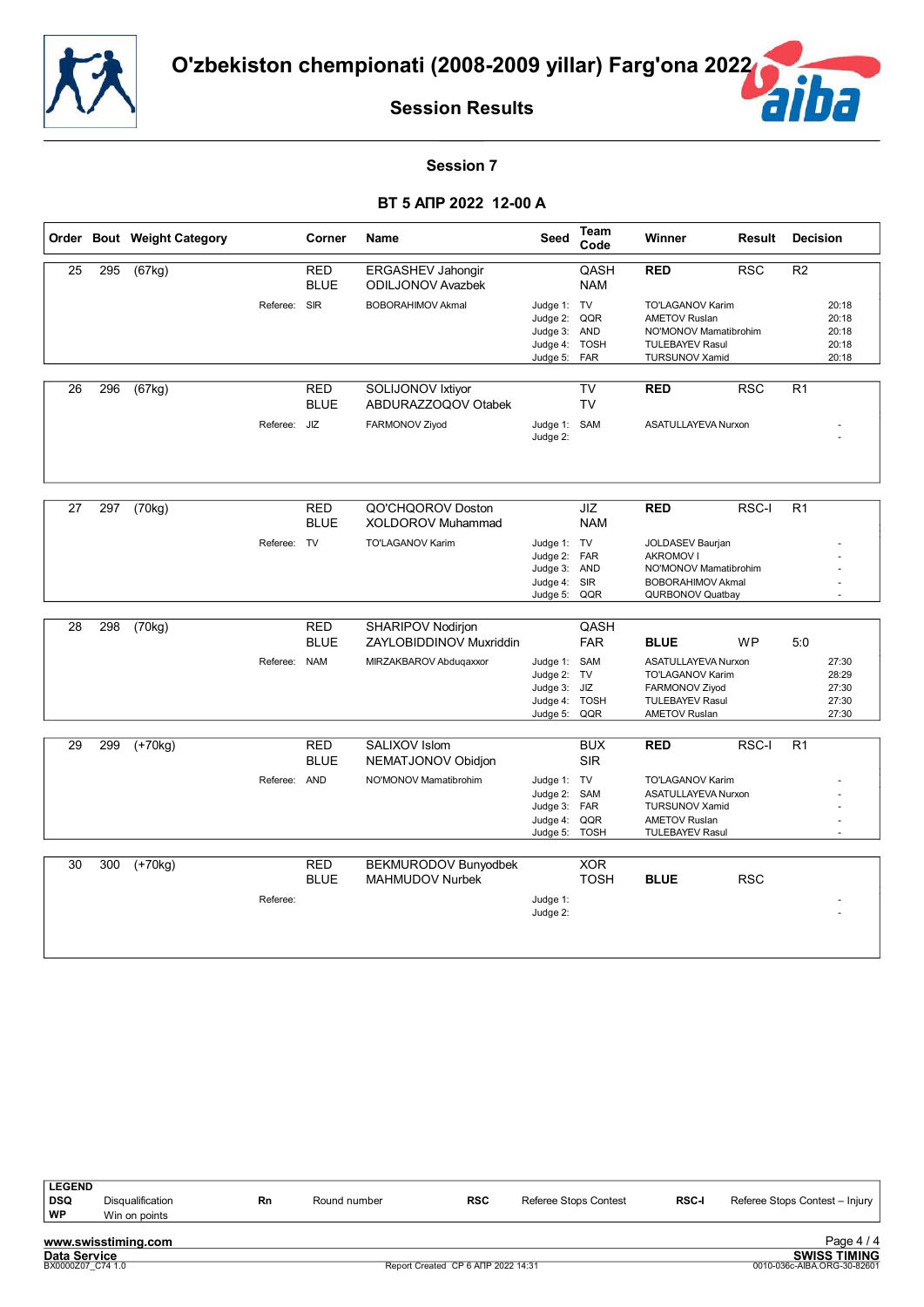![](_page_43_Picture_0.jpeg)

![](_page_43_Picture_2.jpeg)

#### **Session 8**

|                |     | Order Bout Weight Category        | Corner                    | Name                                                 | Seed                 | Team<br>Code              | Winner      | Result         | <b>Decision</b> |
|----------------|-----|-----------------------------------|---------------------------|------------------------------------------------------|----------------------|---------------------------|-------------|----------------|-----------------|
| $\mathbf{1}$   | 301 | (33kg)<br>Referee:                | <b>RED</b><br><b>BLUE</b> | <b>BAXTIYOROV Mirfayz</b><br><b>USMONOV Abbosbek</b> | Judge 1:<br>Judge 2: | <b>BUX</b><br><b>AND</b>  | <b>RED</b>  | <b>WP</b>      | 5:0             |
| $\overline{2}$ | 302 | $\overline{3}$ (33kg)<br>Referee: | <b>RED</b><br><b>BLUE</b> | MURODOV Abdulloh<br>MAMURJONOV Bexruz                | Judge 1:<br>Judge 2: | <b>FAR</b><br><b>NAM</b>  | <b>BLUE</b> | <b>WP</b>      | 4:1             |
| 3              | 303 | (35kg)<br>Referee:                | <b>RED</b><br><b>BLUE</b> | <b>YORIYEV Mansur</b><br>ISMOILJONOV Bekzod          | Judge 1:<br>Judge 2: | <b>SAM</b><br><b>NAM</b>  | <b>BLUE</b> | WP             | 4:1             |
| 4              | 304 | (35kg)<br>Referee:                | <b>RED</b><br><b>BLUE</b> | <b>ERGASHEV Farrux</b><br>MIRZAOLIMOV Abdulboriy     | Judge 1:<br>Judge 2: | TV<br><b>AND</b>          | <b>BLUE</b> | WP             | 3:2             |
| 5              | 305 | (37kg)<br>Referee:                | <b>RED</b><br><b>BLUE</b> | <b>FAYZULLAYEV Asadbek</b><br>SOBIROV Xikmatillo     | Judge 1:<br>Judge 2: | <b>NAM</b><br><b>TV</b>   | <b>BLUE</b> | <b>WP</b>      | 5:0             |
| 6              | 306 | (37kg)<br>Referee:                | <b>RED</b><br><b>BLUE</b> | SHOBIROV Ozodbek<br><b>QURBONOV Bexruz</b>           | Judge 1:<br>Judge 2: | <b>ROZK</b><br><b>BUX</b> | <b>BLUE</b> | WP             | 4:1             |
| $\overline{7}$ | 307 | (40kg)<br>Referee:                | <b>RED</b><br><b>BLUE</b> | AXMEDOV Muhammadqodir<br>KOMILOV Said                | Judge 1:<br>Judge 2: | <b>FAR</b><br><b>TOSH</b> | <b>RED</b>  | W <sub>P</sub> | 5:0             |
| 8              | 308 | (40kg)<br>Referee:                | <b>RED</b><br><b>BLUE</b> | <b>RUSTAMOV Elyor</b><br><b>ABDURAIMOV Asilbek</b>   | Judge 1:<br>Judge 2: | <b>BUX</b><br>SAM         | <b>RED</b>  | <b>WP</b>      | 5:0             |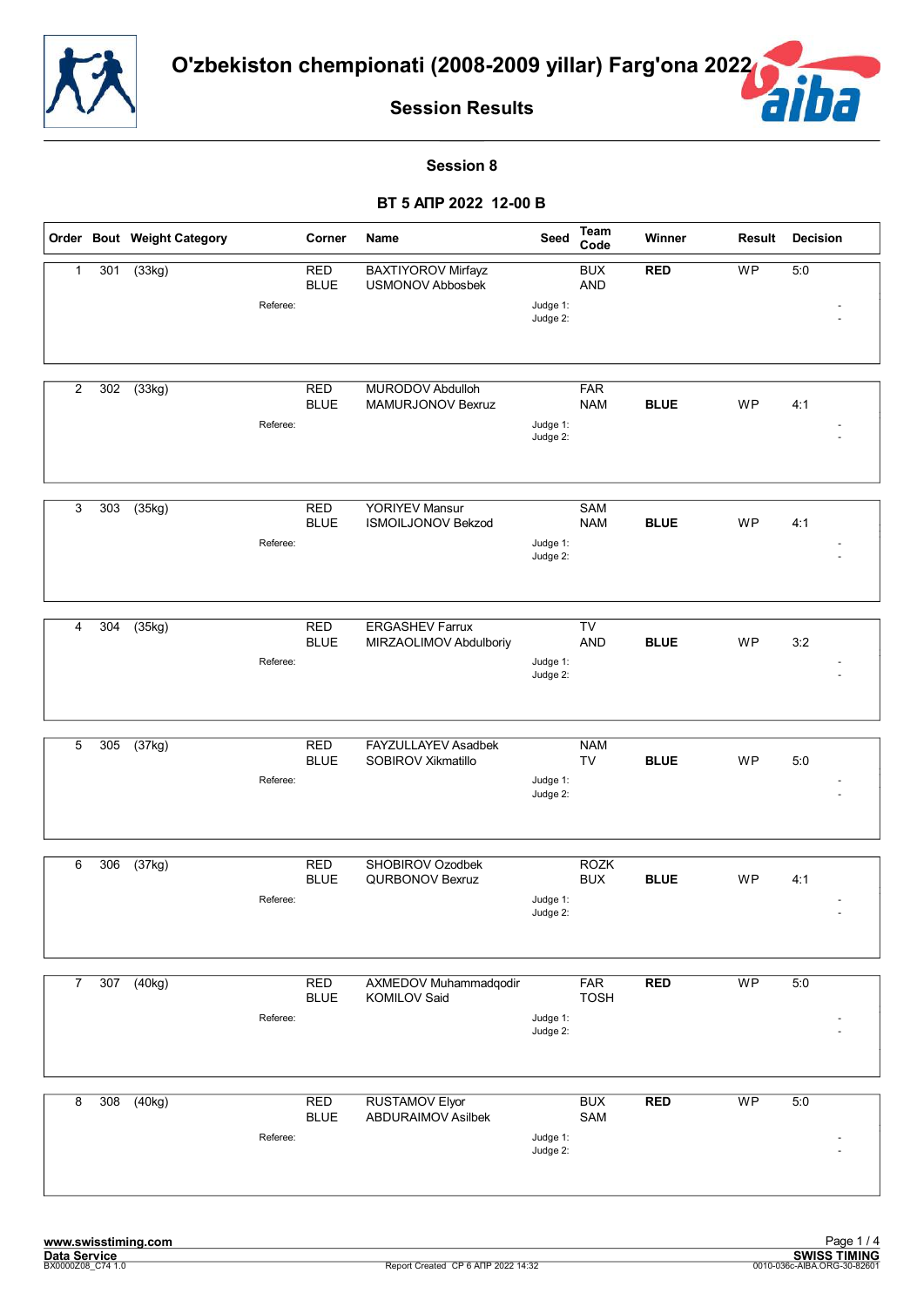![](_page_44_Picture_0.jpeg)

![](_page_44_Picture_2.jpeg)

#### **Session 8**

|    |     | Order Bout Weight Category |          | Corner                    | Name                                               | Seed                 | Team<br>Code              | Winner      | Result     | <b>Decision</b> |
|----|-----|----------------------------|----------|---------------------------|----------------------------------------------------|----------------------|---------------------------|-------------|------------|-----------------|
| 9  | 309 | (43kg)                     | Referee: | <b>RED</b><br><b>BLUE</b> | <b>SALIMOV Azizbek</b><br>MAHSUMURODOV Dilmuhammad | Judge 1:<br>Judge 2: | <b>XOR</b><br><b>FAR</b>  | <b>BLUE</b> | <b>WP</b>  | 5:0             |
| 10 | 310 | $\sqrt{(43kg)}$            | Referee: | <b>RED</b><br><b>BLUE</b> | AMIRJONOV Akbar<br><b>URAIMOV Axadbek</b>          | Judge 1:<br>Judge 2: | SAM<br><b>AND</b>         | <b>RED</b>  | <b>WP</b>  | 3:2             |
| 11 | 311 | (46kg)                     | Referee: | <b>RED</b><br><b>BLUE</b> | XASANOV Muhammadaziz<br><b>ISLOMQULOV Shoxrux</b>  | Judge 1:<br>Judge 2: | <b>FAR</b><br><b>SIR</b>  | <b>RED</b>  | <b>WP</b>  | 5:0             |
| 12 | 312 | (46kg)                     | Referee: | <b>RED</b><br><b>BLUE</b> | <b>ERKINOV Diyorbek</b><br><b>TOLIPOV Afruz</b>    | Judge 1:<br>Judge 2: | <b>NAM</b><br>QASH        | <b>BLUE</b> | WP         | 5:0             |
| 13 | 313 | (49kg)                     | Referee: | <b>RED</b><br><b>BLUE</b> | ZAYNIDDINOV Jahongir<br>ABDURAHIMOV Muhammadaziz   | Judge 1:<br>Judge 2: | <b>BUX</b><br><b>FAR</b>  | <b>RED</b>  | <b>WP</b>  | 5:0             |
| 14 | 314 | (49kg)                     | Referee: | <b>RED</b><br><b>BLUE</b> | <b>IKROMOV Azizbek</b><br>RAXMATULLAYEV Suxrob     | Judge 1:<br>Judge 2: | <b>NAM</b><br>SAM         | <b>BLUE</b> | WP         | 3:2             |
| 15 | 315 | (52kg)                     | Referee: | <b>RED</b><br><b>BLUE</b> | SHAXOBIDDINOV Muhammad<br>O'RMONOV Ozodbek         | Judge 1:<br>Judge 2: | <b>ROZK</b><br><b>AND</b> | <b>BLUE</b> | WP         | 5:0             |
| 16 | 316 | (52kg)                     | Referee: | RED<br><b>BLUE</b>        | <b>TOJIBOYEV Umarjon</b><br>MAVLONOV Azizbek       | Judge 1:<br>Judge 2: | TV<br>FAR                 | <b>BLUE</b> | <b>RSC</b> |                 |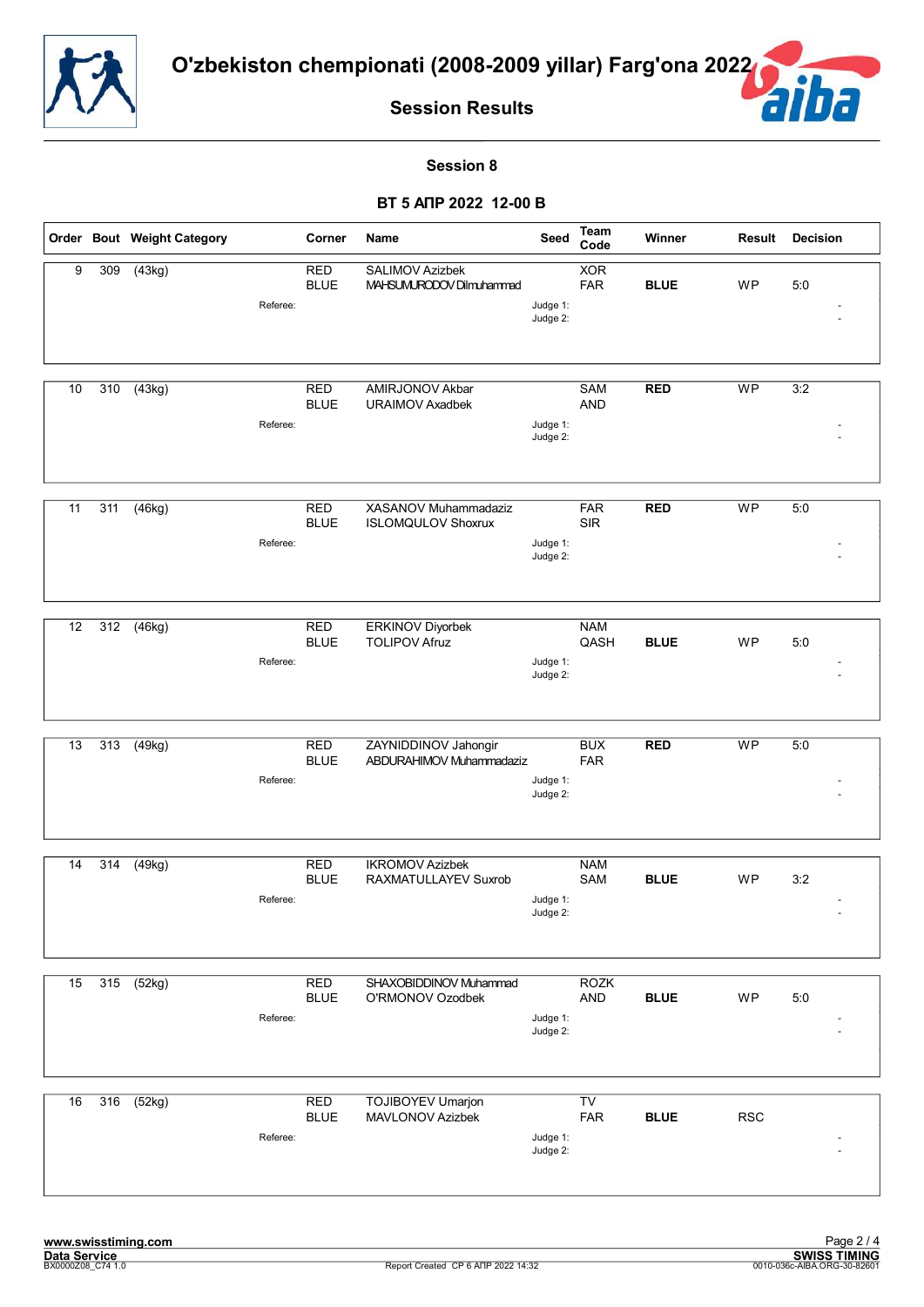![](_page_45_Picture_0.jpeg)

![](_page_45_Picture_2.jpeg)

#### **Session 8**

|    |     | Order Bout Weight Category |          | Corner                    | Name                                                 | Seed                 | <b>Team</b><br>Code                  | Winner      | Result     | <b>Decision</b> |
|----|-----|----------------------------|----------|---------------------------|------------------------------------------------------|----------------------|--------------------------------------|-------------|------------|-----------------|
| 17 | 317 | (55kg)                     | Referee: | <b>RED</b><br><b>BLUE</b> | SHAXBOZOV Alixon<br>NUSRATULLAYEV Shaxinbek          | Judge 1:<br>Judge 2: | $\overline{\text{TV}}$<br><b>BUX</b> | <b>RED</b>  | <b>WP</b>  | 5:0             |
| 18 | 318 | (55kg)                     | Referee: | <b>RED</b><br><b>BLUE</b> | ABDUKARIMOV Zoxirshox<br>SALIMOV Shaxboz             | Judge 1:<br>Judge 2: | <b>AND</b><br><b>FAR</b>             | <b>BLUE</b> | <b>RSC</b> |                 |
| 19 | 319 | (58kg)                     | Referee: | <b>RED</b><br><b>BLUE</b> | CHO'LPONOV Sanjar<br><b>TOJIXONOV Nurjon</b>         | Judge 1:<br>Judge 2: | JIZ<br><b>FAR</b>                    | <b>BLUE</b> | WP         | 5:0             |
| 20 | 320 | (58kg)                     | Referee: | <b>RED</b><br><b>BLUE</b> | AXMADJONOV Abubakr<br>ISMOILOV Minxojiddin           | Judge 1:<br>Judge 2: | <b>FAR</b><br><b>AND</b>             | <b>RED</b>  | <b>WP</b>  | 4:1             |
| 21 | 321 | (61kg)                     | Referee: | <b>RED</b><br><b>BLUE</b> | SADULLAYEV Sardorbek<br>USMONJONOV Jasur             | Judge 1:<br>Judge 2: | <b>FAR</b><br><b>TOSH</b>            | <b>BLUE</b> | WP         | 5:0             |
| 22 | 322 | (61kg)                     | Referee: | <b>RED</b><br><b>BLUE</b> | XALIMJONOV Muzaffar<br><b>BOBOYEV Shoxrux</b>        | Judge 1:<br>Judge 2: | <b>NAM</b><br><b>BUX</b>             | <b>RED</b>  | <b>RSC</b> |                 |
| 23 | 323 | (64kg)                     | Referee: | <b>RED</b><br><b>BLUE</b> | ALLABERGANOV Xasanboy<br>ALIQULOV Jamoliddin         | Judge 1:<br>Judge 2: | <b>XOR</b><br>JIZ                    | <b>BLUE</b> | WP         | 5:0             |
| 24 | 324 | (64kg)                     | Referee: | <b>RED</b><br><b>BLUE</b> | <b>SAIDOV Salimboy</b><br><b>BAXODIROV Mironshox</b> | Judge 1:<br>Judge 2: | <b>TOSH</b><br><b>BUX</b>            | <b>RED</b>  | RSC        |                 |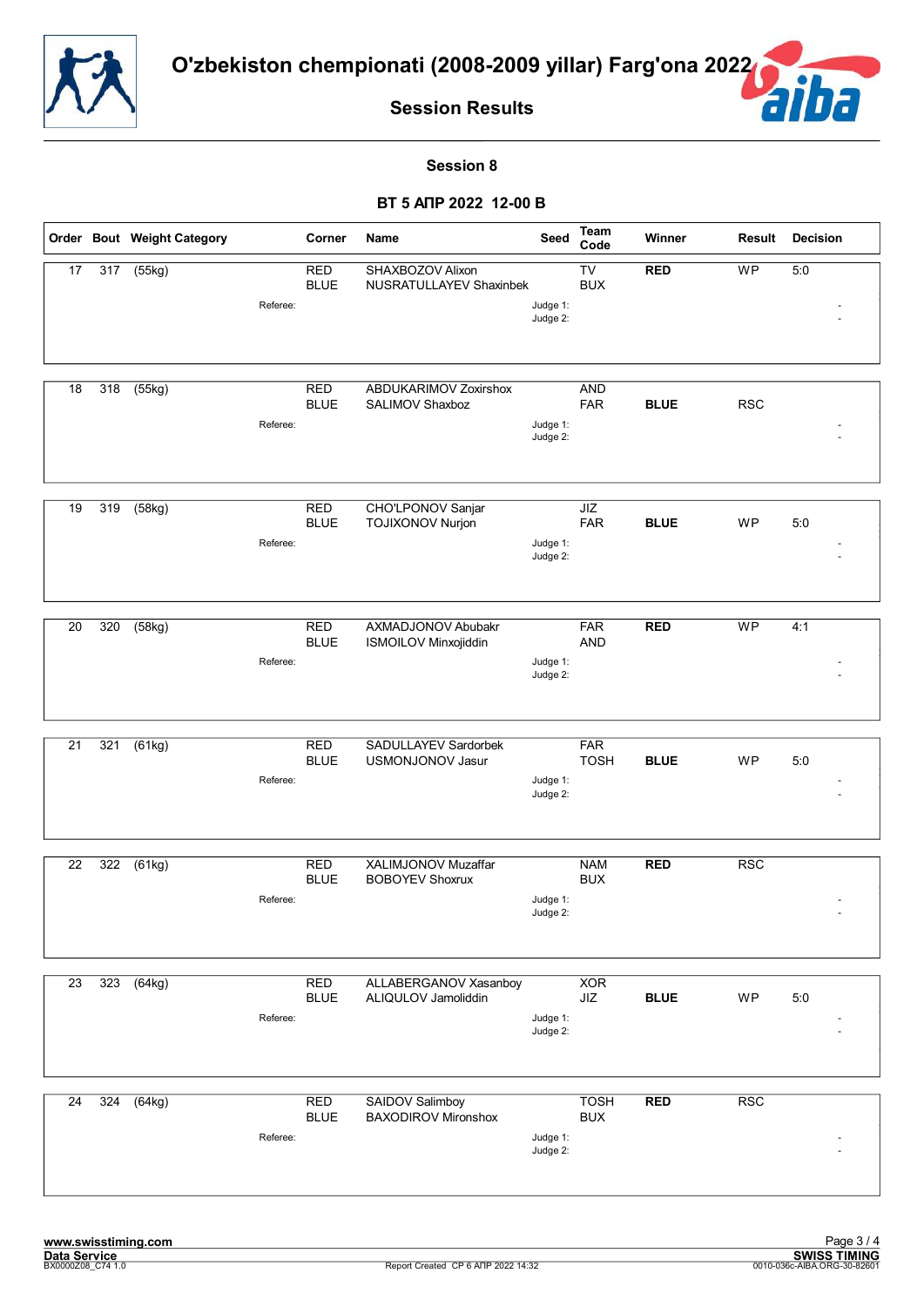![](_page_46_Picture_0.jpeg)

![](_page_46_Picture_2.jpeg)

#### **Session 8**

|    |     | Order Bout Weight Category |          | Corner                    | Name                                    | Seed                 | Team<br>Code             | Winner      | Result     | <b>Decision</b> |
|----|-----|----------------------------|----------|---------------------------|-----------------------------------------|----------------------|--------------------------|-------------|------------|-----------------|
| 25 | 325 | (67kg)                     |          | <b>RED</b><br><b>BLUE</b> | QUDRATOV Kamol<br>AMONTURDIYEV Abduvali |                      | <b>SAM</b><br><b>SUR</b> | <b>RED</b>  | <b>RSC</b> |                 |
|    |     |                            | Referee: |                           |                                         | Judge 1:<br>Judge 2: |                          |             |            |                 |
|    |     |                            |          |                           |                                         |                      |                          |             |            |                 |
| 26 | 326 | (67kg)                     |          | <b>RED</b>                | MAMAJONOV Og'abek                       |                      | <b>AND</b>               |             |            |                 |
|    |     |                            |          | <b>BLUE</b>               | <b>IBRAGIMOV Ruslan</b>                 |                      | AND                      | <b>BLUE</b> | <b>WP</b>  | 4:1             |
|    |     |                            | Referee: |                           |                                         | Judge 1:<br>Judge 2: |                          |             |            |                 |
|    |     |                            |          |                           |                                         |                      |                          |             |            |                 |
| 27 | 327 | (70kg)                     |          | <b>RED</b>                | <b>NORBOYEV Usmonbek</b>                |                      | SAM                      | <b>RED</b>  | WP         | 3:2             |
|    |     |                            | Referee: | <b>BLUE</b>               | MELIYEV Maxmudxon                       | Judge 1:             | JIZ                      |             |            |                 |
|    |     |                            |          |                           |                                         | Judge 2:             |                          |             |            |                 |
|    |     |                            |          |                           |                                         |                      |                          |             |            |                 |
| 28 | 328 | (70kg)                     |          | <b>RED</b>                | <b>AZIMJONOV Shuxrat</b>                |                      | SIR                      |             |            |                 |
|    |     |                            | Referee: | <b>BLUE</b>               | RAVSHONBEKOV Xojiakbar                  | Judge 1:             | <b>XOR</b>               | <b>BLUE</b> | <b>WP</b>  | 5:0             |
|    |     |                            |          |                           |                                         | Judge 2:             |                          |             |            |                 |
|    |     |                            |          |                           |                                         |                      |                          |             |            |                 |
| 29 | 329 | $(+70kg)$                  |          | <b>RED</b>                | <b>TURSUNOV Salohiddin</b>              |                      | <b>FAR</b>               |             |            |                 |
|    |     |                            | Referee: | <b>BLUE</b>               | PANJIYEV Abbos                          | Judge 1:             | <b>SUR</b>               | <b>BLUE</b> | <b>WP</b>  | 3:2             |
|    |     |                            |          |                           |                                         | Judge 2:             |                          |             |            |                 |
|    |     |                            |          |                           |                                         |                      |                          |             |            |                 |
| 30 | 330 | $(+70kg)$                  |          | <b>RED</b>                | SHOMURODOV Muhammadmurod                |                      | <b>SAM</b>               |             |            |                 |
|    |     |                            |          | <b>BLUE</b>               | <b>IBROHIMOV Quvonchbek</b>             |                      | <b>AND</b>               | <b>BLUE</b> | WP         | 3:2             |
|    |     |                            | Referee: |                           |                                         | Judge 1:<br>Judge 2: |                          |             |            |                 |
|    |     |                            |          |                           |                                         |                      |                          |             |            |                 |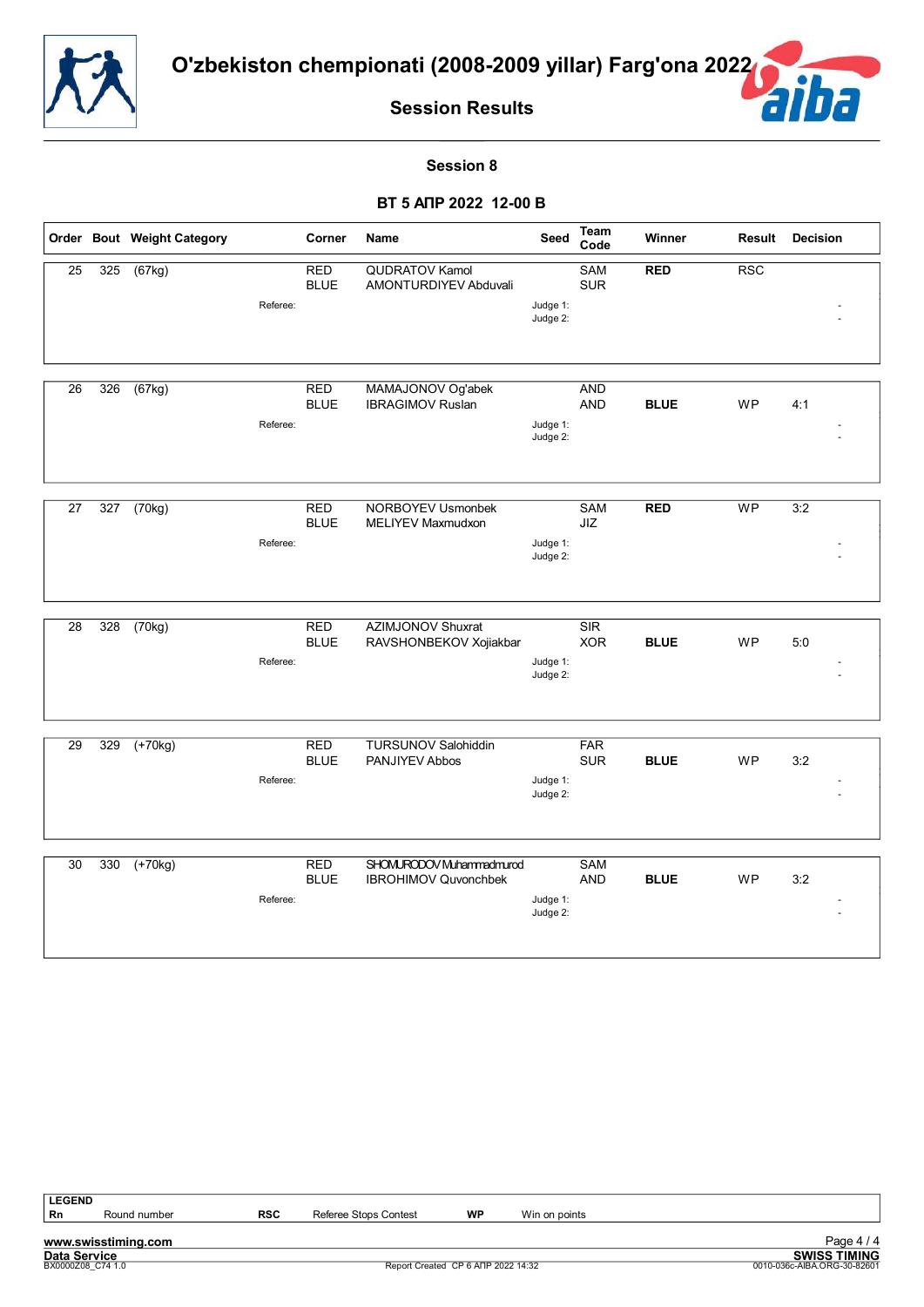![](_page_47_Picture_0.jpeg)

![](_page_47_Picture_2.jpeg)

#### **Session 9**

|   |     | Order Bout Weight Category |               | Corner                    | Name                                                  | Seed                                                                        | <b>Team</b><br>Code                   | Winner                                                                                                                         | Result    | <b>Decision</b> |                                           |
|---|-----|----------------------------|---------------|---------------------------|-------------------------------------------------------|-----------------------------------------------------------------------------|---------------------------------------|--------------------------------------------------------------------------------------------------------------------------------|-----------|-----------------|-------------------------------------------|
| 1 | 331 | (33kg)                     |               | <b>RED</b><br><b>BLUE</b> | G'ULOMJONOV Temur<br>NISHONOV Nodir                   |                                                                             | <b>FAR</b><br>JIZ                     | <b>RED</b>                                                                                                                     | <b>WP</b> | 5:0             |                                           |
|   |     |                            | Referee: BUX  |                           | SULEYMANOVA Feruza                                    | Judge 1: SIR<br>Judge 2:<br>Judge 3:<br>Judge 4:<br>Judge 5:                | QQR<br><b>NAM</b><br>TV<br><b>AND</b> | <b>BOBORAHIMOV Akmal</b><br><b>AMETOV Ruslan</b><br>MIRZAKBAROV Abduqaxxor<br><b>JOLDASEV Baurjan</b><br>NO'MONOV Mamatibrohim |           |                 | 30:27<br>29:28<br>29:28<br>29:28<br>30:27 |
| 2 | 332 | (33kg)                     |               | <b>RED</b><br><b>BLUE</b> | <b>BAXTIYOROV Mirfayz</b><br><b>MAMURJONOV Bexruz</b> |                                                                             | <b>BUX</b><br><b>NAM</b>              | <b>RED</b>                                                                                                                     | <b>WP</b> | 3:2             |                                           |
|   |     |                            | Referee: XOR  |                           | <b>RAXIMKULIYEV Gulasal</b>                           | Judge 1: TV<br>Judge 2:<br>Judge 3: SAM<br>Judge 4:<br>Judge 5: XOR         | <b>FAR</b><br><b>SUR</b>              | <b>TO'LAGANOV Karim</b><br>SOLIYEV Jahongir<br>ASATULLAYEVA Nurxon<br>XAITQULOV Jaloliddin<br>JALGASOV Ruslan                  |           |                 | 30:27<br>28:29<br>29:28<br>29:28<br>27:30 |
| 3 | 333 | (35kg)                     |               | <b>RED</b><br><b>BLUE</b> | <b>ISMOILOV Imron</b><br>MAHAMADJONOV Mahmudjon       |                                                                             | <b>TOSH</b><br><b>FAR</b>             | <b>BLUE</b>                                                                                                                    | <b>WP</b> | 3:2             |                                           |
|   |     |                            | Referee: FAR  |                           | <b>AKROMOV I</b>                                      | Judge 1: TV<br>Judge 2: NAM<br>Judge 3:<br>Judge 4:<br>Judge 5:             | JIZ<br>QQR<br>SAM                     | <b>XIDIROV Sodiq</b><br>ERGASHEV Xasanboy<br>FARMONOV Ziyod<br>QURBONOV Quatbay<br>ABDUALIMOV Asliddin                         |           |                 | 29:28<br>28:29<br>27:30<br>29:28<br>27:30 |
| 4 | 334 | (35kg)                     |               | <b>RED</b>                | <b>ISMOILJONOV Bekzod</b>                             |                                                                             | <b>NAM</b>                            | <b>RED</b>                                                                                                                     | <b>WP</b> | 4:1             |                                           |
|   |     |                            |               | <b>BLUE</b>               | MIRZAOLIMOV Abdulboriy                                |                                                                             | <b>AND</b>                            |                                                                                                                                |           |                 |                                           |
|   |     |                            | Referee: TOSH |                           | <b>TULEBAYEV Rasul</b>                                | Judge 1: TV<br>Judge 2: FAR<br>Judge 3:<br>Judge 4:<br>Judge 5:             | <b>TOSH</b><br>QQR<br><b>BUX</b>      | <b>ANASHEV Valixan</b><br>SOLIYEV Jahongir<br>XIDIROV Gulom<br><b>AMETOV Ruslan</b><br>RAXMATOV Suxrob                         |           |                 | 28:29<br>30:27<br>29:28<br>29:28<br>29:28 |
|   |     |                            |               |                           |                                                       |                                                                             |                                       |                                                                                                                                |           |                 |                                           |
| 5 | 335 | (37kg)                     |               | <b>RED</b><br><b>BLUE</b> | XALIMOV Odilshox<br><b>ASHUROV Elyor</b>              |                                                                             | <b>TV</b><br>QASH                     | <b>RED</b>                                                                                                                     | <b>WP</b> | 5:0             |                                           |
|   |     |                            | Referee: SAM  |                           | <b>ASATULLAYEVA Nurxon</b>                            | Judge 1: BUX<br>Judge 2: AND<br>Judge 3:<br>Judge 4: FAR<br>Judge 5: SIR    | JIZ                                   | SULEYMANOVA Feruza<br>AXMADALIYEV Kozim<br><b>BADALOV Shavkat</b><br><b>TURSUNOV Xamid</b><br><b>BOBORAHIMOV Akmal</b>         |           |                 | 30:27<br>29:28<br>29:28<br>29:28<br>29:28 |
| 6 | 336 | (37kg)                     |               | <b>RED</b>                | SOBIROV Xikmatillo                                    |                                                                             | TV                                    |                                                                                                                                |           |                 |                                           |
|   |     |                            |               | <b>BLUE</b>               | <b>QURBONOV Bexruz</b>                                |                                                                             | <b>BUX</b>                            | <b>BLUE</b>                                                                                                                    | <b>WP</b> | 5:0             |                                           |
|   |     |                            | Referee: NAM  |                           | MIRZAKBAROV Abduqaxxor                                | Judge 1: XOR<br>Judge 2:<br>Judge 3: AND<br>Judge 4: NAM<br>Judge 5:        | QQR<br><b>TOSH</b>                    | JALGASOV Ruslan<br>QURBONOV Quatbay<br>NO'MONOV Mamatibrohim<br>ERGASHEV Xasanboy<br><b>TULEBAYEV Rasul</b>                    |           |                 | 28:29<br>28:29<br>28:29<br>27:30<br>28:29 |
| 7 | 337 | (40kg)                     |               | <b>RED</b>                | EGAMBERDIYEV Saydulloh                                |                                                                             | <b>FAR</b>                            | <b>RED</b>                                                                                                                     | <b>WP</b> | 3:2             |                                           |
|   |     |                            |               | <b>BLUE</b>               | MUHAMMADJONOV Amirxon                                 |                                                                             | <b>FAR</b>                            |                                                                                                                                |           |                 |                                           |
|   |     |                            | Referee: TV   |                           | <b>ANASHEV Valixan</b>                                | Judge 1: TV<br>Judge 2: SUR<br>Judge 3: TOSH<br>Judge 4: BUX<br>Judge 5:    | SAM                                   | JOLDASEV Baurjan<br>XAITQULOV Jaloliddin<br>XIDIROV Gulom<br>RAXMATOV Suxrob<br>ABDUALIMOV Asliddin                            |           |                 | 29:28<br>29:28<br>28:29<br>27:30<br>29:28 |
| 8 | 338 | (40kg)                     |               | RED<br><b>BLUE</b>        | AXMEDOV Muhammadqodir<br><b>RUSTAMOV Elyor</b>        |                                                                             | <b>FAR</b><br><b>BUX</b>              | <b>BLUE</b>                                                                                                                    | <b>WP</b> | 5:0             |                                           |
|   |     |                            | Referee: XOR  |                           | JALGASOV Ruslan                                       | Judge 1: AND<br>Judge 2: NAM<br>Judge 3: SAM<br>Judge 4: TV<br>Judge 5: JIZ |                                       | AXMADALIYEV Kozim<br>MIRZAKBAROV Abduqaxxor<br>ASATULLAYEVA Nurxon<br>TO'LAGANOV Karim<br>FARMONOV Ziyod                       |           |                 | 28:29<br>27:30<br>27:30<br>27:30<br>27:30 |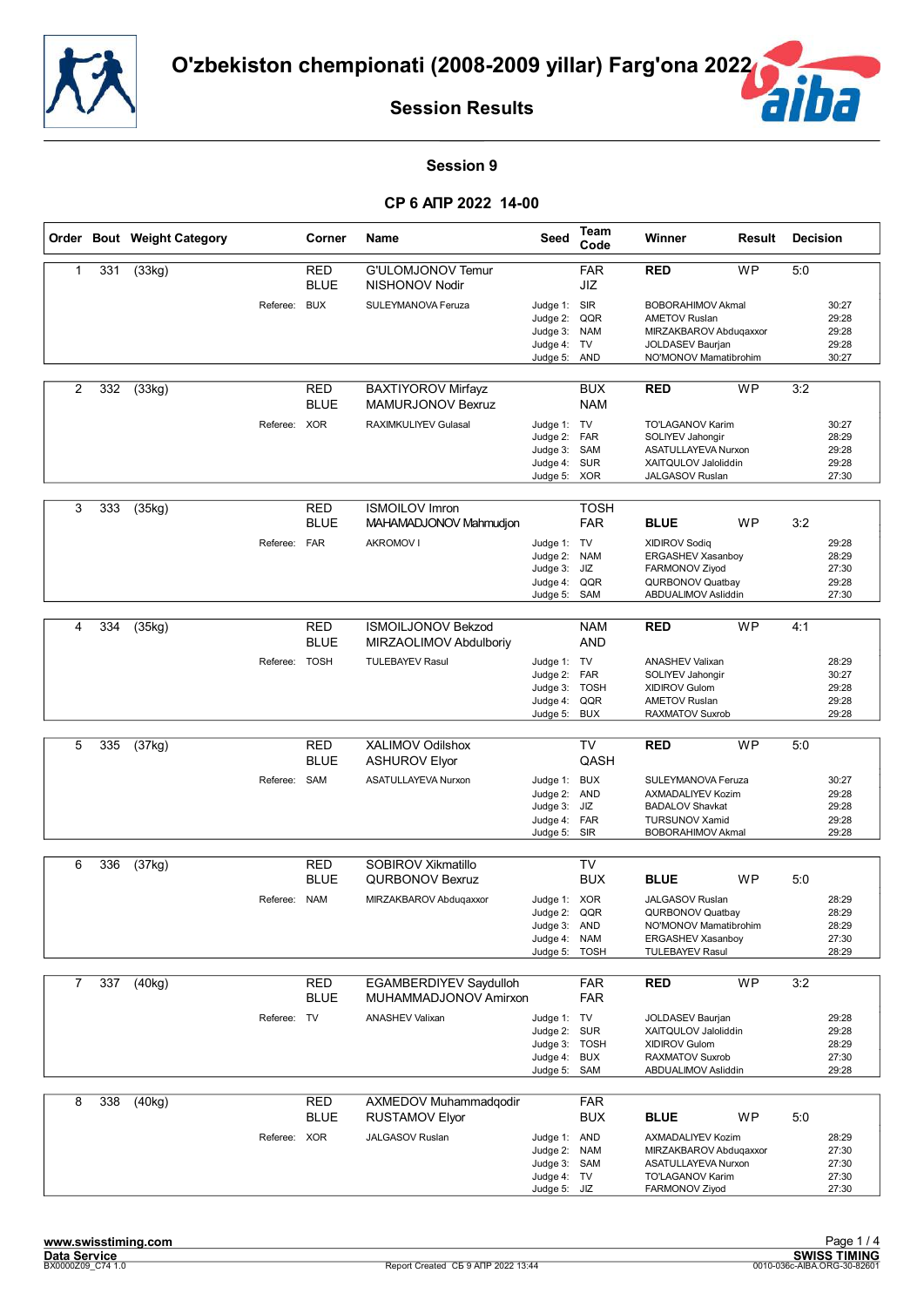![](_page_48_Picture_0.jpeg)

![](_page_48_Picture_2.jpeg)

#### **Session 9**

|    |     | Order Bout Weight Category |              | Corner                    | <b>Name</b>                                      | Seed                                                                         | Team<br>Code                                  | Winner                                                                                                                                     | Result     | <b>Decision</b> |                                               |
|----|-----|----------------------------|--------------|---------------------------|--------------------------------------------------|------------------------------------------------------------------------------|-----------------------------------------------|--------------------------------------------------------------------------------------------------------------------------------------------|------------|-----------------|-----------------------------------------------|
| 9  | 339 | (43kg)                     |              | <b>RED</b><br><b>BLUE</b> | SHOKIRJONOV Ibrohim<br><b>SHARIPOV Abrorbek</b>  |                                                                              | <b>TOSH</b><br><b>XOR</b>                     | <b>RED</b>                                                                                                                                 | <b>WP</b>  | 4:1             |                                               |
|    |     |                            | Referee: SIR |                           | <b>BOBORAHIMOV Akmal</b>                         | Judge 1: SUR<br>Judge 2:<br>Judge 3: NAM<br>Judge 4: JIZ                     | TV                                            | XAITQULOV Jaloliddin<br><b>XIDIROV Sodiq</b><br>ERGASHEV Xasanboy<br><b>BADALOV Shavkat</b>                                                |            |                 | 29:28<br>29:28<br>29:28<br>29:28              |
|    |     |                            |              |                           |                                                  | Judge 5:                                                                     | QQR                                           | QURBONOV Quatbay                                                                                                                           |            |                 | 27:30                                         |
| 10 | 340 | (43kg)                     |              | <b>RED</b><br><b>BLUE</b> | MAHSUMURODOV Dilmuhammad<br>AMINJONOV Akbar      |                                                                              | <b>FAR</b><br>SAM                             | <b>RED</b>                                                                                                                                 | <b>WP</b>  | 5:0             |                                               |
|    |     |                            | Referee: BUX |                           | <b>RAXMATOV Suxrob</b>                           | Judge 1: QQR<br>Judge 2: TOSH<br>Judge 3:<br>Judge 4: XOR<br>Judge 5:        | TV<br><b>NAM</b>                              | <b>AMETOV Ruslan</b><br>XIDIROV Gulom<br><b>JOLDASEV Baurjan</b><br>RAXIMKULIYEV Gulasal<br>MIRZAKBAROV Abduqaxxor                         |            |                 | 30:27<br>30:27<br>30:27<br>30:27<br>30:27     |
| 11 | 341 | (46kg)                     |              | RED<br><b>BLUE</b>        | XAYDAROV Do'stmuhammad<br>SATTOROV Abdurahmonion |                                                                              | <b>TV</b><br><b>FAR</b>                       | <b>BLUE</b>                                                                                                                                | <b>WP</b>  | 3:2             |                                               |
|    |     |                            | Referee:     | SAM                       | ABDUALIMOV Asliddin                              | Judge 1:<br>Judge 2:<br>Judge 3: SUR<br>Judge 4:<br>Judge 5:                 | <b>BUX</b><br><b>XOR</b><br>JIZ<br><b>AND</b> | SULEYMANOVA Feruza<br><b>JALGASOV Ruslan</b><br>XAITQULOV Jaloliddin<br>FARMONOV Ziyod<br>AXMADALIYEV Kozim                                |            |                 | 29:28<br>29:28<br>28:29<br>28:29<br>28:29     |
| 12 | 342 | (46kg)                     |              | <b>RED</b>                | XASANOV Muhammadaziz                             |                                                                              | <b>FAR</b>                                    |                                                                                                                                            |            |                 |                                               |
|    |     |                            |              | <b>BLUE</b>               | <b>TOLIPOV Afruz</b>                             |                                                                              | QASH                                          | <b>BLUE</b>                                                                                                                                | <b>WP</b>  | 3:2             |                                               |
|    |     |                            | Referee: AND |                           | NO'MONOV Mamatibrohim                            | Judge 1: SAM<br>Judge 2: TOSH<br>Judge 3:<br>Judge 4: TV<br>Judge 5: JIZ     | <b>NAM</b>                                    | ASATULLAYEVA Nurxon<br>XIDIROV Gulom<br>ERGASHEV Xasanboy<br>JOLDASEV Baurjan<br><b>BADALOV Shavkat</b>                                    |            |                 | 29:28<br>27:30<br>28:29<br>29:28<br>28:29     |
|    |     |                            |              |                           |                                                  |                                                                              | TV                                            |                                                                                                                                            |            |                 |                                               |
| 13 | 343 | (49kg)                     |              | <b>RED</b><br><b>BLUE</b> | FARHODOV Beknur<br><b>BOBOJONOV G'ofurbek</b>    |                                                                              | <b>TV</b>                                     | <b>BLUE</b>                                                                                                                                | <b>WP</b>  | 4:1             |                                               |
|    |     |                            | Referee: JIZ |                           | FARMONOV Ziyod                                   | Judge 1: SIR<br>Judge 2:<br>Judge 3:<br>Judge 4: TOSH<br>Judge 5:            | <b>BUX</b><br>QQR<br>FAR                      | <b>BOBORAHIMOV Akmal</b><br><b>RAXMATOV Suxrob</b><br>QURBONOV Quatbay<br><b>TULEBAYEV Rasul</b><br>SOLIYEV Jahongir                       |            |                 | 29:28<br>27:30<br>28:29<br>27:30<br>28:29     |
| 14 | 344 | (49kg)                     |              | RED                       | ZAYNIDDINOV Jahongir                             |                                                                              | <b>BUX</b>                                    |                                                                                                                                            |            |                 |                                               |
|    |     |                            |              | <b>BLUE</b>               | RAXMATULLAYEV Suxrob                             |                                                                              | SAM                                           | <b>BLUE</b>                                                                                                                                | <b>WP</b>  | 3:2             |                                               |
|    |     |                            | Referee: FAR |                           | <b>TURSUNOV Xamid</b>                            | Judge 1: AND<br>Judge 2:<br>Judge 3: FAR<br>Judge 4: TV<br>Judge 5: TV       | <b>NAM</b>                                    | <b>AXMADALIYEV Kozim</b><br>MIRZAKBAROV Abduqaxxor<br>ALIQULOV Olim<br>TO'LAGANOV Karim<br>JOLDASEV Baurjan                                |            |                 | 27:29<br>* 28:28<br>28:28 *<br>29:27<br>27:29 |
| 15 | 345 | (52kg)                     |              | RED                       | SADILLAXO'JAYEV Saidxo'ja                        |                                                                              | <b>TOSH</b>                                   | <b>RED</b>                                                                                                                                 | <b>WO</b>  |                 |                                               |
|    |     |                            |              | <b>BLUE</b>               | <b>ILHOMOV Sunnat</b>                            |                                                                              | SAM                                           |                                                                                                                                            |            |                 |                                               |
|    |     |                            | Referee:     |                           |                                                  | Judge 1:<br>Judge 2:                                                         |                                               |                                                                                                                                            |            |                 |                                               |
| 16 | 346 | (52kg)                     |              | <b>RED</b>                | O'RMONOV Ozodbek                                 |                                                                              | <b>AND</b>                                    |                                                                                                                                            |            |                 |                                               |
|    |     |                            | Referee: TV  | <b>BLUE</b>               | MAVLONOV Azizbek<br>TO'LAGANOV Karim             | Judge 1: TV<br>Judge 2: TOSH<br>Judge 3: JIZ<br>Judge 4: SAM<br>Judge 5: SIR | <b>FAR</b>                                    | <b>BLUE</b><br><b>ANASHEV Valixan</b><br><b>XIDIROV Gulom</b><br><b>BADALOV Shavkat</b><br>ABDUALIMOV Asliddin<br><b>BOBORAHIMOV Akmal</b> | <b>RSC</b> | R <sub>2</sub>  | 9:10<br>9:10<br>9:10<br>9:10<br>9:10          |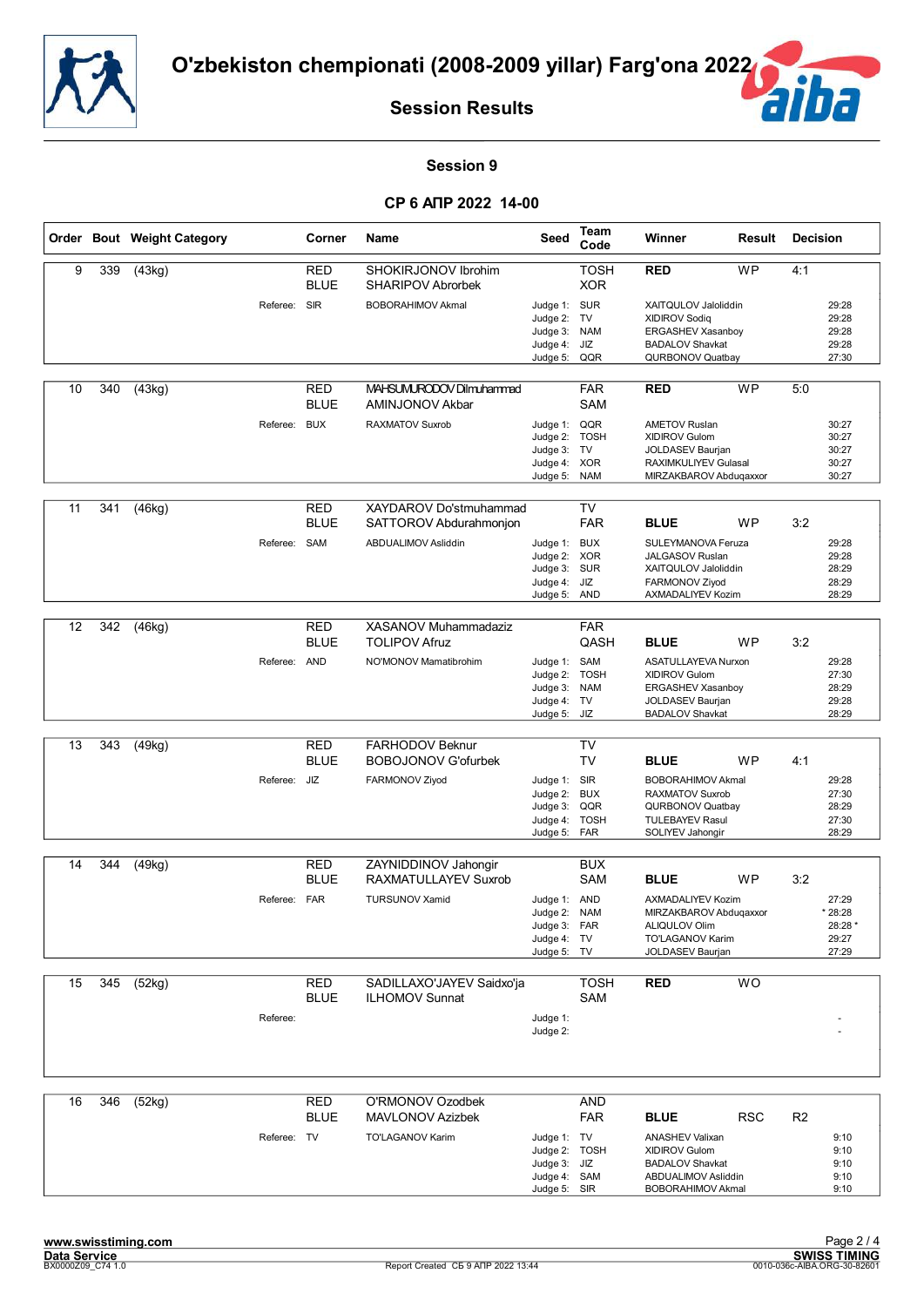![](_page_49_Picture_0.jpeg)

![](_page_49_Picture_2.jpeg)

#### **Session 9**

|    |     | Order Bout Weight Category |              | Corner                    | <b>Name</b>                                                          | Seed                                                                         | Team<br>Code                            | Winner                                                                                                                    | Result    | <b>Decision</b> |                                           |
|----|-----|----------------------------|--------------|---------------------------|----------------------------------------------------------------------|------------------------------------------------------------------------------|-----------------------------------------|---------------------------------------------------------------------------------------------------------------------------|-----------|-----------------|-------------------------------------------|
| 17 | 347 | (55kg)                     | Referee: FAR | <b>RED</b><br><b>BLUE</b> | XUSANBOYEV Yormuhammad<br>NEMATULLAYEV Shohjahon<br>SOLIYEV Jahongir | Judge 1: FAR                                                                 | <b>TV</b><br><b>ROZK</b>                | <b>BLUE</b><br>ALIQULOV Olim                                                                                              | WP        | 5:0             | 28:29                                     |
|    |     |                            |              |                           |                                                                      | Judge 2: NAM<br>Judge 3:<br>Judge 4: QQR<br>Judge 5:                         | JIZ<br><b>BUX</b>                       | MIRZAKBAROV Abduqaxxor<br>FARMONOV Ziyod<br>QURBONOV Quatbay<br>SULEYMANOVA Feruza                                        |           |                 | 28:29<br>28:29<br>28:29<br>28:29          |
| 18 | 348 | (55kg)                     |              | <b>RED</b><br><b>BLUE</b> | SHAXBOZOV Alixon<br>SALIMOV Shaxboz                                  |                                                                              | TV<br><b>FAR</b>                        | <b>RED</b>                                                                                                                | <b>WP</b> | 3:1             |                                           |
|    |     |                            | Referee: AND |                           | <b>AXMADALIYEV Kozim</b>                                             | Judge 1: SUR<br>Judge 2:<br>Judge 3:<br>Judge 4: JIZ<br>Judge 5: AND         | <b>BUX</b><br>QQR                       | XAITQULOV Jaloliddin<br><b>RAXMATOV Suxrob</b><br><b>AMETOV Ruslan</b><br><b>BADALOV Shavkat</b><br>NO'MONOV Mamatibrohim |           |                 | 29:28<br>28:28<br>29:28<br>29:28<br>28:29 |
| 19 | 349 | (58kg)                     |              | <b>RED</b><br><b>BLUE</b> | MURODILLAYEV Diyorbek<br><b>JANABAYEV Aglbek</b>                     |                                                                              | <b>BUX</b><br>QQR                       | <b>RED</b>                                                                                                                | <b>WP</b> | 5:0             |                                           |
|    |     |                            | Referee:     | <b>FAR</b>                | <b>ALIQULOV Olim</b>                                                 | Judge 1: TV<br>Judge 2: XOR<br>Judge 3: FAR<br>Judge 4:<br>Judge 5: XOR      | JIZ                                     | JOLDASEV Baurjan<br>RAXIMKULIYEV Gulasal<br><b>TURSUNOV Xamid</b><br>FARMONOV Ziyod<br>JALGASOV Ruslan                    |           |                 | 30:27<br>30:27<br>30:27<br>30:26<br>30:27 |
| 20 | 350 | (58kg)                     |              | <b>RED</b><br><b>BLUE</b> | <b>TOJIXONOV Nurjon</b><br><b>AXMADJONOV Abubakr</b>                 |                                                                              | <b>FAR</b><br><b>FAR</b>                | <b>BLUE</b>                                                                                                               | WP        | 3:2             |                                           |
|    |     |                            | Referee: NAM |                           | ERGASHEV Xasanboy                                                    | Judge 1: TV<br>Judge 2:<br>Judge 3:<br>Judge 4:<br>Judge 5:                  | <b>TOSH</b><br>QQR<br>SAM<br><b>BUX</b> | <b>XIDIROV Sodiq</b><br><b>TULEBAYEV Rasul</b><br>QURBONOV Quatbay<br>ABDUALIMOV Asliddin<br>SULEYMANOVA Feruza           |           |                 | 29:28<br>27:30<br>28:29<br>27:30<br>29:28 |
| 21 | 351 | (61kg)                     |              | <b>RED</b><br><b>BLUE</b> | XOLIQOV Ozodbek<br><b>VAFOEV Bexruzbek</b>                           |                                                                              | <b>AND</b><br><b>XOR</b>                | <b>RED</b>                                                                                                                | <b>WP</b> | 4:1             |                                           |
|    |     |                            | Referee: QQR |                           | QURBONOV Quatbay                                                     | Judge 1: TV<br>Judge 2: NAM<br>Judge 3:<br>Judge 4:<br>Judge 5:              | QQR<br>SAM<br><b>SUR</b>                | TO'LAGANOV Karim<br>MIRZAKBAROV Abduqaxxor<br><b>AMETOV Ruslan</b><br>ASATULLAYEVA Nurxon<br>XAITQULOV Jaloliddin         |           |                 | 29:28<br>29:28<br>28:29<br>29:28<br>29:28 |
| 22 | 352 | (61kg)                     |              | <b>RED</b><br><b>BLUE</b> | USMONJONOV Jasur<br>XALIMXONOV Muzaffar                              |                                                                              | <b>TOSH</b><br><b>NAM</b>               | <b>RED</b>                                                                                                                | <b>WP</b> | 5:0             |                                           |
|    |     |                            | Referee: TV  |                           | JOLDASEV Baurjan                                                     | Judge 1: FAR<br>Judge 2:<br>Judge 3: JIZ<br>Judge 4: AND<br>Judge 5: SIR     | <b>BUX</b>                              | SOLIYEV Jahongir<br>SULEYMANOVA Feruza<br>FARMONOV Ziyod<br>NO'MONOV Mamatibrohim<br><b>BOBORAHIMOV Akmal</b>             |           |                 | 29:28<br>29:28<br>29:27<br>30:27<br>30:27 |
| 23 | 353 | (64kg)                     |              | <b>RED</b><br><b>BLUE</b> | MUSTAFOQULOV Bexruz<br>MAMATISAQOV Muhammadyusuf                     |                                                                              | TV<br><b>AND</b>                        | <b>RED</b>                                                                                                                | <b>WP</b> | 4:1             |                                           |
|    |     |                            | Referee: JIZ |                           | <b>BADALOV Shavkat</b>                                               | Judge 1: FAR<br>Judge 2: NAM<br>Judge 3: SAM<br>Judge 4: BUX<br>Judge 5: XOR |                                         | ALIQULOV Olim<br>ERGASHEV Xasanboy<br>ABDUALIMOV Asliddin<br><b>RAXMATOV Suxrob</b><br>JALGASOV Ruslan                    |           |                 | 29:28<br>28:29<br>29:28<br>29:28<br>29:28 |
| 24 | 354 | (64kg)                     |              | <b>RED</b><br><b>BLUE</b> | ALIQULOV Jamoliddin<br>SAIDOV Salimboy                               |                                                                              | JIZ<br><b>TOSH</b>                      | <b>BLUE</b>                                                                                                               | <b>WO</b> |                 |                                           |
|    |     |                            | Referee:     |                           |                                                                      | Judge 1:<br>Judge 2:                                                         |                                         |                                                                                                                           |           |                 |                                           |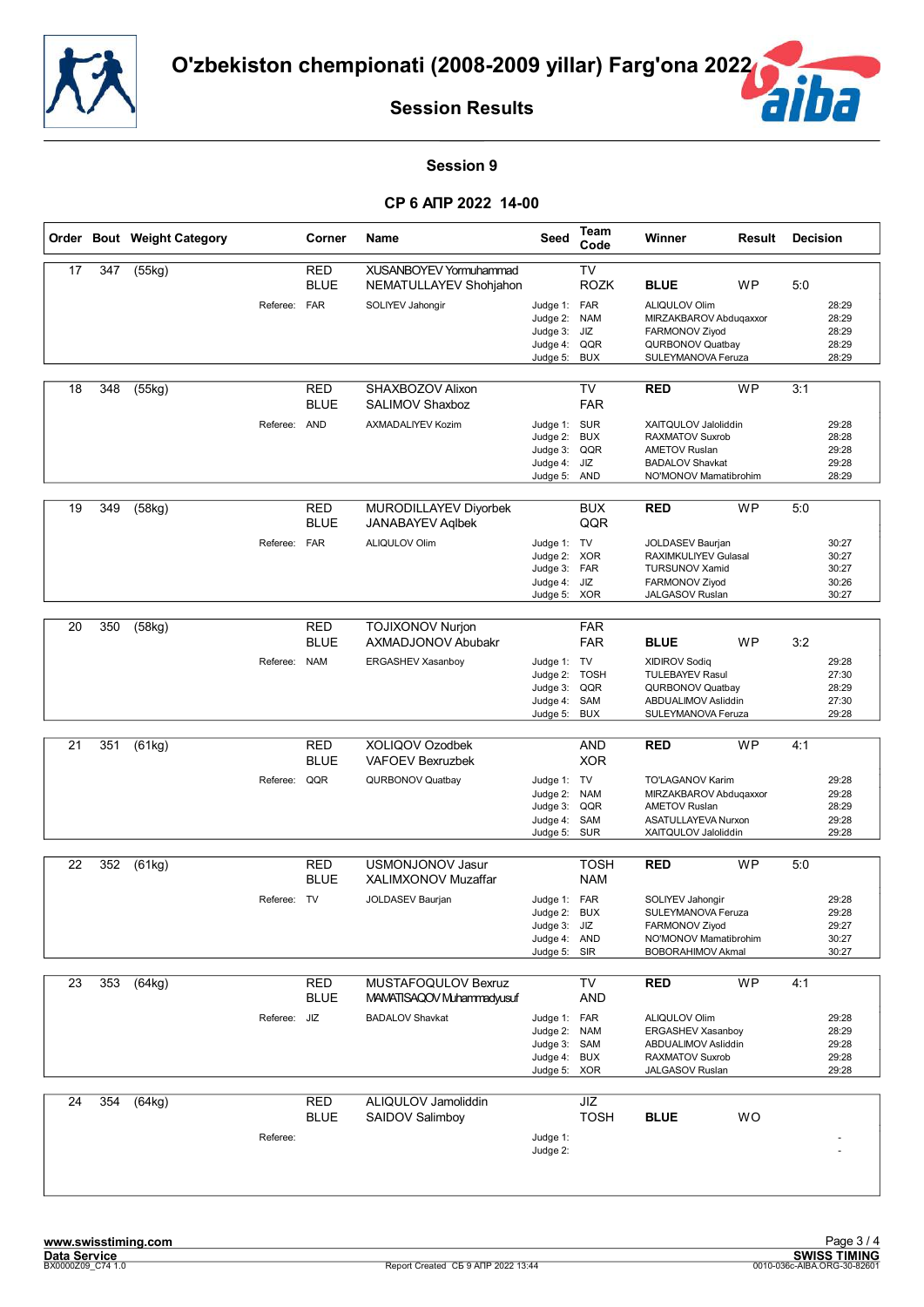![](_page_50_Picture_0.jpeg)

![](_page_50_Picture_2.jpeg)

#### **Session 9**

|    |     | Order Bout Weight Category |               | Corner                    | <b>Name</b>                                        | Seed                                                                     | Team<br>Code                                   | Winner                                                                                                                 | Result     | <b>Decision</b> |                                           |
|----|-----|----------------------------|---------------|---------------------------|----------------------------------------------------|--------------------------------------------------------------------------|------------------------------------------------|------------------------------------------------------------------------------------------------------------------------|------------|-----------------|-------------------------------------------|
| 25 | 355 | (67kg)                     |               | <b>RED</b><br><b>BLUE</b> | <b>ERGASHEV Jahongir</b><br>SOLIJONOV Ixtiyor      |                                                                          | QASH<br>TV                                     | <b>RED</b>                                                                                                             | <b>WP</b>  | 5:0             |                                           |
|    |     |                            | Referee: SUR  |                           | XAITQULOV Jaloliddin                               | Judge 1: FAR<br>Judge 2: TOSH<br>Judge 3:<br>Judge 4:<br>Judge 5:        | <b>NAM</b><br>QQR<br>BUX                       | SOLIYEV Jahongir<br><b>TULEBAYEV Rasul</b><br>MIRZAKBAROV Abduqaxxor<br>QURBONOV Quatbay<br>SULEYMANOVA Feruza         |            |                 | 30:27<br>29:28<br>29:28<br>30:27<br>29:28 |
| 26 | 356 | (67kg)                     |               | <b>RED</b><br><b>BLUE</b> | <b>QUDRATOV Kamol</b><br><b>IBRAGIMOV Ruslan</b>   |                                                                          | <b>SAM</b><br><b>AND</b>                       | <b>BLUE</b>                                                                                                            | <b>WP</b>  | 5:0             |                                           |
|    |     |                            | Referee: TOSH |                           | <b>XIDIROV Gulom</b>                               | Judge 1: TV<br>Judge 2: FAR<br>Judge 3: NAM<br>Judge 4: JIZ<br>Judge 5:  | <b>BUX</b>                                     | <b>ANASHEV Valixan</b><br>ALIQULOV Olim<br>ERGASHEV Xasanboy<br>FARMONOV Ziyod<br><b>RAXMATOV Suxrob</b>               |            |                 | 27:29<br>28:29<br>28:29<br>27:30<br>27:29 |
| 27 | 357 | (70kg)                     |               | <b>RED</b><br><b>BLUE</b> | QO'CHQOROV Doston<br>ZAYLOBIDDINOV Muxriddin       |                                                                          | JIZ<br><b>FAR</b>                              | <b>RED</b>                                                                                                             | <b>RSC</b> | R1              |                                           |
|    |     |                            | Referee:      | QQR                       | <b>AMETOV Ruslan</b>                               | Judge 1: XOR<br>Judge 2: SAM<br>Judge 3: AND<br>Judge 4: QQR<br>Judge 5: | TV                                             | JALGASOV Ruslan<br>ABDUALIMOV Asliddin<br>AXMADALIYEV Kozim<br>QURBONOV Quatbay<br>TO'LAGANOV Karim                    |            |                 |                                           |
| 28 | 358 | (70kg)                     |               | <b>RED</b><br><b>BLUE</b> | <b>NORBOYEV Usmonbek</b><br>RAVSHONBEKOV Xojiakbar |                                                                          | <b>SAM</b><br><b>XOR</b>                       | <b>BLUE</b>                                                                                                            | <b>WP</b>  | 5:0             |                                           |
|    |     |                            | Referee:      | <b>FAR</b>                | SOLIYEV Jahongir                                   | Judge 1: FAR<br>Judge 2:<br>Judge 3:<br>Judge 4: QQR<br>Judge 5:         | <b>NAM</b><br>JIZ<br><b>BUX</b>                | <b>AKROMOV I</b><br>MIRZAKBAROV Abduqaxxor<br><b>BADALOV Shavkat</b><br><b>AMETOV Ruslan</b><br><b>RAXMATOV Suxrob</b> |            |                 | 27:30<br>28:29<br>27:30<br>27:30<br>26:30 |
| 29 | 359 | $(+70kg)$                  |               | <b>RED</b><br><b>BLUE</b> | SALIXOV Islom<br><b>MAHMUDOV Nurbek</b>            |                                                                          | <b>BUX</b><br><b>TOSH</b>                      | <b>RED</b>                                                                                                             | <b>RSC</b> | R <sub>1</sub>  |                                           |
|    |     |                            | Referee: TV   |                           | <b>XIDIROV Sodiq</b>                               | Judge 1: TV<br>Judge 2: FAR<br>Judge 3:<br>Judge 4:<br>Judge 5:          | JIZ<br>SAM<br><b>SUR</b>                       | <b>JOLDASEV Baurjan</b><br>ALIQULOV Olim<br>FARMONOV Ziyod<br>ASATULLAYEVA Nurxon<br>XAITQULOV Jaloliddin              |            |                 |                                           |
| 30 | 360 | $(+70kg)$                  |               | <b>RED</b>                | PANJIYEV Abbos                                     |                                                                          | <b>SUR</b>                                     | <b>BLUE</b>                                                                                                            | <b>WP</b>  | 3:2             |                                           |
|    |     |                            | Referee:      | <b>BLUE</b><br>QQR        | <b>IBROHIMOV Quvonchbek</b><br>QURBONOV Quatbay    | Judge 1: XOR<br>Judge 2:<br>Judge 3:<br>Judge 4: NAM<br>Judge 5:         | <b>AND</b><br>FAR<br><b>TOSH</b><br><b>XOR</b> | RAXIMKULIYEV Gulasal<br>ALIQULOV Olim<br><b>XIDIROV Gulom</b><br>ERGASHEV Xasanboy<br>JALGASOV Ruslan                  |            |                 | 28:29<br>29:28<br>29:28<br>27:30<br>28:29 |

| <b>LEGEND</b>       |                     |    |              |                                    |                       |    |          |                             |
|---------------------|---------------------|----|--------------|------------------------------------|-----------------------|----|----------|-----------------------------|
|                     | Preferred winner    | Rn | Round number | <b>RSC</b>                         | Referee Stops Contest | WO | Walkover |                             |
| WP                  | Win on points       |    |              |                                    |                       |    |          |                             |
|                     | www.swisstiming.com |    |              |                                    |                       |    |          | Page $4/4$                  |
| <b>Data Service</b> |                     |    |              |                                    |                       |    |          | <b>SWISS TIMING</b>         |
|                     | BX0000Z09 C74 1.0   |    |              | Report Created CE 9 ANP 2022 13:44 |                       |    |          | 0010-036c-AIBA.ORG-30-82601 |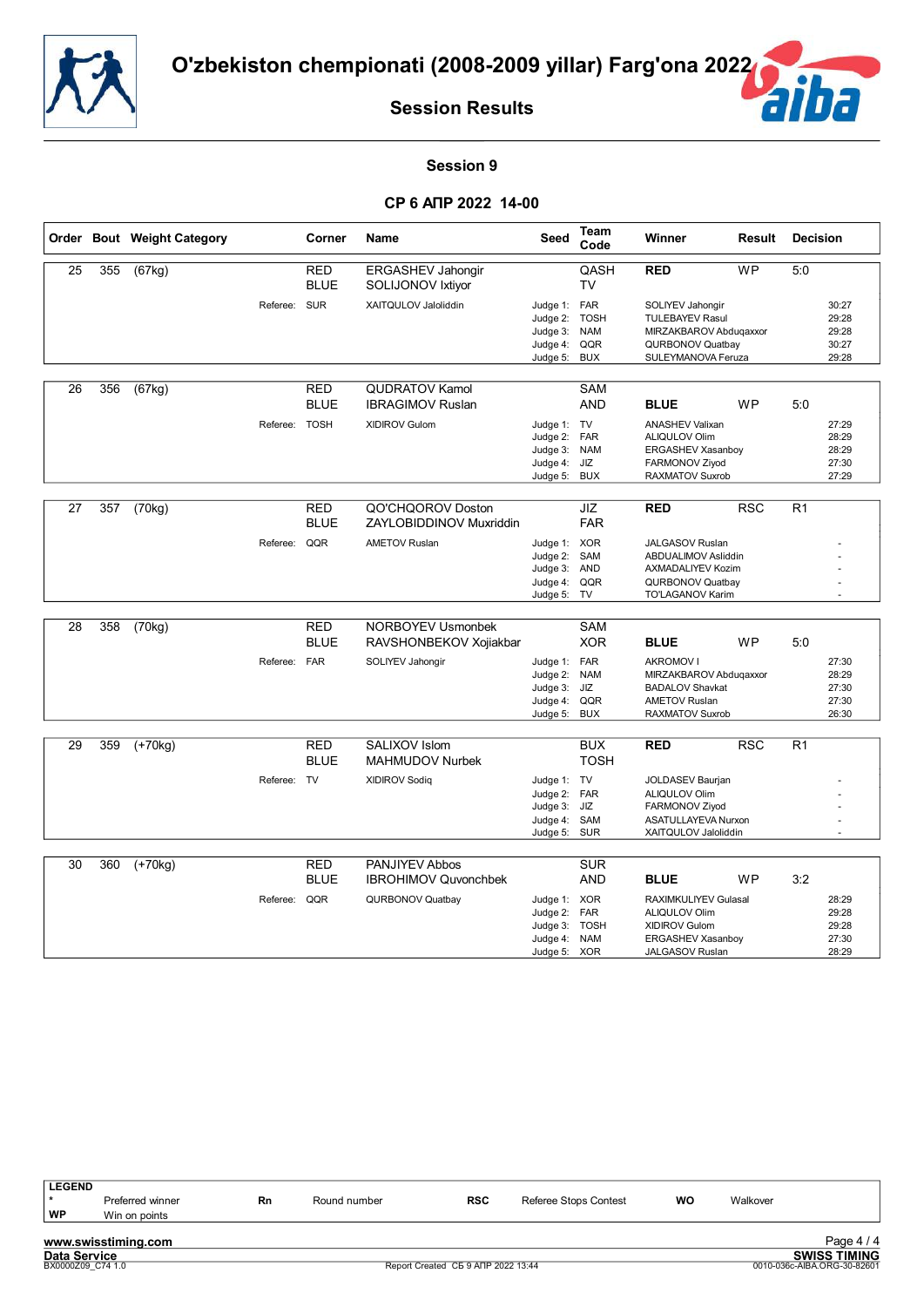![](_page_51_Picture_0.jpeg)

![](_page_51_Picture_2.jpeg)

#### **Session 10**

#### **ЧТ 7 АПР 2022 20-00**

|   |     | Order Bout Weight Category |             | Corner                    | <b>Name</b>                                          | Seed                                                                         | Team<br>Code                     | Winner                                                                                                                      | <b>Result</b> | <b>Decision</b> |                                           |
|---|-----|----------------------------|-------------|---------------------------|------------------------------------------------------|------------------------------------------------------------------------------|----------------------------------|-----------------------------------------------------------------------------------------------------------------------------|---------------|-----------------|-------------------------------------------|
| 1 | 361 | (33kg)                     |             | RED<br><b>BLUE</b>        | G'ULOMJONOV Temur<br><b>BAXTIYOROV Mirfayz</b>       |                                                                              | <b>FAR</b><br><b>BUX</b>         | <b>RED</b>                                                                                                                  | <b>WP</b>     | 5:0             |                                           |
|   |     |                            | Referee:    | SAM                       | ASATULLAYEVA Nurxon                                  | Judge 1: TV<br>Judge 2:<br>Judge 3: NAM<br>Judge 4:<br>Judge 5:              | <b>TOSH</b><br>JIZ<br><b>SUR</b> | <b>XIDIROV Sodiq</b><br>XIDIROV Gulom<br>MIRZAKBAROV Abdugaxxor<br>FARMONOV Ziyod<br>XAITQULOV Jaloliddin                   |               |                 | 30:27<br>29:28<br>29:28<br>30:27<br>30:27 |
| 2 | 362 | (35kg)                     |             | RED<br><b>BLUE</b>        | MAHAMADJONOV Mahmudjon<br><b>ISMOILJONOV Bekzod</b>  |                                                                              | <b>FAR</b><br><b>NAM</b>         | <b>RED</b>                                                                                                                  | <b>WP</b>     | 4:1             |                                           |
|   |     |                            | Referee: TV |                           | JOLDASEV Baurjan                                     | Judge 1: JIZ<br>Judge 2: AND<br>Judge 3: QQR<br>Judge 4:<br>Judge 5: SUR     | <b>BUX</b>                       | <b>BADALOV Shavkat</b><br>AXMADALIYEV Kozim<br>QURBONOV Quatbay<br>SULEYMANOVA Feruza<br>XAITQULOV Jaloliddin               |               |                 | 29:28<br>29:28<br>27:30<br>29:28<br>29:28 |
| 3 | 363 | (37kg)                     |             | <b>RED</b><br><b>BLUE</b> | <b>XALIMOV Odilshox</b><br><b>QURBONOV Bexruz</b>    |                                                                              | <b>TV</b><br><b>BUX</b>          | <b>BLUE</b>                                                                                                                 | WP            | 5:0             |                                           |
|   |     |                            | Referee:    | <b>TOSH</b>               | XIDIROV Gulom                                        | Judge 1: FAR<br>Judge 2:<br>Judge 3: AND<br>Judge 4: SIR<br>Judge 5: XOR     | <b>NAM</b>                       | SOLIYEV Jahongir<br><b>ERGASHEV Xasanboy</b><br>NO'MONOV Mamatibrohim<br><b>BOBORAHIMOV Akmal</b><br><b>JALGASOV Ruslan</b> |               |                 | 28:29<br>28:29<br>28:29<br>28:29<br>28:29 |
|   |     |                            |             |                           |                                                      |                                                                              |                                  |                                                                                                                             |               |                 |                                           |
| 4 | 364 | (40kg)                     |             | RED<br><b>BLUE</b>        | EGAMBERDIYEV Saydulloh<br><b>RUSTAMOV Elyor</b>      |                                                                              | <b>FAR</b><br><b>BUX</b>         | <b>BLUE</b>                                                                                                                 | WP            | 5:0             |                                           |
|   |     |                            | Referee:    | SAM                       | ABDUALIMOV Asliddin                                  | Judge 1: SAM<br>Judge 2:<br>Judge 3:<br>Judge 4:<br>Judge 5:                 | QQR<br>JIZ<br><b>NAM</b><br>TV   | ASATULLAYEVA Nurxon<br>QURBONOV Quatbay<br><b>BADALOV Shavkat</b><br>MIRZAKBAROV Abduqaxxor<br><b>ANASHEV Valixan</b>       |               |                 | 28:29<br>27:30<br>27:30<br>27:30<br>27:30 |
|   |     |                            |             |                           |                                                      |                                                                              |                                  |                                                                                                                             |               |                 |                                           |
| 5 | 365 | (43kg)                     |             | RED<br><b>BLUE</b>        | SHOKIRJONOV Ibrohim<br>MAHSUMURODOV Dilmuhammad      |                                                                              | <b>TOSH</b><br><b>FAR</b>        | <b>RED</b>                                                                                                                  | <b>WO</b>     |                 |                                           |
|   |     |                            | Referee:    | JIZ                       | FARMONOV Ziyod                                       | Judge 1: XOR<br>Judge 2:<br>Judge 3: AND<br>Judge 4:<br>Judge 5:             | <b>NAM</b><br>QQR<br><b>BUX</b>  | RAXIMKULIYEV Gulasal<br>ERGASHEV Xasanboy<br>AXMADALIYEV Kozim<br><b>AMETOV Ruslan</b><br><b>RAXMATOV Suxrob</b>            |               |                 |                                           |
| 6 | 366 | (46kg)                     |             | <b>RED</b>                | SATTOROV Abdurahmonjon                               |                                                                              | <b>FAR</b>                       | <b>RED</b>                                                                                                                  | <b>WP</b>     | 5:0             |                                           |
|   |     |                            |             | <b>BLUE</b>               | <b>TOLIPOV Afruz</b>                                 |                                                                              | QASH                             |                                                                                                                             |               |                 |                                           |
|   |     |                            | Referee:    | JIZ                       | FARMONOV Ziyod                                       | Judge 1: XOR<br>Judge 2: NAM<br>Judge 3: AND<br>Judge 4:<br>Judge 5:         | QQR<br><b>BUX</b>                | <b>RAXIMKULIYEV Gulasal</b><br>ERGASHEV Xasanboy<br>AXMADALIYEV Kozim<br>AMETOV Ruslan<br>RAXMATOV Suxrob                   |               |                 | 30:27<br>29:28<br>30:27<br>30:27<br>29:28 |
| 7 | 367 | (49kg)                     |             | <b>RED</b>                | <b>BOBOJONOV G'ofurbek</b>                           |                                                                              | TV                               |                                                                                                                             |               |                 |                                           |
|   |     |                            |             | <b>BLUE</b>               | RAXMATULLAYEV Suxrob                                 |                                                                              | SAM                              | <b>BLUE</b>                                                                                                                 | <b>WP</b>     | 4:1             |                                           |
|   |     |                            | Referee:    | <b>NAM</b>                | MIRZAKBAROV Abduqaxxor                               | Judge 1: FAR<br>Judge 2: AND<br>Judge 3: BUX<br>Judge 4: SUR<br>Judge 5: SIR |                                  | ALIQULOV Olim<br>NO'MONOV Mamatibrohim<br>SULEYMANOVA Feruza<br>XAITQULOV Jaloliddin<br><b>BOBORAHIMOV Akmal</b>            |               |                 | 29:28<br>28:29<br>28:29<br>27:30<br>28:29 |
| 8 | 368 | (52kg)                     |             | RED<br><b>BLUE</b>        | SADILLAXO'JAYEV Saidxo'ja<br><b>MAVLONOV Azizbek</b> |                                                                              | <b>TOSH</b><br><b>FAR</b>        | <b>BLUE</b>                                                                                                                 | <b>WP</b>     | 4:1             |                                           |
|   |     |                            | Referee:    | QQR                       | <b>AMETOV Ruslan</b>                                 | Judge 1: SAM<br>Judge 2: AND<br>Judge 3: JIZ<br>Judge 4: NAM<br>Judge 5: TV  |                                  | ABDUALIMOV Asliddin<br>AXMADALIYEV Kozim<br>FARMONOV Ziyod<br>MIRZAKBAROV Abduqaxxor<br>XIDIROV Sodiq                       |               |                 | 28:29<br>29:28<br>28:29<br>28:29<br>28:29 |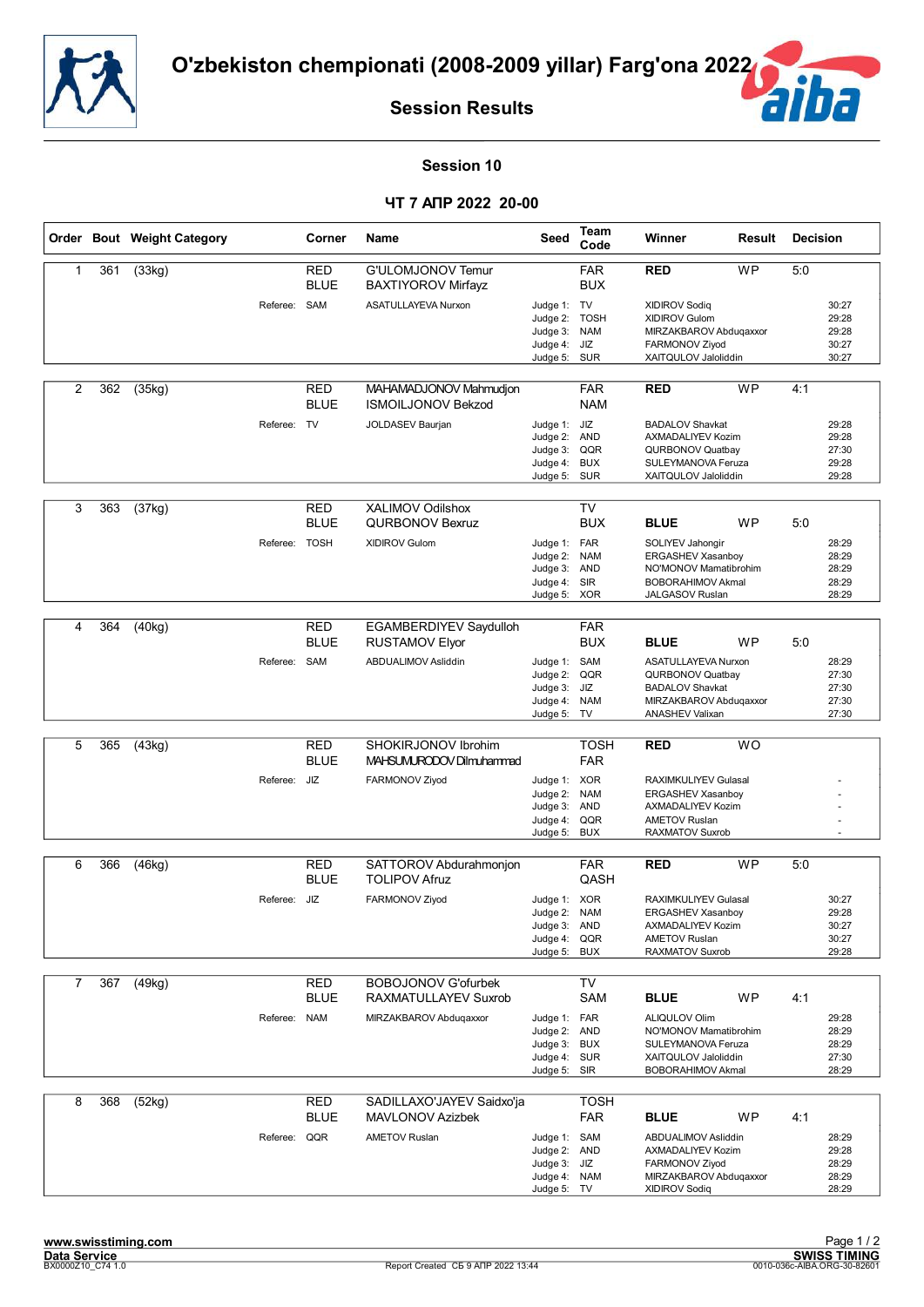![](_page_52_Picture_0.jpeg)

![](_page_52_Picture_2.jpeg)

#### **Session 10**

#### **ЧТ 7 АПР 2022 20-00**

|    |     | Order Bout Weight Category |              | Corner                    | <b>Name</b>                                        | Seed                                                                        | Team<br>Code                            | Winner                                                                                                                          | Result     | <b>Decision</b> |                                           |
|----|-----|----------------------------|--------------|---------------------------|----------------------------------------------------|-----------------------------------------------------------------------------|-----------------------------------------|---------------------------------------------------------------------------------------------------------------------------------|------------|-----------------|-------------------------------------------|
| 9  | 369 | (55kg)                     |              | RED<br><b>BLUE</b>        | NEMATULLAYEV Shohjahon<br>SHAXBOZOV Alixon         |                                                                             | <b>ROZK</b><br>TV                       | <b>RED</b>                                                                                                                      | <b>WP</b>  | 5:0             |                                           |
|    |     |                            | Referee:     | <b>FAR</b>                | <b>TURSUNOV Xamid</b>                              | Judge 1:<br>Judge 2:<br>Judge 3:<br>Judge 4:<br>Judge 5:                    | <b>XOR</b><br>SAM<br>QQR<br>JIZ<br>FAR  | JALGASOV Ruslan<br>ASATULLAYEVA Nurxon<br><b>QURBONOV Quatbay</b><br><b>BADALOV Shavkat</b><br>SOLIYEV Jahongir                 |            |                 | 30:27<br>29:28<br>29:28<br>29:28<br>30:27 |
| 10 | 370 | (58kg)                     |              | <b>RED</b><br><b>BLUE</b> | MURODILLAYEV Divorbek<br><b>AXMADJONOV Abubakr</b> |                                                                             | <b>BUX</b><br><b>FAR</b>                | <b>RED</b>                                                                                                                      | <b>WP</b>  | 5:0             |                                           |
|    |     |                            | Referee: TV  |                           | TO'LAGANOV Karim                                   | Judge 1: AND<br>Judge 2:<br>Judge 3: TV<br>Judge 4:<br>Judge 5:             | <b>SUR</b><br><b>TOSH</b><br><b>NAM</b> | NO'MONOV Mamatibrohim<br>XAITQULOV Jaloliddin<br>JOLDASEV Baurjan<br><b>XIDIROV Gulom</b><br>ERGASHEV Xasanboy                  |            |                 | 30:27<br>30:27<br>30:27<br>29:28<br>30:27 |
| 11 | 371 | (61kg)                     |              | RED<br><b>BLUE</b>        | XOLIQOV Ozodbek<br><b>USMONJONOV Jasur</b>         |                                                                             | <b>AND</b><br><b>TOSH</b>               | <b>RED</b>                                                                                                                      | <b>WP</b>  | 3:2             |                                           |
|    |     |                            | Referee: FAR |                           | SOLIYEV Jahongir                                   | Judge 1:<br>Judge 2:<br>Judge 3: SIR<br>Judge 4:<br>Judge 5:                | JIZ<br><b>BUX</b><br>QQR<br><b>FAR</b>  | FARMONOV Ziyod<br><b>RAXMATOV Suxrob</b><br><b>BOBORAHIMOV Akmal</b><br><b>AMETOV Ruslan</b><br><b>AKROMOV I</b>                |            |                 | 28:29<br>29:28<br>29:28<br>29:28<br>28:29 |
| 12 | 372 | (64kg)                     |              | RED                       | MUSTAFOQULOV Bexruz                                |                                                                             | <b>TV</b>                               |                                                                                                                                 |            |                 |                                           |
|    |     |                            | Referee: AND | <b>BLUE</b>               | SAIDOV Salimboy<br><b>AXMADALIYEV Kozim</b>        | Judge 1: SAM<br>Judge 2: FAR<br>Judge 3:<br>Judge 4:<br>Judge 5:            | <b>TOSH</b><br>JIZ<br>QQR<br><b>BUX</b> | <b>BLUE</b><br>ABDUALIMOV Asliddin<br><b>TURSUNOV Xamid</b><br><b>BADALOV Shavkat</b><br>QURBONOV Quatbay<br>SULEYMANOVA Feruza | WP         | 3:2             | 28:29<br>27:30<br>29:28<br>29:28<br>28:29 |
| 13 | 373 | (67kg)                     |              | RED<br><b>BLUE</b>        | ERGASHEV Jahongir<br><b>IBRAGIMOV Ruslan</b>       |                                                                             | QASH<br><b>AND</b>                      | <b>BLUE</b>                                                                                                                     | <b>WP</b>  | 4:1             |                                           |
|    |     |                            | Referee:     | <b>SUR</b>                | XAITQULOV Jaloliddin                               | Judge 1: SAM<br>Judge 2:<br>Judge 3: NAM<br>Judge 4:<br>Judge 5:            | TV<br><b>TOSH</b><br>TV                 | ASATULLAYEVA Nurxon<br>TO'LAGANOV Karim<br>MIRZAKBAROV Abduqaxxor<br><b>TULEBAYEV Rasul</b><br><b>XIDIROV Sodiq</b>             |            |                 | 28:29<br>28:29<br>28:29<br>28:29<br>29:28 |
| 14 | 374 | (70kg)                     |              | RED                       | <b>QO'CHQOROV Doston</b>                           |                                                                             | JIZ                                     |                                                                                                                                 |            |                 |                                           |
|    |     |                            | Referee: TV  | <b>BLUE</b>               | RAVSHONBEKOV Xojiakbar<br><b>XIDIROV Sodiq</b>     | Judge 1:<br>Judge 2: FAR<br>Judge 3: TOSH<br>Judge 4: SIR<br>Judge 5: NAM   | <b>XOR</b><br>QQR                       | <b>BLUE</b><br><b>AMETOV Ruslan</b><br>ALIQULOV Olim<br>XIDIROV Gulom<br><b>BOBORAHIMOV Akmal</b><br>ERGASHEV Xasanboy          | <b>WP</b>  | 5:0             | 28:29<br>28:29<br>28:29<br>27:30<br>28:29 |
| 15 | 375 | $(+70kg)$                  |              | <b>RED</b><br><b>BLUE</b> | SALIXOV Islom<br><b>IBROHIMOV Quvonchbek</b>       |                                                                             | <b>BUX</b><br><b>AND</b>                | <b>RED</b>                                                                                                                      | <b>RSC</b> | R1              |                                           |
|    |     |                            | Referee: QQR |                           | QURBONOV Quatbay                                   | Judge 1: TV<br>Judge 2: FAR<br>Judge 3: JIZ<br>Judge 4: SAM<br>Judge 5: XOR |                                         | <b>ANASHEV Valixan</b><br><b>TURSUNOV Xamid</b><br><b>FARMONOV Zivod</b><br>ABDUALIMOV Asliddin<br>JALGASOV Ruslan              |            |                 |                                           |

| <b>LEGEND</b> |                     |            |                       |    |          |    |               |       |
|---------------|---------------------|------------|-----------------------|----|----------|----|---------------|-------|
| ! Rn          | Round number        | <b>RSC</b> | Referee Stops Contest | wo | Walkover | WP | Win on points |       |
|               | www.swisstiming.com |            |                       |    |          |    |               | Page. |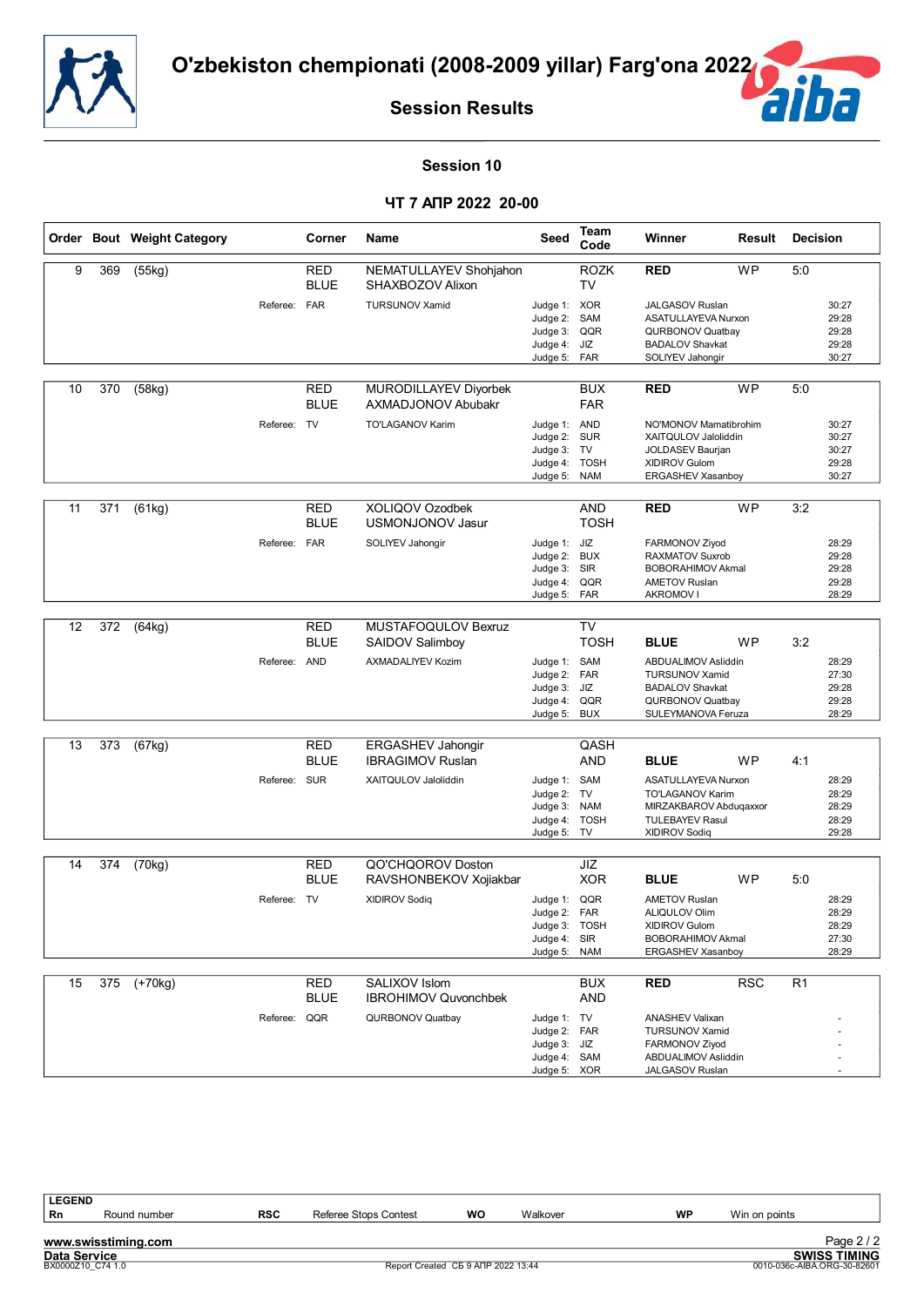![](_page_53_Picture_0.jpeg)

**Finals Results**

![](_page_53_Picture_3.jpeg)

ЧТ 7 АПР 2022 START TIME: 20-00

|                |     | <b>Bout</b> Weight Category | Medal                        | <b>Name</b>                                                     | Seed | <b>Team</b><br>Code       | Winner      | Result    | <b>Decision</b> |
|----------------|-----|-----------------------------|------------------------------|-----------------------------------------------------------------|------|---------------------------|-------------|-----------|-----------------|
| $\mathbf{1}$   | 361 | (33kg)                      | <b>GOLD</b><br><b>SILVER</b> | G'ULOMJONOV Temur<br><b>BAXTIYOROV Mirfayz</b>                  |      | <b>FAR</b><br><b>BUX</b>  | <b>RED</b>  | <b>WP</b> | 5:0             |
|                |     |                             |                              | <b>BRONZE NISHONOV Nodir</b><br>BRONZE MAMURJONOV Bexruz        |      | JIZ<br><b>NAM</b>         |             |           |                 |
| 2              | 362 | (35kg)                      | GOLD<br><b>SILVER</b>        | MAHAMADJONOV Mahmudjon<br><b>ISMOILJONOV Bekzod</b>             |      | <b>FAR</b><br><b>NAM</b>  | <b>RED</b>  | <b>WP</b> | 4:1             |
|                |     |                             |                              | <b>BRONZE ISMOILOV Imron</b><br>BRONZE MIRZAOLIMOV Abdulboriy   |      | <b>TOSH</b><br><b>AND</b> |             |           |                 |
| 3              | 363 | (37kg)                      | <b>GOLD</b><br><b>SILVER</b> | QURBONOV Bexruz<br><b>XALIMOV Odilshox</b>                      |      | <b>BUX</b><br>TV          | <b>BLUE</b> | <b>WP</b> | 5:0             |
|                |     |                             |                              | <b>BRONZE SOBIROV Xikmatillo</b><br><b>BRONZE ASHUROV Elyor</b> |      | <b>TV</b><br>QASH         |             |           |                 |
| 4              | 364 | (40kg)                      | GOLD<br><b>SILVER</b>        | <b>RUSTAMOV Elyor</b><br><b>EGAMBERDIYEV Saydulloh</b>          |      | <b>BUX</b><br><b>FAR</b>  | <b>BLUE</b> | <b>WP</b> | 5:0             |
|                |     |                             |                              | BRONZE AXMEDOV Muhammadqodir<br>BRONZE MUHAMMADJONOV Amirxon    |      | <b>FAR</b><br><b>FAR</b>  |             |           |                 |
| 5              | 365 | (43kg)                      | <b>GOLD</b><br><b>SILVER</b> | SHOKIRJONOV Ibrohim<br>MAHSUMURODOV Dilmuhammad                 |      | <b>TOSH</b><br><b>FAR</b> | <b>RED</b>  | <b>WO</b> |                 |
|                |     |                             |                              | BRONZE SHARIPOV Abrorbek<br>BRONZE AMINJONOV Akbar              |      | <b>XOR</b><br>SAM         |             |           |                 |
| 6              | 366 | (46kg)                      | <b>GOLD</b><br><b>SILVER</b> | SATTOROV Abdurahmonjon<br><b>TOLIPOV Afruz</b>                  |      | <b>FAR</b><br>QASH        | <b>RED</b>  | <b>WP</b> | 5:0             |
|                |     |                             |                              | BRONZE XAYDAROV Do'stmuhammad<br>BRONZE XASANOV Muhammadaziz    |      | TV<br><b>FAR</b>          |             |           |                 |
| $\overline{7}$ | 367 | (49kg)                      | <b>GOLD</b><br><b>SILVER</b> | RAXMATULLAYEV Suxrob<br><b>BOBOJONOV G'ofurbek</b>              |      | SAM<br><b>TV</b>          | <b>BLUE</b> | <b>WP</b> | 4:1             |
|                |     |                             |                              | BRONZE ZAYNIDDINOV Jahongir<br>BRONZE FARHODOV Beknur           |      | <b>BUX</b><br>TV          |             |           |                 |
| 8              | 368 | (52kg)                      | <b>GOLD</b><br>SILVER        | <b>MAVLONOV Azizbek</b><br>SADILLAXO'JAYEV Saidxo'ja            |      | <b>FAR</b><br><b>TOSH</b> | <b>BLUE</b> | <b>WP</b> | 4:1             |
|                |     |                             |                              | BRONZE O'RMONOV Ozodbek<br><b>BRONZE ILHOMOV Sunnat</b>         |      | AND<br>SAM                |             |           |                 |
| 9              | 369 | (55kg)                      | <b>GOLD</b><br><b>SILVER</b> | NEMATULLAYEV Shohjahon<br>SHAXBOZOV Alixon                      |      | <b>ROZK</b><br>TV         | <b>RED</b>  | <b>WP</b> | 5:0             |
|                |     |                             |                              | BRONZE XUSANBOYEV Yormuhammad<br>BRONZE SALIMOV Shaxboz         |      | <b>TV</b><br><b>FAR</b>   |             |           |                 |
| 10             | 370 | (58kg)                      | <b>GOLD</b><br><b>SILVER</b> | MURODILLAYEV Divorbek<br>AXMADJONOV Abubakr                     |      | <b>BUX</b><br><b>FAR</b>  | <b>RED</b>  | WP        | 5:0             |
|                |     |                             |                              | BRONZE JANABAYEV Aqlbek<br>BRONZE TOJIXONOV Nurjon              |      | QQR<br><b>FAR</b>         |             |           |                 |
| 11             | 371 | (61kg)                      | GOLD<br><b>SILVER</b>        | XOLIQOV Ozodbek<br><b>USMONJONOV Jasur</b>                      |      | AND<br><b>TOSH</b>        | <b>RED</b>  | <b>WP</b> | 3:2             |
|                |     |                             |                              | <b>BRONZE VAFOEV Bexruzbek</b><br>BRONZE XALIMXONOV Muzaffar    |      | <b>XOR</b><br><b>NAM</b>  |             |           |                 |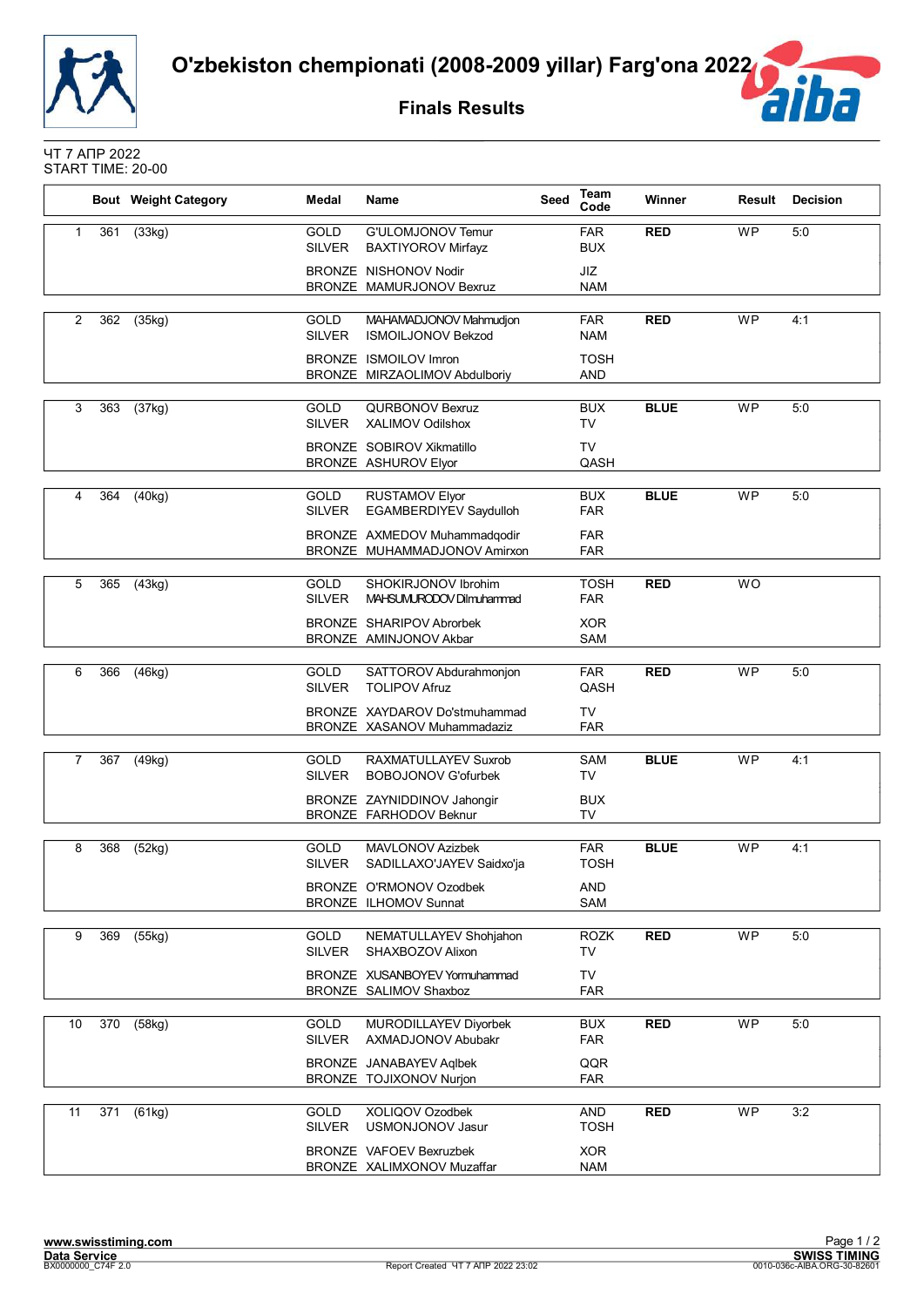![](_page_54_Picture_0.jpeg)

**Finals Results**

![](_page_54_Picture_3.jpeg)

ЧТ 7 АПР 2022 START TIME: 20-00

|    |     | <b>Bout</b> Weight Category | Medal         | <b>Name</b>                    | Seed | Team<br>Code | Winner      | Result     | <b>Decision</b> |
|----|-----|-----------------------------|---------------|--------------------------------|------|--------------|-------------|------------|-----------------|
| 12 | 372 | (64kg)                      | <b>GOLD</b>   | SAIDOV Salimboy                |      | <b>TOSH</b>  | <b>BLUE</b> | <b>WP</b>  | 3:2             |
|    |     |                             | <b>SILVER</b> | MUSTAFOQULOV Bexruz            |      | TV           |             |            |                 |
|    |     |                             |               | BRONZE ALIQULOV Jamoliddin     |      | <b>JIZ</b>   |             |            |                 |
|    |     |                             | <b>BRONZE</b> | MAMATISAQOV Muhammadyusuf      |      | <b>AND</b>   |             |            |                 |
|    |     |                             |               |                                |      |              |             |            |                 |
| 13 | 373 | (67kg)                      | <b>GOLD</b>   | <b>IBRAGIMOV Ruslan</b>        |      | <b>AND</b>   | <b>BLUE</b> | <b>WP</b>  | 4:1             |
|    |     |                             | <b>SILVER</b> | ERGASHEV Jahongir              |      | QASH         |             |            |                 |
|    |     |                             |               | BRONZE QUDRATOV Kamol          |      | <b>SAM</b>   |             |            |                 |
|    |     |                             |               | BRONZE SOLIJONOV Ixtiyor       |      | TV           |             |            |                 |
|    |     |                             |               |                                |      |              |             |            |                 |
| 14 | 374 | (70kg)                      | <b>GOLD</b>   | RAVSHONBEKOV Xojiakbar         |      | <b>XOR</b>   | <b>BLUE</b> | <b>WP</b>  | 5:0             |
|    |     |                             | <b>SILVER</b> | QO'CHQOROV Doston              |      | JIZ          |             |            |                 |
|    |     |                             |               | BRONZE NORBOYEV Usmonbek       |      | <b>SAM</b>   |             |            |                 |
|    |     |                             |               | BRONZE ZAYLOBIDDINOV Muxriddin |      | <b>FAR</b>   |             |            |                 |
|    |     |                             |               |                                |      |              |             |            |                 |
| 15 | 375 | $(+70kg)$                   | <b>GOLD</b>   | SALIXOV Islom                  |      | <b>BUX</b>   | <b>RED</b>  | <b>RSC</b> | R <sub>1</sub>  |
|    |     |                             | <b>SILVER</b> | <b>IBROHIMOV Quvonchbek</b>    |      | AND          |             |            |                 |
|    |     |                             | <b>BRONZE</b> | MAHMUDOV Nurbek                |      | <b>TOSH</b>  |             |            |                 |
|    |     |                             |               | BRONZE PANJIYEV Abbos          |      | <b>SUR</b>   |             |            |                 |
|    |     |                             |               |                                |      |              |             |            |                 |

| <b>LEGEND</b> |                       |              |                                |             |                         |            |                 |     |
|---------------|-----------------------|--------------|--------------------------------|-------------|-------------------------|------------|-----------------|-----|
|               | Preferred winner      | <b>ABD</b>   | Abandon                        | <b>BDSQ</b> | Double Disqualification | <b>DKO</b> | Double Knockout |     |
| DSQ           | Disqualification      | ΚO           | Knockout                       | <b>NC</b>   | No Contest              | Rn         | Round number    |     |
| <b>RSC</b>    | Referee Stops Contest | <b>RSC-I</b> | Referee Stops Contest - Injury | wo          | Walkover                | WP         | Win on points   |     |
|               |                       |              |                                |             |                         |            |                 | - - |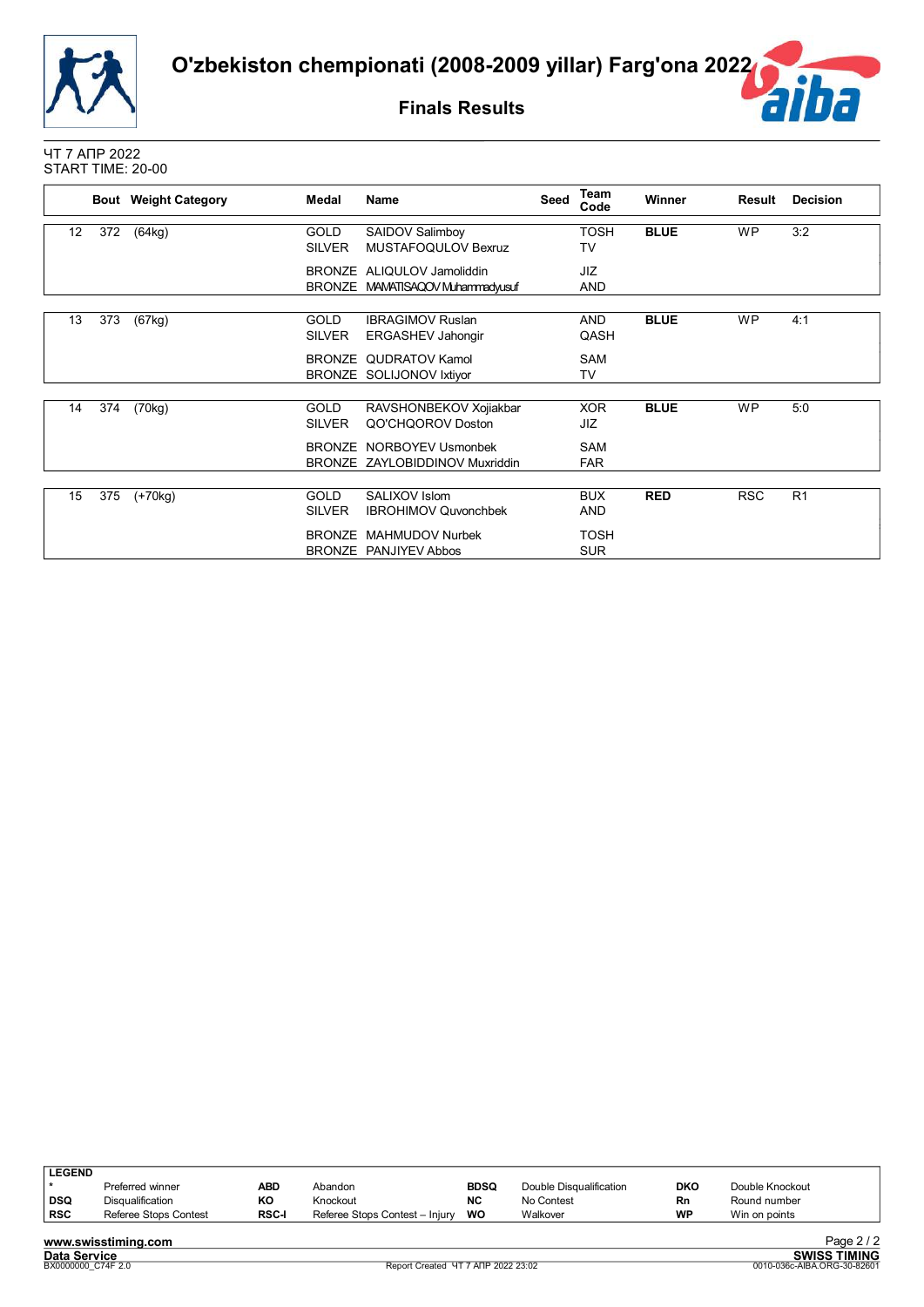![](_page_55_Picture_1.jpeg)

 **(33 kg)**

![](_page_55_Picture_3.jpeg)

**Final**

**Draw Sheet**

## **As of ЧТ 7 АПР 2022**

|                          |                                                                                                                                                                                                                                                                                                          |                                    |                                       | <b>Number of boxers: 35</b> |                                       |                               |                      |
|--------------------------|----------------------------------------------------------------------------------------------------------------------------------------------------------------------------------------------------------------------------------------------------------------------------------------------------------|------------------------------------|---------------------------------------|-----------------------------|---------------------------------------|-------------------------------|----------------------|
|                          | Team   Name<br>Seed                                                                                                                                                                                                                                                                                      | <b>Preliminaries</b>               |                                       | Quarterfinals               | <b>Semifinals</b>                     | <b>Final</b>                  |                      |
| <b>NAM</b>               | MIRZAYEV Xusanboy                                                                                                                                                                                                                                                                                        |                                    |                                       |                             |                                       |                               |                      |
|                          | Bye                                                                                                                                                                                                                                                                                                      | MIRZAYEV X<br><b>Bye</b>           | MIRZAYEV X                            |                             |                                       |                               |                      |
| <b>SUR</b>               | <b>BAXTIYOROV Shoxjahon</b>                                                                                                                                                                                                                                                                              | WP 4:1                             | <b>WP 4:1</b>                         |                             |                                       |                               |                      |
| TV                       | MARUFOV Xusan                                                                                                                                                                                                                                                                                            | <b>BAXTIYOROV S</b>                |                                       | <b>MIRZAYEV X</b>           |                                       |                               |                      |
| <b>AND</b>               | KARIMJONOV Abdurauf                                                                                                                                                                                                                                                                                      | KARIMJONOV A                       |                                       | <b>WP 3:2</b>               |                                       |                               |                      |
|                          | Bye                                                                                                                                                                                                                                                                                                      | <b>Bye</b>                         | WP 3:2                                |                             |                                       |                               |                      |
|                          | Bye                                                                                                                                                                                                                                                                                                      | Bye                                | <b>KARIMJONOV A</b>                   |                             |                                       |                               |                      |
| TV<br><b>FAR</b>         | AMIRALIYEV Usen<br><b>G'ULOMJONOV Temur</b>                                                                                                                                                                                                                                                              | AMIRALIYEV U                       |                                       |                             | <b>G'ULOMJONOV T</b><br><b>WP 5:0</b> |                               |                      |
|                          |                                                                                                                                                                                                                                                                                                          | <b>G'ULOMJONOV T</b><br><b>Bye</b> |                                       |                             |                                       |                               |                      |
|                          | Bye<br>Bye                                                                                                                                                                                                                                                                                               |                                    | <b>G'ULOMJONOV T</b><br><b>WP 4:1</b> |                             |                                       |                               |                      |
| <b>BUX</b>               | RUSTAMOV Sardor                                                                                                                                                                                                                                                                                          | Bye<br><b>RUSTAMOV S</b>           |                                       | WP 4:1                      |                                       |                               |                      |
| BUX                      | <b>SALIMOV Ulug'bek</b>                                                                                                                                                                                                                                                                                  | SALIMOV U                          |                                       | <b>G'ULOMJONOV T</b>        |                                       |                               |                      |
|                          | Bye                                                                                                                                                                                                                                                                                                      | Bye                                | WP 3:2                                |                             |                                       |                               |                      |
|                          | Bye                                                                                                                                                                                                                                                                                                      | Bye                                | SALIMOV U                             |                             |                                       |                               |                      |
| JIZ                      | AXMADJONOV Ismoil                                                                                                                                                                                                                                                                                        | AXMADJONOV I                       |                                       |                             |                                       | <b>G'ULOMJONOV T</b>          |                      |
| JIZ                      | NISHONOV Nodir                                                                                                                                                                                                                                                                                           | NISHONOV N                         |                                       |                             |                                       | <b>WP 5:0</b>                 |                      |
|                          | Bye<br>Bye                                                                                                                                                                                                                                                                                               | Bye                                | NISHONOV N<br><b>WP 5:0</b>           |                             |                                       |                               |                      |
|                          | <b>BO'RIYEV Xusan</b>                                                                                                                                                                                                                                                                                    | Bye<br><b>BO'RIYEV X</b>           |                                       |                             |                                       |                               |                      |
| <b>SUR</b><br>QQR        | <b>AYTBAYEV Javohir</b>                                                                                                                                                                                                                                                                                  | AYTBAYEV J                         |                                       | NISHONOV N<br>WP 5:0        |                                       |                               |                      |
|                          | Bye                                                                                                                                                                                                                                                                                                      | Bye                                | WP 5:0                                |                             |                                       |                               |                      |
|                          | Bye                                                                                                                                                                                                                                                                                                      | Bye                                | RAHIMJONOV A                          |                             |                                       |                               |                      |
| <b>ROZK</b>              | RAHIMJONOV Abduvoris                                                                                                                                                                                                                                                                                     | RAHIMJONOV A                       |                                       |                             | WP 5:0                                |                               |                      |
| SAM                      | <b>MAMARASULOV Shoxrux</b>                                                                                                                                                                                                                                                                               | MAMARASULOV S                      |                                       |                             | NISHONOV N                            |                               |                      |
|                          | Bye                                                                                                                                                                                                                                                                                                      | Bye                                | MAMARASULOV S                         |                             |                                       |                               |                      |
|                          | Bye                                                                                                                                                                                                                                                                                                      | Bye<br>NABIJONOV J                 | WP 5:0                                |                             |                                       |                               |                      |
| <b>SIR</b><br><b>FAR</b> | NABIJONOV Javohir<br>MAHMUDOV Muhammadziyo                                                                                                                                                                                                                                                               |                                    |                                       | WP 5:0<br><b>MAHMUDOV M</b> |                                       |                               |                      |
|                          |                                                                                                                                                                                                                                                                                                          | MAHMUDOV M<br>Bye                  |                                       |                             |                                       |                               |                      |
|                          | Bye<br>Bye                                                                                                                                                                                                                                                                                               |                                    | WP 5:0<br><b>MAHMUDOV M</b>           |                             |                                       |                               |                      |
| <b>TOSH</b>              | NEMATOV Jahongir                                                                                                                                                                                                                                                                                         | Bye<br>NEMATOV J                   |                                       |                             |                                       |                               | <b>G'ULOMJONOV T</b> |
| <b>BUX</b>               | <b>JAFAROV Jasur</b>                                                                                                                                                                                                                                                                                     | JAFAROV J                          |                                       |                             |                                       |                               | WP 5:0               |
|                          | Bye                                                                                                                                                                                                                                                                                                      | Bye                                | <b>BAXTIYOROV M</b>                   |                             |                                       |                               |                      |
| <b>FAR</b>               | <b>MIRKOMILOV Lobir</b>                                                                                                                                                                                                                                                                                  | WP 5:0                             | WP 5:0                                |                             |                                       |                               |                      |
| <b>BUX</b>               | <b>BAXTIYOROV Mirfayz</b>                                                                                                                                                                                                                                                                                | <b>BAXTIYOROV M</b>                |                                       | <b>BAXTIYOROV M</b>         |                                       |                               |                      |
| <b>TOSH</b>              | YORQINJONOV Abdug'ani                                                                                                                                                                                                                                                                                    | YORQINJONOV A<br>Bye               |                                       | WP 5:0                      |                                       |                               |                      |
|                          | Bye<br>Bye                                                                                                                                                                                                                                                                                               |                                    | WP 5:0<br>YORQINJONOV A               |                             |                                       |                               |                      |
| QQR                      | <b>IRSALIEV Merjan</b>                                                                                                                                                                                                                                                                                   | Bye<br><b>IRSALIEV M</b>           |                                       |                             |                                       |                               |                      |
| <b>TOSH</b>              | G'AYBULLAYEV Xayrulloh                                                                                                                                                                                                                                                                                   | <b>G'AYBULLAYEV X</b>              |                                       |                             | <b>BAXTIYOROV M</b><br>WP 5:0         |                               |                      |
|                          | Bye                                                                                                                                                                                                                                                                                                      | Bye                                | <b>USMONOV A</b>                      |                             |                                       |                               |                      |
|                          | Bye                                                                                                                                                                                                                                                                                                      |                                    | WP 5:0                                |                             |                                       |                               |                      |
| AND                      | <b>USMONOV Abbosbek</b>                                                                                                                                                                                                                                                                                  | Bye<br>USMONOV A                   |                                       | WP 5:0                      |                                       |                               |                      |
| <b>XOR</b>               | <b>SOBIRBOYEV Asilbek</b>                                                                                                                                                                                                                                                                                | SOBIRBOYEV A                       |                                       | <b>USMONOV A</b>            |                                       |                               |                      |
|                          | Bye                                                                                                                                                                                                                                                                                                      | Bye                                | WP 5:0                                |                             |                                       |                               |                      |
|                          | Bye                                                                                                                                                                                                                                                                                                      | Bye<br><b>NURILLAYEV A</b>         | SOBIRBOYEV A                          |                             |                                       |                               |                      |
| <b>NAM</b><br><b>NAV</b> | <b>NURILLAYEV Asilbek</b><br><b>QURBONBOYEV Samandar</b>                                                                                                                                                                                                                                                 |                                    |                                       |                             |                                       | WP 3:2<br><b>BAXTIYOROV M</b> |                      |
|                          |                                                                                                                                                                                                                                                                                                          | QURBONBOYEV S<br><b>Bye</b>        |                                       |                             |                                       |                               |                      |
|                          | Bye<br>Bye                                                                                                                                                                                                                                                                                               | Bye                                | MUSURMONQULOV J<br><b>WP 4:1</b>      |                             |                                       |                               |                      |
|                          | MUSURMONQULOV Javlon                                                                                                                                                                                                                                                                                     | MUSURMONQULOV J                    |                                       | MURODOV A                   |                                       |                               |                      |
| QASH                     | FARXODOV Javohir                                                                                                                                                                                                                                                                                         | FARXODOV J                         |                                       | WP 5:0                      |                                       |                               |                      |
|                          | Bye                                                                                                                                                                                                                                                                                                      | Bye                                | WP 5:0                                |                             |                                       |                               |                      |
|                          | Bye                                                                                                                                                                                                                                                                                                      | Bye                                | <b>MURODOV A</b>                      |                             |                                       | <b>Standings:</b>             |                      |
| <b>FAR</b>               | MURODOV Abdulloh                                                                                                                                                                                                                                                                                         | MURODOV A                          |                                       |                             | WP 4:1                                | 1.GʻULOMJONOV T               | (FAR) Gold           |
| QQR                      | <b>JANABAYEV Altinbek</b>                                                                                                                                                                                                                                                                                | JANABAYEV A                        |                                       |                             | <b>MAMURJONOV B</b>                   | 2. BAXTIYOROV M               | (BUX) Silver         |
|                          | Bye<br>Bye                                                                                                                                                                                                                                                                                               | <b>Bye</b>                         | QURBONOV A<br><b>WP 5:0</b>           |                             |                                       | <b>3. NISHONOV N</b>          | (JIZ) Bronze         |
|                          |                                                                                                                                                                                                                                                                                                          | Bye<br>QURBONOV A                  |                                       |                             |                                       | <b>3. MAMURJONOV B</b>        | (NAM) Bronze         |
| QASH<br><b>XOR</b>       | QURBONOV Asilbek<br><b>ISHJANOV Mirzobek</b>                                                                                                                                                                                                                                                             | MAMURJONOV B                       |                                       | WP 3:2<br>MAMURJONOV B      |                                       | 5. MIRZAYEV X                 | (NAM)                |
| <b>NAM</b>               | MAMURJONOV Bexruz                                                                                                                                                                                                                                                                                        | WP 5:0                             | WP 4:1                                |                             |                                       | 5. USMONOV A                  | (AND)                |
|                          | Bye                                                                                                                                                                                                                                                                                                      | <u>Bye</u>                         | <b>MAMURJONOV B</b>                   |                             |                                       | 5. MAHMUDOV M                 | (FAR)                |
|                          | SUPONOV Amirjon                                                                                                                                                                                                                                                                                          | <b>SUPONOV A</b>                   |                                       |                             |                                       | 5. MURODOV A                  | (FAR)                |
|                          |                                                                                                                                                                                                                                                                                                          |                                    |                                       |                             |                                       |                               |                      |
| SAM                      |                                                                                                                                                                                                                                                                                                          |                                    |                                       |                             |                                       |                               |                      |
| <b>NOTES</b>             |                                                                                                                                                                                                                                                                                                          |                                    |                                       |                             |                                       |                               |                      |
|                          | Sorting order for ranked 3rd: from semifinals, first, loser against the gold medallist, second, loser against the silver medallist. For ranked 5th: from quarterfinals, same criteria to list<br>the first two losers and then, loser against 1st listed with ranking 3, then 2nd listed with ranking 3. |                                    |                                       |                             |                                       |                               |                      |
| <b>LEGEND</b>            |                                                                                                                                                                                                                                                                                                          |                                    |                                       |                             |                                       |                               |                      |

**Data Service**<br>**BXM033000\_C75 2.0**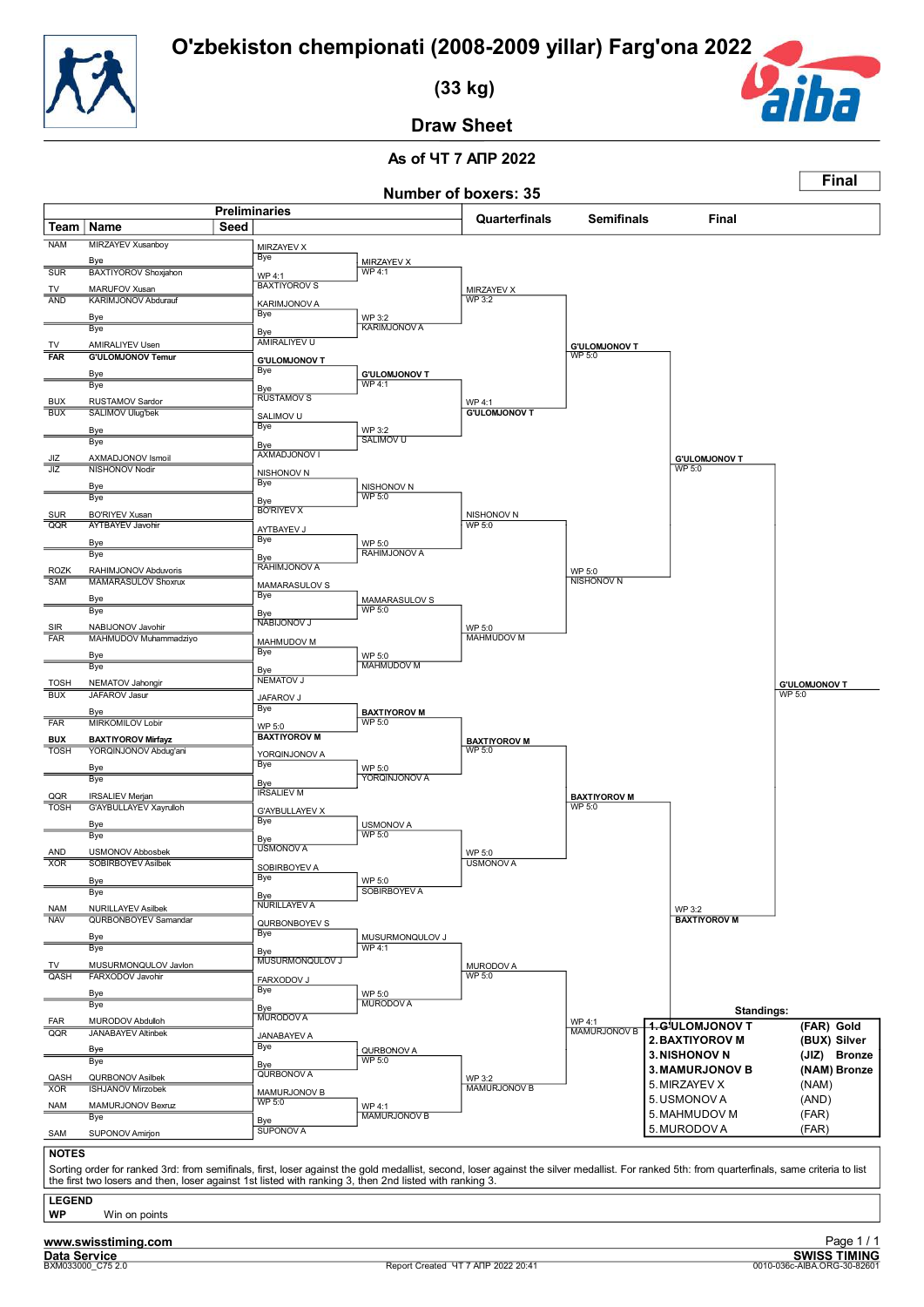![](_page_56_Picture_1.jpeg)

 **(35 kg)**

![](_page_56_Picture_3.jpeg)

**Final**

**Draw Sheet**

#### **As of ЧТ 7 АПР 2022 Number of boxers: 36**

|                                       |                                                                                                                                                                                               | <b>Preliminaries</b> |                              |                                     | <b>NUILIDEL OF DOVELS</b> , 30       |                       |                                          |                                 |
|---------------------------------------|-----------------------------------------------------------------------------------------------------------------------------------------------------------------------------------------------|----------------------|------------------------------|-------------------------------------|--------------------------------------|-----------------------|------------------------------------------|---------------------------------|
| Team                                  | Name                                                                                                                                                                                          | Seed                 |                              |                                     | Quarterfinals                        | <b>Semifinals</b>     | Final                                    |                                 |
| <b>TOSH</b>                           | JO'RAYEV Javohir                                                                                                                                                                              |                      | <b>JO'RAYEV J</b>            |                                     |                                      |                       |                                          |                                 |
|                                       | Bye                                                                                                                                                                                           |                      | <b>Bye</b>                   | SHAMSIDDINOV S                      |                                      |                       |                                          |                                 |
| <b>XOR</b>                            | <b>QADAMBOYEV Axrorbek</b>                                                                                                                                                                    |                      | WP 5:0                       | <b>WP 3:2</b>                       |                                      |                       |                                          |                                 |
| QASH<br>BUX                           | SHAMSIDDINOV Shamshod<br><b>BAXTIYOROV Diyorbek</b>                                                                                                                                           |                      | <b>SHAMSIDDINOV S</b>        |                                     | <b>BAXTIYOROV D</b><br><b>WP 5:0</b> |                       |                                          |                                 |
|                                       | <b>Bye</b>                                                                                                                                                                                    |                      | <b>BAXTIYOROV D</b><br>Bye   | WP 3:2                              |                                      |                       |                                          |                                 |
|                                       | Bye                                                                                                                                                                                           |                      | Bye                          | <b>BAXTIYOROV D</b>                 |                                      |                       |                                          |                                 |
| <b>SUR</b>                            | XOJAMURODOV Shaxzod                                                                                                                                                                           |                      | <b>XOJAMURODOV S</b>         |                                     |                                      | <b>ISMOILOV I</b>     |                                          |                                 |
| <b>AND</b>                            | <b>ABDULHAMIDOV Abduvali</b>                                                                                                                                                                  |                      | ABDULHAMIDOV A<br>Bye        |                                     |                                      | <b>WP 5:0</b>         |                                          |                                 |
|                                       | Bye<br>Bye                                                                                                                                                                                    |                      |                              | ABDULHAMIDOV A<br>WP 5:0            |                                      |                       |                                          |                                 |
| NAM                                   | ALIMOV Jasurbek                                                                                                                                                                               |                      | Bye<br>ALIMOV J              |                                     | WP 4:1                               |                       |                                          |                                 |
| <b>TOSH</b>                           | <b>ISMOILOV Imron</b>                                                                                                                                                                         |                      | <b>ISMOILOV I</b>            |                                     | <b>ISMOILOV I</b>                    |                       |                                          |                                 |
|                                       | Bye                                                                                                                                                                                           |                      | <b>Bye</b>                   | WP 5:0<br><b>ISMOILOV I</b>         |                                      |                       |                                          |                                 |
|                                       | Bye                                                                                                                                                                                           |                      | Bye<br><b>XUSENOV B</b>      |                                     |                                      |                       |                                          |                                 |
| SIR<br>QASH                           | XUSENOV Bexruz<br>SAIDOV Xumoyun                                                                                                                                                              |                      | SAIDOV X                     |                                     |                                      |                       | <b>MAHAMADJONOV M</b><br><b>WP 3:2</b>   |                                 |
|                                       | Bye                                                                                                                                                                                           |                      | <b>Bye</b>                   | SAIDOV X                            |                                      |                       |                                          |                                 |
|                                       | Bye                                                                                                                                                                                           |                      | Bye                          | WP 5:0                              |                                      |                       |                                          |                                 |
| SAM<br><b>FAR</b>                     | SOBIRILLAYEV Shoxrux<br>SAHOBIDDINOV Shuhratjon                                                                                                                                               |                      | <b>SOBIRILLAYEV S</b>        |                                     | SAIDOV X<br><b>WP 5:0</b>            |                       |                                          |                                 |
|                                       |                                                                                                                                                                                               |                      | SAHOBIDDINOV S<br>Bye        | WP 5:0                              |                                      |                       |                                          |                                 |
|                                       | Bye<br>Bye                                                                                                                                                                                    |                      | Bye                          | SAHOBIDDINOV S                      |                                      |                       |                                          |                                 |
| QQR                                   | JUMANAZAROV Emazar                                                                                                                                                                            |                      | <b>JUMANAZAROV E</b>         |                                     |                                      | WP 5:0                |                                          |                                 |
| <b>ROZK</b>                           | ABDUXOSHIMOV Muhammad                                                                                                                                                                         |                      | ABDUXOSHIMOV M               |                                     |                                      | <b>MAHAMADJONOV M</b> |                                          |                                 |
|                                       | <b>Bye</b><br>Bye                                                                                                                                                                             |                      | Bye                          | KAMOLIDDINOV X<br>RSC <sub>R1</sub> |                                      |                       |                                          |                                 |
| JIZ                                   | KAMOLIDDINOV Xumoyun                                                                                                                                                                          |                      | Bye<br><b>KAMOLIDDINOV X</b> |                                     | WP 5:0                               |                       |                                          |                                 |
| <b>TOSH</b>                           | SATTOROV Sayfulloh                                                                                                                                                                            |                      | SATTOROV S                   |                                     | <b>MAHAMADJONOV M</b>                |                       |                                          |                                 |
| TV                                    | TO'XTASINOV Begzod                                                                                                                                                                            |                      | <b>WP 3:2</b>                | WP 5:0                              |                                      |                       |                                          |                                 |
|                                       | Bye                                                                                                                                                                                           |                      | Bye<br><b>MAHAMADJONOV M</b> | <b>MAHAMADJONOV M</b>               |                                      |                       |                                          |                                 |
| <b>FAR</b><br><b>BUX</b>              | MAHAMADJONOV Mahmudjon<br>SOLIYEV Sa'nat                                                                                                                                                      |                      |                              |                                     |                                      |                       |                                          | <b>MAHAMADJONOV M</b><br>WP 4:1 |
|                                       | Bye                                                                                                                                                                                           |                      | SOLIYEV S<br><b>Bye</b>      | SOLIYEV S                           |                                      |                       |                                          |                                 |
| <b>NAM</b>                            | ABDULHAFIZOV Muhammadsolih                                                                                                                                                                    |                      | <b>RSC</b>                   | <b>RSC</b>                          |                                      |                       |                                          |                                 |
| JIZ                                   | NORBOYEV Og'abek                                                                                                                                                                              |                      | <b>ABDULHAFIZOV M</b>        |                                     | YORIYEV M                            |                       |                                          |                                 |
| SAM                                   | <b>YORIYEV Mansur</b>                                                                                                                                                                         |                      | YORIYEV M<br><b>Bye</b>      |                                     | WP 3:2                               |                       |                                          |                                 |
|                                       | Bye<br>Bye                                                                                                                                                                                    |                      | Bye                          | WP 5:0<br>YORIYEV M                 |                                      |                       |                                          |                                 |
| <b>BUX</b>                            | BEKMURODOV Diyor                                                                                                                                                                              |                      | <b>BEKMURODOV D</b>          |                                     |                                      | <b>ISMOILJONOV B</b>  |                                          |                                 |
| <b>AND</b>                            | <b>YUSUPOV Abdulloh</b>                                                                                                                                                                       |                      | YUSUPOV A                    |                                     |                                      | <b>WP4:1</b>          |                                          |                                 |
|                                       | Bye                                                                                                                                                                                           |                      | <b>Bye</b>                   | YUSUPOV A<br>WP 5:0                 |                                      |                       |                                          |                                 |
|                                       | Bye                                                                                                                                                                                           |                      | Bye<br><b>CHORSHANBIEV J</b> |                                     |                                      |                       |                                          |                                 |
| <b>SUR</b><br><b>NAM</b>              | CHORSHANBIEV Jasur<br><b>ISMOILJONOV Bekzod</b>                                                                                                                                               |                      | <b>ISMOILJONOV B</b>         |                                     | WP 5:0<br><b>ISMOILJONOV B</b>       |                       |                                          |                                 |
|                                       | Bye                                                                                                                                                                                           |                      | Bye                          | WP 5:0                              |                                      |                       |                                          |                                 |
|                                       | вуе                                                                                                                                                                                           |                      | Bye                          | <b>ISMOILJONOV B</b>                |                                      |                       |                                          |                                 |
| <b>NAV</b><br>$\overline{\text{SIR}}$ | ZARIPOV Samir<br><b>QURBONOV Firdavs</b>                                                                                                                                                      |                      | <b>ZÁRIPOV S</b>             |                                     |                                      |                       | <b>WP 4:1</b><br><b>ISMOILJONOV B</b>    |                                 |
|                                       |                                                                                                                                                                                               |                      | QURBONOV F<br>Bye            | QURBONOV F                          |                                      |                       |                                          |                                 |
|                                       | Bye<br>Bye                                                                                                                                                                                    |                      | Bye                          | <b>WP 5:0</b>                       |                                      |                       |                                          |                                 |
| QQR                                   | ARTIQBAYEV Miyirbek                                                                                                                                                                           |                      | <b>ARTIQBAYEV M</b>          |                                     | ERGASHEV F                           |                       |                                          |                                 |
| TV                                    | <b>ERGASHEV Farrux</b>                                                                                                                                                                        |                      | <b>ERGASHEV F</b>            |                                     | <b>WP 5:0</b>                        |                       |                                          |                                 |
|                                       | Bye<br><b>Bye</b>                                                                                                                                                                             |                      | Bye                          | WP 5:0<br><b>ERGASHEV F</b>         |                                      |                       |                                          |                                 |
|                                       | <b>ASANOV Aydos</b>                                                                                                                                                                           |                      | Bye<br>ASANOV A              |                                     |                                      | WP 3:2                | Standings:                               |                                 |
| QQR<br><b>AND</b>                     | NE'MATOV Po'lat                                                                                                                                                                               |                      | <b>NE'MATOV P</b>            |                                     |                                      | <b>MIRZAOLIMOV A</b>  | <b>4. MAHAMADJONOV M</b>                 | (FAR) Gold                      |
|                                       | Bye                                                                                                                                                                                           |                      | Bye                          | NE'MATOV P                          |                                      |                       | <b>2. ISMOILJONOV B</b><br>3. ISMOILOV I | (NAM) Silver<br>(TOSH)Bronze    |
|                                       | Bye                                                                                                                                                                                           |                      | Bye                          | WP 4:1                              |                                      |                       | 3. MIRZAOLIMOV A                         | (AND) Bronze                    |
| <b>FAR</b><br><b>SUR</b>              | AKRAMOV Muhammadaziz<br><b>YO'LDOSHEV Shaxriyor</b>                                                                                                                                           |                      | <b>AKRAMOV M</b>             |                                     | WP 3:2<br>MIRZAOLIMOV A              |                       | 5. SAIDOV X                              | (QASH)                          |
| ROZK                                  | SHODIYEV Nurbek                                                                                                                                                                               |                      | SHODIYEV N<br><b>WP 5:0</b>  | WP 4:1                              |                                      |                       | 5. YORIYEV M                             | (SAM)                           |
|                                       | Bye                                                                                                                                                                                           |                      | Bye                          | <b>MIRZAOLIMOVA</b>                 |                                      |                       | 5. BAXTIYOROV D                          | (BUX)                           |
| AND                                   | MIRZAOLIMOV Abdulboriy                                                                                                                                                                        |                      | MIRZAOLIMOV A                |                                     |                                      |                       | 5. ERGASHEV F                            | (TV)                            |
| <b>NOTES</b>                          | Sorting order for ranked 3rd: from semifinals, first, loser against the gold medallist, second, loser against the silver medallist. For ranked 5th: from quarterfinals, same criteria to list |                      |                              |                                     |                                      |                       |                                          |                                 |
|                                       | the first two losers and then, loser against 1st listed with ranking 3, then 2nd listed with ranking 3.                                                                                       |                      |                              |                                     |                                      |                       |                                          |                                 |
| <b>LEGEND</b>                         |                                                                                                                                                                                               |                      |                              |                                     |                                      |                       |                                          |                                 |
| Rn                                    | Round number                                                                                                                                                                                  |                      | <b>RSC</b>                   | Referee Stops Contest               | WP<br>Win on points                  |                       |                                          |                                 |
|                                       | www.swisstiming.com                                                                                                                                                                           |                      |                              |                                     |                                      |                       |                                          | Page 1/1                        |
| <b>Data Service</b>                   |                                                                                                                                                                                               |                      |                              |                                     |                                      |                       |                                          | <b>SWISS TIMING</b>             |
|                                       | BXM035000 C75 2.0                                                                                                                                                                             |                      |                              |                                     | Report Created YT 7 ANP 2022 20:53   |                       |                                          | 0010-036c-AIBA.ORG-30-82601     |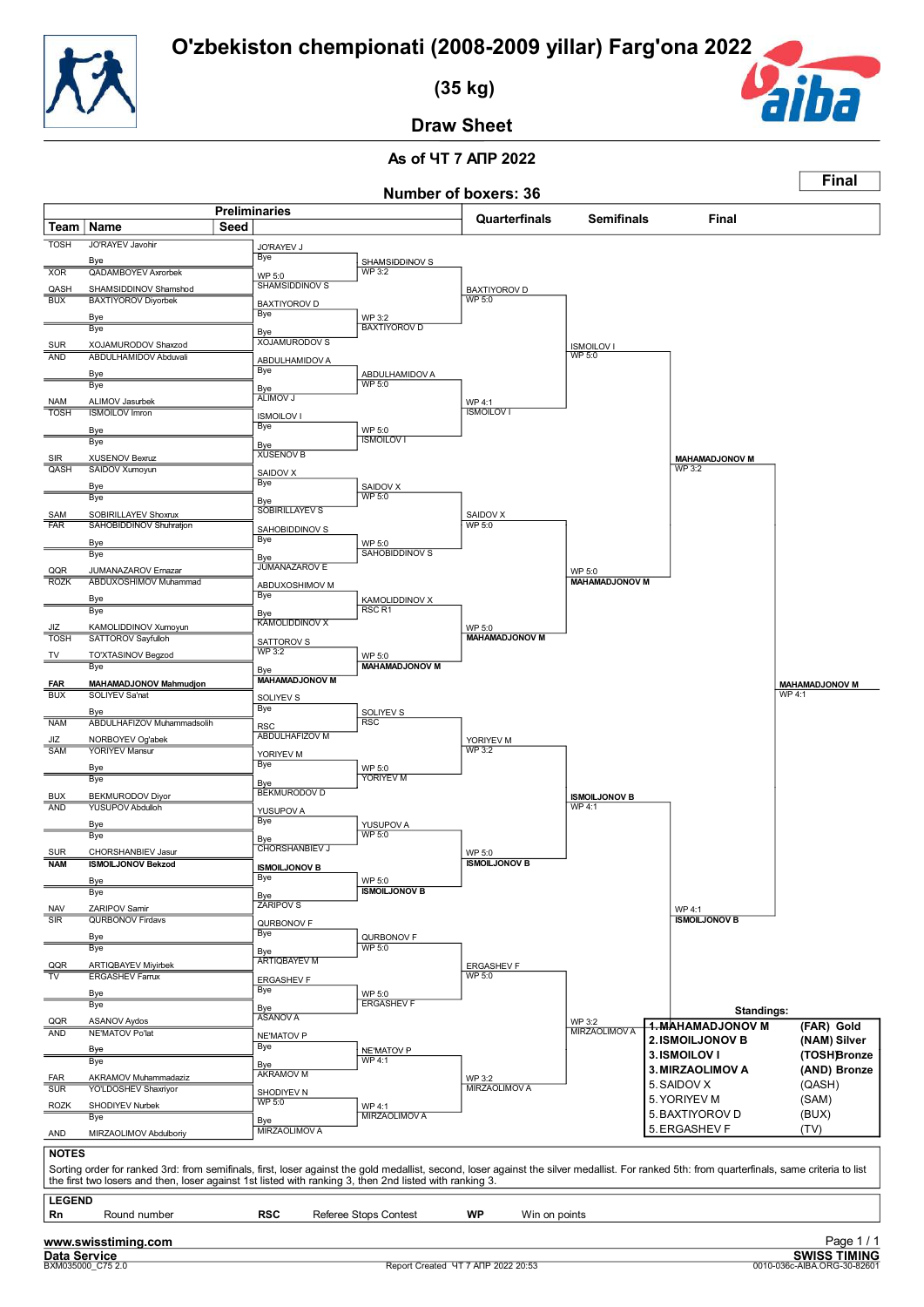![](_page_57_Picture_1.jpeg)

 **(37 kg)**

![](_page_57_Picture_3.jpeg)

**Final**

**Draw Sheet**

|                               |                                                                                                                                                                                                                                                                                                          |                              |                                     |                                    | Number of boxers: 34               |                                |                                   |                                                                |
|-------------------------------|----------------------------------------------------------------------------------------------------------------------------------------------------------------------------------------------------------------------------------------------------------------------------------------------------------|------------------------------|-------------------------------------|------------------------------------|------------------------------------|--------------------------------|-----------------------------------|----------------------------------------------------------------|
| Team   Name                   |                                                                                                                                                                                                                                                                                                          | <b>Preliminaries</b><br>Seed |                                     |                                    | Quarterfinals                      | <b>Semifinals</b>              | Final                             |                                                                |
| $\overline{v}$                | <b>XALIMOV Odilshox</b>                                                                                                                                                                                                                                                                                  |                              | XALIMOV O                           |                                    |                                    |                                |                                   |                                                                |
| QQR                           | Bye<br><b>XALBAYEV Jahangir</b>                                                                                                                                                                                                                                                                          |                              | Bye                                 | XALIMOV O<br>WP 5:0                |                                    |                                |                                   |                                                                |
| <b>BUX</b>                    | BOBOJONOV Daler                                                                                                                                                                                                                                                                                          |                              | WP 5:0<br><b>BOBOJONOV D</b>        |                                    | XALIMOV O                          |                                |                                   |                                                                |
| <b>NAM</b>                    | <b>ISROILJONOV Bexruz</b>                                                                                                                                                                                                                                                                                |                              | <b>ISROILJONOV B</b>                |                                    | WP 5:0                             |                                |                                   |                                                                |
|                               | Bye                                                                                                                                                                                                                                                                                                      |                              | Bye                                 | WP 3:2                             |                                    |                                |                                   |                                                                |
|                               | Bye                                                                                                                                                                                                                                                                                                      |                              | Bye<br>ABDULOQULOV I                | ABDULOQULOV I                      |                                    |                                |                                   |                                                                |
| <b>TOSH</b><br>FAR            | ABDULOQULOV Isomiddin<br>NO'MONOV Abdulbosit                                                                                                                                                                                                                                                             |                              | NO'MONOV A                          |                                    |                                    | XALIMOV O<br>WP 5:0            |                                   |                                                                |
|                               | Bye                                                                                                                                                                                                                                                                                                      |                              | Bye                                 | NO'MONOV A                         |                                    |                                |                                   |                                                                |
|                               | Bye                                                                                                                                                                                                                                                                                                      |                              | Bye<br>MUHAMMADJONOV F              | <b>WP 3:2</b>                      |                                    |                                |                                   |                                                                |
| <b>ROZK</b><br><b>SAM</b>     | MUHAMMADJONOV Fazliddin<br><b>ISMATULLAYEV Sirojiddin</b>                                                                                                                                                                                                                                                |                              |                                     |                                    | WP 3:2<br><b>DANAYEV A</b>         |                                |                                   |                                                                |
|                               | Bye                                                                                                                                                                                                                                                                                                      |                              | <b>ISMATULLAYEV S</b><br><b>Bye</b> | WP 5:0                             |                                    |                                |                                   |                                                                |
|                               | Bye                                                                                                                                                                                                                                                                                                      |                              | Bye                                 | <b>DANAYEV A</b>                   |                                    |                                |                                   |                                                                |
| <b>ROZK</b><br>JIZ            | <b>DANAYEV Asilbek</b><br>NARZIQULOV Sardor                                                                                                                                                                                                                                                              |                              | <b>DANAYEVA</b>                     |                                    |                                    |                                | XALIMOV O<br>WP 5:0               |                                                                |
|                               | Bye                                                                                                                                                                                                                                                                                                      |                              | NARZIQULOV S<br>Bye                 | NARZIQULOV S                       |                                    |                                |                                   |                                                                |
|                               | Bye                                                                                                                                                                                                                                                                                                      |                              | Bye                                 | <b>WP 5:0</b>                      |                                    |                                |                                   |                                                                |
| <b>NAV</b>                    | <b>BURXONOV Jasur</b><br><b>ABDURASHIDOV Bobur</b>                                                                                                                                                                                                                                                       |                              | BURXONOV J                          |                                    | NARZIQULOV S<br>WP 3:2             |                                |                                   |                                                                |
| <b>NAM</b>                    | Bye                                                                                                                                                                                                                                                                                                      |                              | ABDURASHIDOV B<br>Bye               |                                    |                                    |                                |                                   |                                                                |
|                               | Bye                                                                                                                                                                                                                                                                                                      |                              | Bye                                 | WP 5:0<br>ASQALAMJONOV U           |                                    |                                |                                   |                                                                |
| FAR                           | ASQALAMJONOV Uluq'bek                                                                                                                                                                                                                                                                                    |                              | ASQALAMJONOV U                      |                                    |                                    | RSC-IR2                        |                                   |                                                                |
| AND                           | SALIMJONOV Bexruzbek                                                                                                                                                                                                                                                                                     |                              | SALIMJONOV B<br>Bye                 |                                    |                                    | <b>ASHUROV E</b>               |                                   |                                                                |
|                               | Bye<br>Bye                                                                                                                                                                                                                                                                                               |                              | Bye                                 | <b>ASHUROV E</b><br>WP 4:1         |                                    |                                |                                   |                                                                |
| QASH                          | <b>ASHUROV Elyor</b>                                                                                                                                                                                                                                                                                     |                              | <b>ASHUROV E</b>                    |                                    | WP 4:1                             |                                |                                   |                                                                |
| <b>FAR</b>                    | SAIDAZIMOV Abror                                                                                                                                                                                                                                                                                         |                              | SAIDAZIMOV A                        |                                    | <b>ASHUROV E</b>                   |                                |                                   |                                                                |
|                               | Bye<br>Bye                                                                                                                                                                                                                                                                                               |                              | Bye                                 | RSC <sub>R2</sub><br>SAIDAZIMOV A  |                                    |                                |                                   |                                                                |
| <b>TOSH</b>                   | ABDULXAYEV Alixon                                                                                                                                                                                                                                                                                        |                              | Bye<br><b>ABDULXAYEV A</b>          |                                    |                                    |                                |                                   | <b>QURBONOV B</b>                                              |
| <b>AND</b>                    | <b>IBROHIMJONOV Abdulatif</b>                                                                                                                                                                                                                                                                            |                              | <b>IBROHIMJONOV A</b>               |                                    |                                    |                                |                                   | WP 5:0                                                         |
|                               | Bye                                                                                                                                                                                                                                                                                                      |                              | <b>Bye</b>                          | <b>IBROHIMJONOV A</b><br>WP 5:0    |                                    |                                |                                   |                                                                |
| SIR                           | Bye<br>QO'SHMURODOV Axror                                                                                                                                                                                                                                                                                |                              | Bye<br><b>QO'SHMURODOV A</b>        |                                    |                                    |                                |                                   |                                                                |
| <b>ROZK</b>                   | ROZIQOV Biloliddin                                                                                                                                                                                                                                                                                       |                              | ROZIQOV B                           |                                    | <b>FAYZULLAYEV A</b><br>WP 3:2     |                                |                                   |                                                                |
|                               | Bye                                                                                                                                                                                                                                                                                                      |                              | <b>Bye</b>                          | WP 4:1                             |                                    |                                |                                   |                                                                |
|                               | Bye                                                                                                                                                                                                                                                                                                      |                              | Bye<br><b>FAYZULLAYEV A</b>         | <b>FAYZULLAYEV A</b>               |                                    |                                |                                   |                                                                |
| <b>NAM</b><br>XOR             | FAYZULLAYEV Asadbek<br>PALVANOV Sardor                                                                                                                                                                                                                                                                   |                              | PALVANOV S                          |                                    |                                    | SOBIROV X<br><b>WP 5:0</b>     |                                   |                                                                |
|                               | Bye                                                                                                                                                                                                                                                                                                      |                              | <b>Bye</b>                          | PALVANOV S                         |                                    |                                |                                   |                                                                |
|                               | Bye                                                                                                                                                                                                                                                                                                      |                              | Bye<br><b>QURDOSHEV S</b>           | <b>WP 4:1</b>                      |                                    |                                |                                   |                                                                |
| JIZ<br>$\overline{\text{TV}}$ | QURDOSHEV Shodiyor<br>SOBIROV Xikmatillo                                                                                                                                                                                                                                                                 |                              |                                     |                                    | WP 5:0<br>SOBIROV X                |                                |                                   |                                                                |
|                               | Bye                                                                                                                                                                                                                                                                                                      |                              | SOBIROV X<br>Bye                    | WP 5:0                             |                                    |                                |                                   |                                                                |
|                               | Bye                                                                                                                                                                                                                                                                                                      |                              | Bye                                 | <b>SOBIROV X</b>                   |                                    |                                |                                   |                                                                |
| <b>TOSH</b><br><b>FAR</b>     | G'AYBULLAYEV Abdulloh<br><b>AXMEDOV Axror</b>                                                                                                                                                                                                                                                            |                              | <b>G'AYBULLAYEV A</b>               |                                    |                                    |                                | WP 5:0<br><b>QURBONOV B</b>       |                                                                |
|                               | Bye                                                                                                                                                                                                                                                                                                      |                              | AXMEDOV A<br>Bye                    | AXMEDOV A                          |                                    |                                |                                   |                                                                |
|                               | Bye                                                                                                                                                                                                                                                                                                      |                              | Bye                                 | <b>WP 5:0</b>                      |                                    |                                |                                   |                                                                |
| <b>SUR</b>                    | ABDULXAMIDOV Asliddin                                                                                                                                                                                                                                                                                    |                              | <b>ABDULXAMIDOV A</b>               |                                    | SHOBIROV O                         |                                |                                   |                                                                |
| <b>ROZK</b>                   | SHOBIROV Ozodbek                                                                                                                                                                                                                                                                                         |                              | SHOBIROV O<br>Bye                   |                                    | <b>WP 3:2</b>                      |                                |                                   |                                                                |
|                               | Bye<br>Bye                                                                                                                                                                                                                                                                                               |                              | <b>Bye</b>                          | WP 5:0<br>SHOBIROV O               |                                    |                                |                                   |                                                                |
| SUR                           | NURIDDINOV Elyor                                                                                                                                                                                                                                                                                         |                              | NURIDDINOV E                        |                                    |                                    | WP 4:1                         | Standings:<br><b>1.QURBONOV B</b> | (BUX) Gold                                                     |
| QQR                           | <b>MEDETBAYEV Sharapat</b>                                                                                                                                                                                                                                                                               |                              | MEDETBAYEV S<br><b>Bye</b>          |                                    |                                    | <b>QURBONOV B</b>              | 2. XALIMOV O                      | (TV) Silver                                                    |
|                               | Bye<br>Bye                                                                                                                                                                                                                                                                                               |                              |                                     | NORMATOV S<br><b>WP 4:1</b>        |                                    |                                | 3. SOBIROV X                      | (TV) Bronze                                                    |
| SAM                           | NORMATOV Shovqiddin                                                                                                                                                                                                                                                                                      |                              | Bye<br>NORMATOV <sub>S</sub>        |                                    | <b>RSC</b>                         |                                | <b>3. ASHUROV E</b>               | (QASHBronze                                                    |
| <b>BUX</b>                    | <b>JUMAYEV Jumajon</b>                                                                                                                                                                                                                                                                                   |                              | ELMURODOV S                         |                                    | <b>QURBONOV B</b>                  |                                | 5. SHOBIROV O<br>5. DANAYEV A     | (ROZK)<br>(ROZK)                                               |
| SAM                           | ELMURODOV Shamshod<br>Bye                                                                                                                                                                                                                                                                                |                              | <b>WP 4:1</b>                       | <b>WP 5:0</b><br><b>QURBONOV B</b> |                                    |                                | 5. FAYZULLAYEV A                  | (NAM)                                                          |
| <b>BUX</b>                    | <b>QURBONOV Bexruz</b>                                                                                                                                                                                                                                                                                   |                              | Bye<br><b>QURBONOV B</b>            |                                    |                                    |                                | 5. NARZIQULOV S                   | (JIZ)                                                          |
|                               |                                                                                                                                                                                                                                                                                                          |                              |                                     |                                    |                                    |                                |                                   |                                                                |
| <b>NOTES</b>                  | Sorting order for ranked 3rd: from semifinals, first, loser against the gold medallist, second, loser against the silver medallist. For ranked 5th: from quarterfinals, same criteria to list<br>the first two losers and then, loser against 1st listed with ranking 3, then 2nd listed with ranking 3. |                              |                                     |                                    |                                    |                                |                                   |                                                                |
| <b>LEGEND</b>                 |                                                                                                                                                                                                                                                                                                          |                              |                                     |                                    |                                    |                                |                                   |                                                                |
| Rn                            | Round number                                                                                                                                                                                                                                                                                             |                              | <b>RSC</b>                          | Referee Stops Contest              | <b>RSC-I</b>                       | Referee Stops Contest - Injury | WP<br>Win on points               |                                                                |
| Data Service                  | www.swisstiming.com<br>BXM037000_C75 2.0                                                                                                                                                                                                                                                                 |                              |                                     |                                    | Report Created YT 7 ANP 2022 21:04 |                                |                                   | Page 1/1<br><b>SWISS TIMING</b><br>0010-036c-AIBA.ORG-30-82601 |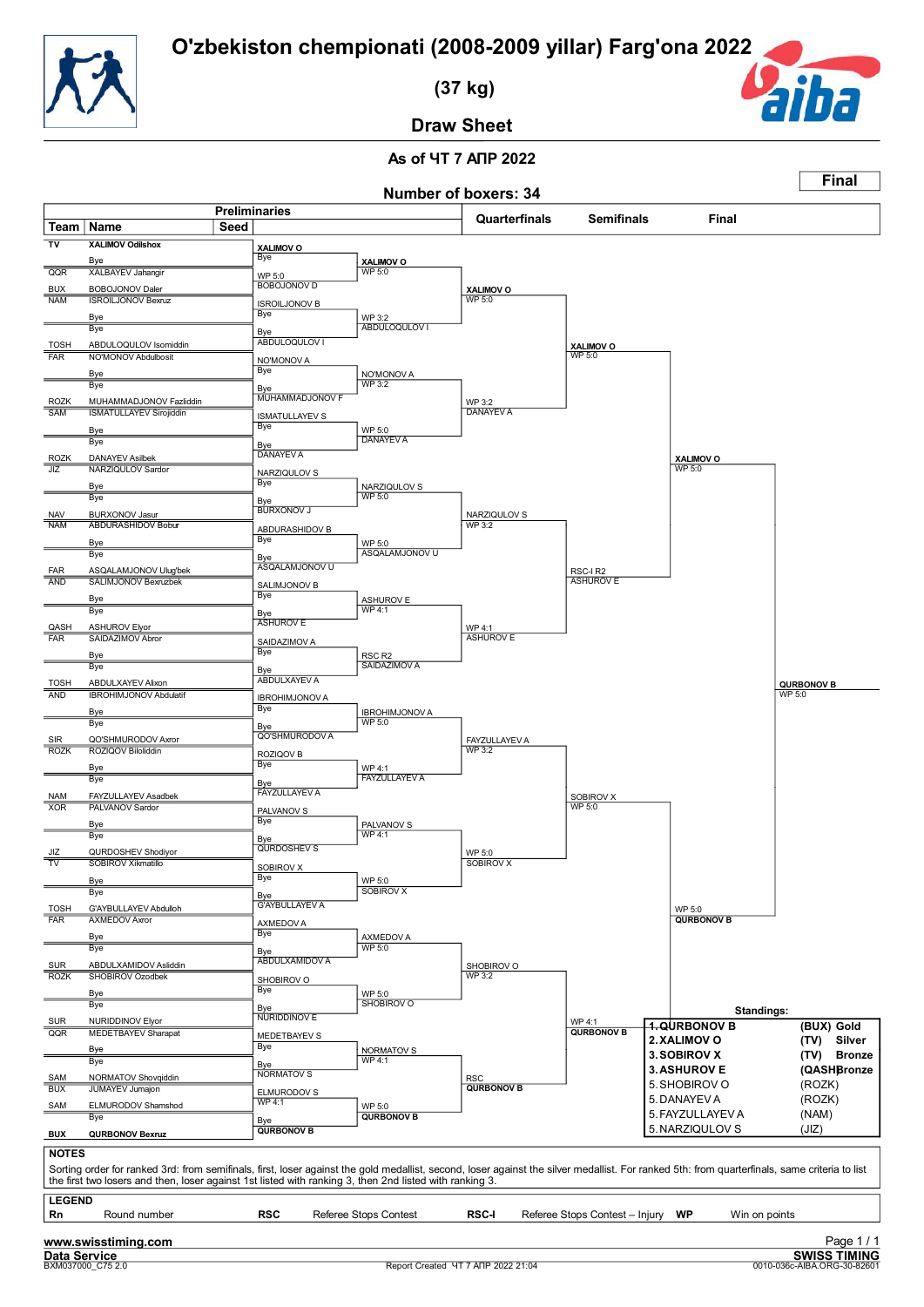![](_page_58_Picture_1.jpeg)

 **(40 kg)**

![](_page_58_Picture_3.jpeg)

 $\Box$ 

**Final**

**Draw Sheet**

|                                          |                                                                                                                                                                                                                                                                                                          |                              |                                      |                                          | Number of boxers: 36               |                                 |                                                  |                                                    |
|------------------------------------------|----------------------------------------------------------------------------------------------------------------------------------------------------------------------------------------------------------------------------------------------------------------------------------------------------------|------------------------------|--------------------------------------|------------------------------------------|------------------------------------|---------------------------------|--------------------------------------------------|----------------------------------------------------|
| Team   Name                              |                                                                                                                                                                                                                                                                                                          | <b>Preliminaries</b><br>Seed |                                      |                                          | Quarterfinals                      | <b>Semifinals</b>               | Final                                            |                                                    |
| <b>BUX</b>                               | <b>SALIMOV Jonibek</b>                                                                                                                                                                                                                                                                                   |                              | SALIMOV J                            |                                          |                                    |                                 |                                                  |                                                    |
|                                          | Bye                                                                                                                                                                                                                                                                                                      |                              | Bye                                  | SALIMOV J                                |                                    |                                 |                                                  |                                                    |
| <b>XOR</b>                               | <b>RUSTAMOV Javoxir</b>                                                                                                                                                                                                                                                                                  |                              | WP 5:0<br><b>JULANBOYEV B</b>        | <b>WP 5:0</b>                            |                                    |                                 |                                                  |                                                    |
| TV<br><b>FAR</b>                         | JULANBOYEV Bekzod<br><b>EGAMBERDIYEV Saydulloh</b>                                                                                                                                                                                                                                                       |                              | <b>EGAMBERDIYEV S</b>                |                                          | <b>EGAMBERDIYEV S</b><br>WP 4:1    |                                 |                                                  |                                                    |
|                                          | Bye                                                                                                                                                                                                                                                                                                      |                              | Bye                                  | WP 5:0                                   |                                    |                                 |                                                  |                                                    |
|                                          | Bye                                                                                                                                                                                                                                                                                                      |                              | Bye<br>PO'LATOV M                    | <b>EGAMBERDIYEV S</b>                    |                                    |                                 |                                                  |                                                    |
| TV<br>$\overline{\overline{\text{SIR}}}$ | PO'LATOV Marat<br><b>ABDUSAMATOV Sheroz</b>                                                                                                                                                                                                                                                              |                              | ABDUSAMATOV S                        |                                          |                                    | <b>EGAMBERDIYEV S</b><br>WP 5:0 |                                                  |                                                    |
|                                          | Bye                                                                                                                                                                                                                                                                                                      |                              | Bye                                  | JUMAEV J<br>RSC <sub>R3</sub>            |                                    |                                 |                                                  |                                                    |
| <b>SUR</b>                               | Bye<br>JUMAEV Jamshid                                                                                                                                                                                                                                                                                    |                              | <b>Bye</b><br>JÚMAEV J               |                                          | WP 3:2                             |                                 |                                                  |                                                    |
| <b>TOSH</b>                              | <b>BARATOV Shaxboz</b>                                                                                                                                                                                                                                                                                   |                              | <b>BARATOV S</b>                     |                                          | <b>AZATOV L</b>                    |                                 |                                                  |                                                    |
|                                          | Bye<br>Bye                                                                                                                                                                                                                                                                                               |                              | Bye                                  | WP 5:0<br><b>AZATOV L</b>                |                                    |                                 |                                                  |                                                    |
| <b>XOR</b>                               | <b>AZATOV Lazizbek</b>                                                                                                                                                                                                                                                                                   |                              | Bye<br><b>AZATOV L</b>               |                                          |                                    |                                 | <b>EGAMBERDIYEV S</b>                            |                                                    |
| QASH                                     | SAIDOV Iskandar                                                                                                                                                                                                                                                                                          |                              | SAIDOV I                             |                                          |                                    |                                 | WP 3:2                                           |                                                    |
|                                          | Bye<br>Bye                                                                                                                                                                                                                                                                                               |                              | Bye                                  | SAIDOV I<br><b>WP 5:0</b>                |                                    |                                 |                                                  |                                                    |
| JIZ                                      | MAMASODIQOV Islom                                                                                                                                                                                                                                                                                        |                              | Bye<br>MAMASODIQOV I                 |                                          | <b>TURG'UNOV M</b>                 |                                 |                                                  |                                                    |
| AND                                      | <b>IKROMJONOV Muzaffar</b>                                                                                                                                                                                                                                                                               |                              | <b>IKROMJONOV M</b>                  |                                          | WP 3:2                             |                                 |                                                  |                                                    |
|                                          | Bye<br>Bye                                                                                                                                                                                                                                                                                               |                              | Bye                                  | WP 3:2<br><b>TURG'UNOV M</b>             |                                    |                                 |                                                  |                                                    |
| <b>TOSH</b>                              | TURG'UNOV Muhammadali                                                                                                                                                                                                                                                                                    |                              | Bye<br>TURG'UNOV M                   |                                          |                                    | WP 5:0                          |                                                  |                                                    |
| <b>NAM</b>                               | <b>BOTIRXANOV Ibrohim</b>                                                                                                                                                                                                                                                                                |                              | <b>BOTIRXANOV I</b>                  |                                          |                                    | <b>MUHAMMADJONOV A</b>          |                                                  |                                                    |
|                                          | Bye<br>Bye                                                                                                                                                                                                                                                                                               |                              | Bye<br>Bye                           | <b>BOTIRXANOV I</b><br>RSC <sub>R2</sub> |                                    |                                 |                                                  |                                                    |
| <b>TV</b>                                | ABDUQODIROV Asilbek                                                                                                                                                                                                                                                                                      |                              | ABDUQODIROV A                        |                                          | WP 5:0                             |                                 |                                                  |                                                    |
| QASH                                     | <b>KOMILJONOV Nurbek</b>                                                                                                                                                                                                                                                                                 |                              | MUHAMMADJONOV A<br>RSC <sub>R3</sub> |                                          | MUHAMMADJONOV A                    |                                 |                                                  |                                                    |
| FAR                                      | MUHAMMADJONOV Amirxon<br>Bye                                                                                                                                                                                                                                                                             |                              | Bye                                  | RSC R3<br>MUHAMMADJONOV A                |                                    |                                 |                                                  |                                                    |
| <b>ROZK</b>                              | <b>ABDULLAYEV Alibek</b>                                                                                                                                                                                                                                                                                 |                              | ABDULLAYEV A                         |                                          |                                    |                                 |                                                  | <b>RUSTAMOVE</b>                                   |
| <b>FAR</b>                               | AXMEDOV Muhammadqodir                                                                                                                                                                                                                                                                                    |                              | AXMEDOV M<br><b>Bye</b>              |                                          |                                    |                                 |                                                  | WP 5:0                                             |
| <b>NAM</b>                               | Bye<br><b>KAMOLOV Asror</b>                                                                                                                                                                                                                                                                              |                              | WP 3:2                               | AXMEDOV M<br><b>WP 5:0</b>               |                                    |                                 |                                                  |                                                    |
| QQR                                      | PIRNIYAZOV Amirxon                                                                                                                                                                                                                                                                                       |                              | <b>KAMOLOV A</b>                     |                                          | AXMEDOV M                          |                                 |                                                  |                                                    |
| <b>BUX</b>                               | <b>BOYMURODOV Asror</b>                                                                                                                                                                                                                                                                                  |                              | <b>BOYMURODOV A</b><br><b>Bye</b>    |                                          | WP 5:0                             |                                 |                                                  |                                                    |
|                                          | Bye<br>Bye                                                                                                                                                                                                                                                                                               |                              | Bye                                  | WP 3:2<br><b>BOYMURODOV A</b>            |                                    |                                 |                                                  |                                                    |
| QQR                                      | MINAJATDINOV Salawat                                                                                                                                                                                                                                                                                     |                              | <b>MINAJATDINOV S</b>                |                                          |                                    | AXMEDOV M                       |                                                  |                                                    |
| SIR                                      | <b>AZIMOV Akmal</b><br>Bye                                                                                                                                                                                                                                                                               |                              | <b>AZIMOV A</b><br><b>Bye</b>        | <b>AZIMOVA</b>                           |                                    | <b>WP 5:0</b>                   |                                                  |                                                    |
|                                          | Bye                                                                                                                                                                                                                                                                                                      |                              | Bye                                  | <b>WP 4:1</b>                            |                                    |                                 |                                                  |                                                    |
| <b>TOSH</b>                              | BAXRIDDINOV Mahmudxon                                                                                                                                                                                                                                                                                    |                              | <b>BAXRIDDINOV M</b>                 |                                          | <b>RSC</b>                         |                                 |                                                  |                                                    |
| QQR                                      | <b>SEYTJANOV Javohir</b><br>Bye                                                                                                                                                                                                                                                                          |                              | SEYTJANOV J<br>Bye                   | WP 5:0                                   | <b>KOMILOVS</b>                    |                                 |                                                  |                                                    |
|                                          | Bye                                                                                                                                                                                                                                                                                                      |                              | Bye                                  | <b>KOMILOVS</b>                          |                                    |                                 |                                                  |                                                    |
| <b>TOSH</b><br><b>NAM</b>                | KOMILOV Said<br><b>DONYOROV Muhammad Ali</b>                                                                                                                                                                                                                                                             |                              | <b>KOMILOVS</b>                      |                                          |                                    |                                 | WP 5:0<br><b>RUSTAMOV E</b>                      |                                                    |
|                                          | Bye                                                                                                                                                                                                                                                                                                      |                              | <b>DONYOROV M</b><br>Bye             | ZOKIROV A                                |                                    |                                 |                                                  |                                                    |
|                                          | Bye                                                                                                                                                                                                                                                                                                      |                              | <b>Bye</b>                           | <b>RSC</b>                               |                                    |                                 |                                                  |                                                    |
| JIZ<br><b>NAM</b>                        | <b>ZOKIROV Aziz</b><br>NEMATJONOV Shohjahon                                                                                                                                                                                                                                                              |                              | <b>ZOKIROVA</b>                      |                                          | <b>RUSTAMOV E</b><br><b>RSC</b>    |                                 |                                                  |                                                    |
|                                          | <u>Bye</u>                                                                                                                                                                                                                                                                                               |                              | NEMATJONOV S<br>Bye                  | <b>RSC</b>                               |                                    |                                 |                                                  |                                                    |
|                                          | Bye                                                                                                                                                                                                                                                                                                      |                              | Bye                                  | <b>RUSTAMOVE</b>                         |                                    |                                 | Standings:                                       |                                                    |
| <b>BUX</b><br><b>AND</b>                 | <b>RUSTAMOV Elyor</b><br>O'KIMOV Muhammadrizo                                                                                                                                                                                                                                                            |                              | <b>RUSTAMOV E</b>                    |                                          |                                    | WP 5:0<br><b>RUSTAMOV E</b>     | <b>4.RUSTAMOV E</b>                              | (BUX) Gold                                         |
|                                          | Bye                                                                                                                                                                                                                                                                                                      |                              | O'KIMOV M<br>Bye                     | NIYOZOV A                                |                                    |                                 | <b>2. EGAMBERDIYEV S</b>                         | (FAR) Silver                                       |
|                                          | Bye                                                                                                                                                                                                                                                                                                      |                              | Bye                                  | WP 5:0                                   |                                    |                                 | <b>3. AXMEDOV M</b><br><b>3. MUHAMMADJONOV A</b> | (FAR) Bronze<br>(FAR) Bronze                       |
| SUR<br><b>AND</b>                        | NIYOZOV Azizbek<br>MUHAMMADSIDDIQOV Saidislom                                                                                                                                                                                                                                                            |                              | NIYOZOV A<br>MUHAMMADSIDDIQOV S      |                                          | WP 5:0<br>ABDURAIMOV A             |                                 | 5. ABDURAIMOV A                                  | (SAM)                                              |
| SUR                                      | XO'SHBOQOV Javohir                                                                                                                                                                                                                                                                                       |                              | <b>WP 3:2</b>                        | WP 4:1                                   |                                    |                                 | 5. AZATOV L                                      | (XOR)                                              |
|                                          | Bye                                                                                                                                                                                                                                                                                                      |                              | Bye<br><b>ABDURAIMOV A</b>           | <b>ABDURAIMOV A</b>                      |                                    |                                 | 5. KOMILOV S<br>5. TURG'UNOV M                   | (TOSH)<br>(TOSH)                                   |
| SAM                                      | ABDURAIMOV Asilbek                                                                                                                                                                                                                                                                                       |                              |                                      |                                          |                                    |                                 |                                                  |                                                    |
| <b>NOTES</b>                             | Sorting order for ranked 3rd: from semifinals, first, loser against the gold medallist, second, loser against the silver medallist. For ranked 5th: from quarterfinals, same criteria to list<br>the first two losers and then, loser against 1st listed with ranking 3, then 2nd listed with ranking 3. |                              |                                      |                                          |                                    |                                 |                                                  |                                                    |
| <b>LEGEND</b>                            |                                                                                                                                                                                                                                                                                                          |                              |                                      |                                          |                                    |                                 |                                                  |                                                    |
| Rn                                       | Round number                                                                                                                                                                                                                                                                                             |                              | <b>RSC</b>                           | Referee Stops Contest                    | <b>WP</b><br>Win on points         |                                 |                                                  |                                                    |
|                                          | www.swisstiming.com                                                                                                                                                                                                                                                                                      |                              |                                      |                                          |                                    |                                 |                                                  | Page 1/1                                           |
| Data Service                             | BXM040000_C75 2.0                                                                                                                                                                                                                                                                                        |                              |                                      |                                          | Report Created YT 7 ANP 2022 21:17 |                                 |                                                  | <b>SWISS TIMING</b><br>0010-036c-AIBA.ORG-30-82601 |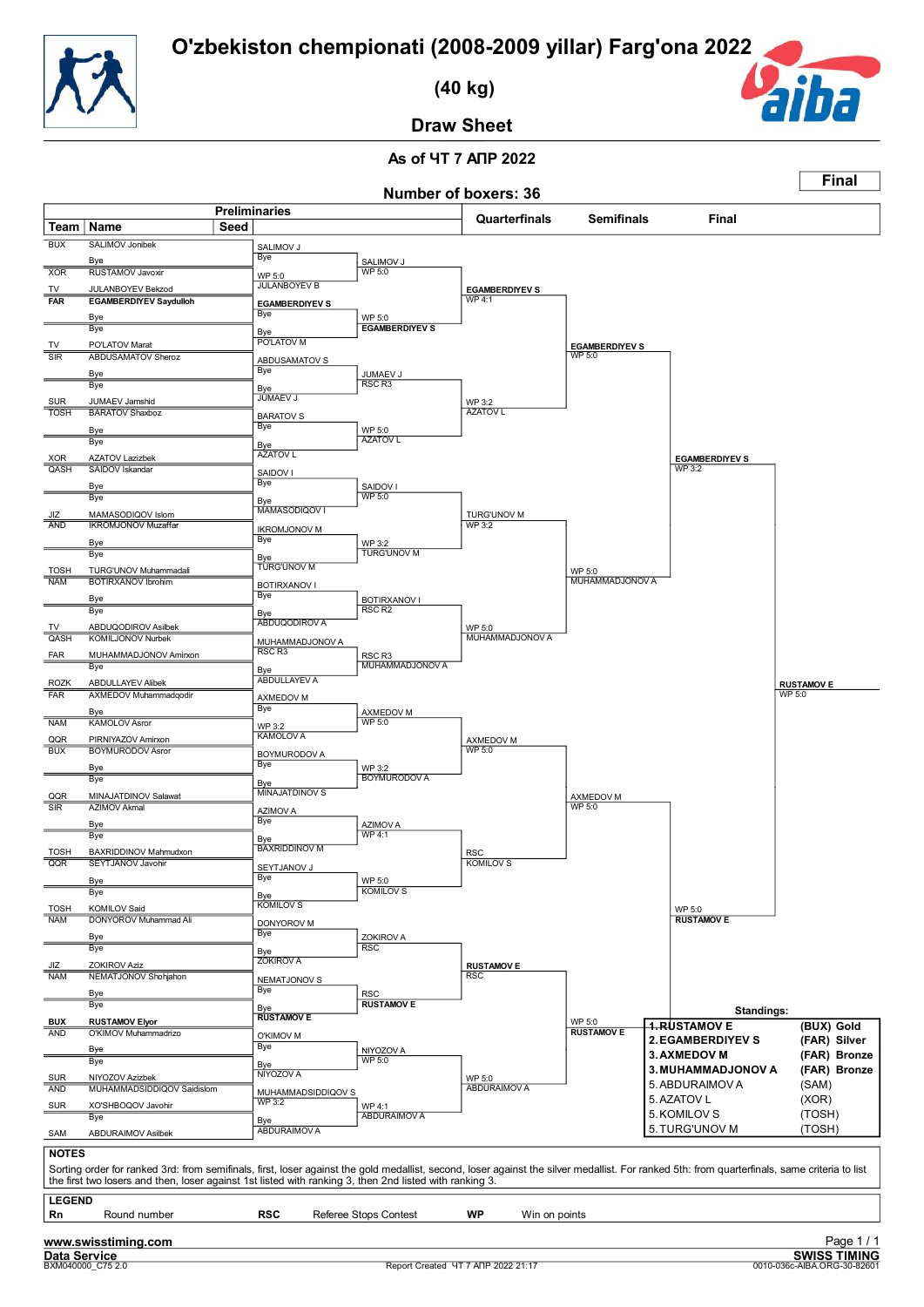![](_page_59_Picture_1.jpeg)

 **(43 kg)**

![](_page_59_Picture_3.jpeg)

**Final**

**Draw Sheet**

![](_page_59_Figure_6.jpeg)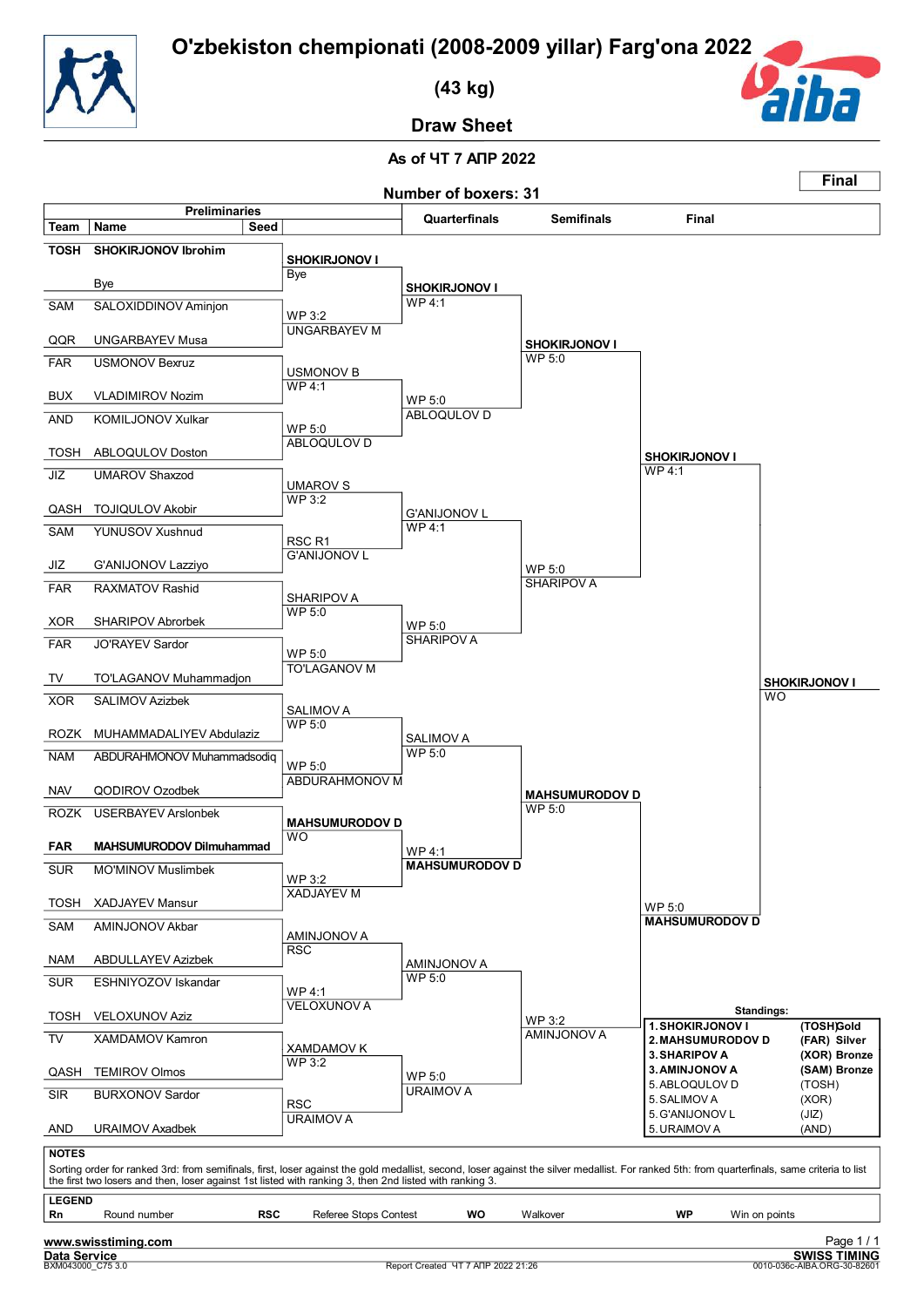![](_page_60_Picture_1.jpeg)

 **(46 kg)**

![](_page_60_Picture_3.jpeg)

**Draw Sheet**

![](_page_60_Figure_6.jpeg)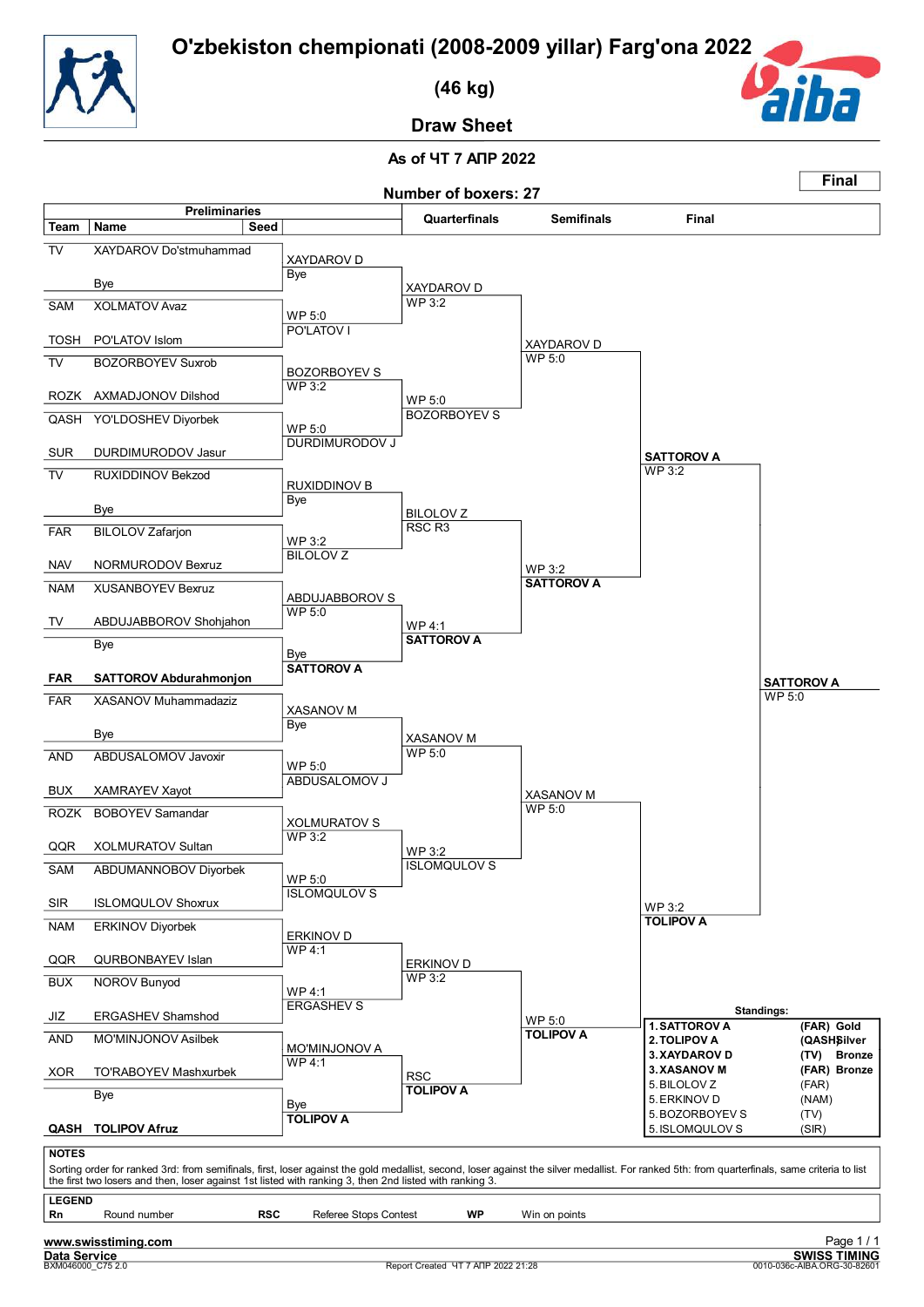![](_page_61_Picture_1.jpeg)

 **(49 kg)**

![](_page_61_Picture_3.jpeg)

**Draw Sheet**

#### **As of ЧТ 7 АПР 2022 Number of boxers: 32 Final Preliminaries Quarterfinals Semifinals Final Team Name Seed** AND NOSIRJONOV Nematillo NOSIRJONOV N<br>RSC R2 SIR O'RAZALIYEV G'iyosiddin ROZK SHERALIYEV IIyosbek WP 4:1 TV FARHODOV Beknur NAV STARSEV Timur WP 3:2 JIZ VALIYEV Sardor SIR ISMOILOV Yodgor WP 4:1 SAM PO'LATOV Axror **TV BOBOJONOV G'ofurbek** WP 3:2 FAR ATHAMJONOV Zulfuqor ROZK SILIBEKOV Yusufjon WP 3:2 FARHODOV B STARSEV T WP 5:0 PO'LATOV A **BOBOJONOV G** WP 5:0 FARHODOV B DSQ R3 PO'LATOV A **BOBOJONOV G** FARHODOV B WP 4:1 **BOBOJONOV G** WP 4:1 QQR BEXBERGENOV Asqar NAM ANVARJONOV Asadbek WP 3:2 SUR SULAYMONOV Abbos JIZ ABDUG'AFFOROV Javlonbek WP 5:0 TV MO'YDINXO'JAYEV Shohjahon BUX ZAYNIDDINOV Jahongir WO AND MANNOBJONOV Asadbek QASH SAIDOV Shamshod WP 5:0 FAR SIDDIQOV Abdulloh BEXBERGENOV A ANVARJONOV A RSC R2 MO'YDINXO'JAYEV S ZAYNIDDINOV J WP 5:0 SAIDOV S WP 5:0 MO'YDINXO'JAYEV S ZAYNIDDINOV J  $WP 5:0$ **BOBOJONOV G** ZAYNIDDINOV J WP 4:1 **RAXMATULLAYEV S** TOSH SAYIDMURODOV Xomid BUX XAMRAYEV Bunyod FAR ABDURAHIMOV Muhammadaziz RSC TOSH QUDRATOV Farrux XOR MADRIMOV Amirxon AND RASULOV Qaxramonjon TV JALOLIDDINOV Gayrat WP 5:0 NAM IKROMOV Azizbek XOR KOMILOV Komiljon WP 3:2 JIZ NARZULLAYEV Donyor XAMRAYEV B **RSC** ABDURAHIMOV M RASULOV Q WP 4:1 IKROMOV A NARZULLAYEV D **RSC** ABDURAHIMOV M IKROMOV A  $WP 3.2$ WP 3:2 **RAXMATULLAYEV S 1.RAXMATULLAYEV S (SAM) Gold RAXMATULLAYEV S Standings: 2.BOBOJONOV G (TV) Silver 3.ZAYNIDDINOV J** (BU)<br> **3.FARHODOV B** (TV) AND JO'RAYEV Muslimbek RSC **SAM RAXMATULLAYEV Suxrob RAXMATULLAYEV S RAXMATULLAYEV S 3.FARHODOV B (TV) Bronze** 5.IKROMOV A (NAM) 5. MO'YDINXO'JAYEV S (TV)<br>5. ABDURAHIMOV M (FAR) 5. ABDURAHIMOV M (FAR)<br>5. PO'LATOV A (SAM) 5. PO'LATOV A **NOTES** Sorting order for ranked 3rd: from semifinals, first, loser against the gold medallist, second, loser against the silver medallist. For ranked 5th: from quarterfinals, same criteria to list the first two losers and then, loser against 1st listed with ranking 3, then 2nd listed with ranking 3. **LEGEND DSQ** Disqualification **Rn** Round number **RSC** Referee Stops Contest **WO** Walkover **Win on points**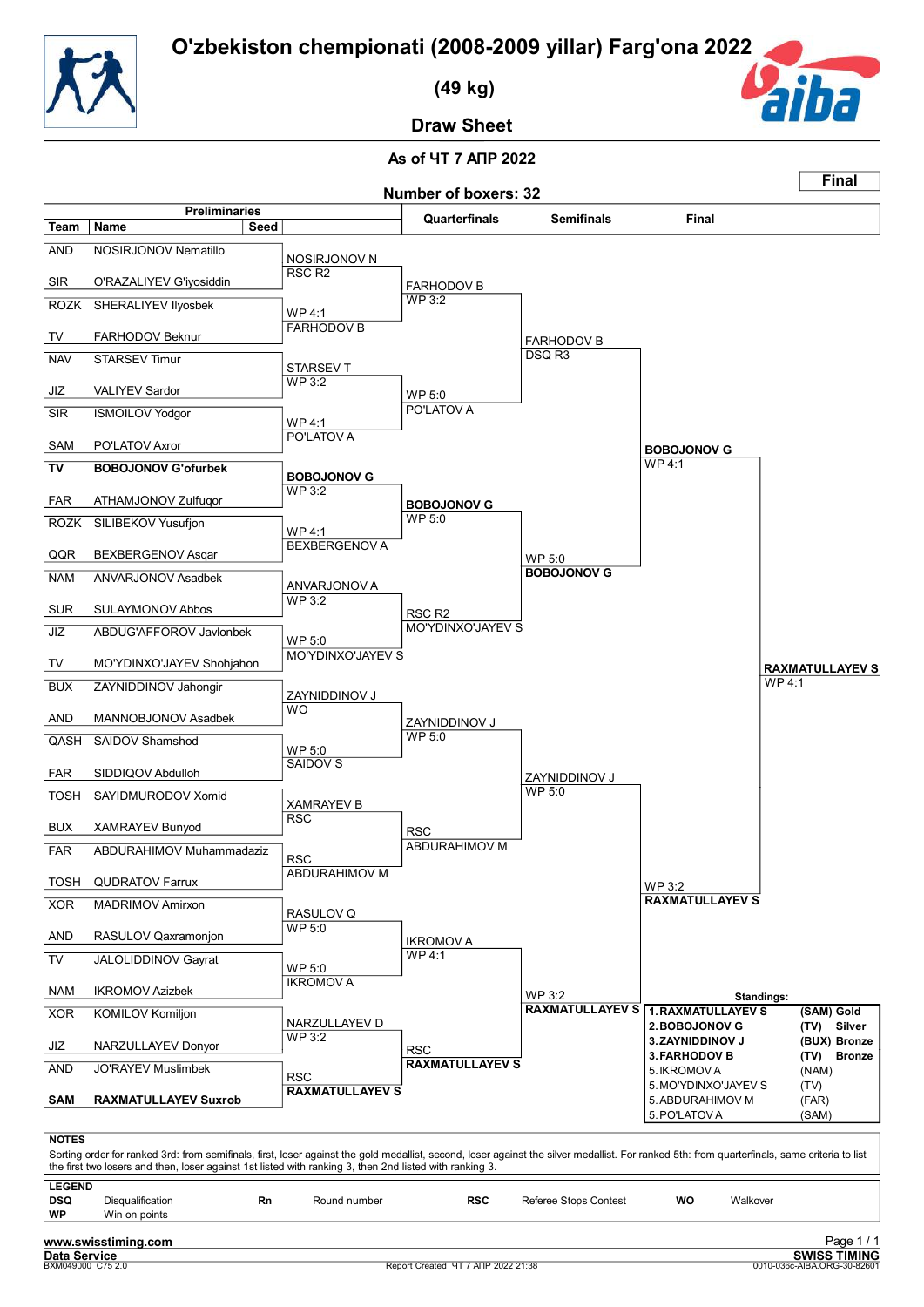![](_page_62_Picture_1.jpeg)

 **(52 kg)**

![](_page_62_Picture_3.jpeg)

**Draw Sheet**

![](_page_62_Figure_6.jpeg)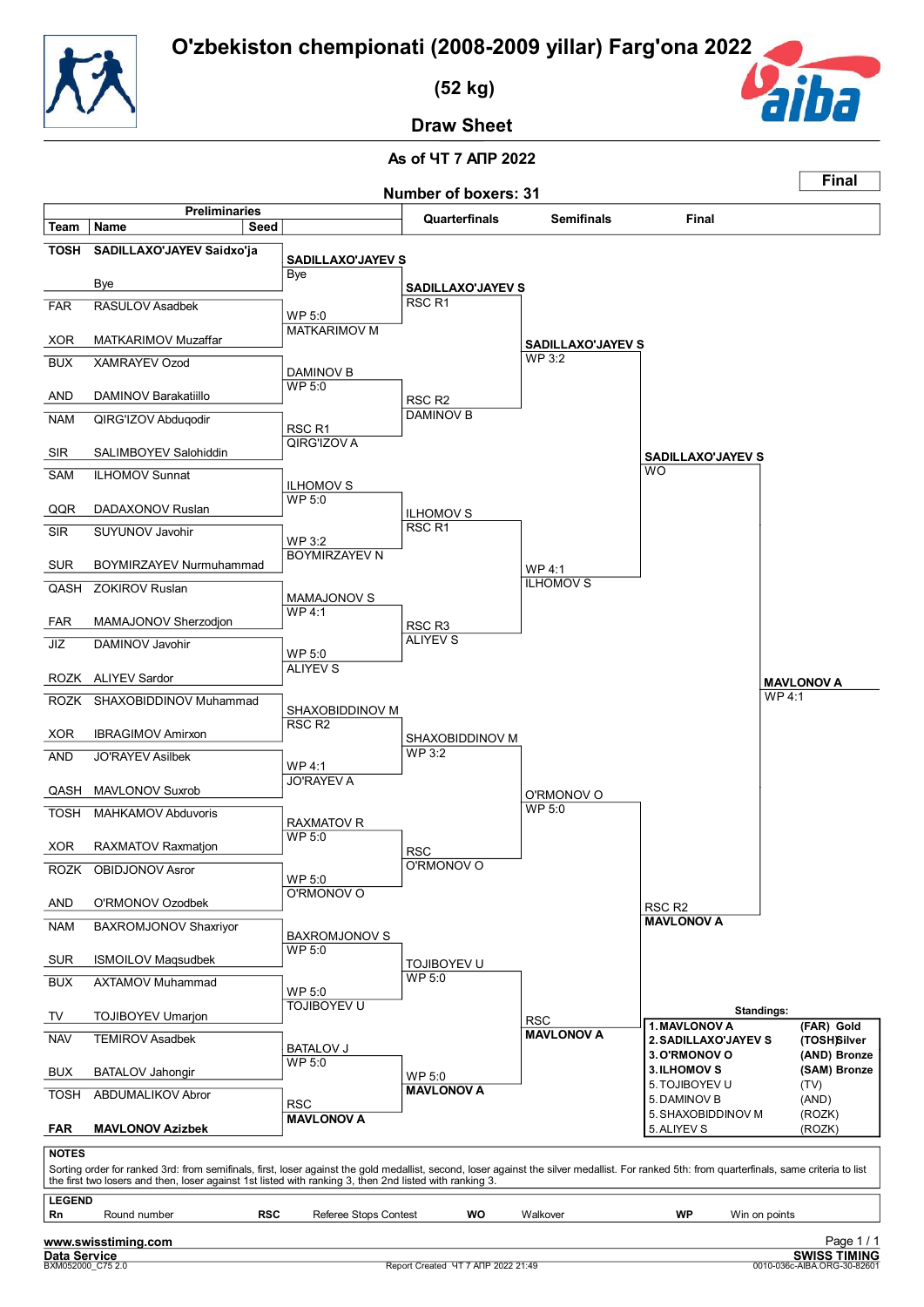![](_page_63_Picture_1.jpeg)

 **(55 kg)**

![](_page_63_Picture_3.jpeg)

**Draw Sheet**

![](_page_63_Figure_6.jpeg)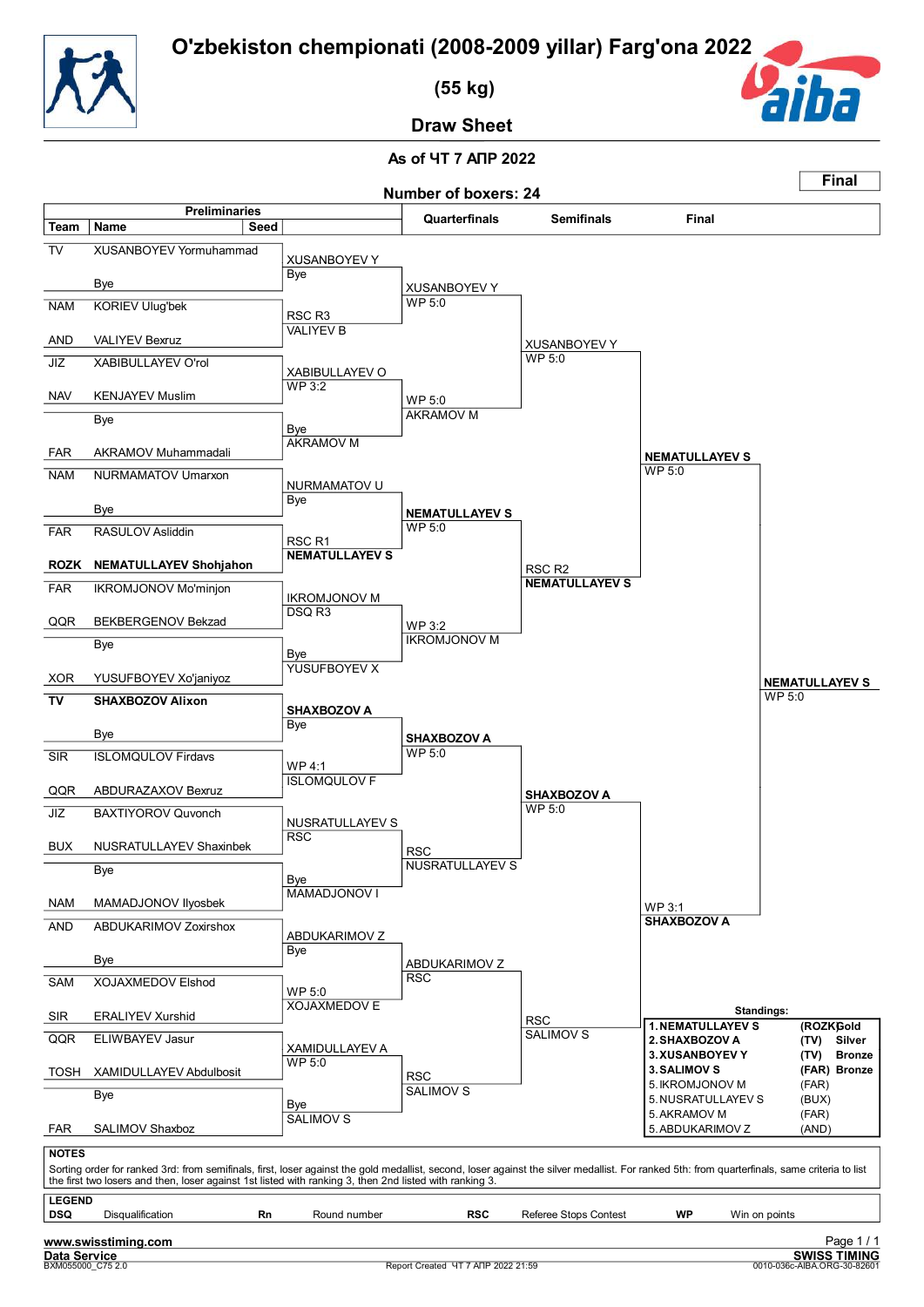![](_page_64_Picture_1.jpeg)

 **(58 kg)**

![](_page_64_Picture_3.jpeg)

**Draw Sheet**

#### **As of ЧТ 7 АПР 2022 Number of boxers: 22 Final Preliminaries Quarterfinals Semifinals Final Team Name Seed BUX MURODILLAYEV Diyorbek MURODILLAYEV D** Bye Bye SUR XAMROYEV Jasur RSC R1 AND NE'MATOV Baxtibek SIR YO'LDOSHEV Abdumalik Bye Bye Bye Bye SUR XURSANDOV Shohjahon QQR JANABAYEV Aqlbek Bye Bye RSC R2 NE'MATOV B YO'LDOSHEV A RSC R1 XURSANDOV S JANABAYEV A<br>Bye RSC R2 **MURODILLAYEV D** RSC R2 YO'LDOSHEV A JANABAYEV A **MURODILLAYEV D** WP 5:0 **MURODILLAYEV D** JIZ AXADI Alik WP 5:0 ROZK AXMEDOV Akrom TV SULTONBOYEV Asadbek WP 5:0 TOSH JO'RAYEV Temur Bye Bye TOSH ANVAROV Ozod JIZ CHO'LPONOV Sanjar Bye Bye SIR QO'CHQAROV Bunyod WO XOR RUZMETOV Toxirbek AXMEDOV A SULTONBOYEV A WP 5:0 ANVAROV O CHO'LPONOV S<br>Bye WP 3:2 RUZMETOV T WP 5:0 ANVAROV O CHO'LPONOV S JANABAYEV A WP 5:0 **MURODILLAYEV D** NAM SHAROFIDDINOV Otabek WP 3:2 FAR TOJIXONOV Nurjon Bye Bye SAM SHOKIRJONOV Shaxboz NAM UBAYDULLAYEV Bobomurod Bye Bye Bye Bye **FAR AXMADJONOV Abubakr** BUX DAVRONOV Ozodbek TOJIXONOV N RSC SHOKIRJONOV S UBAYDULLAYEV B RSC **AXMADJONOV A** ISMOILOV M WP 5:0 TOJIXONOV N **AXMADJONOV A** WP 4:1 TOJIXONOV N WP 3:2 **AXMADJONOV A AXMADJONOV A Standings: 1.MURODILLAYEV D (BUX) Gold 2.AXMADJONOV A (FAR) Silver 3.JANABAYEV A (QQR) Bronze** WP 3:2 AND ISMOILOV Minxojiddin Bye Bye TV MIRSODIQOV Fayoz WP 3:2 MIRSODIQOV F ISMOILOV M **3.TOJIXONOV N (FAR) Bronze** 5. YO'LDOSHEV A (SIR)<br>5. ISMOILOV M (AND) 5. ISMOILOV M 5.ANVAROV O (TOSH)<br>5.CHO'LPONOV S (JIZ) 5. CHO'LPONOV S **NOTES** Sorting order for ranked 3rd: from semifinals, first, loser against the gold medallist, second, loser against the silver medallist. For ranked 5th: from quarterfinals, same criteria to list<br>the first two losers and then, l **LEGEND**<br>**Rn** Round number **RSC** Referee Stops Contest **WO** Walkover **WP** Win on points

![](_page_64_Picture_8.jpeg)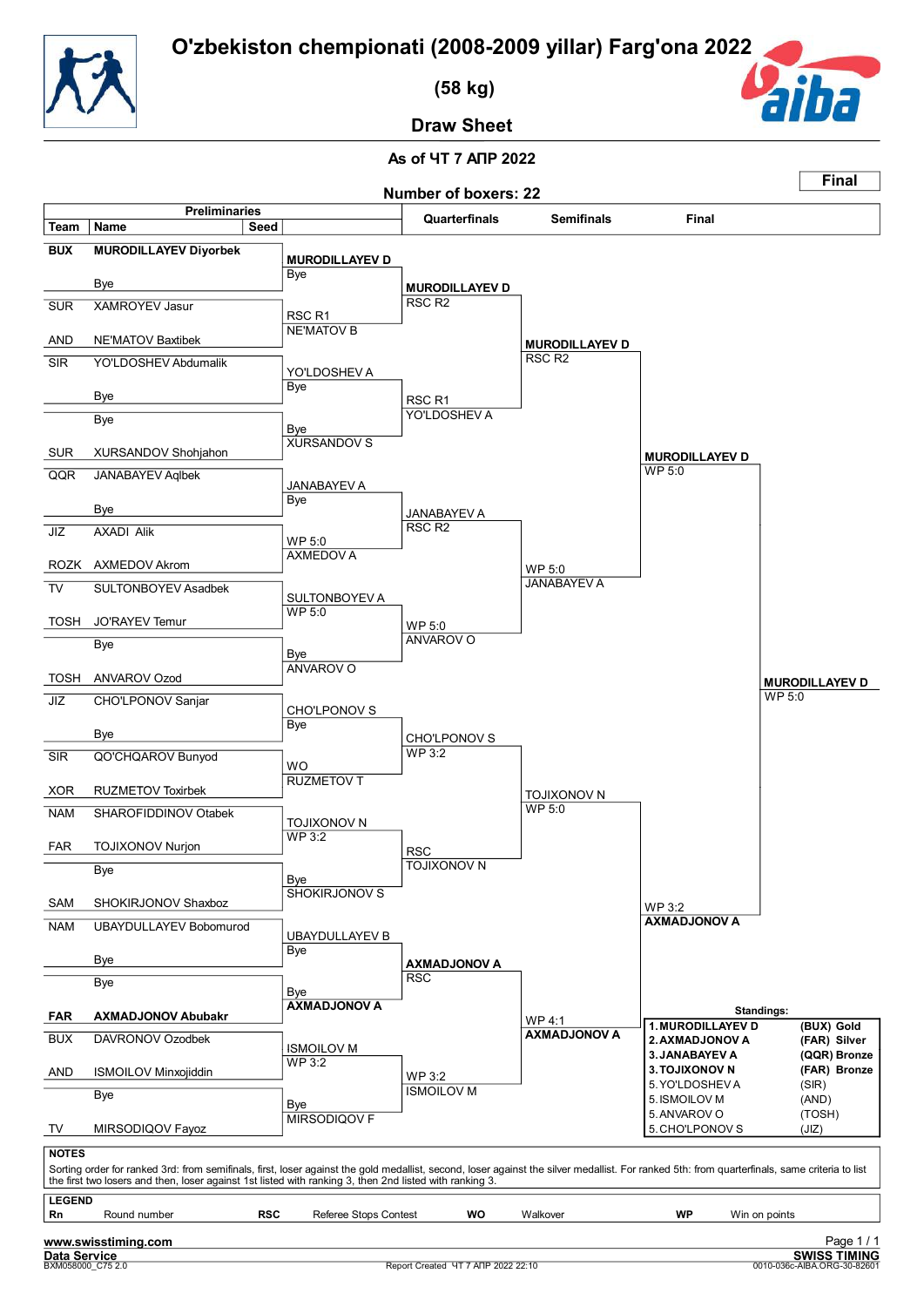![](_page_65_Picture_1.jpeg)

 **(61 kg)**

![](_page_65_Picture_3.jpeg)

**Draw Sheet**

![](_page_65_Figure_6.jpeg)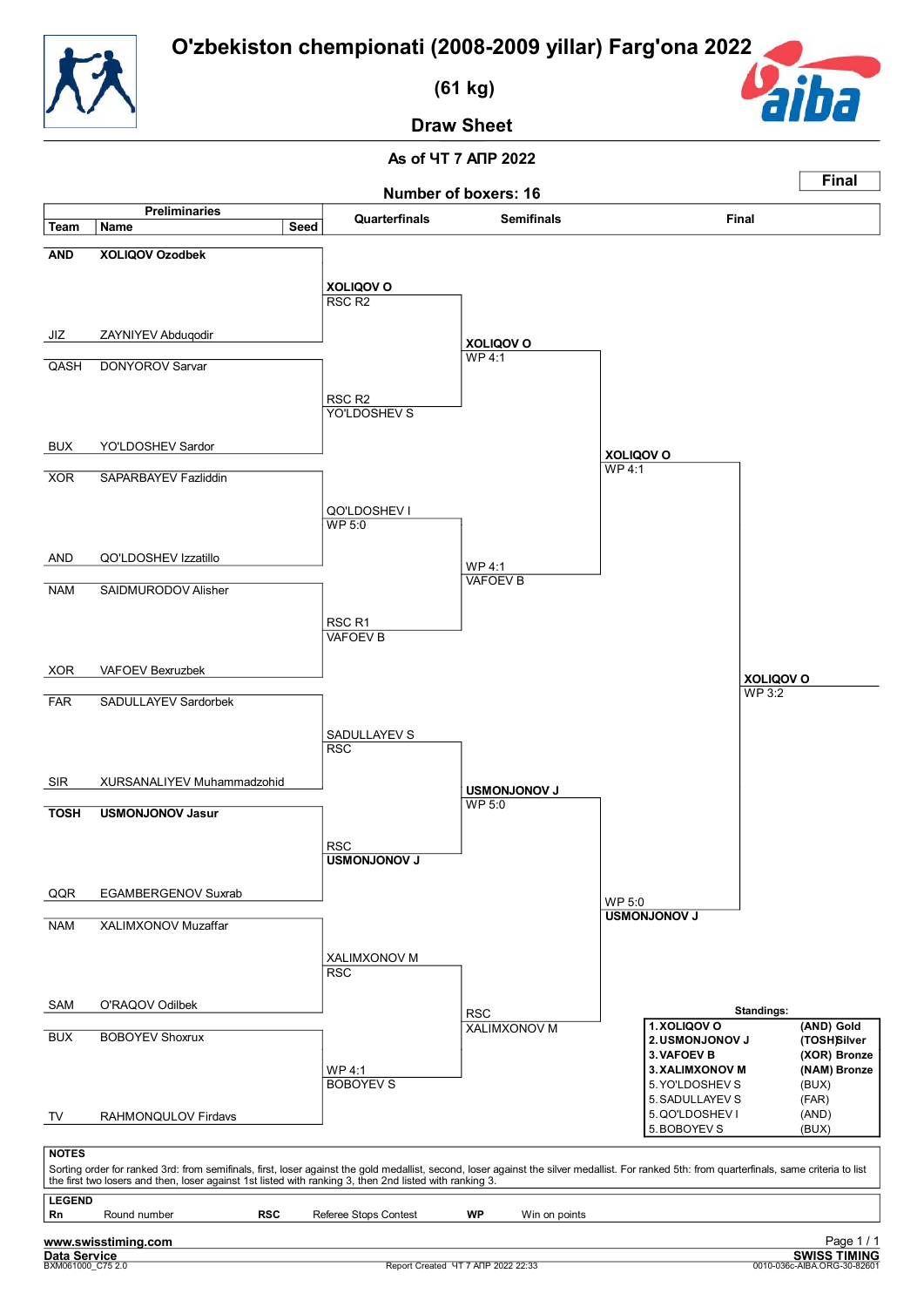![](_page_66_Picture_1.jpeg)

 **(64 kg)**

![](_page_66_Picture_3.jpeg)

**Draw Sheet**

![](_page_66_Figure_6.jpeg)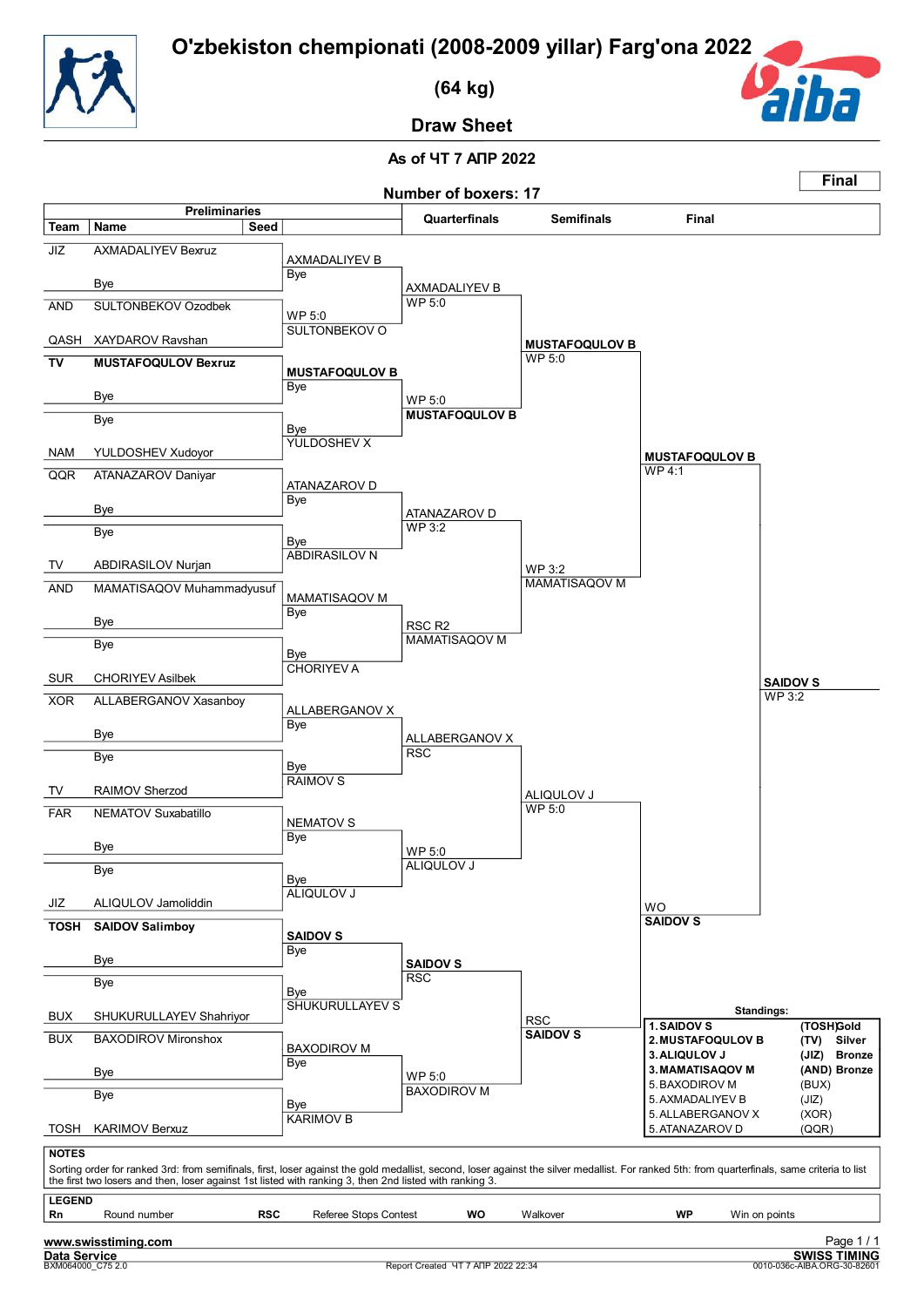![](_page_67_Picture_1.jpeg)

 **(67 kg)**

![](_page_67_Picture_3.jpeg)

**Draw Sheet**

![](_page_67_Figure_6.jpeg)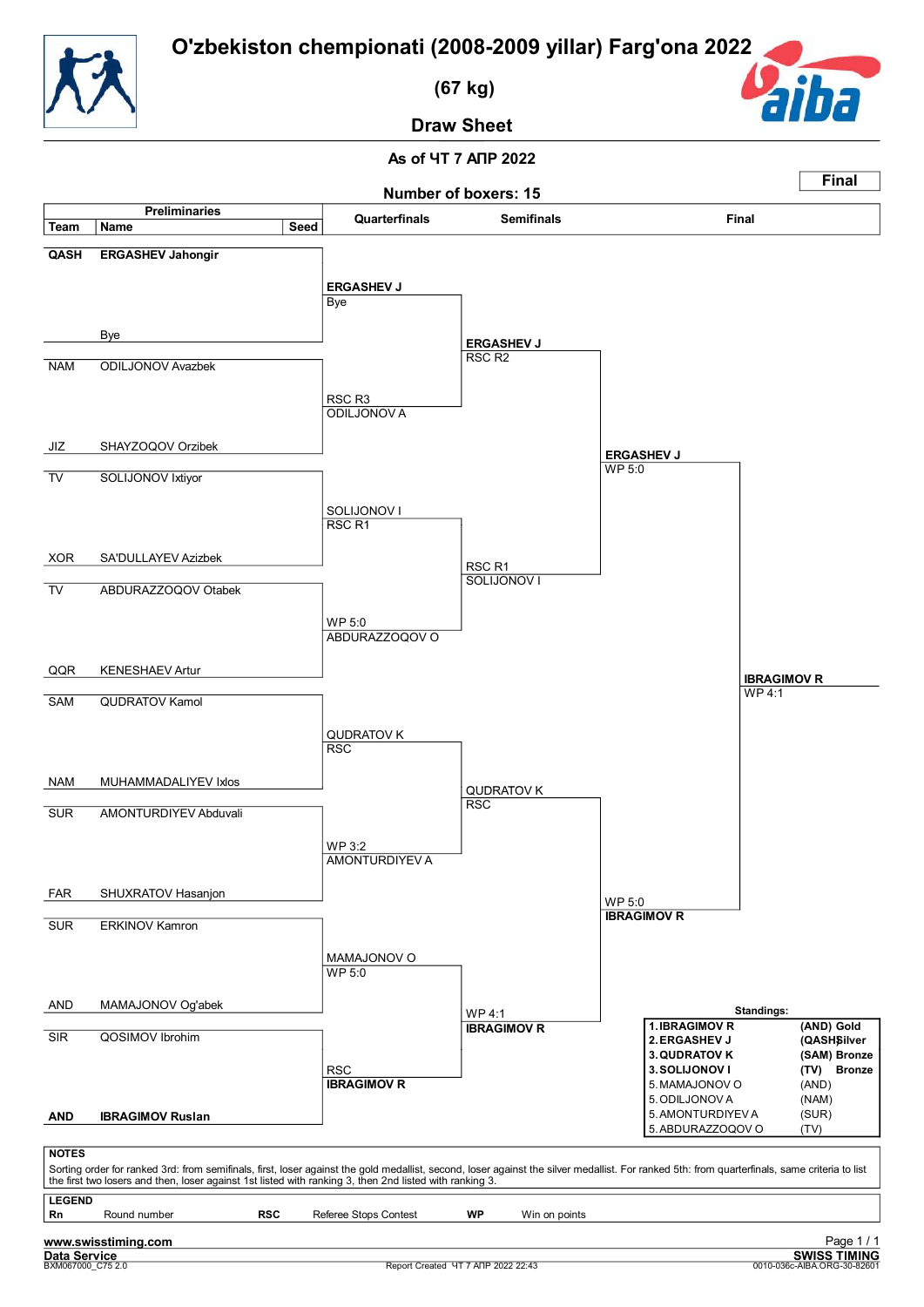![](_page_68_Picture_1.jpeg)

 **(70 kg)**

![](_page_68_Picture_3.jpeg)

**Draw Sheet**

![](_page_68_Figure_6.jpeg)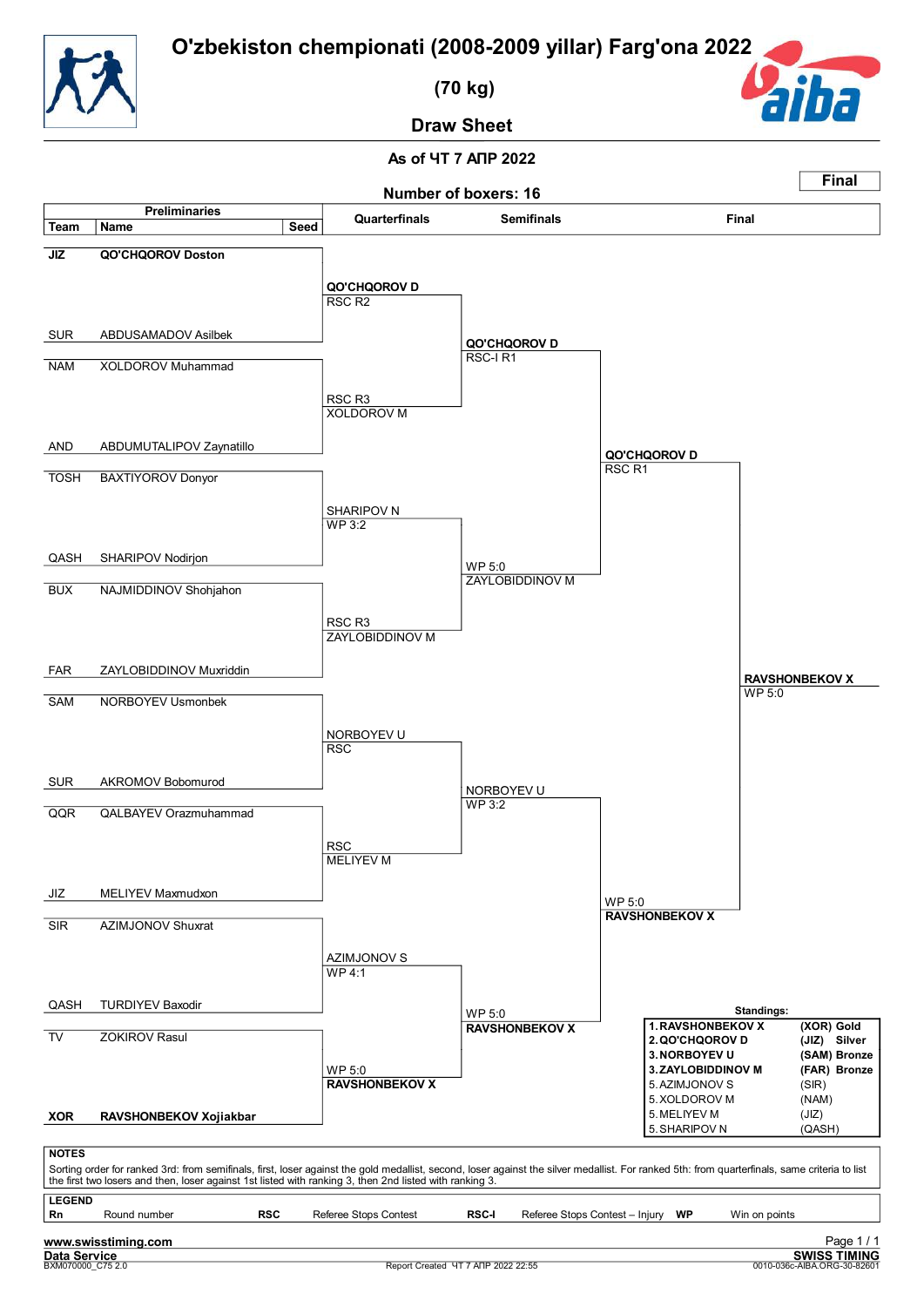![](_page_69_Picture_1.jpeg)

 **(+70 kg)**

![](_page_69_Picture_3.jpeg)

**Draw Sheet**

![](_page_69_Figure_6.jpeg)